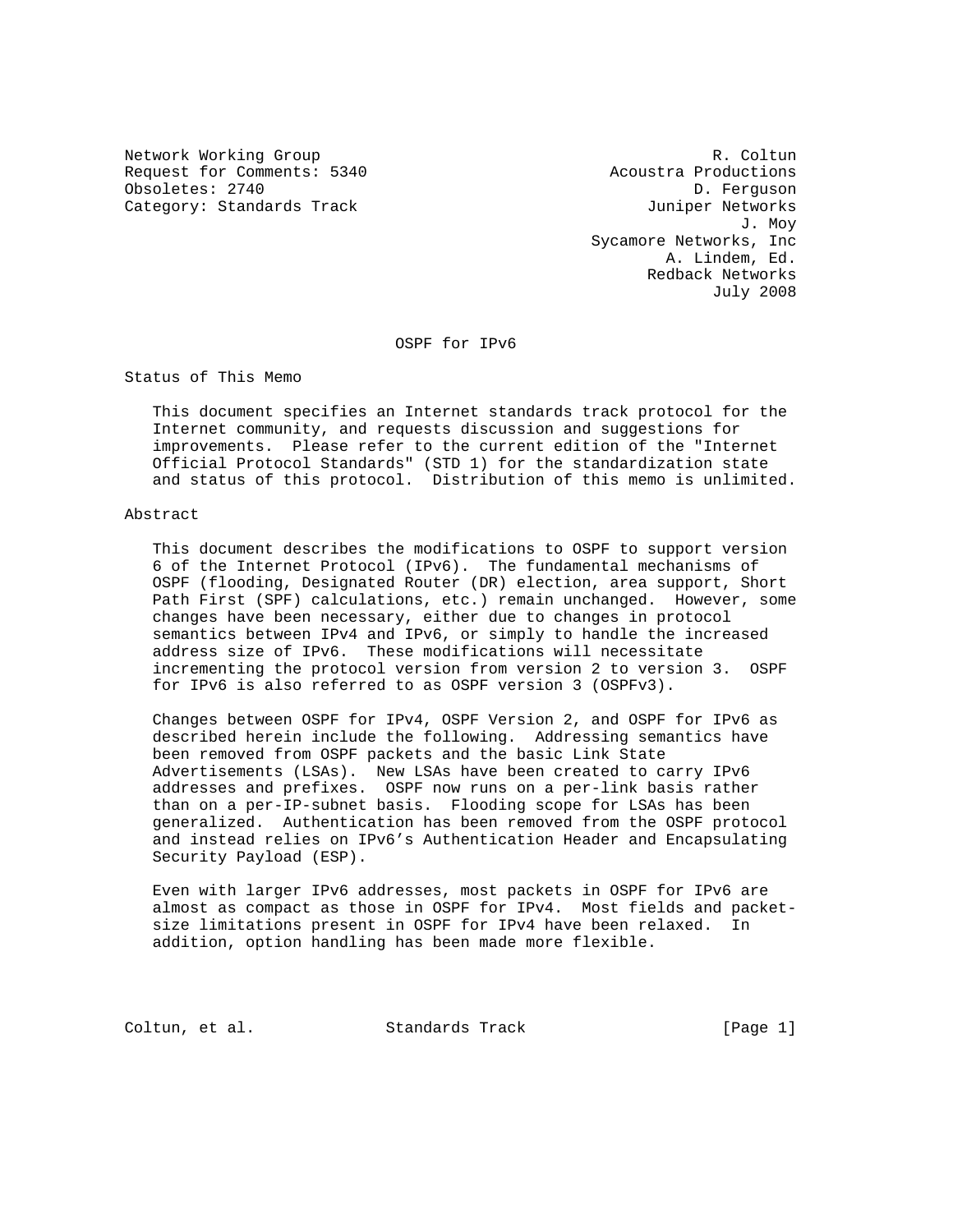RFC 5340 OSPF for IPv6 July 2008

 All of OSPF for IPv4's optional capabilities, including demand circuit support and Not-So-Stubby Areas (NSSAs), are also supported in OSPF for IPv6.

# Table of Contents

|                                                                              |  | 4               |
|------------------------------------------------------------------------------|--|-----------------|
| Requirements Notation<br>1.1.                                                |  | $\overline{4}$  |
| 1.2.                                                                         |  | $\overline{4}$  |
| Differences from OSPF for IPv4<br>2.                                         |  | 5               |
| Protocol Processing Per-Link, Not Per-Subnet<br>2.1.                         |  | 5               |
| Removal of Addressing Semantics<br>2.2.                                      |  | 5               |
| Addition of Flooding Scope<br>2.3.                                           |  | $6\overline{6}$ |
| Explicit Support for Multiple Instances per Link<br>2.4.                     |  | $6\phantom{1}6$ |
| Use of Link-Local Addresses<br>2.5.                                          |  | 7               |
| 2.6.                                                                         |  | $7\phantom{.0}$ |
| 2.7.                                                                         |  | 8               |
| 2.8.                                                                         |  |                 |
| Handling Unknown LSA Types 10<br>2.9.                                        |  |                 |
| 2.10. Stub/NSSA Area Support 11                                              |  |                 |
| 2.11. Identifying Neighbors by Router ID 11                                  |  |                 |
| Differences with RFC 2740 11<br>3.                                           |  |                 |
| Support for Multiple Interfaces on the Same Link 11<br>3.1.                  |  |                 |
| Deprecation of MOSPF for IPv6 12<br>3.2.                                     |  |                 |
| 3.3.                                                                         |  |                 |
| Stub Area Unknown LSA Flooding Restriction Deprecated 12<br>3.4.             |  |                 |
| 3.5.                                                                         |  |                 |
| Link LSA Suppression 12<br>LSA Options and Prefix Options Updates 13<br>3.6. |  |                 |
| IPv6 Site-Local Addresses 13<br>3.7.                                         |  |                 |
|                                                                              |  |                 |
| 4.                                                                           |  |                 |
| Protocol Data Structures 14<br>4.1.                                          |  |                 |
| 4.1.1.<br>The Area Data Structure 15                                         |  |                 |
| 4.1.2.<br>The Interface Data Structure 15                                    |  |                 |
| 4.1.3.<br>The Neighbor Data Structure 16                                     |  |                 |
| 4.2. Protocol Packet Processing 17                                           |  |                 |
| Sending Protocol Packets 17<br>4.2.1.                                        |  |                 |
| 4.2.1.1. Sending Hello Packets 18                                            |  |                 |
| Sending Database Description Packets 19<br>4.2.1.2.                          |  |                 |
| Receiving Protocol Packets 19<br>4.2.2.                                      |  |                 |
| Receiving Hello Packets 21<br>4.2.2.1.                                       |  |                 |
| The Routing table Structure 22<br>4.3.                                       |  |                 |
| Routing Table Lookup 23<br>4.3.1.                                            |  |                 |
| Link State Advertisements 23<br>4.4.                                         |  |                 |
| 4.4.1.                                                                       |  |                 |
| The Link-State Database 24<br>4.4.2.                                         |  |                 |
| 4.4.3. Originating LSAs 25                                                   |  |                 |
|                                                                              |  |                 |
| Router-LSAs 27<br>4.4.3.2.                                                   |  |                 |
|                                                                              |  |                 |

Coltun, et al. Standards Track [Page 2]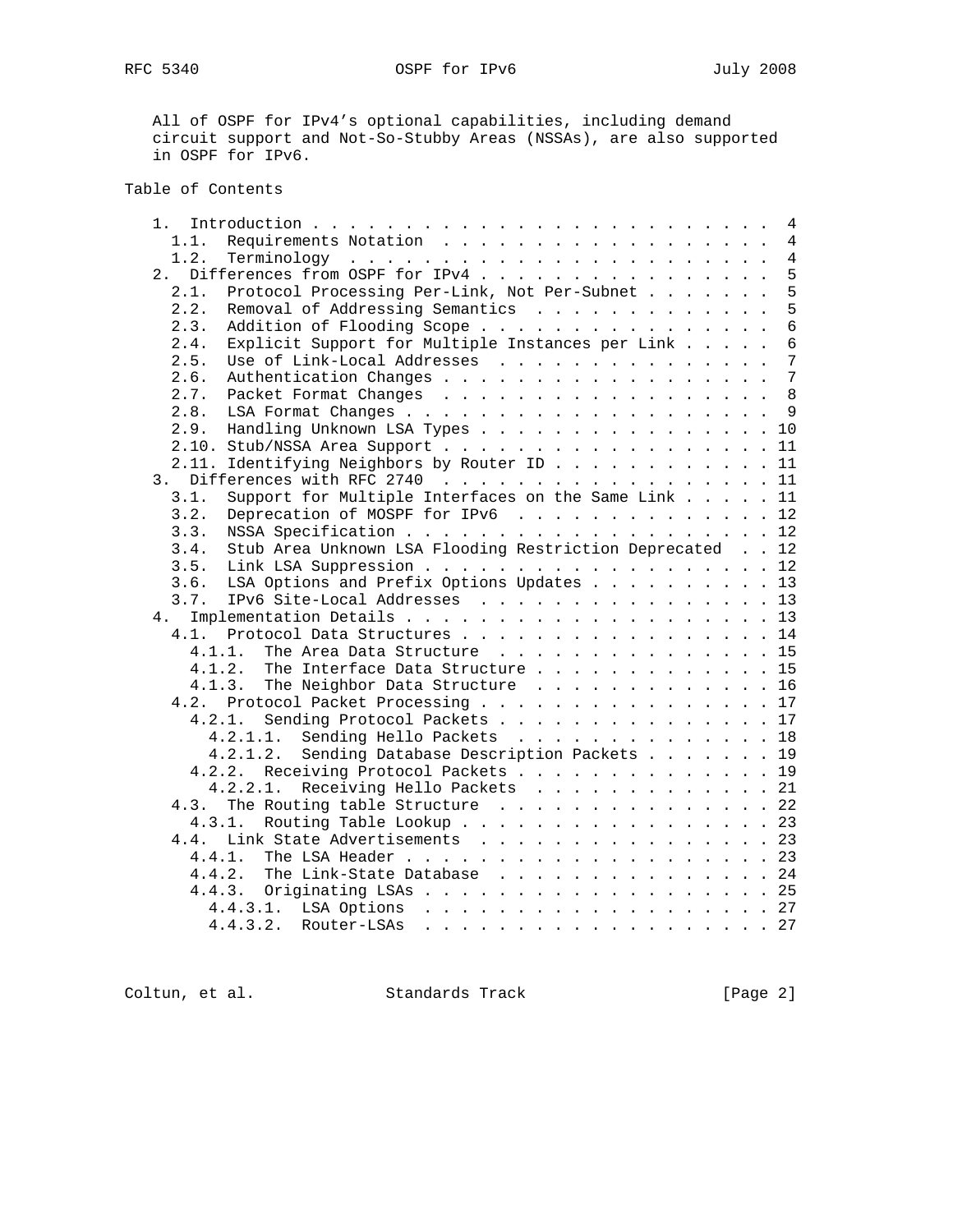| Network-LSAs 29<br>4.4.3.3.                                                                                                                          |              |
|------------------------------------------------------------------------------------------------------------------------------------------------------|--------------|
| Inter-Area-Prefix-LSAs 30<br>4.4.3.4.                                                                                                                |              |
| Inter-Area-Router-LSAs 31<br>4.4.3.5.                                                                                                                |              |
| AS-External-LSAs 32<br>4.4.3.6.                                                                                                                      |              |
| 4.4.3.7.                                                                                                                                             |              |
|                                                                                                                                                      |              |
| 4.4.3.9. Intra-Area-Prefix-LSAs 36                                                                                                                   |              |
| 4.4.4. Future LSA Validation 40                                                                                                                      |              |
| 4.5.                                                                                                                                                 |              |
| Receiving Link State Update Packets 40<br>4.5.1.                                                                                                     |              |
| 4.5.2. Sending Link State Update Packets 41                                                                                                          |              |
| 4.5.3. Installing LSAs in the Database 43                                                                                                            |              |
| Definition of Self-Originated LSAs 43<br>4.6.                                                                                                        |              |
|                                                                                                                                                      |              |
| 4.8. Routing Table Calculation 44                                                                                                                    |              |
| Calculating the Shortest-Path Tree for an Area 45<br>4.8.1.                                                                                          |              |
| 4.8.2. The Next-Hop Calculation 44                                                                                                                   |              |
| 4.8.3. Calculating the Inter-Area Routes 47                                                                                                          |              |
| 4.8.4. Examining Transit Areas' Summary-LSAs 48                                                                                                      |              |
| 4.8.5. Calculating AS External and NSSA Routes 48                                                                                                    |              |
| Multiple Interfaces to a Single Link 48<br>4.9.                                                                                                      |              |
| Standby Interface State 50<br>4.9.1.                                                                                                                 |              |
| Security Considerations 52<br>5.                                                                                                                     |              |
| Manageability Considerations 52<br>б.                                                                                                                |              |
| 7.                                                                                                                                                   |              |
| MOSPF for OSPFv3 Deprecation IANA Considerations 53<br>7.1.                                                                                          |              |
| 8.                                                                                                                                                   |              |
| 9.                                                                                                                                                   |              |
| Normative References 55<br>9.1.                                                                                                                      |              |
| 9.2. Informative References 56                                                                                                                       |              |
| Appendix A. OSPF Data Formats 57                                                                                                                     |              |
| A.1. Encapsulation of OSPF Packets 57                                                                                                                |              |
|                                                                                                                                                      |              |
| A.3. OSPF Packet Formats 60                                                                                                                          |              |
| The OSPF Packet Header 60<br>A.3.1.                                                                                                                  |              |
| The Hello Packet 62<br>A.3.2.                                                                                                                        |              |
| The Database Description Packet 63<br>A.3.3.                                                                                                         |              |
| A.3.4. The Link State Request Packet 65                                                                                                              |              |
| A.3.5. The Link State Update Packet 66                                                                                                               |              |
| The Link State Acknowledgment Packet 67<br>A.3.6.                                                                                                    |              |
|                                                                                                                                                      |              |
| A.4.                                                                                                                                                 |              |
| IPv6 Prefix Representation<br>A.4.1.<br>A.4.1.1.                                                                                                     | 69<br>69     |
| Prefix Options                                                                                                                                       | 70           |
| The LSA Header<br>A.4.2.                                                                                                                             | $\sim$       |
| A.4.2.1.<br>LSA Type<br>$\mathbf{r}$ , $\mathbf{r}$ , $\mathbf{r}$ , $\mathbf{r}$ , $\mathbf{r}$ , $\mathbf{r}$ , $\mathbf{r}$ , $\mathbf{r}$        | 72<br>$\sim$ |
| Router-LSAs<br>A.4.3.<br>$\cdot$ $\cdot$ $\cdot$ $\cdot$ $\cdot$<br>$\mathbf{r}$ . The set of $\mathbf{r}$<br>$\mathbf{r}$<br>$\mathbf{r}$<br>$\sim$ | 73<br>$\sim$ |
| A.4.4.<br>Network-LSAs<br>$\sim$<br>$\sim$                                                                                                           | 76           |
| Inter-Area-Prefix-LSAs 77<br>A.4.5.                                                                                                                  |              |

Coltun, et al. Standards Track [Page 3]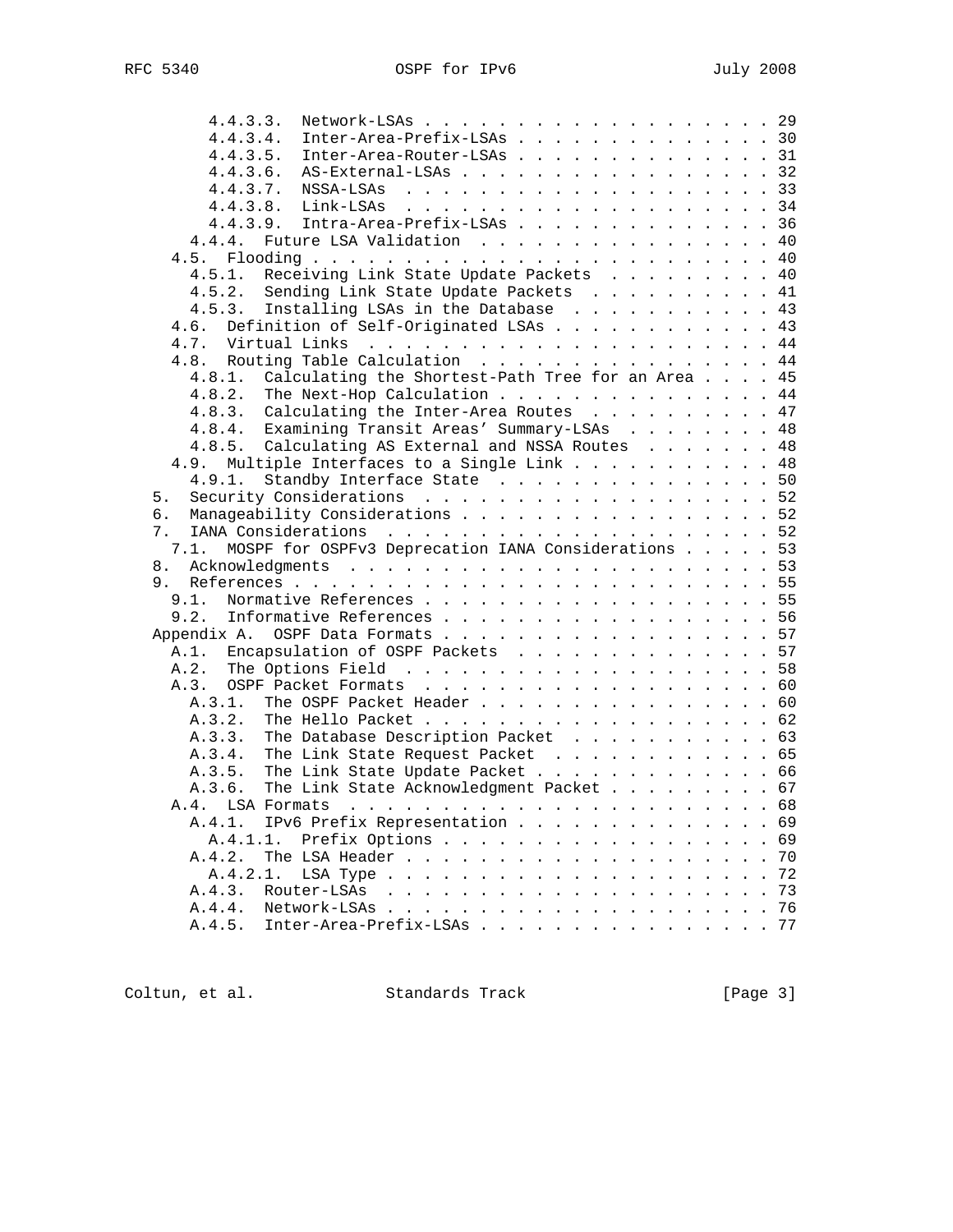| A.4.6.         | Inter-Area-Router-LSAs 78                      |  |
|----------------|------------------------------------------------|--|
|                |                                                |  |
| A.4.8.         |                                                |  |
| A.4.9.         |                                                |  |
|                | A.4.10. Intra-Area-Prefix-LSAs 84              |  |
|                | Appendix B. Architectural Constants 86         |  |
|                | Appendix C. Configurable Constants 86          |  |
| C <sub>1</sub> |                                                |  |
|                |                                                |  |
|                | C.3. Router Interface Parameters 88            |  |
|                | C.4. Virtual Link Parameters 90                |  |
| C.5.           | NBMA Network Parameters 91                     |  |
|                | C.6. Point-to-Multipoint Network Parameters 92 |  |
| $C.7$ .        | Host Route Parameters 92                       |  |

## 1. Introduction

 This document describes the modifications to OSPF to support version 6 of the Internet Protocol (IPv6). The fundamental mechanisms of OSPF (flooding, Designated Router (DR) election, area support, (Shortest Path First) SPF calculations, etc.) remain unchanged. However, some changes have been necessary, either due to changes in protocol semantics between IPv4 and IPv6, or simply to handle the increased address size of IPv6. These modifications will necessitate incrementing the protocol version from version 2 to version 3. OSPF for IPv6 is also referred to as OSPF version 3 (OSPFv3).

 This document is organized as follows. Section 2 describes the differences between OSPF for IPv4 (OSPF version 2) and OSPF for IPv6 (OSPF version 3) in detail. Section 3 describes the difference between RFC 2740 and this document. Section 4 provides implementation details for the changes. Appendix A gives the OSPF for IPv6 packet and Link State Advertisement (LSA) formats. Appendix B lists the OSPF architectural constants. Appendix C describes configuration parameters.

# 1.1. Requirements Notation

 The key words "MUST", "MUST NOT", "REQUIRED", "SHALL", "SHALL NOT", "SHOULD", "SHOULD NOT", "RECOMMENDED", "MAY", and "OPTIONAL" in this document are to be interpreted as described in [RFC-KEYWORDS].

## 1.2. Terminology

 This document attempts to use terms from both the OSPF for IPv4 specification ([OSPFV2]) and the IPv6 protocol specifications ([IPV6]). This has produced a mixed result. Most of the terms used both by OSPF and IPv6 have roughly the same meaning (e.g.,

Coltun, et al. Standards Track [Page 4]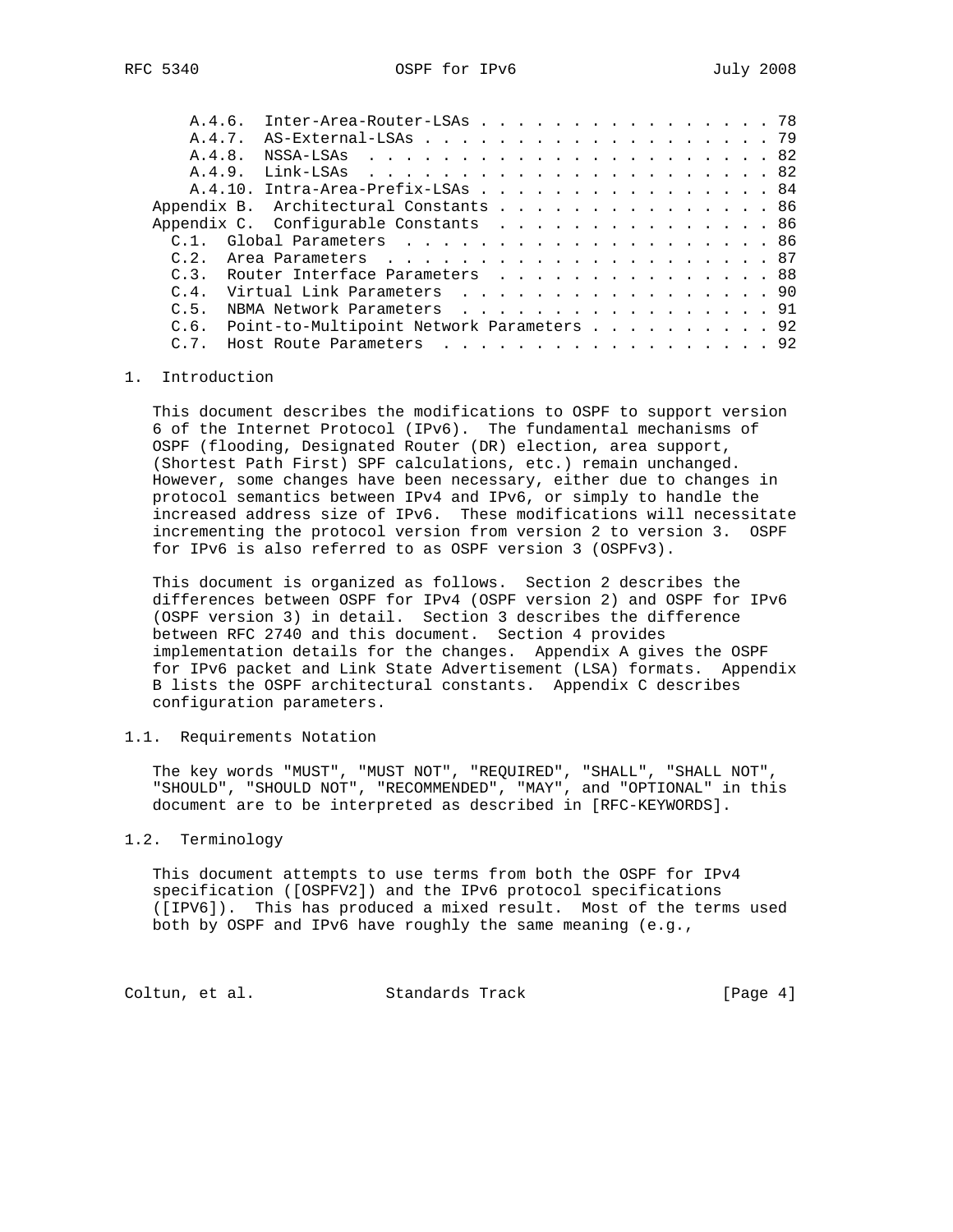interfaces). However, there are a few conflicts. IPv6 uses "link" similarly to IPv4 OSPF's "subnet" or "network". In this case, we have chosen to use IPv6's "link" terminology. "Link" replaces OSPF's "subnet" and "network" in most places in this document, although OSPF's network-LSA remains unchanged (and possibly unfortunately, a new link-LSA has also been created).

 The names of some of the OSPF LSAs have also changed. See Section 2.8 for details.

 In the context of this document, an OSPF instance is a separate protocol instance complete with its own protocol data structures (e.g., areas, interfaces, neighbors), link-state database, protocol state machines, and protocol processing (e.g., SPF calculation).

2. Differences from OSPF for IPv4

 Most of the algorithms from OSPF for IPv4 [OSPFV2] have been preserved in OSPF for IPv6. However, some changes have been necessary, either due to changes in protocol semantics between IPv4 and IPv6, or simply to handle the increased address size of IPv6.

 The following subsections describe the differences between this document and [OSPFV2].

2.1. Protocol Processing Per-Link, Not Per-Subnet

 IPv6 uses the term "link" to indicate "a communication facility or medium over which nodes can communicate at the link layer" ([IPV6]). "Interfaces" connect to links. Multiple IPv6 subnets can be assigned to a single link, and two nodes can talk directly over a single link, even if they do not share a common IPv6 subnet (IPv6 prefix).

 For this reason, OSPF for IPv6 runs per-link instead of the IPv4 behavior of per-IP-subnet. The terms "network" and "subnet" used in the IPv4 OSPF specification ([OSPFV2]) should generally be replaced by link. Likewise, an OSPF interface now connects to a link instead of an IP subnet.

 This change affects the receiving of OSPF protocol packets, the contents of Hello packets, and the contents of network-LSAs.

2.2. Removal of Addressing Semantics

 In OSPF for IPv6, addressing semantics have been removed from the OSPF protocol packets and the main LSA types, leaving a network protocol-independent core. In particular:

Coltun, et al. Standards Track [Page 5]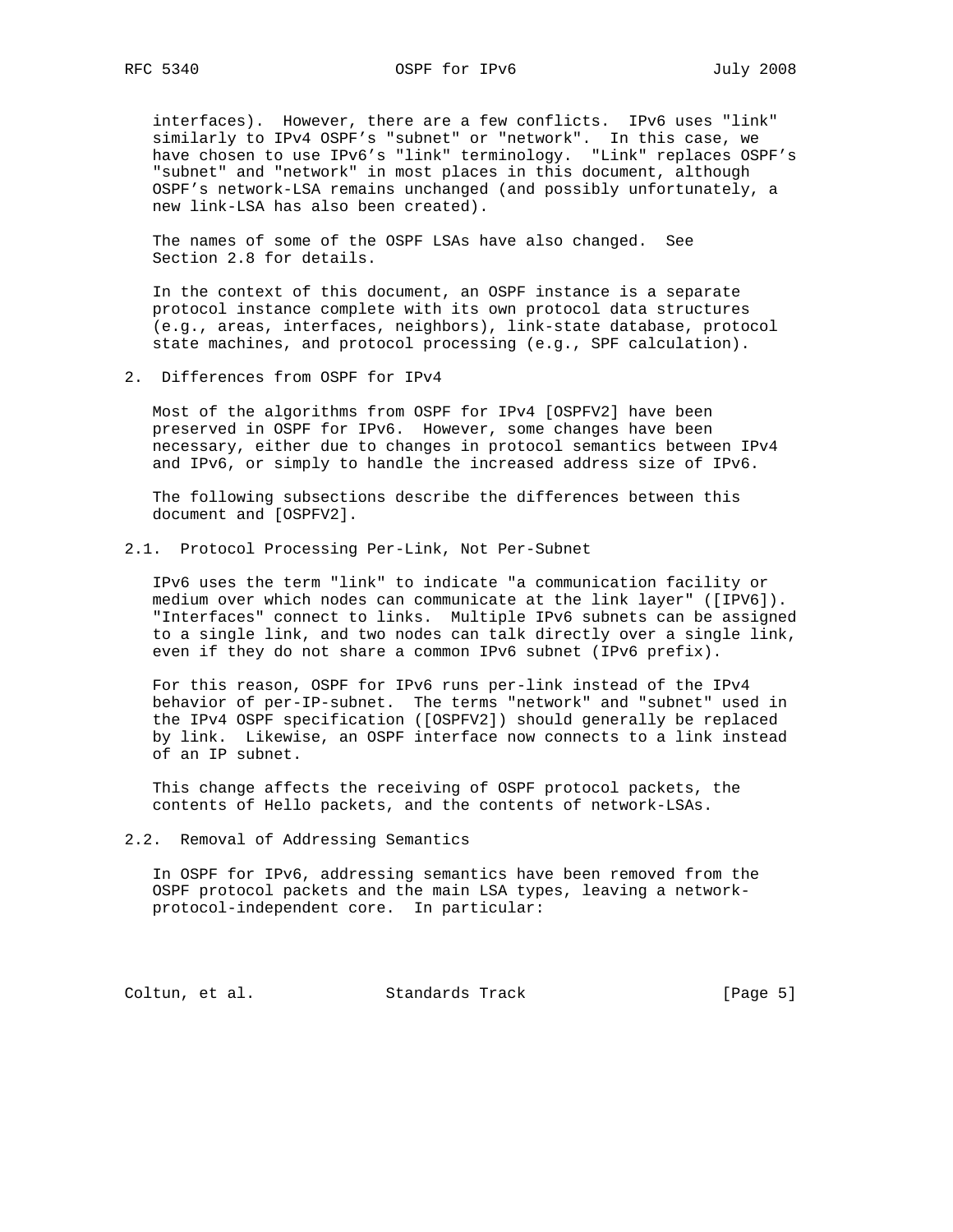- o IPv6 addresses are not present in OSPF packets, except in LSA payloads carried by the Link State Update packets. See Section 2.7 for details.
- o Router-LSAs and network-LSAs no longer contain network addresses, but simply express topology information. See Section 2.8 for details.
- o OSPF Router IDs, Area IDs, and LSA Link State IDs remain at the IPv4 size of 32 bits. They can no longer be assigned as (IPv6) addresses.
- o Neighboring routers are now always identified by Router ID. Previously, they had been identified by an IPv4 address on broadcast, NBMA (Non-Broadcast Multi-Access), and point-to multipoint links.
- 2.3. Addition of Flooding Scope

 Flooding scope for LSAs has been generalized and is now explicitly coded in the LSA's LS type field. There are now three separate flooding scopes for LSAs:

- o Link-local scope. LSA is only flooded on the local link and no further. Used for the new link-LSA. See Section 4.4.3.8 for details.
- o Area scope. LSA is only flooded throughout a single OSPF area. Used for router-LSAs, network-LSAs, inter-area-prefix-LSAs, inter area-router-LSAs, and intra-area-prefix-LSAs.
- o AS scope. LSA is flooded throughout the routing domain. Used for AS-external-LSAs. A router that originates AS scoped LSAs is considered an AS Boundary Router (ASBR) and will set its E-bit in router-LSAs for regular areas.
- 2.4. Explicit Support for Multiple Instances per Link

 OSPF now supports the ability to run multiple OSPF protocol instances on a single link. For example, this may be required on a NAP segment shared between several providers. Providers may be supporting separate OSPF routing domains that wish to remain separate even though they have one or more physical network segments (i.e., links) in common. In OSPF for IPv4, this was supported in a haphazard fashion using the authentication fields in the OSPF for IPv4 header.

Coltun, et al. Standards Track [Page 6]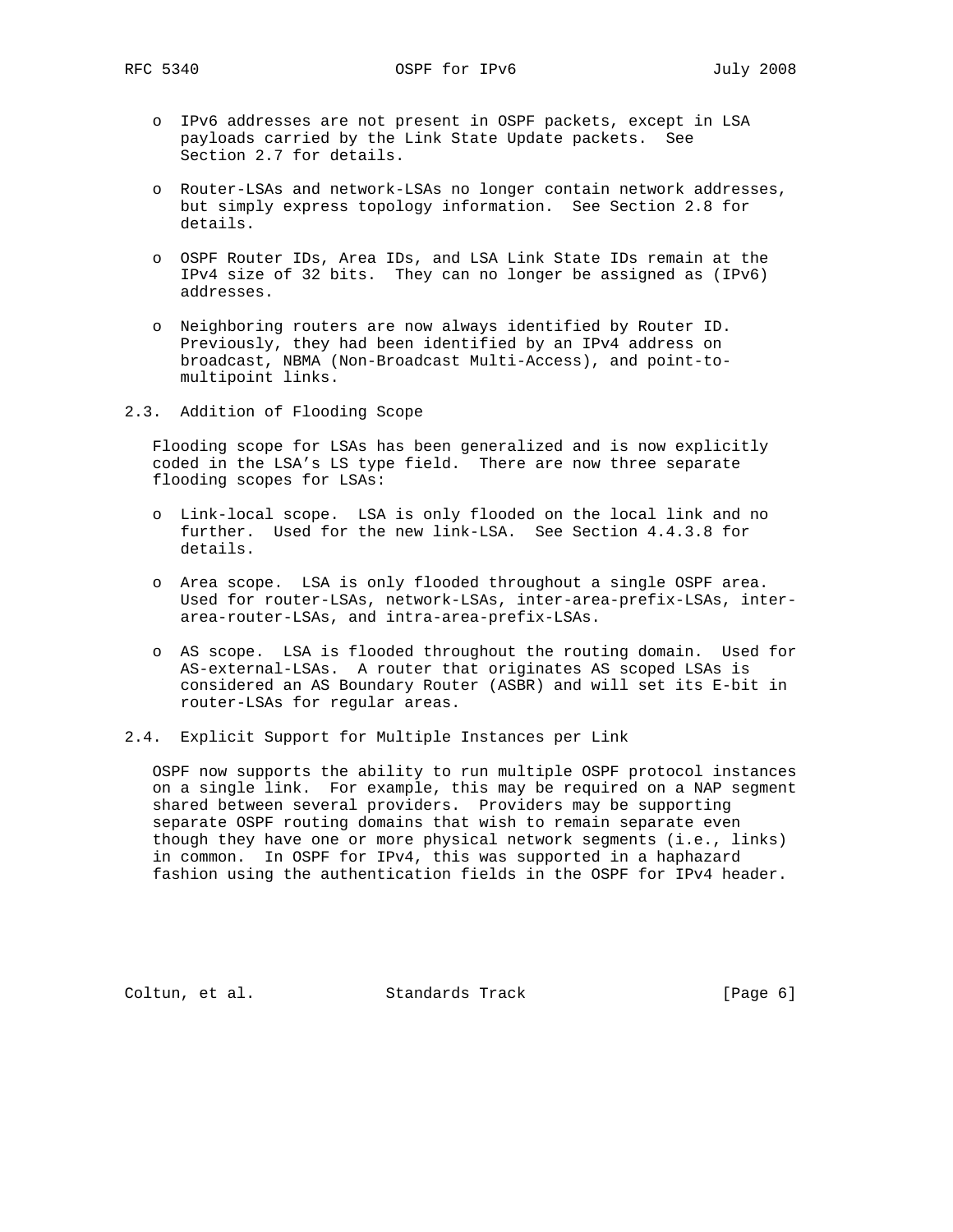Another use for running multiple OSPF instances is if you want, for one reason or another, to have a single link belong to two or more OSPF areas.

 Support for multiple protocol instances on a link is accomplished via an "Instance ID" contained in the OSPF packet header and OSPF interface data structures. Instance ID solely affects the reception of OSPF packets and applies to normal OSPF interfaces and virtual links.

2.5. Use of Link-Local Addresses

 IPv6 link-local addresses are for use on a single link, for purposes of neighbor discovery, auto-configuration, etc. IPv6 routers do not forward IPv6 datagrams having link-local source addresses [IP6ADDR]. Link-local unicast addresses are assigned from the IPv6 address range FE80/10.

 OSPF for IPv6 assumes that each router has been assigned link-local unicast addresses on each of the router's attached physical links [IP6ADDR]. On all OSPF interfaces except virtual links, OSPF packets are sent using the interface's associated link-local unicast address as the source address. A router learns the link-local addresses of all other routers attached to its links and uses these addresses as next-hop information during packet forwarding.

 On virtual links, a global scope IPv6 address MUST be used as the source address for OSPF protocol packets.

 Link-local addresses appear in OSPF link-LSAs (see Section 4.4.3.8). However, link-local addresses are not allowed in other OSPF LSA types. In particular, link-local addresses MUST NOT be advertised in inter-area-prefix-LSAs (Section 4.4.3.4), AS-external-LSAs (Section 4.4.3.6), NSSA-LSAs (Section 4.4.3.7), or intra-area-prefix- LSAs (Section 4.4.3.9).

2.6. Authentication Changes

 In OSPF for IPv6, authentication has been removed from the OSPF protocol. The "AuType" and "Authentication" fields have been removed from the OSPF packet header, and all authentication-related fields have been removed from the OSPF area and interface data structures.

 When running over IPv6, OSPF relies on the IP Authentication Header (see [IPAUTH]) and the IP Encapsulating Security Payload (see [IPESP]) as described in [OSPFV3-AUTH] to ensure integrity and authentication/confidentiality of routing exchanges.

Coltun, et al. Standards Track [Page 7]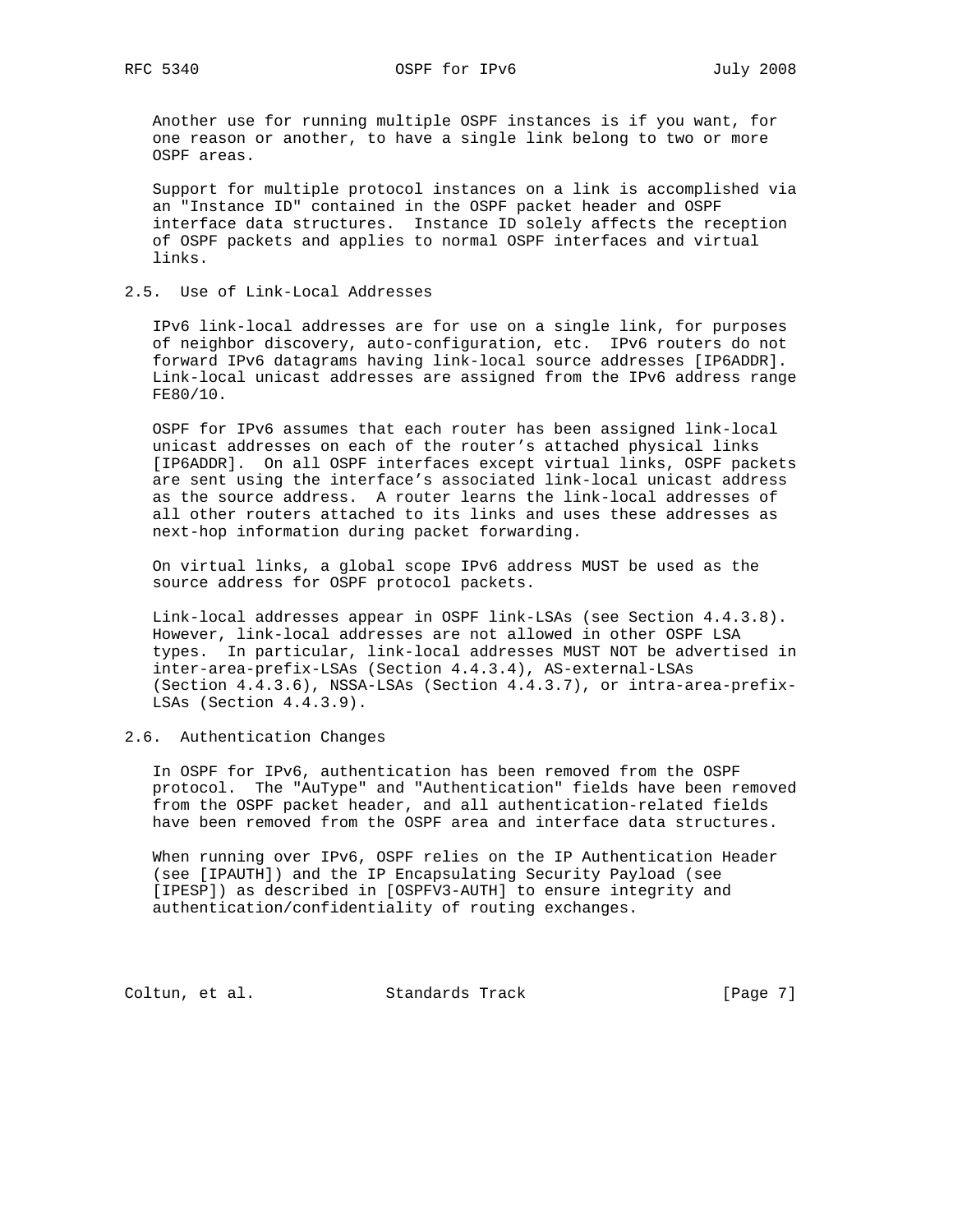RFC 5340 OSPF for IPv6 July 2008

 Protection of OSPF packet exchanges against accidental data corruption is provided by the standard IPv6 Upper-Layer checksum (as described in Section 8.1 of [IPV6]), covering the entire OSPF packet and prepended IPv6 pseudo-header (see Appendix A.3.1).

## 2.7. Packet Format Changes

 OSPF for IPv6 runs directly over IPv6. Aside from this, all addressing semantics have been removed from the OSPF packet headers, making it essentially "network-protocol-independent". All addressing information is now contained in the various LSA types only.

In detail, changes in OSPF packet format consist of the following:

- o The OSPF version number has been incremented from 2 to 3.
- o The Options field in Hello packets and Database Description packets has been expanded to 24 bits.
- o The Authentication and AuType fields have been removed from the OSPF packet header (see Section 2.6).
- o The Hello packet now contains no address information at all. Rather, it now includes an Interface ID that the originating router has assigned to uniquely identify (among its own interfaces) its interface to the link. This Interface ID will be used as the network-LSA's Link State ID if the router becomes the Designated Router on the link.
- o Two Options bits, the "R-bit" and the "V6-bit", have been added to the Options field for processing router-LSAs during the SPF calculation (see Appendix A.2). If the "R-bit" is clear, an OSPF speaker can participate in OSPF topology distribution without being used to forward transit traffic; this can be used in multi homed hosts that want to participate in the routing protocol. The V6-bit specializes the R-bit; if the V6-bit is clear, an OSPF speaker can participate in OSPF topology distribution without being used to forward IPv6 datagrams. If the R-bit is set and the V6-bit is clear, IPv6 datagrams are not forwarded but datagrams belonging to another protocol family may be forwarded.
- o The OSPF packet header now includes an "Instance ID" that allows multiple OSPF protocol instances to be run on a single link (see Section 2.4).

Coltun, et al. Standards Track [Page 8]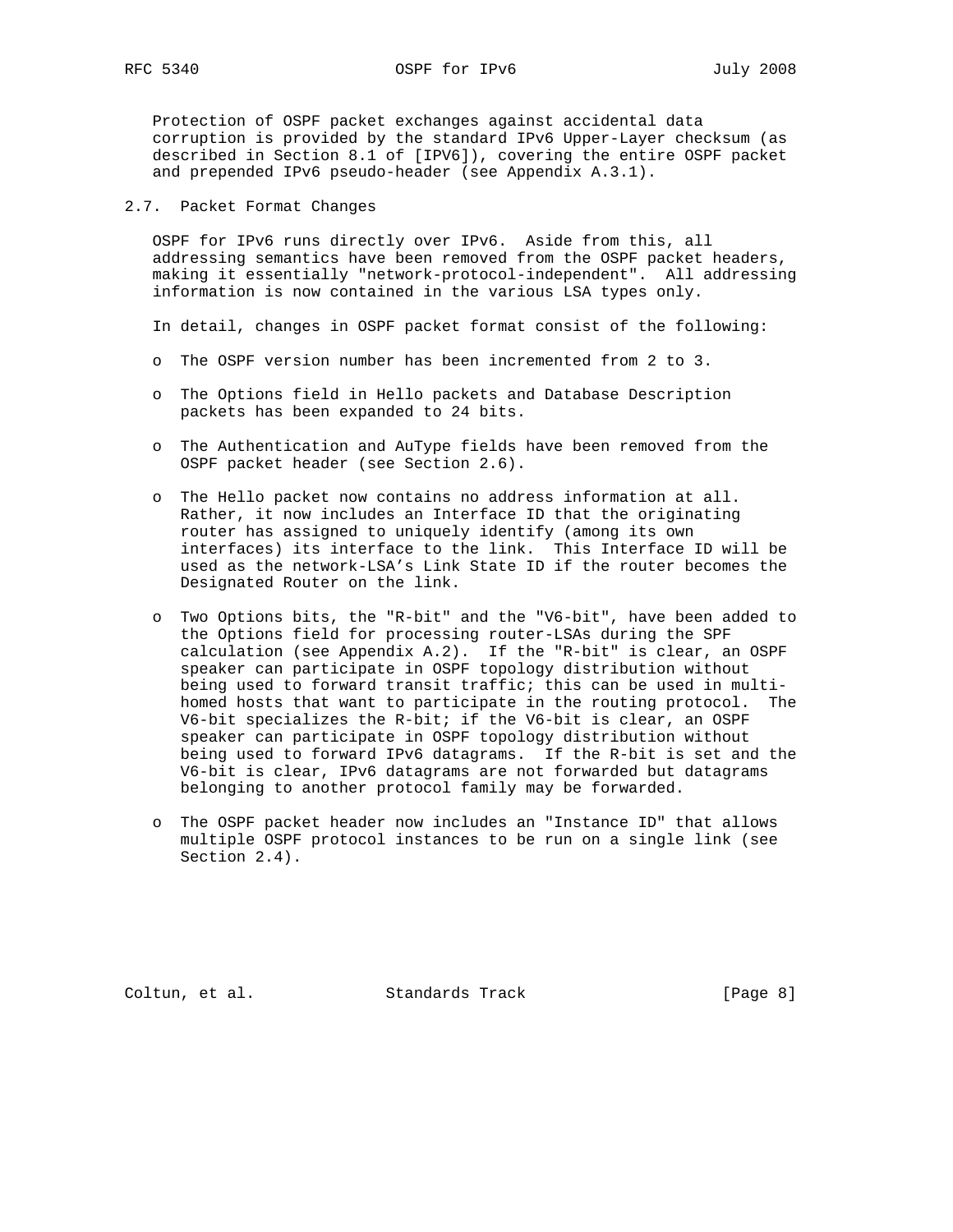## 2.8. LSA Format Changes

 All addressing semantics have been removed from the LSA header, router-LSAs, and network-LSAs. These two LSAs now describe the routing domain's topology in a network-protocol-independent manner. New LSAs have been added to distribute IPv6 address information and data required for next-hop resolution. The names of some of IPv4's LSAs have been changed to be more consistent with each other.

In detail, changes in LSA format consist of the following:

- o The Options field has been removed from the LSA header, expanded to 24 bits, and moved into the body of router-LSAs, network-LSAs, inter-area-router-LSAs, and link-LSAs. See Appendix A.2 for details.
- o The LSA Type field has been expanded (into the former Options space) to 16 bits, with the upper three bits encoding flooding scope and the handling of unknown LSA types (see Section 2.9).
- o Addresses in LSAs are now expressed as [prefix, prefix length] instead of [address, mask] (see Appendix A.4.1). The default route is expressed as a prefix with length 0.
- o Router-LSAs and network-LSAs now have no address information and are network protocol independent.
- o Router interface information MAY be spread across multiple router- LSAs. Receivers MUST concatenate all the router-LSAs originated by a given router when running the SPF calculation.
- o A new LSA called the link-LSA has been introduced. Link-LSAs have link-local flooding scope; they are never flooded beyond the link with which they are associated. Link-LSAs have three purposes: 1) they provide the router's link-local address to all other routers attached to the link, 2) they inform other routers attached to the link of a list of IPv6 prefixes to associate with the link, and 3) they allow the router to advertise a collection of Options bits to associate with the network-LSA that will be originated for the link. See Section 4.4.3.8 for details.
- o In IPv4, the router-LSA carries a router's IPv4 interface addresses, the IPv4 equivalent of link-local addresses. These are only used when calculating next hops during the OSPF routing calculation (see Section 16.1.1 of [OSPFV2]), so they do not need to be flooded past the local link. Hence, using link-LSAs to distribute these addresses is more efficient. Note that link local addresses cannot be learned through the reception of Hellos

Coltun, et al. Standards Track [Page 9]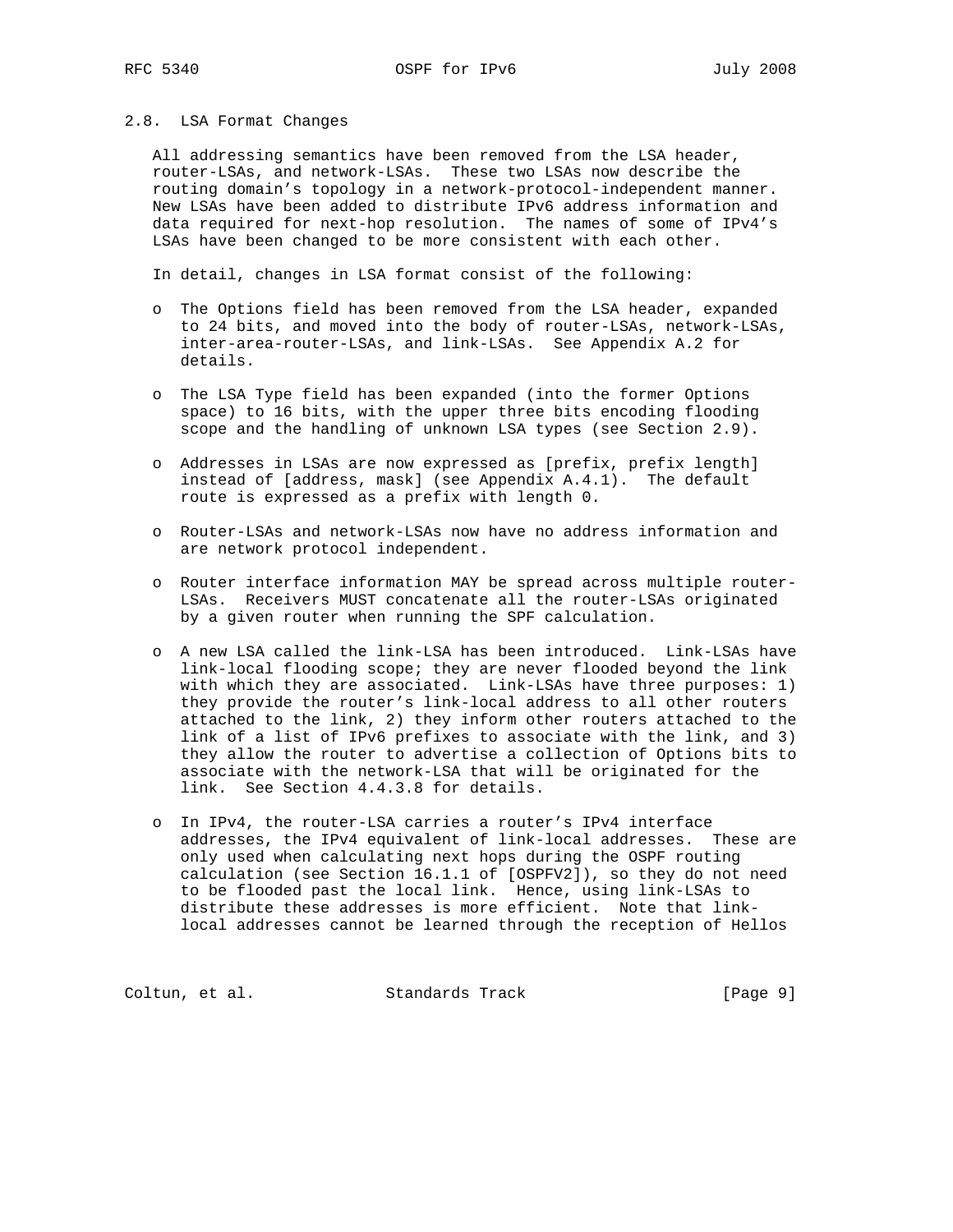in all cases. On NBMA links, next-hop routers do not necessarily exchange Hellos. Rather, these routers learn of each other's existence by way of the Designated Router (DR).

- o The Options field in the network LSA is set to the logical OR of the Options that each router on the link advertises in its link- LSA.
- o Type-3 summary-LSAs have been renamed "inter-area-prefix-LSAs". Type-4 summary LSAs have been renamed "inter-area-router-LSAs".
- o The Link State ID in inter-area-prefix-LSAs, inter-area-router- LSAs, NSSA-LSAs, and AS-external-LSAs has lost its addressing semantics and now serves solely to identify individual pieces of the Link State Database. All addresses or Router IDs that were formerly expressed by the Link State ID are now carried in the LSA bodies.
- o Network-LSAs and link-LSAs are the only LSAs whose Link State ID carries additional meaning. For these LSAs, the Link State ID is always the Interface ID of the originating router on the link being described. For this reason, network-LSAs and link-LSAs are now the only LSAs whose size cannot be limited: a network-LSA MUST list all routers connected to the link and a link-LSA MUST list all of a router's addresses on the link.
- o A new LSA called the intra-area-prefix-LSA has been introduced. This LSA carries all IPv6 prefix information that in IPv4 is included in router-LSAs and network-LSAs. See Section 4.4.3.9 for details.
- o Inclusion of a forwarding address or external route tag in AS external-LSAs is now optional. In addition, AS-external-LSAs can now reference another LSA, for inclusion of additional route attributes that are outside the scope of the OSPF protocol. For example, this reference could be used to attach BGP path attributes to external routes.

## 2.9. Handling Unknown LSA Types

 Handling of unknown LSA types has been made more flexible so that, based on the LS type, unknown LSA types are either treated as having link-local flooding scope, or are stored and flooded as if they were understood. This behavior is explicitly coded in the LSA Handling bit of the link state header's LS type field (see the U-bit in Appendix A.4.2.1).

Coltun, et al. Standards Track [Page 10]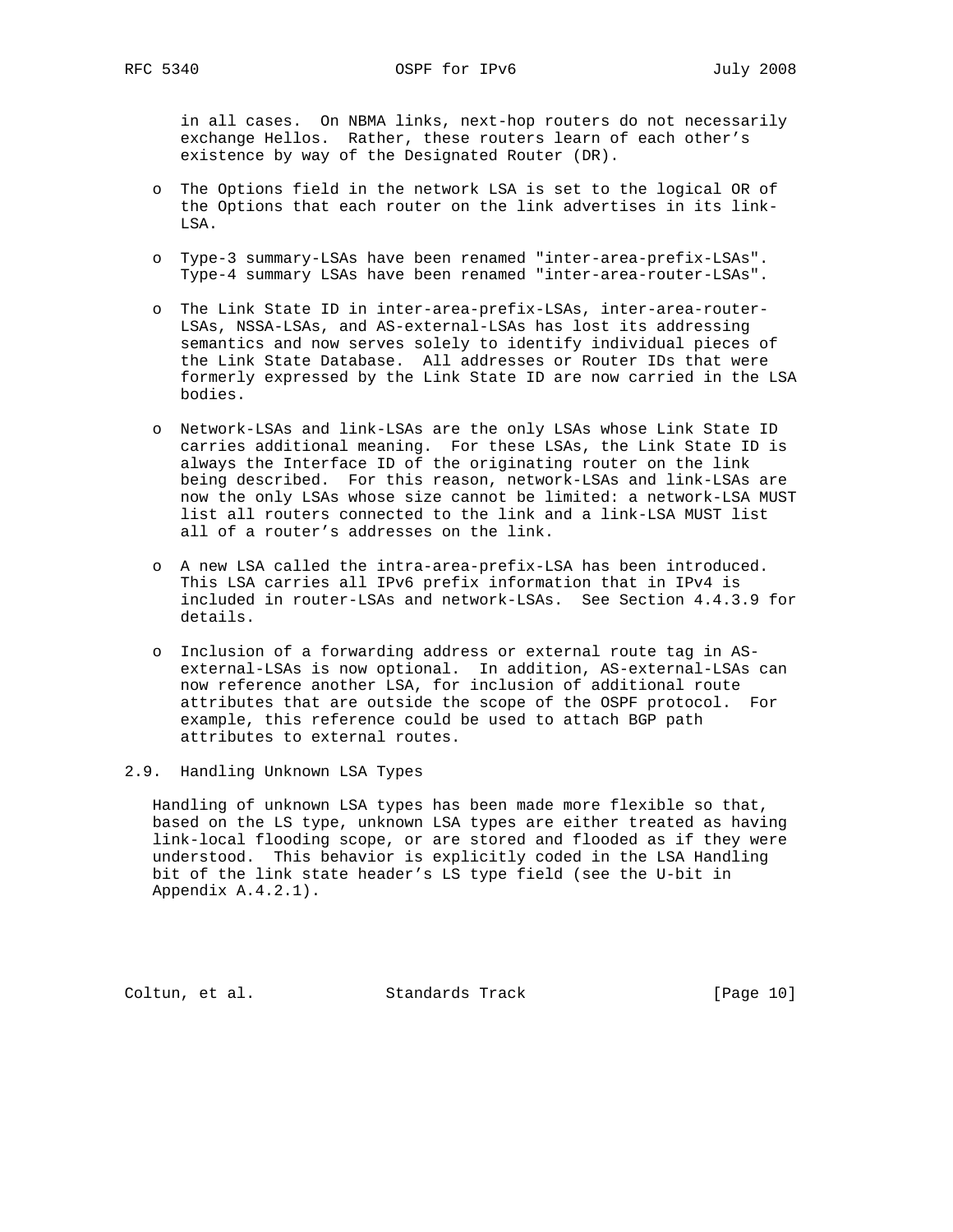RFC 5340 OSPF for IPv6 July 2008

 The IPv4 OSPF behavior of simply discarding unknown types is unsupported due to the desire to mix router capabilities on a single link. Discarding unknown types causes problems when the Designated Router supports fewer options than the other routers on the link.

## 2.10. Stub/NSSA Area Support

 In OSPF for IPv4, stub and NSSA areas were designed to minimize link state database and routing table sizes for the areas' internal routers. This allows routers with minimal resources to participate in even very large OSPF routing domains.

 In OSPF for IPv6, the concept of stub and NSSA areas is retained. In IPv6, of the mandatory LSA types, stub areas carry only router-LSAs, network-LSAs, inter-area-prefix-LSAs, link-LSAs, and intra-area prefix-LSAs. NSSA areas are restricted to these types and, of course, NSSA-LSAs. This is the IPv6 equivalent of the LSA types carried in IPv4 stub areas: router-LSAs, network-LSAs, type 3 summary-LSAs and for NSSA areas: stub area types and NSSA-LSAs.

#### 2.11. Identifying Neighbors by Router ID

 In OSPF for IPv6, neighboring routers on a given link are always identified by their OSPF Router ID. This contrasts with the IPv4 behavior where neighbors on point-to-point networks and virtual links are identified by their Router IDs while neighbors on broadcast, NBMA, and point-to-multipoint links are identified by their IPv4 interface addresses.

 This change affects the reception of OSPF packets (see Section 8.2 of [OSPFV2]), the lookup of neighbors (Section 10 of [OSPFV2]), and the reception of Hello packets (Section 10.5 of [OSPFV2]).

The Router ID of 0.0.0.0 is reserved and SHOULD NOT be used.

3. Differences with RFC 2740

 OSPFv3 implementations based on RFC 2740 will fully interoperate with implementations based on this specification. There are, however, some protocol additions and changes (all of which are backward compatible).

3.1. Support for Multiple Interfaces on the Same Link

 This protocol feature was only partially specified in the RFC 2740. The level of specification was insufficient to implement the feature. Section 4.9 specifies the additions and clarifications necessary for implementation. They are fully compatible with RFC 2740.

Coltun, et al. Standards Track [Page 11]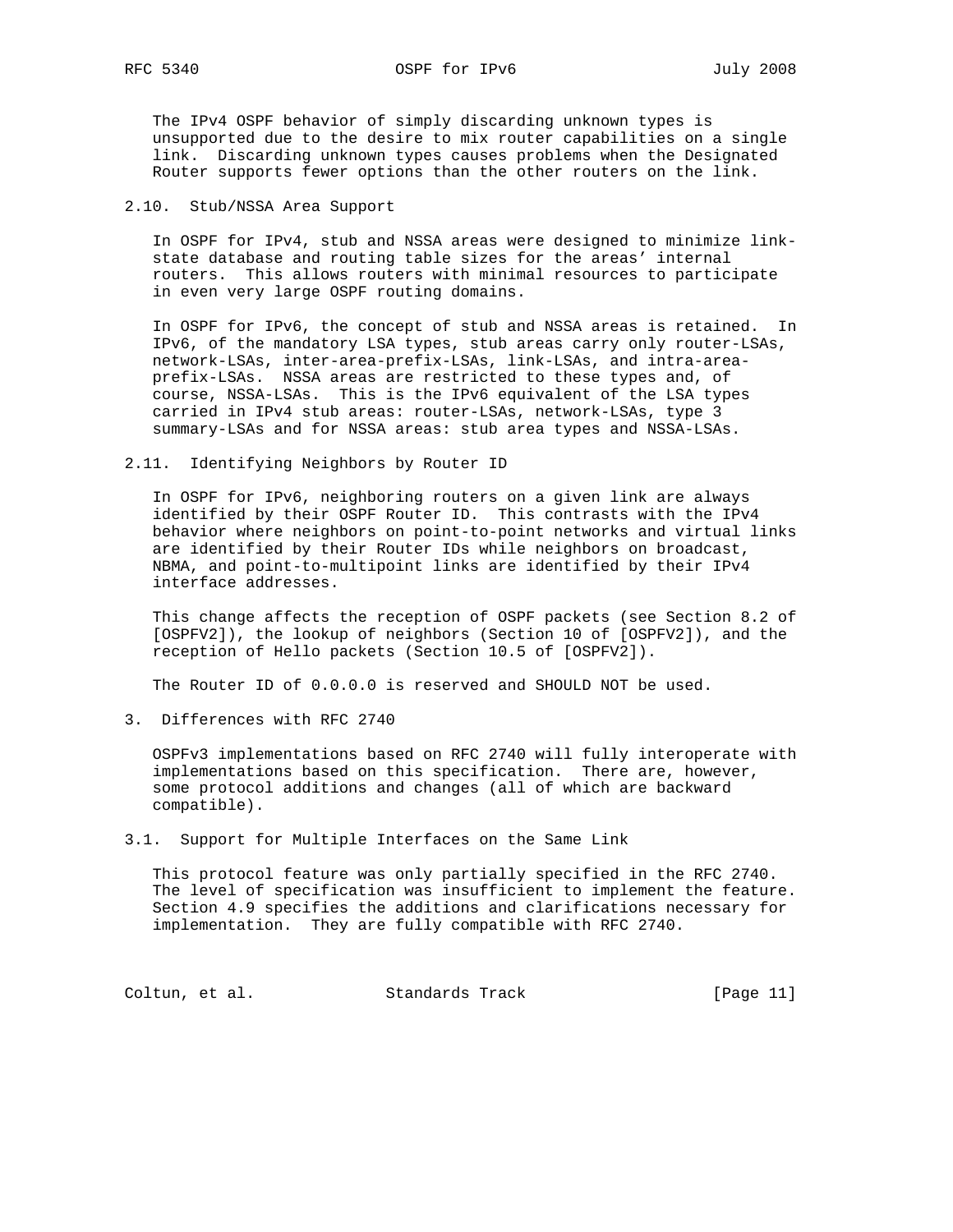# 3.2. Deprecation of MOSPF for IPv6

 This protocol feature was only partially specified in RFC 2740. The level of specification was insufficient to implement the feature. There are no known implementations. Multicast Extensions to OSPF (MOSPF) support and its attendant protocol fields have been deprecated from OSPFv3. Refer to Section 4.4.3.2, Section 4.4.3.4, Section 4.4.3.6, Section 4.4.3.7, Appendix A.2, Appendix A.4.2.1, Appendix A.4.3, Appendix A.4.1.1, and Section 7.1.

## 3.3. NSSA Specification

 This protocol feature was only partially specified in RFC 2740. The level of specification was insufficient to implement the function. This document includes an NSSA specification unique to OSPFv3. This specification coupled with [NSSA] provide sufficient specification for implementation. Refer to Section 4.8.5, Appendix A.4.3, Appendix A.4.8, and [NSSA].

#### 3.4. Stub Area Unknown LSA Flooding Restriction Deprecated

 In RFC 2740 [OSPFV3], flooding of unknown LSA was restricted within stub and NSSA areas. The text describing this restriction is included below.

 However, unlike in IPv4, IPv6 allows LSAs with unrecognized LS types to be labeled "Store and flood the LSA, as if type understood" (see the U-bit in Appendix A.4.2.1). Uncontrolled introduction of such LSAs could cause a stub area's link-state database to grow larger than its component routers' capacities.

 To guard against this, the following rule regarding stub areas has been established: an LSA whose LS type is unrecognized can only be flooded into/throughout a stub area if both a) the LSA has area or link-local flooding scope and b) the LSA has U-bit set to 0. See Section 3.5 for details.

 This restriction has been deprecated. OSPFv3 routers will flood link and area scope LSAs whose LS type is unrecognized and whose U-bit is set to 1 throughout stub and NSSA areas. There are no backward compatibility issues other than OSPFv3 routers still supporting the restriction may not propagate newly defined LSA types.

#### 3.5. Link LSA Suppression

 The LinkLSASuppression interface configuration parameter has been added. If LinkLSASuppression is configured for an interface and the interface type is not broadcast or NBMA, origination of the link-LSA

Coltun, et al. Standards Track [Page 12]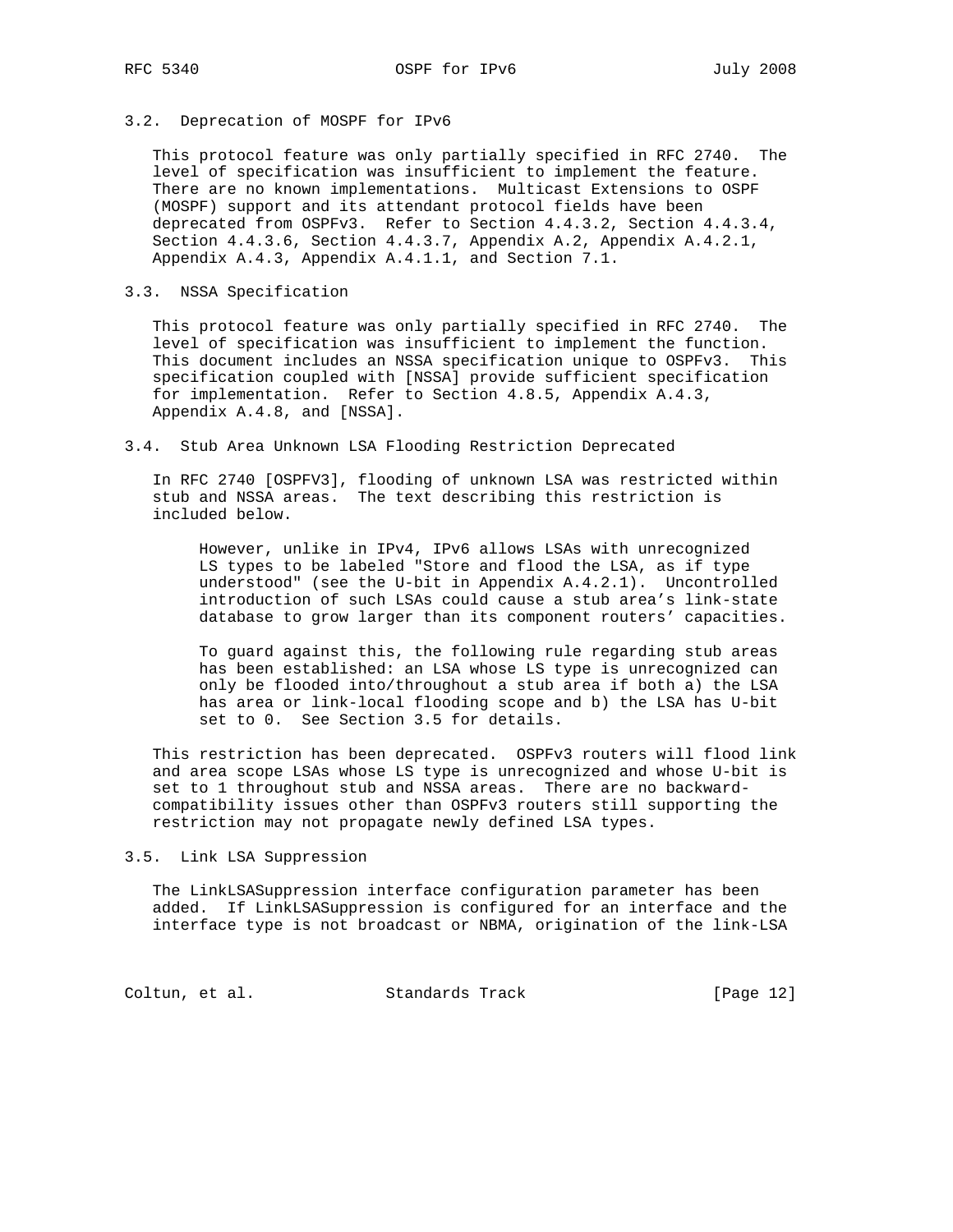may be suppressed. The LinkLSASuppression interface configuration parameter is described in Appendix C.3. Section 4.8.2 and Section 4.4.3.8 were updated to reflect the parameter's usage.

3.6. LSA Options and Prefix Options Updates

 The LSA Options and Prefix Options fields have been updated to reflect recent protocol additions. Specifically, bits related to MOSPF have been deprecated, Options field bits common with OSPFv2 have been reserved, and the DN-bit has been added to the prefix options. Refer to Appendix A.2 and Appendix A.4.1.1.

3.7. IPv6 Site-Local Addresses

All references to IPv6 site-local addresses have been removed.

4. Implementation Details

 When going from IPv4 to IPv6, the basic OSPF mechanisms remain unchanged from those documented in [OSPFV2]. These mechanisms are briefly outlined in Section 4 of [OSPFV2]. Both IPv6 and IPv4 have a link-state database composed of LSAs and synchronized between adjacent routers. Initial synchronization is performed through the Database Exchange process, which includes the exchange of Database Description, Link State Request, and Link State Update packets. Thereafter, database synchronization is maintained via flooding, utilizing Link State Update and Link State Acknowledgment packets. Both IPv6 and IPv4 use OSPF Hello packets to discover and maintain neighbor relationships, as well as to elect Designated Routers and Backup Designated Routers on broadcast and NBMA links. The decision as to which neighbor relationships become adjacencies, and the basic ideas behind inter-area routing, importing external information in AS-external-LSAs, and the various routing calculations are also the same.

 In particular, the following IPv4 OSPF functionality described in [OSPFV2] remains completely unchanged for IPv6:

 o Both IPv4 and IPv6 use OSPF packet types described in Section 4.3 of [OSPFV2], namely: Hello, Database Description, Link State Request, Link State Update, and Link State Acknowledgment packets. While in some cases (e.g., Hello packets) their format has changed somewhat, the functions of the various packet types remain the same.

Coltun, et al. Standards Track [Page 13]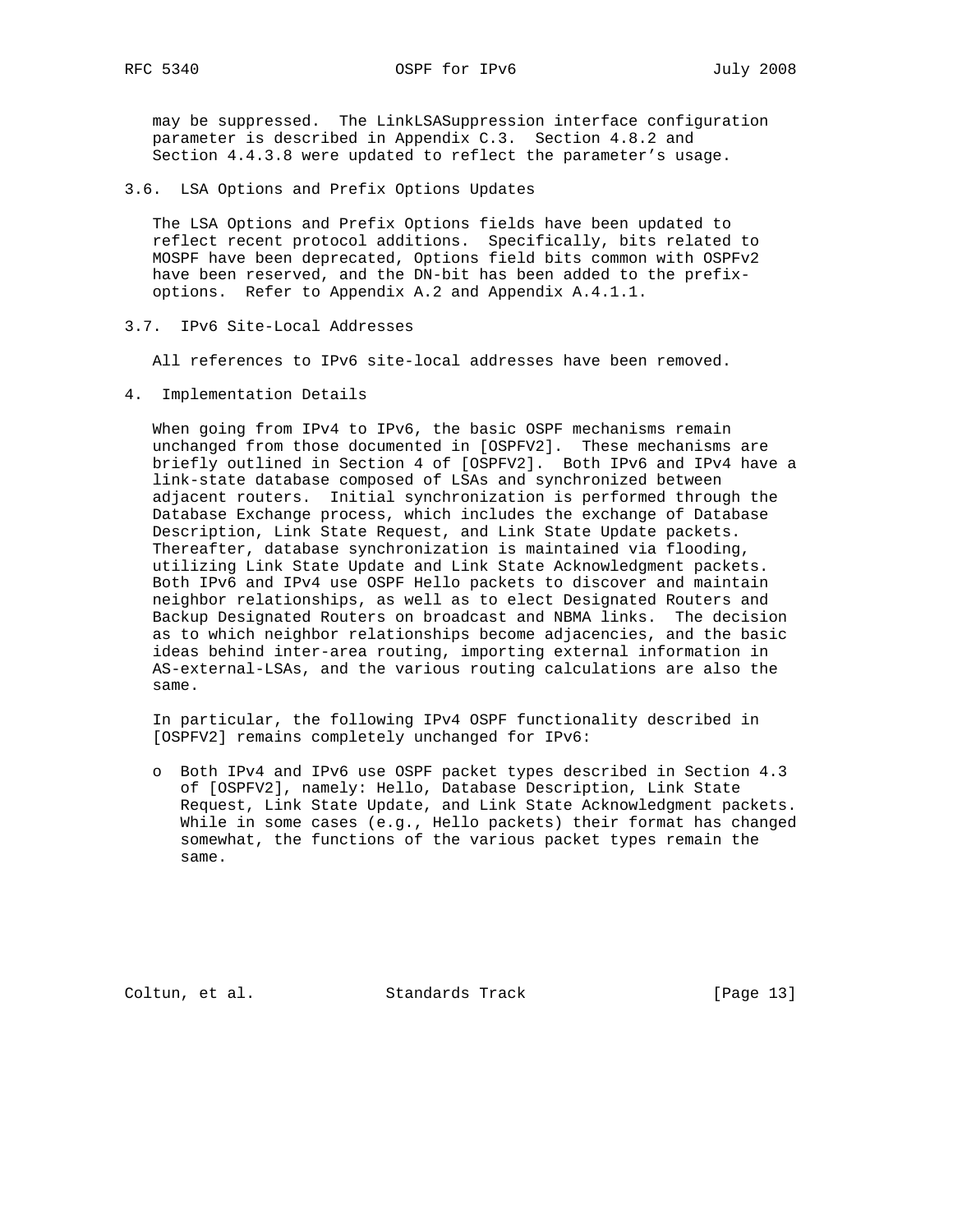- o The system requirements for an OSPF implementation remain unchanged, although OSPF for IPv6 requires an IPv6 protocol stack (from the network layer on down) since it runs directly over the IPv6 network layer.
- o The discovery and maintenance of neighbor relationships, and the selection and establishment of adjacencies, remain the same. This includes election of the Designated Router and Backup Designated Router on broadcast and NBMA links. These mechanisms are described in Sections 7, 7.1, 7.2, 7.3, 7.4, and 7.5 of [OSPFV2].
- o The link types (or equivalently, interface types) supported by OSPF remain unchanged, namely: point-to-point, broadcast, NBMA, point-to-multipoint, and virtual links.
- o The interface state machine, including the list of OSPF interface states and events, and the Designated Router and Backup Designated Router election algorithm remain unchanged. These are described in Sections 9.1, 9.2, 9.3, and 9.4 of [OSPFV2].
- o The neighbor state machine, including the list of OSPF neighbor states and events, remains unchanged. The neighbor state machine is described in Sections 10.1, 10.2, 10.3, and 10.4 of [OSPFV2].
- o Aging of the link-state database, as well as flushing LSAs from the routing domain through the premature aging process, remains unchanged from the description in Sections 14 and 14.1 of [OSPFV2].

 However, some OSPF protocol mechanisms have changed as previously described in Section 2 herein. These changes are explained in detail in the following subsections, making references to the appropriate sections of [OSPFV2].

 The following subsections provide a recipe for turning an IPv4 OSPF implementation into an IPv6 OSPF implementation.

4.1. Protocol Data Structures

 The major OSPF data structures are the same for both IPv4 and IPv6: areas, interfaces, neighbors, the link-state database, and the routing table. The top-level data structures for IPv6 remain those listed in Section 5 of [OSPFV2], with the following modifications:

 o All LSAs with known LS type and AS flooding scope appear in the top-level data structure, instead of belonging to a specific area or link. AS-external-LSAs are the only LSAs defined by this specification that have AS flooding scope. LSAs with unknown LS

Coltun, et al. Standards Track [Page 14]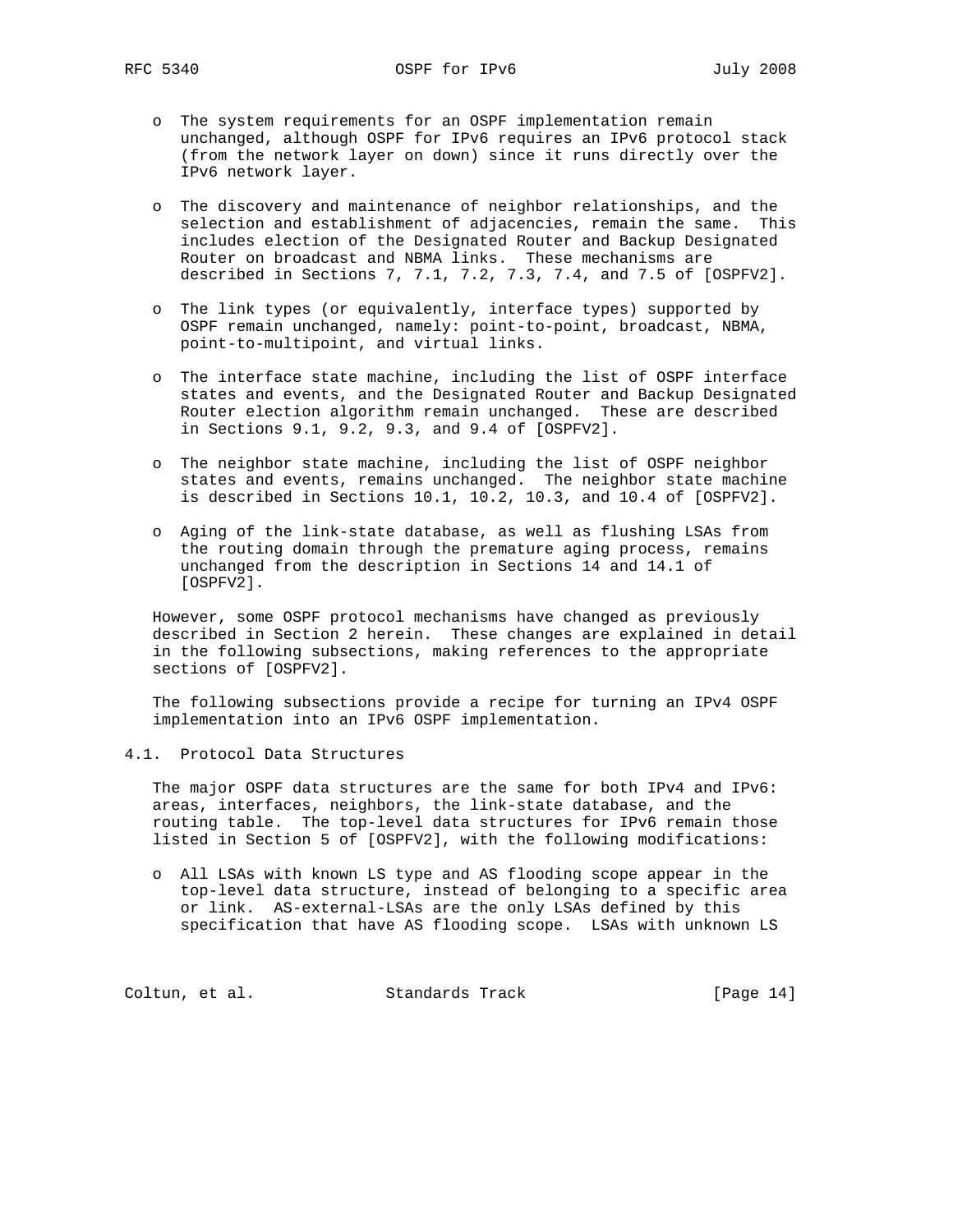type, U-bit set to 1 (flood even when unrecognized), and AS flooding scope also appear in the top-level data structure.

## 4.1.1. The Area Data Structure

 The IPv6 area data structure contains all elements defined for IPv4 areas in Section 6 of [OSPFV2]. In addition, all LSAs of known type that have area flooding scope are contained in the IPv6 area data structure. This always includes the following LSA types: router- LSAs, network-LSAs, inter-area-prefix-LSAs, inter-area-router-LSAs, and intra-area-prefix-LSAs. LSAs with unknown LS type, U-bit set to 1 (flood even when unrecognized), and area scope also appear in the area data structure. NSSA-LSAs are also included in an NSSA area's data structure.

### 4.1.2. The Interface Data Structure

 In OSPF for IPv6, an interface connects a router to a link. The IPv6 interface structure modifies the IPv4 interface structure (as defined in Section 9 of [OSPFV2]) as follows:

## Interface ID

 Every interface is assigned an Interface ID, which uniquely identifies the interface with the router. For example, some implementations MAY be able to use the MIB-II IfIndex ([INTFMIB]) as the Interface ID. The Interface ID appears in Hello packets sent out the interface, the link-local-LSA originated by the router for the attached link, and the router-LSA originated by the router-LSA for the associated area. It will also serve as the Link State ID for the network-LSA that the router will originate for the link if the router is elected Designated Router. The Interface ID for a virtual link is independent of the Interface ID of the outgoing interface it traverses in the transit area.

Instance ID

 Every interface is assigned an Instance ID. This should default to 0. It is only necessary to assign a value other than 0 on those links that will contain multiple separate communities of OSPF routers. For example, suppose that there are two communities of routers on a given ethernet segment that you wish to keep separate.

 The first community is assigned an Instance ID of 0 and all the routers in the first community will be assigned 0 as the Instance ID for interfaces connected to the ethernet segment. An Instance ID of 1 is assigned to the other routers' interfaces connected to the ethernet segment. The OSPF transmit and receive processing (see Section 4.2) will then keep the two communities separate.

Coltun, et al. Standards Track [Page 15]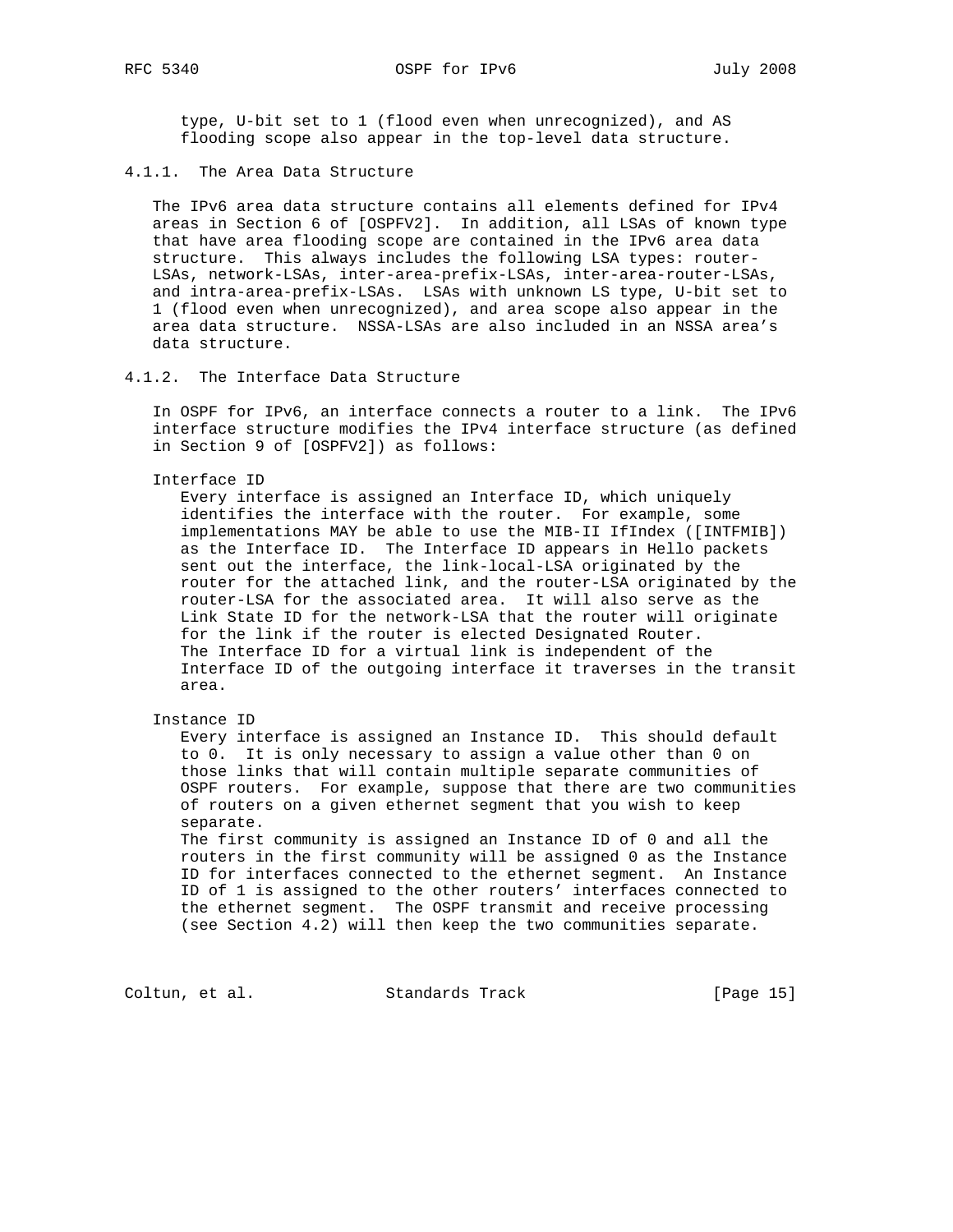List of LSAs with link-local scope

 All LSAs with link-local scope and that were originated/flooded on the link belong to the interface structure that connects to the link. This includes the collection of the link's link-LSAs.

IP interface address

 For IPv6, the IPv6 address appearing in the source of OSPF packets sent on the interface is almost always a link-local address. The one exception is for virtual links that MUST use one of the router's own global IPv6 addresses as IP interface address.

List of link prefixes

 A list of IPv6 prefixes can be configured for the attached link. These will be advertised by the router in link-LSAs, so that they can be advertised by the link's Designated Router in intra-area prefix-LSAs.

 In OSPF for IPv6, each router interface has a single metric representing the cost of sending packets on the interface. In addition, OSPF for IPv6 relies on the IP Authentication Header (see [IPAUTH]) and the IP Encapsulating Security Payload (see [IPESP]) as described in [OSPFV3-AUTH] to ensure integrity and authentication/ confidentiality of routing exchanges. For this reason, AuType and Authentication key are not associated with IPv6 OSPF interfaces.

 Interface states, events, and the interface state machine remain unchanged from IPv4 as documented in Sections 9.1, 9.2, and 9.3 of [OSPFV2] respectively. The Designated Router and Backup Designated Router election algorithm also remains unchanged from the IPv4 election in Section 9.4 of [OSPFV2].

4.1.3. The Neighbor Data Structure

 The neighbor structure performs the same function in both IPv6 and IPv4. Namely, it collects all information required to form an adjacency between two routers when such an adjacency becomes necessary. Each neighbor structure is bound to a single OSPF interface. The differences between the IPv6 neighbor structure and the neighbor structure defined for IPv4 in Section 10 of [OSPFV2] are:

Neighbor's Interface ID

 The Interface ID that the neighbor advertises in its Hello packets must be recorded in the neighbor structure. The router will include the neighbor's Interface ID in the router's router-LSA when either a) advertising a point-to-point or point-to-multipoint link to the neighbor or b) advertising a link to a network where the neighbor has become the Designated Router.

Coltun, et al. Standards Track [Page 16]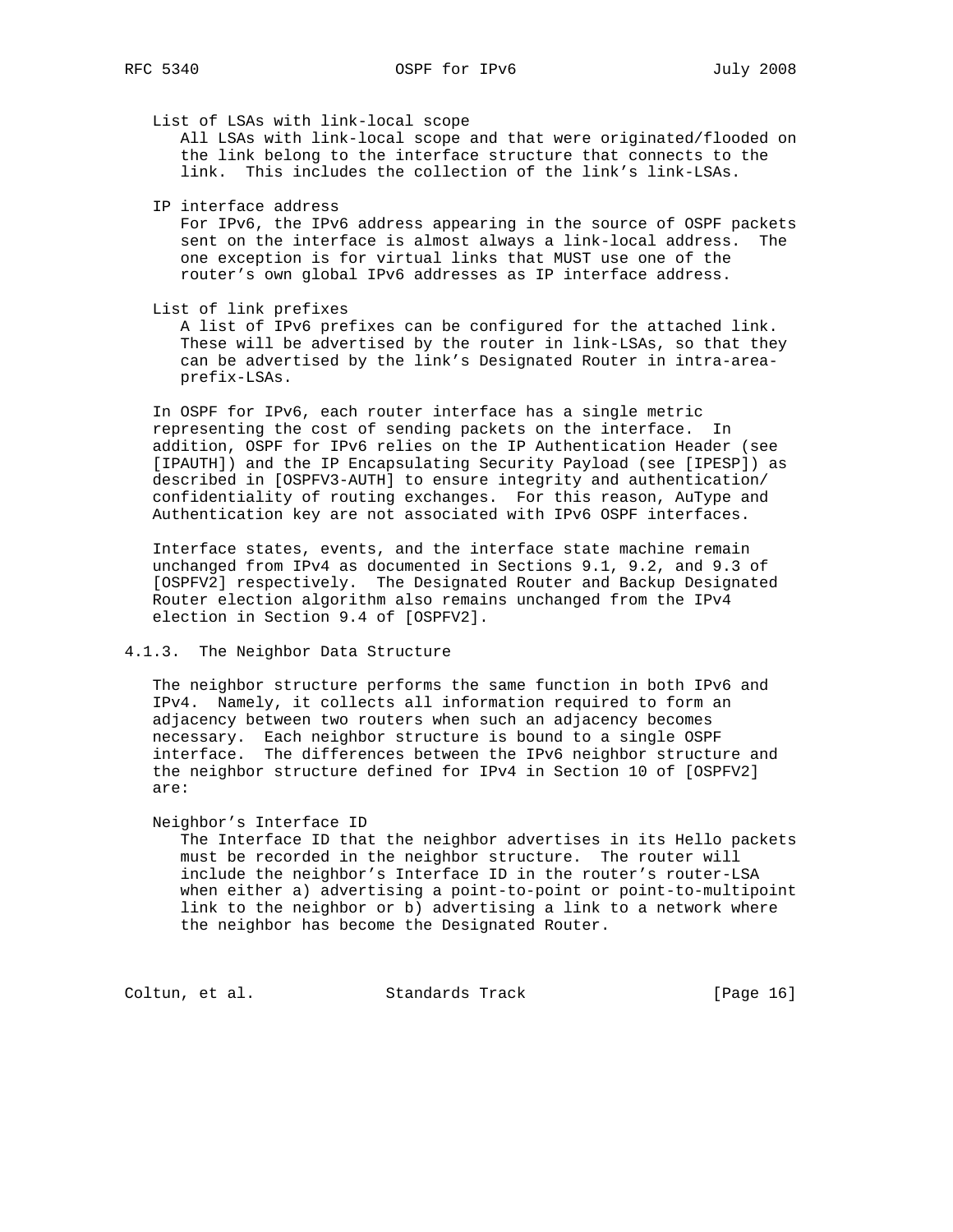Neighbor IP address

 The neighbor's IPv6 address contained as the source address in OSPF for IPv6 packets. This will be an IPv6 link-local address for all link types except virtual links.

Neighbor's Designated Router

 The neighbor's choice of Designated Router is now encoded as a Router ID instead of as an IP address.

 Neighbor's Backup Designated Router The neighbor's choice of Backup Designated Router is now encoded as a Router ID instead of as an IP address.

 Neighbor states, events, and the neighbor state machine remain unchanged from IPv4 as documented in Sections 10.1, 10.2, and 10.3 of [OSPFV2] respectively. The decision as to which adjacencies to form also remains unchanged from the IPv4 logic documented in Section 10.4 of [OSPFV2].

4.2. Protocol Packet Processing

 OSPF for IPv6 runs directly over IPv6's network layer. As such, it is encapsulated in one or more IPv6 headers with the Next Header field of the immediately encapsulating IPv6 header set to the value 89.

 As for OSPF for IPv4, OSPF for IPv6 OSPF routing protocol packets are sent along adjacencies only (with the exception of Hello packets, which are used to discover the adjacencies). OSPF packet types and functions are the same in both IPv4 and IPv6, encoded by the Type field of the standard OSPF packet header.

4.2.1. Sending Protocol Packets

 When an IPv6 router sends an OSPF routing protocol packet, it fills in the fields of the standard OSPF for IPv6 packet header (see Appendix A.3.1) as follows:

 Version # Set to 3, the version number of the protocol as documented in this specification.

Type

 The type of OSPF packet, such as Link State Update or Hello packet.

Coltun, et al. Standards Track [Page 17]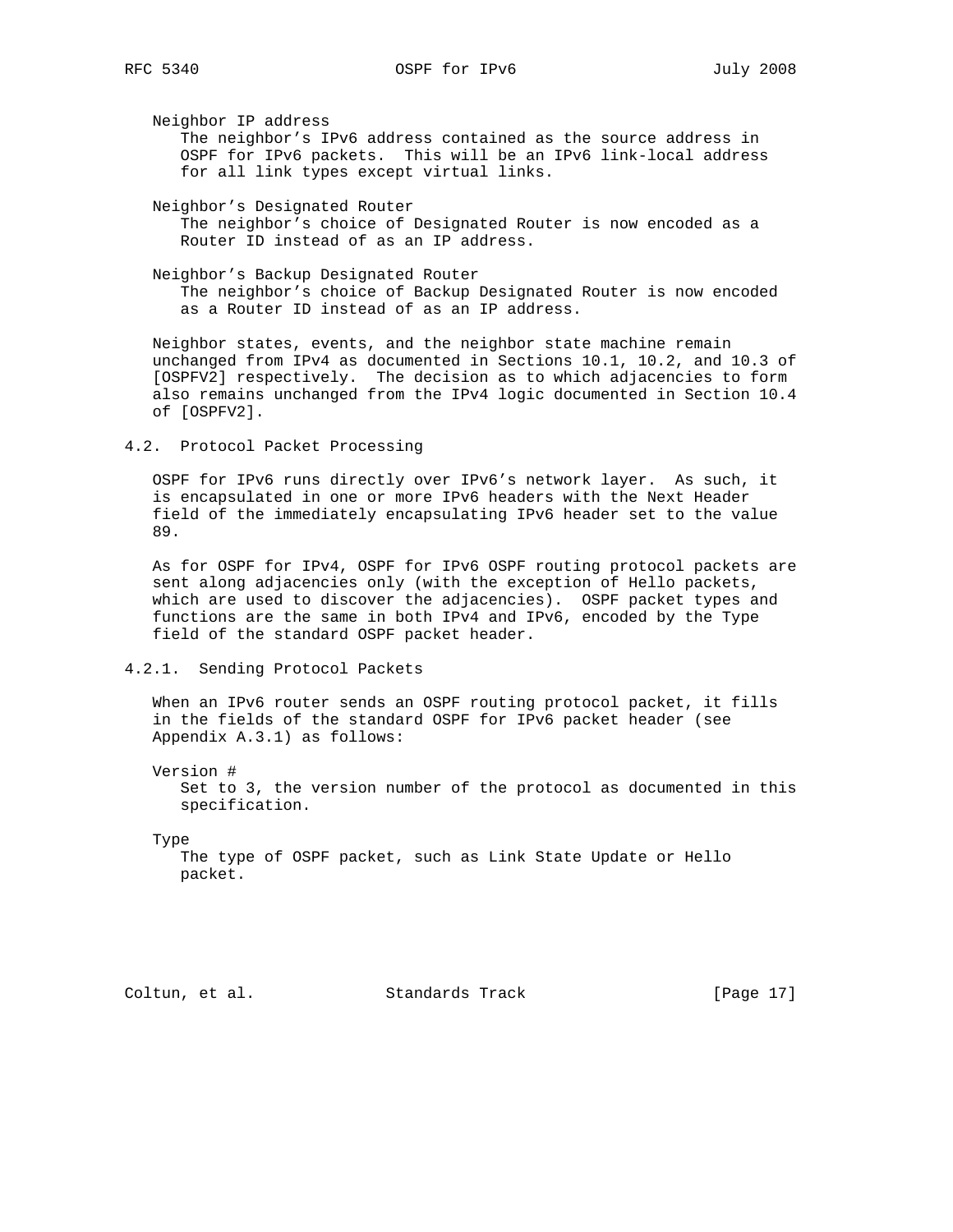RFC 5340 OSPF for IPv6 July 2008

 Packet length The length of the entire OSPF packet in bytes, including the standard OSPF packet header. Router ID The identity of the router itself (who is originating the packet). Area ID The OSPF area for the interface on which the packet is being sent. Instance ID The OSPF Instance ID associated with the interface out of which the packet is being sent. Checksum The standard IPv6 Upper-Layer checksum (as described in Section 8.1 of [IPV6]) covering the entire OSPF packet and prepended IPv6 pseudo-header (see Appendix A.3.1). Selection of OSPF routing protocol packets' IPv6 source and destination addresses is performed identically to the IPv4 logic in Section 8.1 of [OSPFV2]. The IPv6 destination address is chosen from among the addresses AllSPFRouters, AllDRouters, and the Neighbor IP address associated with the other end of the adjacency (which in IPv6, for all links except virtual links, is an IPv6 link-local address).

 The sending of Link State Request packets and Link State Acknowledgment packets remains unchanged from the IPv4 procedures documented in Sections 10.9 and 13.5 of [OSPFV2] respectively. Sending Hello packets is documented in Section 4.2.1.1, and the sending of Database Description packets in Section 4.2.1.2. The sending of Link State Update packets is documented in Section 4.5.2.

## 4.2.1.1. Sending Hello Packets

 IPv6 changes the way OSPF Hello packets are sent in the following ways (compare to Section 9.5 of [OSPFV2]):

- o Before the Hello packet is sent on an interface, the interface's Interface ID MUST be copied into the Hello packet.
- o The Hello packet no longer contains an IP network mask since OSPF for IPv6 runs per-link instead of per-subnet.
- o The choice of Designated Router and Backup Designated Router is now indicated within Hellos by their Router IDs instead of by their IP interface addresses. Advertising the Designated Router

Coltun, et al. Standards Track [Page 18]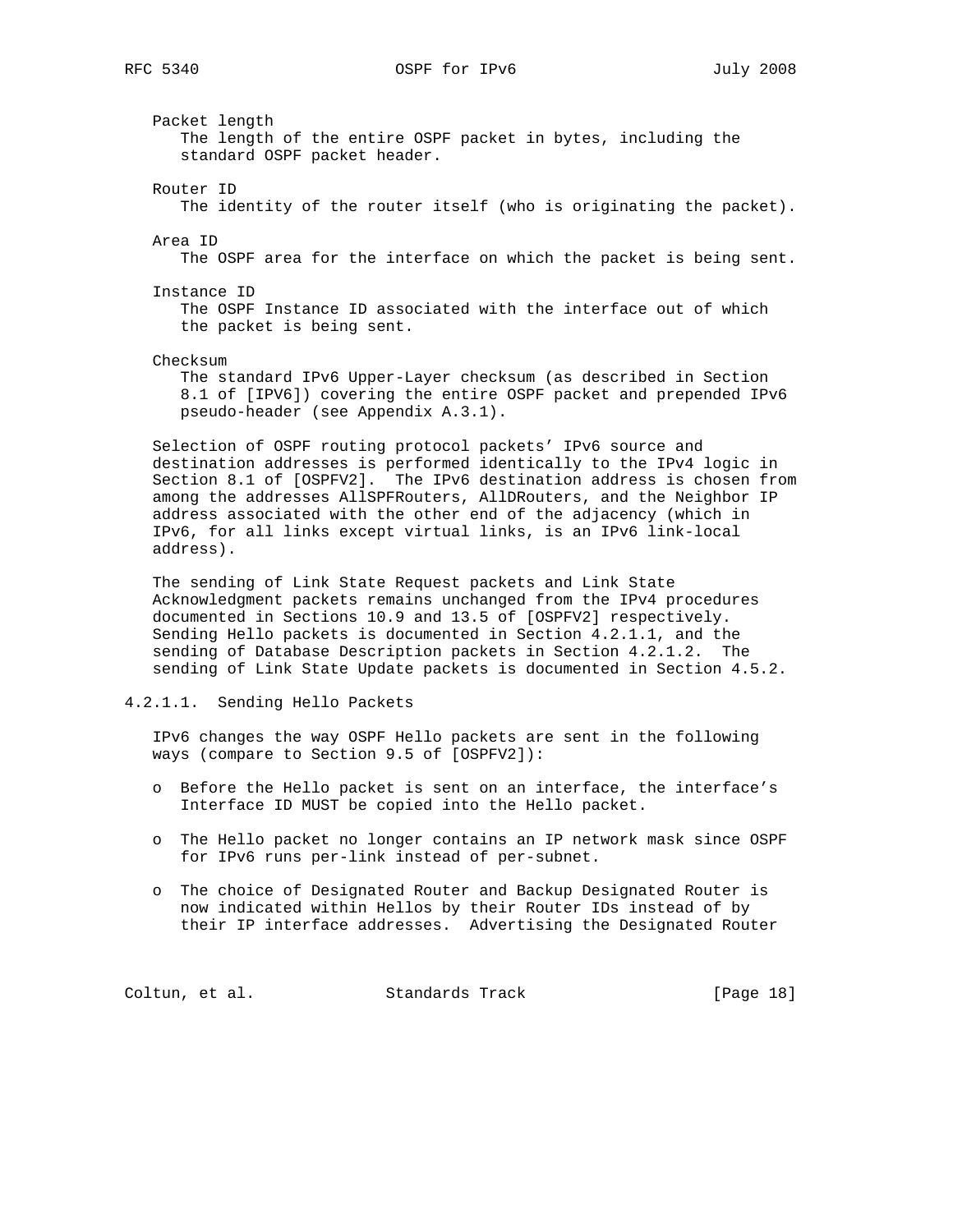(or Backup Designated Router) as 0.0.0.0 indicates that the Designated Router (or Backup Designated Router) has not yet been chosen.

 o The Options field within Hello packets has moved around, getting larger in the process. More Options bits are now possible. Those that MUST be set correctly in Hello packets are as follows. The E-bit is set if and only if the interface attaches to a regular area, i.e., not a stub or NSSA area. Similarly, the N-bit is set if and only if the interface attaches to an NSSA area (see [NSSA]). Finally, the DC-bit is set if and only if the router wishes to suppress the sending of future Hellos over the interface (see [DEMAND]). Unrecognized bits in the Hello packet's Options field should be cleared.

 Sending Hello packets on NBMA networks proceeds for IPv6 in exactly the same way as for IPv4, as documented in Section 9.5.1 of [OSPFV2].

4.2.1.2. Sending Database Description Packets

 The sending of Database Description packets differs from Section 10.8 of [OSPFV2] in the following ways:

- o The Options field within Database Description packets has moved around, getting larger in the process. More Options bits are now possible. Those that MUST be set correctly in Database Description packets are as follows. The DC-bit is set if and only if the router wishes to suppress the sending of Hellos over the interface (see [DEMAND]). Unrecognized bits in the Database Description packet's Options field should be cleared.
- 4.2.2. Receiving Protocol Packets

 Whenever a router receives an OSPF protocol packet, it is marked with the interface on which it was received. For routers that have virtual links configured, it may not be immediately obvious with which interface to associate the packet. For example, consider the Router RT11 depicted in Figure 6 of [OSPFV2]. If RT11 receives an OSPF protocol packet on its interface to Network N8, it may want to associate the packet with the interface to Area 2, or with the virtual link to Router RT10 (which is part of the backbone). In the following, we assume that the packet is initially associated with the non-virtual link.

 In order for the packet to be passed to OSPF for processing, the following tests must be performed on the encapsulating IPv6 headers:

Coltun, et al. Standards Track [Page 19]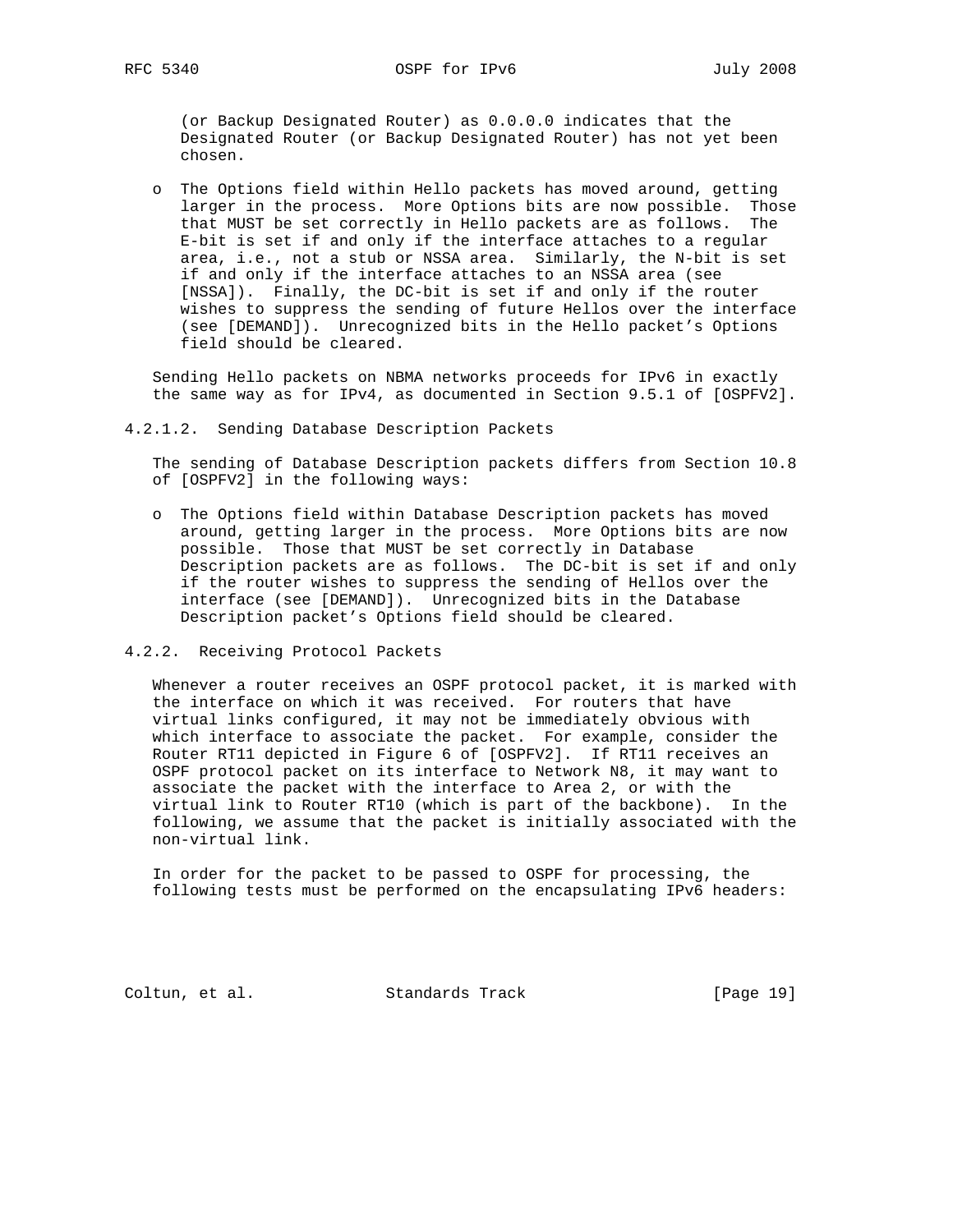- o The packet's IP destination address MUST be one of the IPv6 unicast addresses associated with the receiving interface (this includes link-local addresses), one of the IPv6 multicast addresses AllSPFRouters or AllDRouters, or an IPv6 global address (for virtual links).
- o The Next Header field of the immediately encapsulating IPv6 header MUST specify the OSPF protocol (89).
- o Any encapsulating IP Authentication Headers (see [IPAUTH]) and the IP Encapsulating Security Payloads (see [IPESP]) MUST be processed and/or verified to ensure integrity and authentication/ confidentiality of OSPF routing exchanges. This is described in [OSPFV3-AUTH].

 After processing the encapsulating IPv6 headers, the OSPF packet header is processed. The fields specified in the header must match those configured for the receiving OSPFv3 interface. If they do not, the packet SHOULD be discarded:

- o The version number field MUST specify protocol version 3.
- o The IPv6 Upper-Layer checksum (as described in Section 8.1 of [IPV6]), covering the entire OSPF packet and prepended IPv6 pseudo-header, must be verified (see Appendix A.3.1).
- o The Area ID and Instance ID found in the OSPF header must be verified. If both of the following cases fail, the packet should be discarded. The Area ID and Instance ID specified in the header must either:
	- 1. Match one of the Area ID(s) and Interface Instance ID(s) for the receiving link. Unlike IPv4, the IPv6 source address is not restricted to lie within the same IPv6 subnet as the receiving link. IPv6 OSPF runs per-link instead of per-IP subnet.
	- 2. Match the backbone area and other criteria for a configured virtual link. The receiving router must be an ABR (Area Border Router) and the Router ID specified in the packet (the source router) must be the other end of a configured virtual link. Additionally, the receiving link must have an OSPFv3 interface that attaches to the virtual link's configured transit area and the Instance ID must match the virtual link's Instance ID. If all of these checks succeed, the packet is accepted and is associated with the virtual link (and the backbone area).

Coltun, et al. Standards Track [Page 20]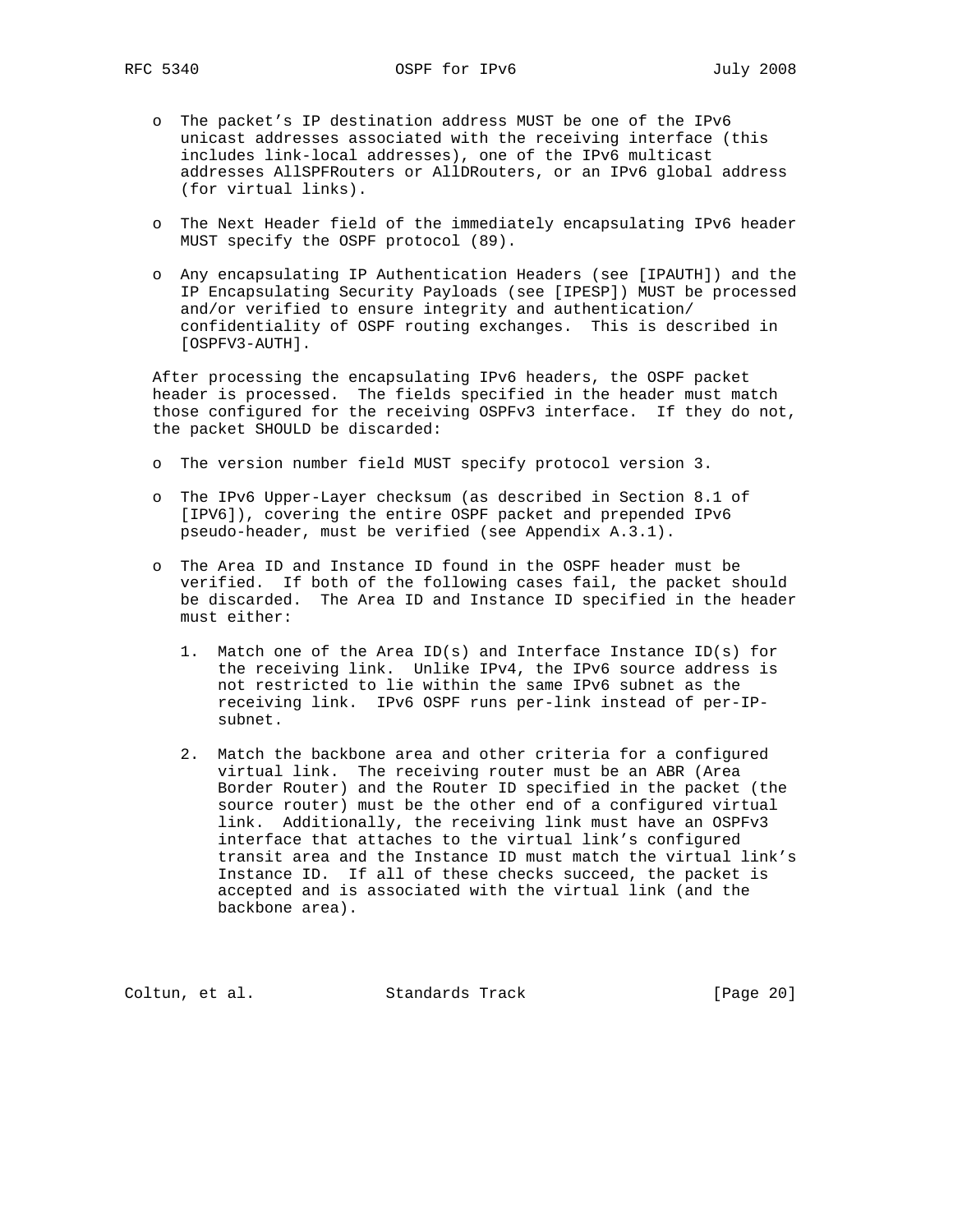- o Locally originated packets SHOULD NOT be processed by OSPF except for support of multiple interfaces attached to the same link as described in Section 4.9. Locally originated packets have a source address equal to one of the router's local addresses.
- o Packets whose IPv6 destination is AllDRouters should only be accepted if the state of the receiving OSPFv3 interface is DR or Backup (see Section 9.1 [OSPFV2]).

 After header processing, the packet is further processed according to its OSPF packet type. OSPF packet types and functions are the same for both IPv4 and IPv6.

 If the packet type is Hello, it should then be further processed by the Hello packet processing as described in Section 4.2.2.1. All other packet types are sent/received only on adjacencies. This means that the packet must have been sent by one of the router's active neighbors. The neighbor is identified by the Router ID appearing in the received packet's OSPF header. Packets not matching any active neighbor are discarded.

 The receive processing of Database Description packets, Link State Request packets, and Link State Acknowledgment packets is almost identical to the IPv4 procedures documented in Sections 10.6, 10.7, and 13.7 of [OSPFV2] respectively with the exceptions noted below.

 o LSAs with unknown LS types in Database Description packets that have an acceptable flooding scope are processed the same as LSAs with known LS types. In OSPFv2 [OSPFV2], these would result in the adjacency being brought down with a SequenceMismatch event.

 The receiving of Hello packets is documented in Section 4.2.2.1 and the receiving of Link State Update packets is documented in Section 4.5.1.

4.2.2.1. Receiving Hello Packets

 The receive processing of Hello packets differs from Section 10.5 of [OSPFV2] in the following ways:

- o On all link types (e.g., broadcast, NBMA, point-to-point, etc.), neighbors are identified solely by their OSPF Router ID. For all link types except virtual links, the Neighbor IP address is set to the IPv6 source address in the IPv6 header of the received OSPF Hello packet.
- o There is no longer a Network Mask field in the Hello packet.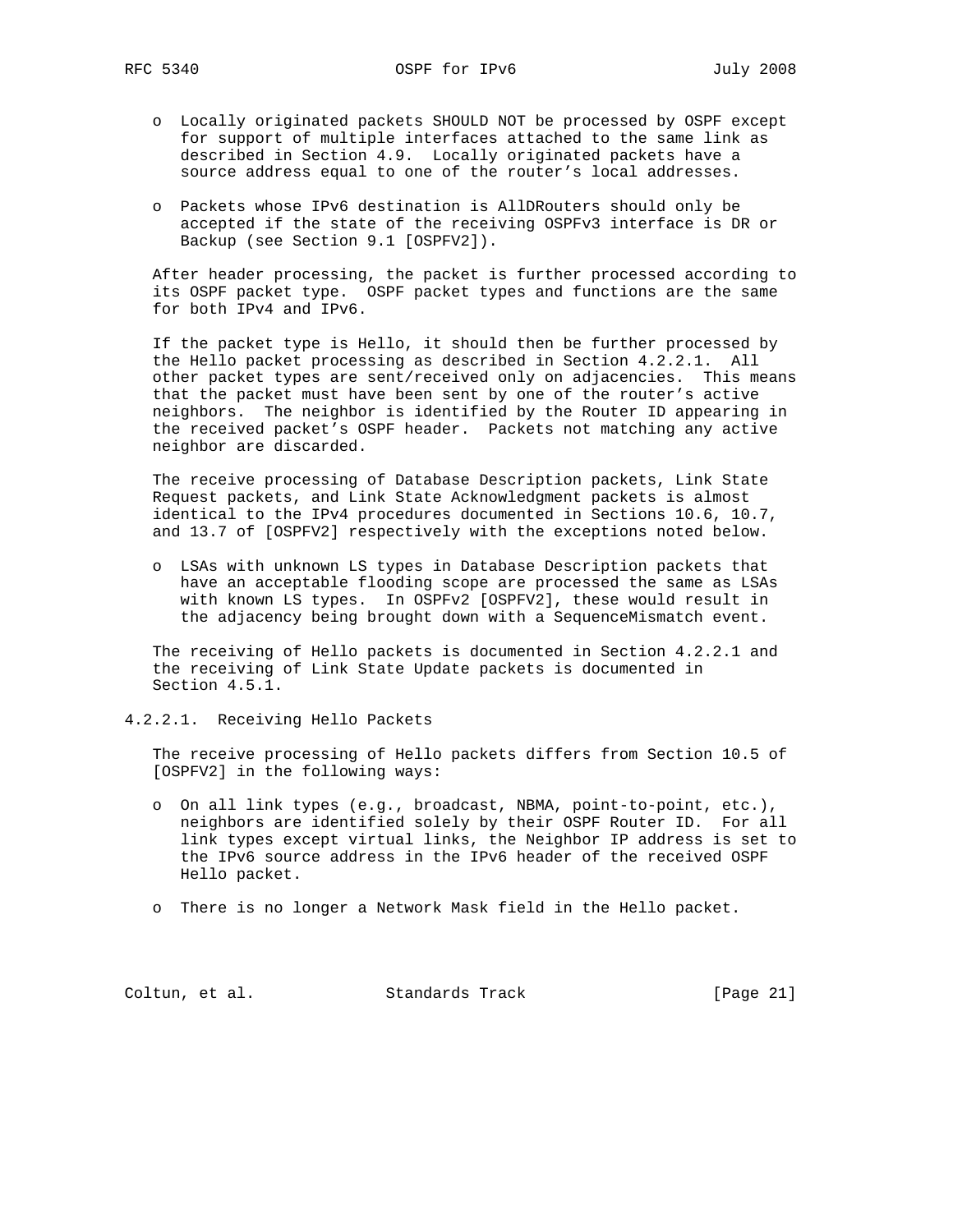- o The neighbor's choice of Designated Router and Backup Designated Router is now encoded as an OSPF Router ID instead of an IP interface address.
- 4.3. The Routing table Structure

 The routing table used by OSPF for IPv4 is defined in Section 11 of [OSPFV2]. For IPv6, there are analogous routing table entries: there are routing table entries for IPv6 address prefixes and also for AS boundary routers. The latter routing table entries are only used to hold intermediate results during the routing table build process (see Section 4.8).

 Also, to hold the intermediate results during the shortest-path calculation for each area, there is a separate routing table for each area holding the following entries:

- o An entry for each router in the area. Routers are identified by their OSPF Router ID. These routing table entries hold the set of shortest paths through a given area to a given router, which in turn allows calculation of paths to the IPv6 prefixes advertised by that router in intra-area-prefix-LSAs. If the router is also an area border router, these entries are also used to calculate paths for inter-area address prefixes. If in addition the router is the other endpoint of a virtual link, the routing table entry describes the cost and viability of the virtual link.
- o An entry for each transit link in the area. Transit links have associated network-LSAs. Both the transit link and the network- LSA are identified by a combination of the Designated Router's Interface ID on the link and the Designated Router's OSPF Router ID. These routing table entries allow later calculation of paths to IP prefixes advertised for the transit link in intra-area prefix-LSAs.

 The fields in the IPv4 OSPF routing table (see Section 11 of [OSPFV2]) remain valid for IPv6: optional capabilities (routers only), path type, cost, type 2 cost, link state origin, and for each of the equal cost paths to the destination, the next-hop and advertising routers.

 For IPv6, the link-state origin field in the routing table entry is the router-LSA or network-LSA that has directly or indirectly produced the routing table entry. For example, if the routing table entry describes a route to an IPv6 prefix, the link state origin is the router-LSA or network-LSA that is listed in the body of the intra-area-prefix-LSA that has produced the route (see Appendix A.4.10).

Coltun, et al. Standards Track [Page 22]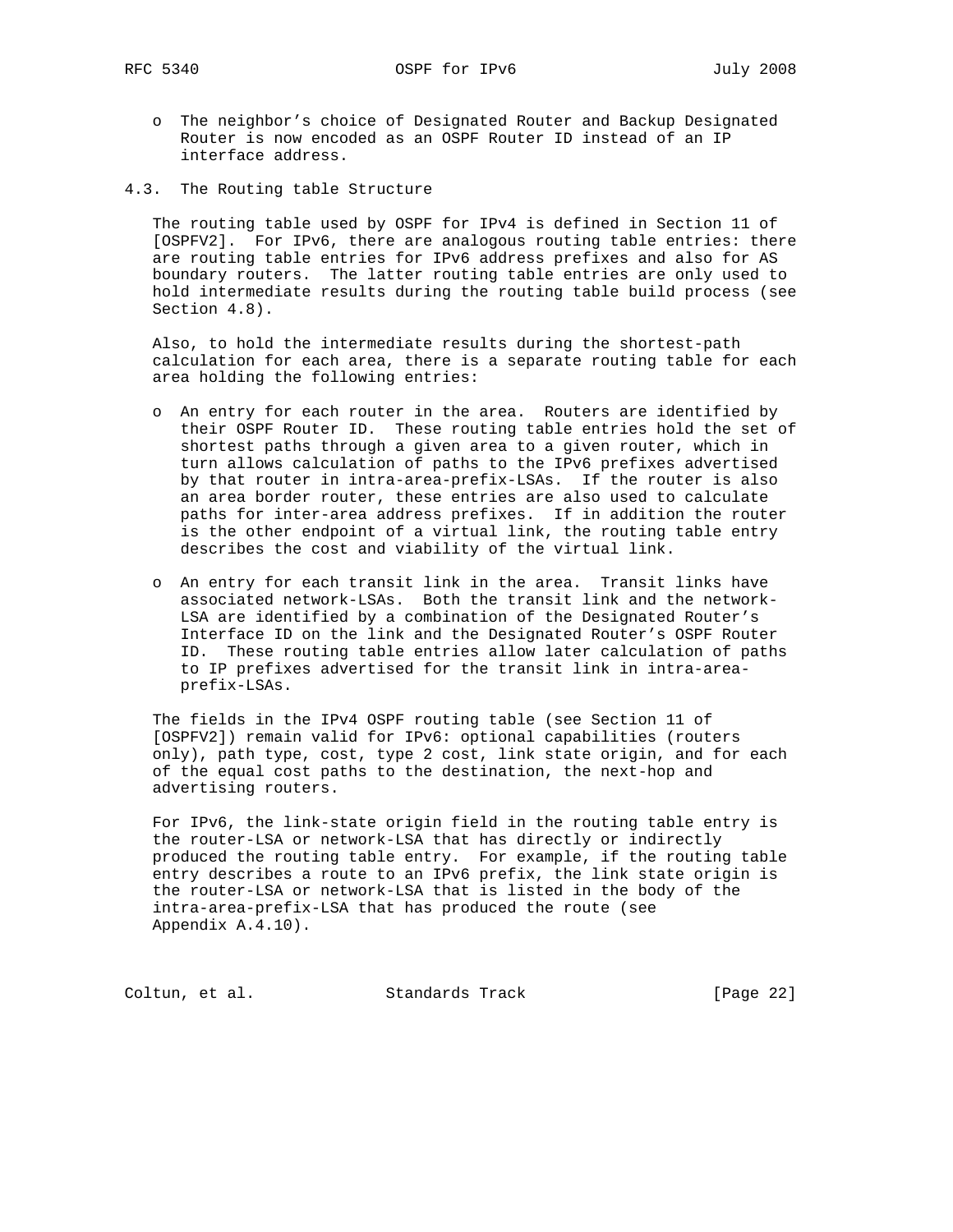## 4.3.1. Routing Table Lookup

 Routing table lookup (i.e., determining the best matching routing table entry during IP forwarding) is the same for IPv6 as for IPv4.

## 4.4. Link State Advertisements

 For IPv6, the OSPF LSA header has changed slightly, with the LS type field expanding and the Options field being moved into the body of appropriate LSAs. Also, the formats of some LSAs have changed somewhat (namely, router-LSAs, network-LSAs, AS-external-LSAs, and NSSA-LSAs), while the names of other LSAs have been changed (type 3 and 4 summary-LSAs are now inter-area-prefix-LSAs and inter-area router-LSAs respectively) and additional LSAs have been added (link- LSAs and intra-area-prefix-LSAs). Type of Service (TOS) has been removed from the OSPFv2 specification [OSPFV2] and is not encoded within OSPF for IPv6's LSAs.

 These changes will be described in detail in the following subsections.

## 4.4.1. The LSA Header

 In both IPv4 and IPv6, all OSPF LSAs begin with a standard 20-byte LSA header. However, the contents of this 20-byte header have changed in IPv6. The LS age, Advertising Router, LS Sequence Number, LS checksum, and length fields within the LSA header remain unchanged, as documented in Sections 12.1.1, 12.1.5, 12.1.6, 12.1.7, and A.4.1 of [OSPFV2], respectively. However, the following fields have changed for IPv6:

Options

 The Options field has been removed from the standard 20-byte LSA header and moved into the body of router-LSAs, network-LSAs, inter-area-router-LSAs, and link-LSAs. The size of the Options field has increased from 8 to 24 bits, and some of the bit definitions have changed (see Appendix A.2). Additionally, a separate PrefixOptions field, 8 bits in length, is attached to each prefix advertised within the body of an LSA.

LS type

 The size of the LS type field has increased from 8 to 16 bits, with high-order bit encoding the handling of unknown types and the next two bits encoding flooding scope. See Appendix A.4.2.1 for the current coding of the LS type field.

Coltun, et al. Standards Track [Page 23]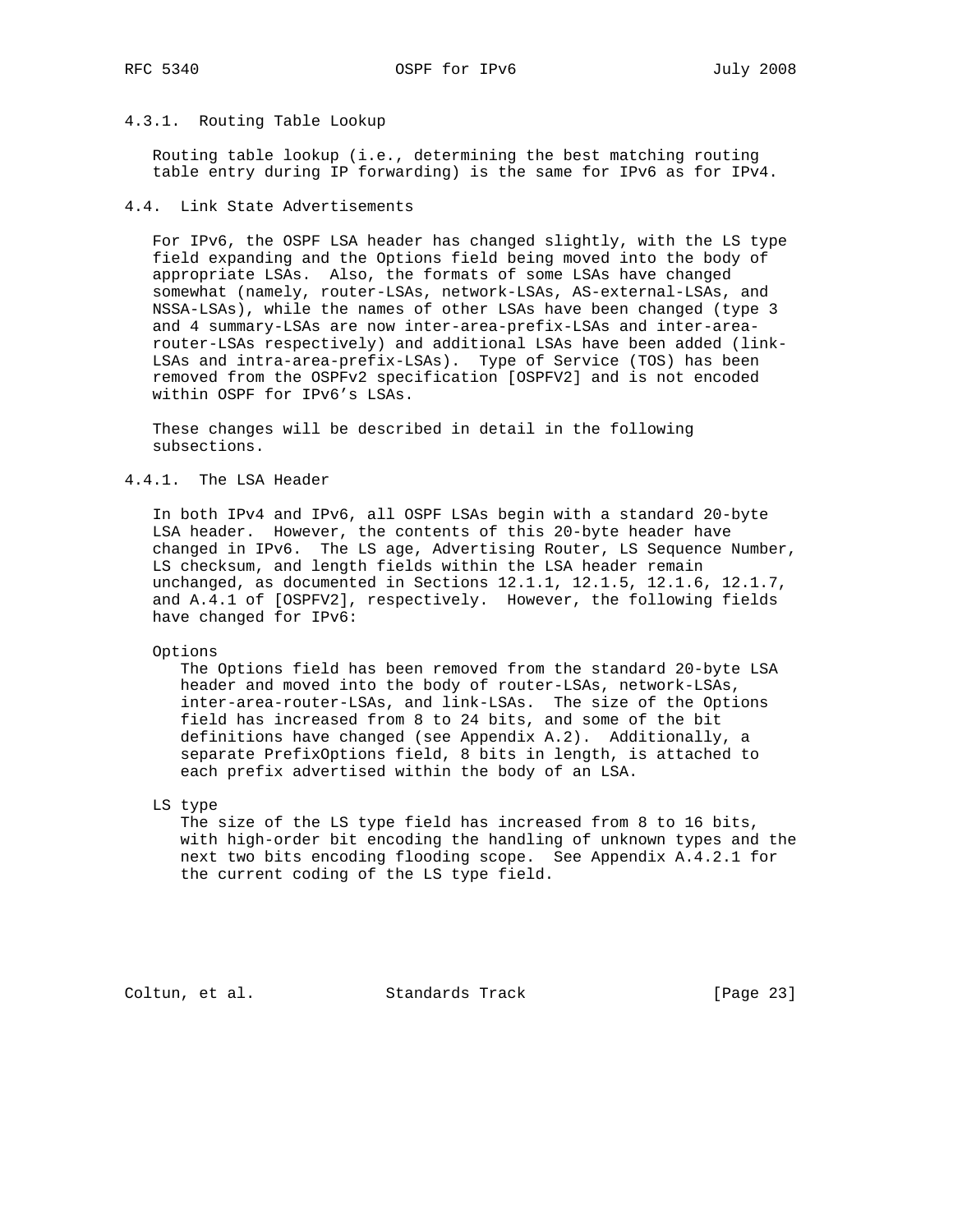### Link State ID

 The Link State ID remains at 32 bits in length. However, except for network-LSAs and link-LSAs, the Link State ID has shed any addressing semantics. For example, an IPv6 router originating multiple AS-external-LSAs could start by assigning the first a Link State ID of 0.0.0.1, the second a Link State ID of 0.0.0.2, and so on. Instead of the IPv4 behavior of encoding the network number within the AS-external-LSA's Link State ID, the IPv6 Link State ID simply serves as a way to differentiate multiple LSAs originated by the same router. For network-LSAs, the Link State ID is set to the Designated Router's Interface ID on the link. When a router originates a link-LSA for a given link, its Link State ID is set equal to the router's Interface ID on the link.

## 4.4.2. The Link-State Database

 In IPv6, as in IPv4, individual LSAs are identified by a combination of their LS type, Link State ID, and Advertising Router fields. Given two instances of an LSA, the most recent instance is determined by examining the LSAs' LS sequence number, using LS checksum and LS age as tiebreakers (see Section 13.1 of [OSPFV2]).

 In IPv6, the link-state database is split across three separate data structures. LSAs with AS flooding scope are contained within the top-level OSPF data structure (see Section 4.1) as long as either their LS type is known or their U-bit is 1 (flood even when unrecognized); this includes the AS-external-LSAs. LSAs with area flooding scope are contained within the appropriate area structure (see Section 4.1.1) as long as either their LS type is known or their U-bit is 1 (flood even when unrecognized); this includes router-LSAs, network-LSAs, inter-area-prefix-LSAs, inter-area-router-LSAs, NSSA- LSAs, and intra-area-prefix-LSAs. LSAs with an unknown LS type, the U-bit set to 0, and/or link-local flooding scope are contained within the appropriate interface structure (see Section  $4.1.2$ ); this includes link-LSAs.

 To look up or install an LSA in the database, you first examine the LS type and the LSA's context (i.e., the area or link to which the LSA belongs). This information allows you to find the correct database of LSAs where you then search based on the LSA's type, Link State ID, and Advertising Router.

Coltun, et al. Standards Track [Page 24]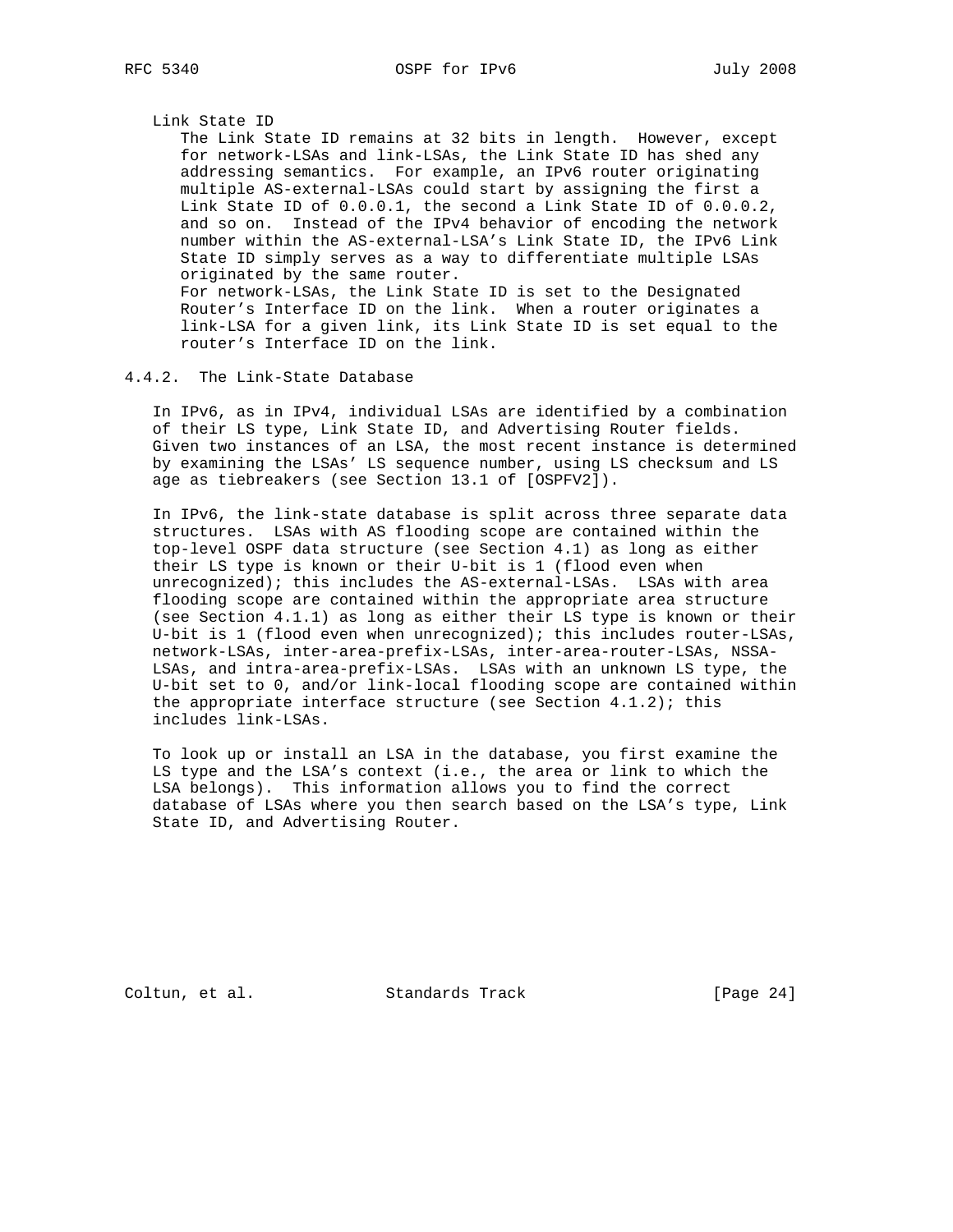## 4.4.3. Originating LSAs

 The process of reoriginating an LSA in IPv6 is the same as in IPv4: the LSA's LS sequence number is incremented, its LS age is set to 0, its LS checksum is calculated, and the LSA is added to the link state database and flooded on the appropriate interfaces.

 The list of events causing LSAs to be reoriginated for IPv4 is given in Section 12.4 of [OSPFV2]. The following events and/or actions are added for IPv6:

- o The state or interface ID of one of the router's interfaces changes. The router may need to (re)originate or flush its link- LSA and one or more router-LSAs and/or intra-area-prefix-LSAs. If the router is the Designated Router, the router may also need to (re)originate and/or flush the network-LSA corresponding to the interface.
- o The identity of a link's Designated Router changes. The router may need to (re)originate or flush the link's network-LSA and one or more router-LSAs and/or intra-area-prefix-LSAs.
- o A neighbor transitions to/from "Full" state. The router may need to (re)originate or flush the link's network-LSA and one or more router-LSAs and/or intra-area-prefix-LSAs.
- o The Interface ID of a neighbor changes. This may cause a new instance of a router-LSA to be originated for the associated area.
- o A new prefix is added to an attached link, or a prefix is deleted (both through configuration). This causes the router to reoriginate its link-LSA for the link or, if it is the only router attached to the link, causes the router to reoriginate an intra area-prefix-LSA.
- o A new link-LSA is received, causing the link's collection of prefixes to change. If the router is the Designated Router for the link, it originates a new intra-area-prefix-LSA.
- o A new link-LSA is received, causing the logical OR of LSA options advertised by adjacent routers on the link to change. If the router is the Designated Router for the link, it originates a new network-LSA.

 Detailed construction of the seven required IPv6 LSA types is supplied by the following subsections. In order to display example LSAs, the network map in Figure 15 of [OSPFV2] has been reworked to show IPv6 addressing, resulting in Figure 1. The OSPF cost of each

Coltun, et al. Standards Track [Page 25]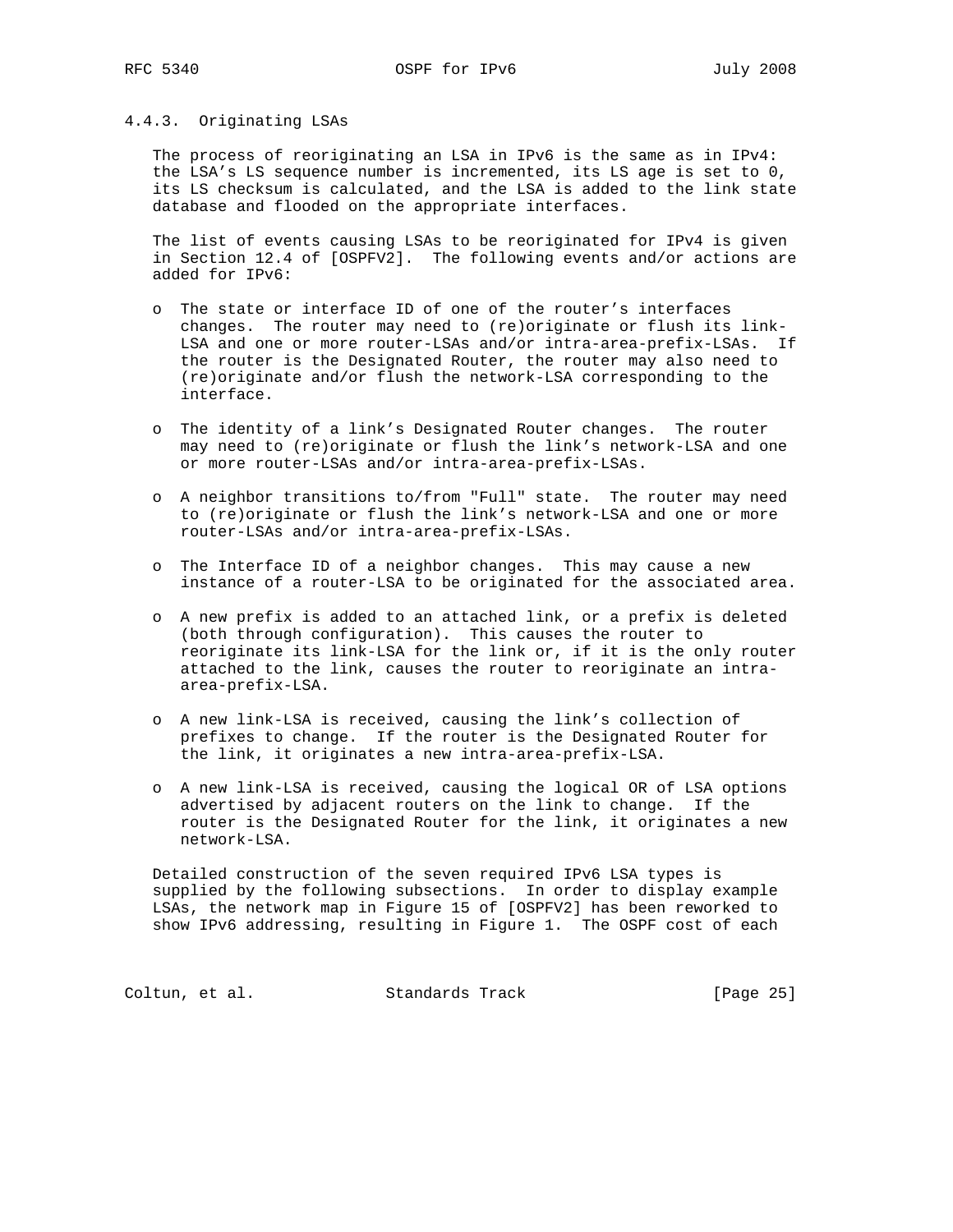interface is displayed in Figure 1. The assignment of IPv6 prefixes to network links is shown in Table 1. A single area address range has been configured for Area 1, so that outside of Area 1 all of its prefixes are covered by a single route to 2001:0db8:c001::/48. The OSPF interface IDs and the link-local addresses for the router interfaces in Figure 1 are given in Table 2.



Figure 1: Area 1 with IP Addresses Shown

| Network                 | IPv6 prefix                                                                                                   |
|-------------------------|---------------------------------------------------------------------------------------------------------------|
| N 1<br>N 2.<br>N3<br>N4 | 2001:0db8:co01:0200::/56<br>2001:0db8: c001:0300::/56<br>2001:0db8:co01:0100::/56<br>2001:0db8:co01:0400::/56 |

Table 1: IPv6 Link Prefixes for Sample Network

Coltun, et al. Standards Track [Page 26]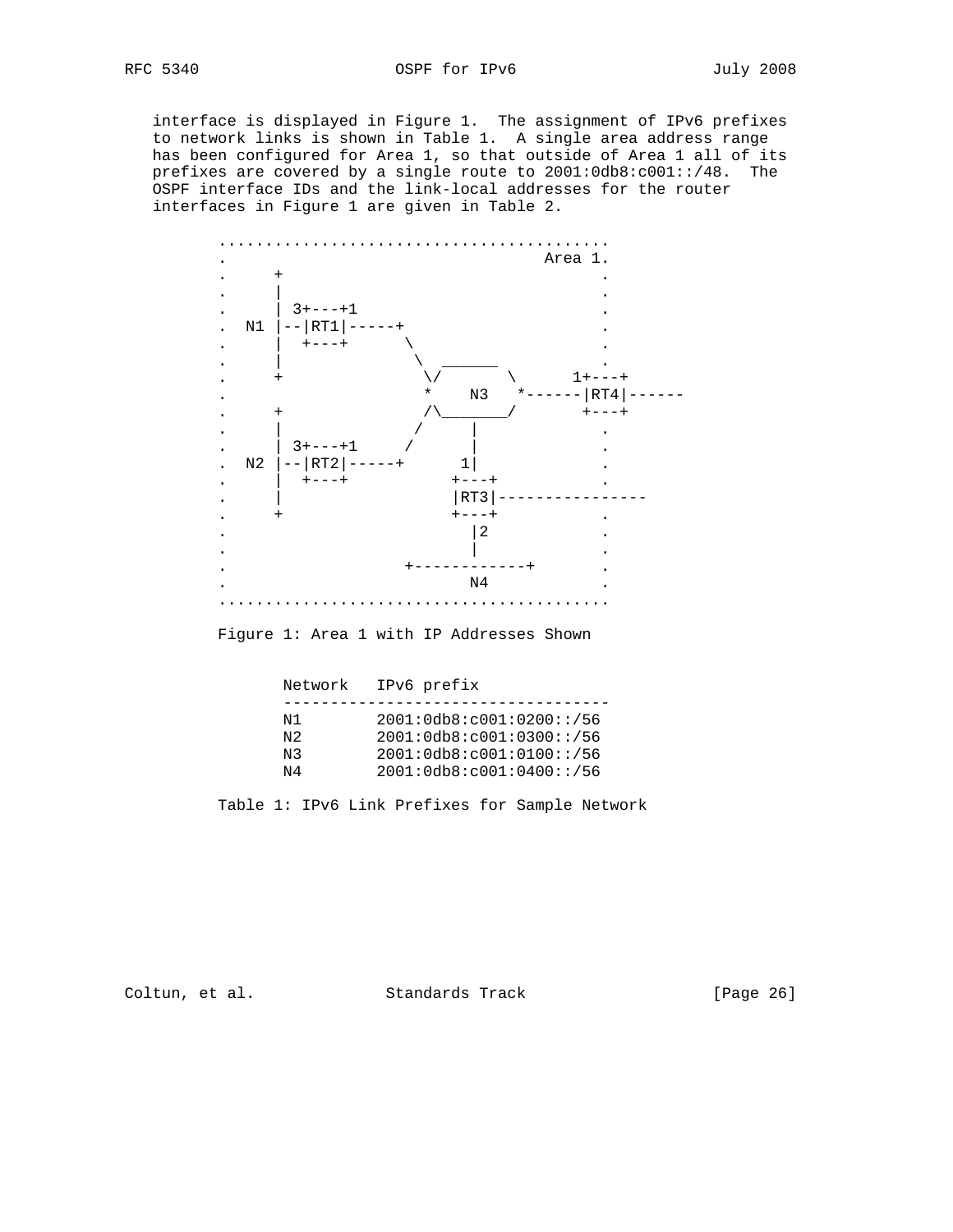| Interface<br>Router                        |  |
|--------------------------------------------|--|
| fe80:0001::RT1<br>RT1<br>to N1             |  |
| fe80:0002::RT1<br>to N3                    |  |
| fe80:0001::RT2<br>RT <sub>2</sub><br>to N2 |  |
| fe80:0002::RT2<br>to N3                    |  |
| fe80:0001::RT3<br>RT3<br>to N3             |  |
| fe80:0002::RT3<br>to N4                    |  |
| fe80:0001::RT4<br>RT4<br>to N3             |  |

Table 2: OSPF Interface IDs and Link-Local Addresses

#### Figure 1

## 4.4.3.1. LSA Options

 The Options field in LSAs should be coded as follows. The V6-bit should be set unless the router will not participate in transit IPv6 routing. The E-bit should be clear if and only if the attached area is an OSPF stub or OSPF NSSA area. The E-bit should always be set in AS scoped LSAs. The N-bit should be set if and only if the attached area is an OSPF NSSA area. The R-bit should be set unless the router will not participate in any transit routing. The DC-bit should be set if and only if the router can correctly process the DoNotAge bit when it appears in the LS age field of LSAs (see [DEMAND]). All unrecognized bits in the Options field should be cleared.

 The V6-bit and R-bit are only examined in Router-LSAs during the SPF computation. In other LSA types containing options, they are set for informational purposes only.

## 4.4.3.2. Router-LSAs

 The LS type of a router-LSA is set to the value 0x2001. Router-LSAs have area flooding scope. A router MAY originate one or more router- LSAs for a given area. Each router-LSA contains an integral number of interface descriptions. Taken together, the collection of router- LSAs originated by the router for an area describes the collected states of all the router's interfaces attached to the area. When multiple router-LSAs are used, they are distinguished by their Link State ID fields.

 To the left of the Options field, the router capability bits V, E, and B should be set according to Section 12.4.1 of [OSPFV2].

 Each of the router's interfaces to the area is then described by appending "link descriptions" to the router-LSA. Each link description is 16 bytes long, consisting of five fields: (link) Type,

Coltun, et al. Standards Track [Page 27]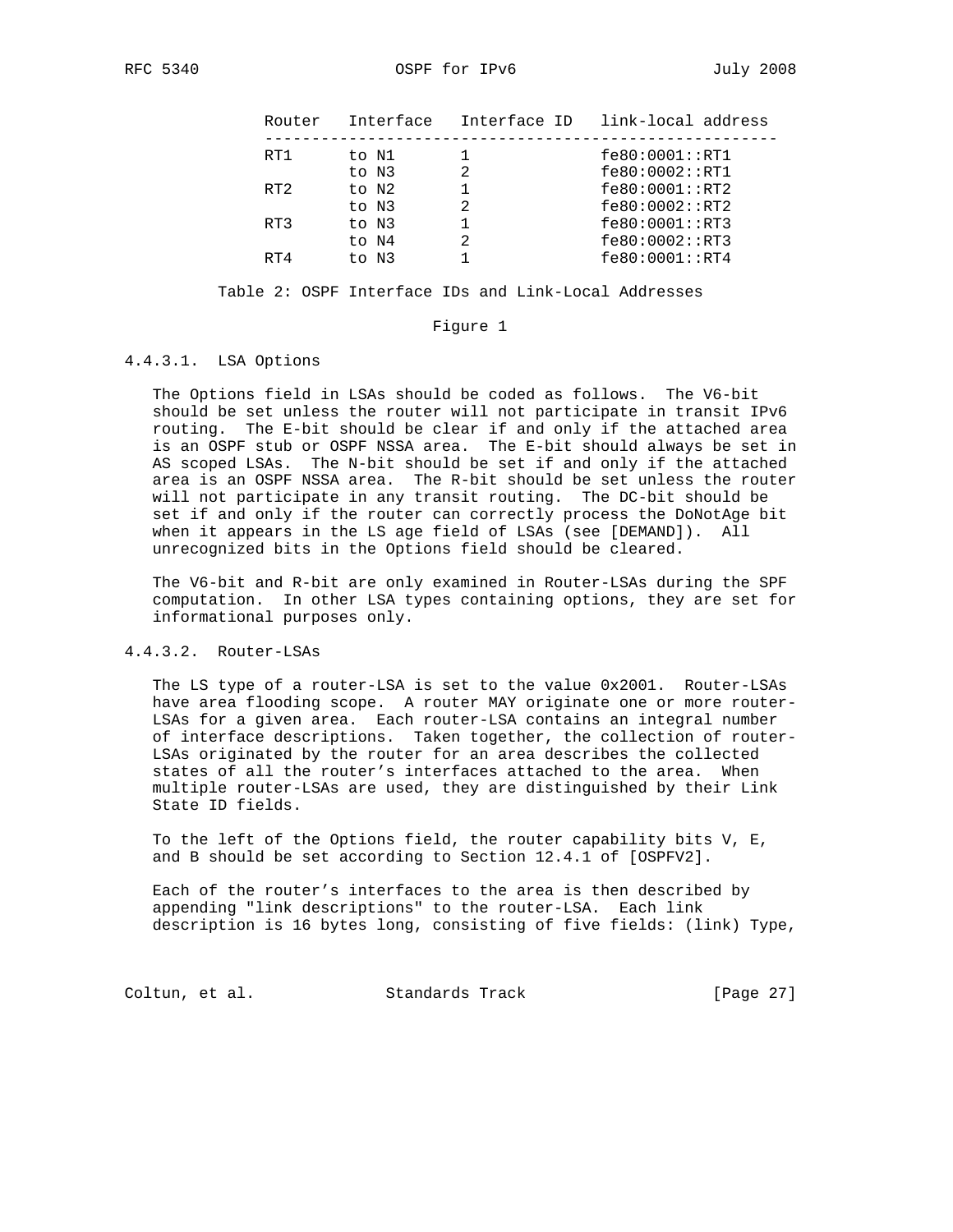Metric, Interface ID, Neighbor Interface ID, and Neighbor Router ID (see Appendix A.4.3). Interfaces in the state "Down" or "Loopback" are not described (although looped back interfaces can contribute prefixes to intra-area-prefix-LSAs), nor are interfaces without any full adjacencies described (except in the case of multiple Standby Interfaces as described in Section 4.9). All other interfaces to the area add zero, one, or more link descriptions. The number and content of these depend on the interface type. Within each link description, the Metric field is always set to the interface's output cost, and the Interface ID field is set to the interface's OSPF Interface ID.

Point-to-point interfaces

 If the neighboring router is fully adjacent, add a Type 1 link description (point-to-point). The Neighbor Interface ID field is set to the Interface ID advertised by the neighbor in its Hello packets, and the Neighbor Router ID field is set to the neighbor's Router ID.

#### Broadcast and NBMA interfaces

 If the router is fully adjacent to the link's Designated Router or if the router itself is the Designated Router and is fully adjacent to at least one other router, add a single Type 2 link description (transit network). The Neighbor Interface ID field is set to the Interface ID advertised by the Designated Router in its Hello packets, and the Neighbor Router ID field is set to the Designated Router's Router ID.

Virtual links

 If the neighboring router is fully adjacent, add a Type 4 link description (virtual). The Neighbor Interface ID field is set to the Interface ID advertised by the neighbor in its Hello packets, and the Neighbor Router ID field is set to the neighbor's Router ID. Note that the output cost of a virtual link is calculated during the routing table calculation (see Section 4.7).

## Point-to-Multipoint interfaces

 For each fully adjacent neighbor associated with the interface, add a separate Type 1 link description (point-to-point) with the Neighbor Interface ID field set to the Interface ID advertised by the neighbor in its Hello packets and the Neighbor Router ID field set to the neighbor's Router ID.

 As an example, consider the router-LSA that router RT3 would originate for Area 1 in Figure 1. Only a single interface must be described, namely, that which connects to the transit network N3. It assumes that RT4 has been elected the Designated Router of Network N3.

Coltun, et al. Standards Track [Page 28]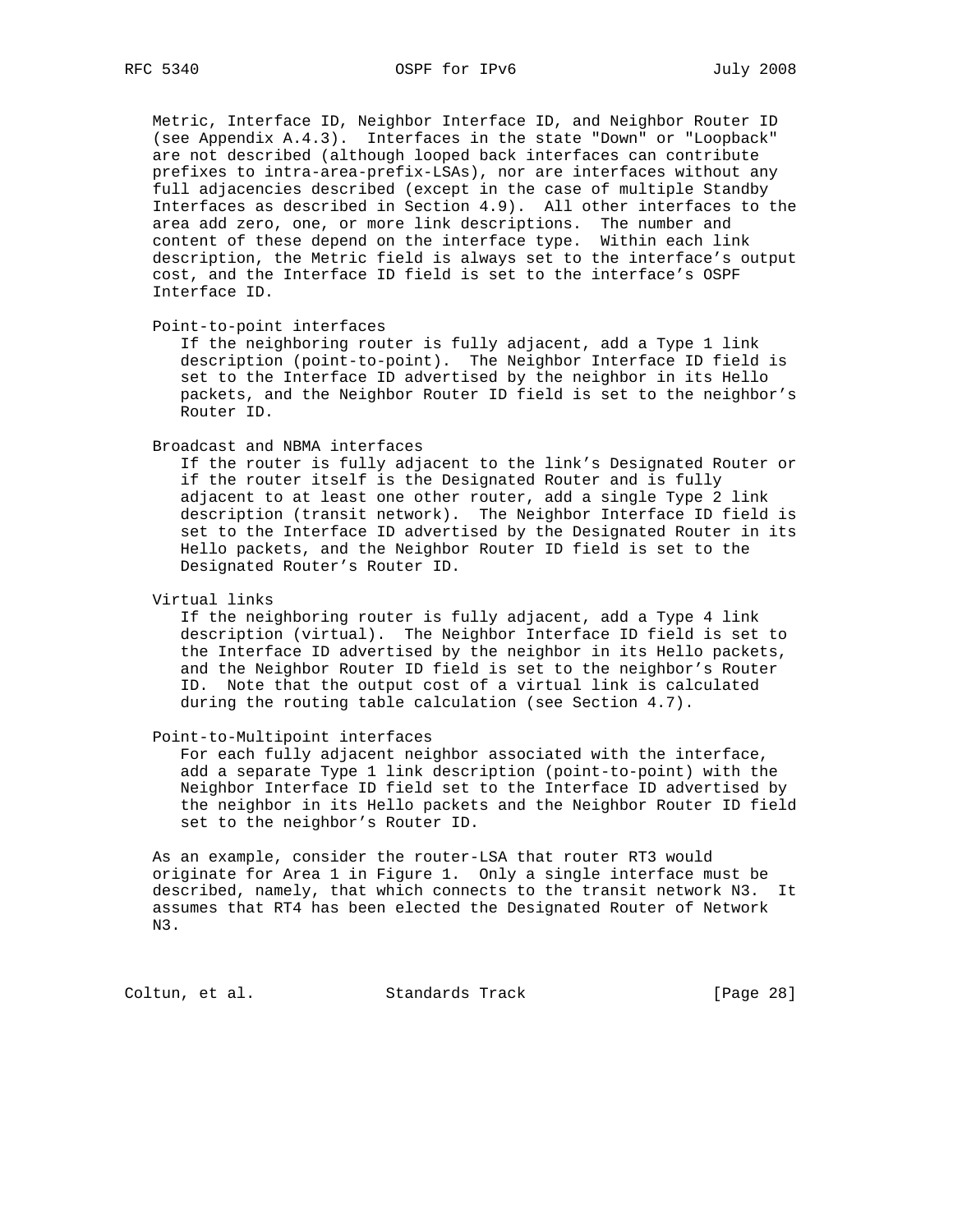; RT3's router-LSA for Area 1

LS age =  $0$  ;newly (re)originated LS type = 0x2001 irouter-LSA Link State ID = 0 (ifirst fragment Advertising Router = 192.0.2.3 ;RT3's Router ID bit E = 0  $\qquad \qquad$  ;not an AS boundary router bit B = 1  $\qquad \qquad$  ; area border router Options =  $(V6-bit|E-bit|R-bit)$  $Type = 2$  ;  $i$  connects to  $N3$ Metric = 1 <br>
Interface ID = 1 <br>  $iRT3's$  Inter Interface ID = 1  $\sum_{i \in \mathbb{N}}$  irr3's Interface ID on N3 Neighbor Interface ID = 1 ;RT4's Interface ID on N3 Neighbor Router ID = 192.0.2.4 ; RT4's Router ID

RT3's router-LSA for Area 1

 For example, if another router was added to Network N4, RT3 would have to advertise a second link description for its connection to (the now transit) network N4. This could be accomplished by reoriginating the above router-LSA, this time with two link descriptions. Or, a separate router-LSA could be originated with a separate Link State ID (e.g., using a Link State ID of 1) to describe the connection to N4.

 Host routes for stub networks no longer appear in the router-LSA. Rather, they are included in intra-area-prefix-LSAs.

4.4.3.3. Network-LSAs

 The LS type of a network-LSA is set to the value 0x2002. Network- LSAs have area flooding scope. A network-LSA is originated for every broadcast or NBMA link with an elected Designated Router that is fully adjacent with at least one other router on the link. The network-LSA is originated by the link's Designated Router and lists all routers on the link with which it is fully adjacent.

 The procedure for originating network-LSAs in IPv6 is the same as the IPv4 procedure documented in Section 12.4.2 of [OSPFV2], with the following exceptions:

- o An IPv6 network-LSA's Link State ID is set to the Interface ID of the Designated Router on the link.
- o IPv6 network-LSAs do not contain a Network Mask. All addressing information formerly contained in the IPv4 network-LSA has now been consigned to intra-Area-Prefix-LSAs originated by the link's Designated Router.

Coltun, et al. Standards Track [Page 29]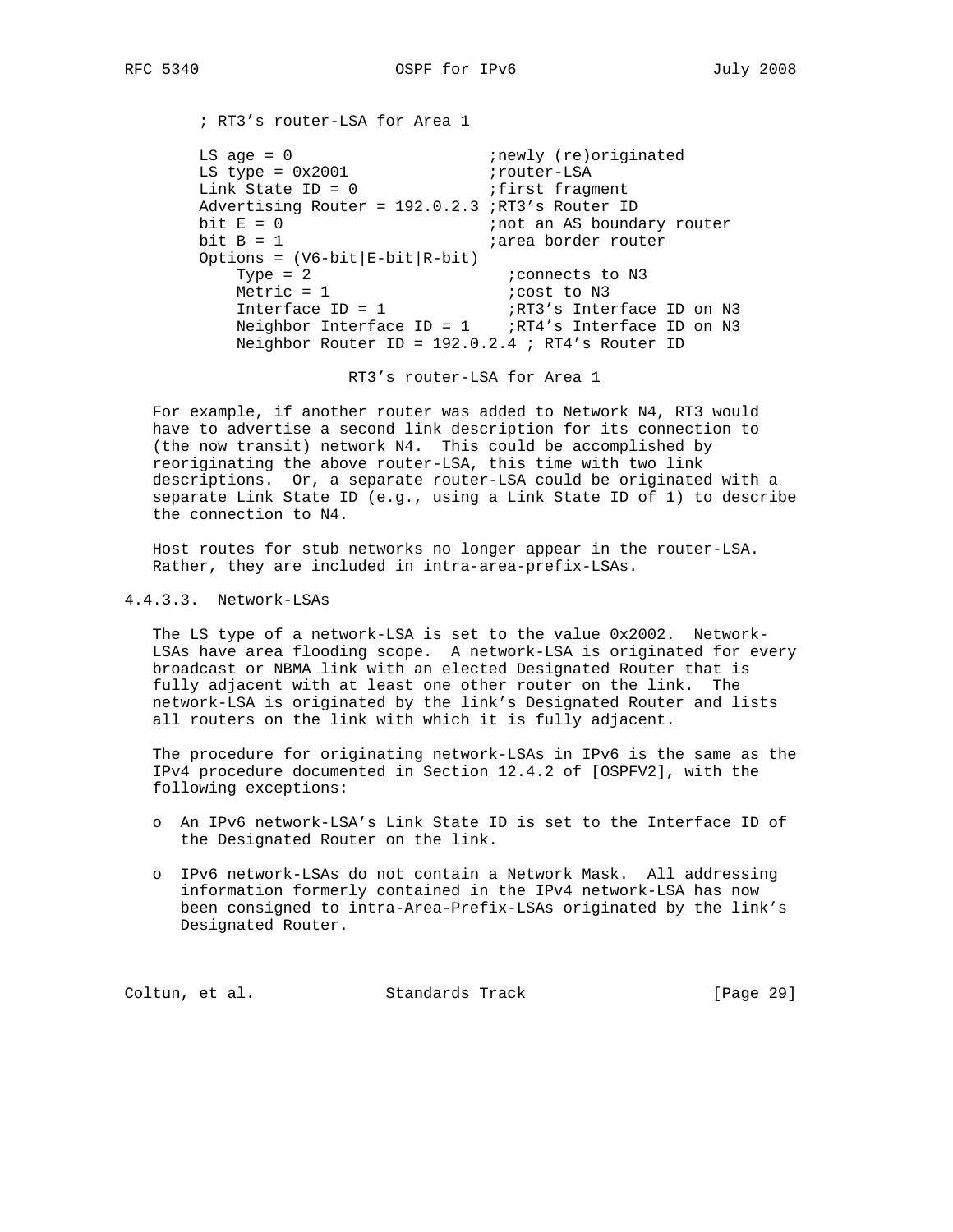o The Options field in the network-LSA is set to the logical OR of the Options fields contained within the link's associated link- LSAs corresponding to fully adjacent neighbors. In this way, the network link exhibits a capability when at least one fully adjacent neighbor on the link requests that the capability be advertised.

 As an example, assuming that Router RT4 has been elected the Designated Router of Network N3 in Figure 1, the following network- LSA is originated:

 ; Network-LSA for Network N3 LS age = 0  $i$ newly (re)originated LS type = 0x2002 inetwork-LSA Link State ID = 1  $\cdot$  ;RT4's Interface ID on N3 Advertising Router = 192.0.2.4 ;RT4's Router ID Options =  $(V6-bit|E-bit|R-bit)$  Attached Router = 192.0.2.4 ;Router ID Attached Router = 192.0.2.1 ;Router ID Attached Router = 192.0.2.2 ;Router ID Attached Router = 192.0.2.3 ;Router ID

Network-LSA for Network N3

# 4.4.3.4. Inter-Area-Prefix-LSAs

 The LS type of an inter-area-prefix-LSA is set to the value 0x2003. Inter-area-prefix-LSAs have area flooding scope. In IPv4, inter area-prefix-LSAs were called type 3 summary-LSAs. Each inter-area prefix-LSA describes a prefix external to the area, yet internal to the Autonomous System.

 The procedure for originating inter-area-prefix-LSAs in IPv6 is the same as the IPv4 procedure documented in Sections 12.4.3 and 12.4.3.1 of [OSPFV2], with the following exceptions:

- o The Link State ID of an inter-area-prefix-LSA has lost all of its addressing semantics and simply serves to distinguish multiple inter-area-prefix-LSAs that are originated by the same router.
- o The prefix is described by the PrefixLength, PrefixOptions, and Address Prefix fields embedded within the LSA body. Network Mask is no longer specified.
- o The NU-bit in the PrefixOptions field should be clear.

Coltun, et al. Standards Track [Page 30]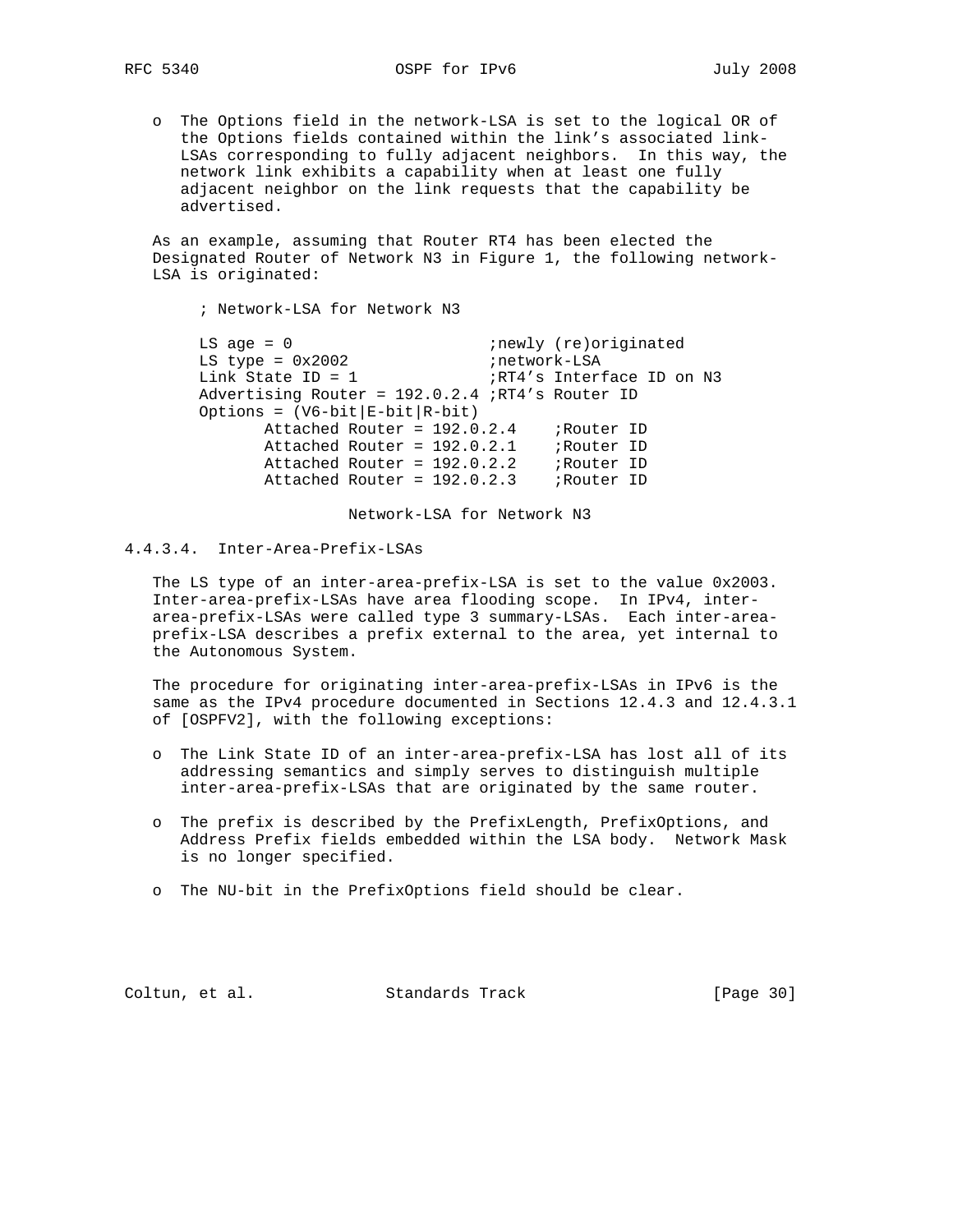- - o Link-local addresses MUST never be advertised in inter-area prefix-LSAs.

 As an example, the following shows the inter-area-prefix-LSA that Router RT4 originates into the OSPF backbone area, condensing all of Area 1's prefixes into the single prefix 2001:0db8:c001::/48. The cost is set to 4, which is the maximum cost of all of the individual component prefixes. The prefix is padded out to an even number of 32-bit words, so that it consumes 64 bits of space instead of 48 bits.

> ; Inter-area-prefix-LSA for Area 1 addresses ; originated by Router RT4 into the backbone

LS age = 0  $i$ newly (re)originated LS type = 0x2003 inter-area-prefix-LSA Advertising Router =  $192.0.2.4$  ;RT4's ID Metric = 4 ;maximum to components PrefixLength = 48 PrefixOptions = 0 Address Prefix =  $2001:0db8: c001$  ; padded to 64-bits

> Inter-area-prefix-LSA for Area 1 addresses originated by Router

RT4 into the backbone

# 4.4.3.5. Inter-Area-Router-LSAs

 The LS type of an inter-area-router-LSA is set to the value 0x2004. Inter-area-router-LSAs have area flooding scope. In IPv4, inter area-router-LSAs were called type 4 summary-LSAs. Each inter-area router-LSA describes a path to a destination OSPF router (i.e., an AS Boundary Router (ASBR)) that is external to the area yet internal to the Autonomous System.

 The procedure for originating inter-area-router-LSAs in IPv6 is the same as the IPv4 procedure documented in Section 12.4.3 of [OSPFV2], with the following exceptions:

 o The Link State ID of an inter-area-router-LSA is no longer the destination router's OSPF Router ID and now simply serves to distinguish multiple inter-area-router-LSAs that are originated by the same router. The destination router's Router ID is now found in the body of the LSA.

Coltun, et al. Standards Track [Page 31]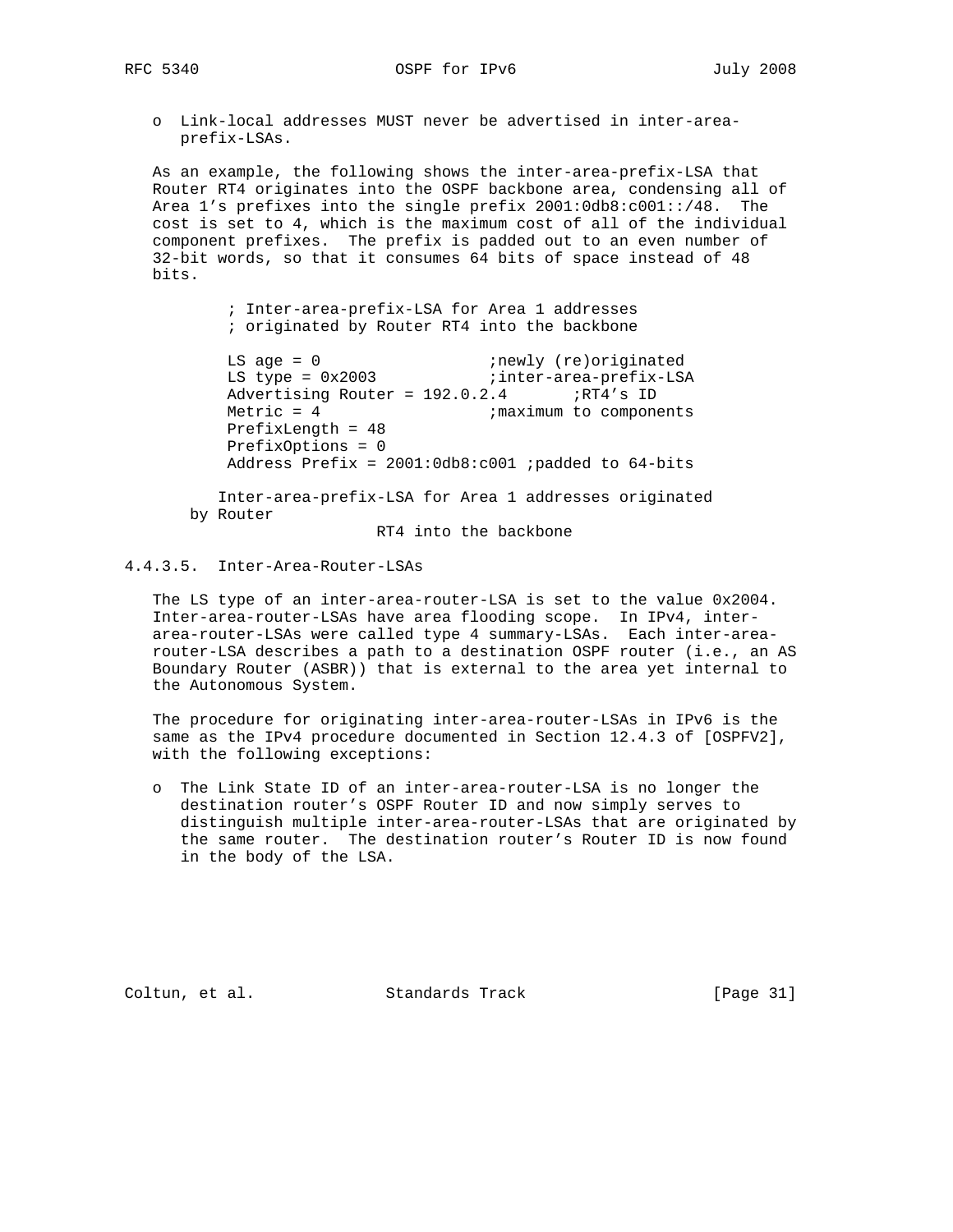o The Options field in an inter-area-router-LSA should be set equal to the Options field contained in the destination router's own router-LSA. The Options field thus describes the capabilities supported by the destination router.

 As an example, consider the OSPF Autonomous System depicted in Figure 6 of [OSPFV2]. Router RT4 would originate into Area 1 the following inter-area-router-LSA for destination router RT7.

 ; inter-area-router-LSA for AS boundary router RT7 ; originated by Router RT4 into Area 1

LS age = 0  $i$ newly (re)originated LS type = 0x2004 (inter-area-router-LSA) Advertising Router = 192.0.2.4 ;RT4's ID Options =  $(V6-bit|E-bit|R-bit)$  ;RT7's capabilities  $Metric = 14$  ;  $cost$  to RT7 Destination Router ID = Router RT7's ID

 Inter-area-router-LSA for AS boundary router RT7 originated by Router RT4 into Area 1

4.4.3.6. AS-External-LSAs

 The LS type of an AS-external-LSA is set to the value 0x4005. AS external-LSAs have AS flooding scope. Each AS-external-LSA describes a path to a prefix external to the Autonomous System.

 The procedure for originating AS-external-LSAs in IPv6 is the same as the IPv4 procedure documented in Section 12.4.4 of [OSPFV2], with the following exceptions:

- o The Link State ID of an AS-external-LSA has lost all of its addressing semantics and simply serves to distinguish multiple AS external-LSAs that are originated by the same router.
- o The prefix is described by the PrefixLength, PrefixOptions, and Address Prefix fields embedded within the LSA body. Network Mask is no longer specified.
- o The NU-bit in the PrefixOptions field should be clear.
- o Link-local addresses can never be advertised in AS-external-LSAs.
- o The forwarding address is present in the AS-external-LSA if and only if the AS-external-LSA's bit F is set.

Coltun, et al. Standards Track [Page 32]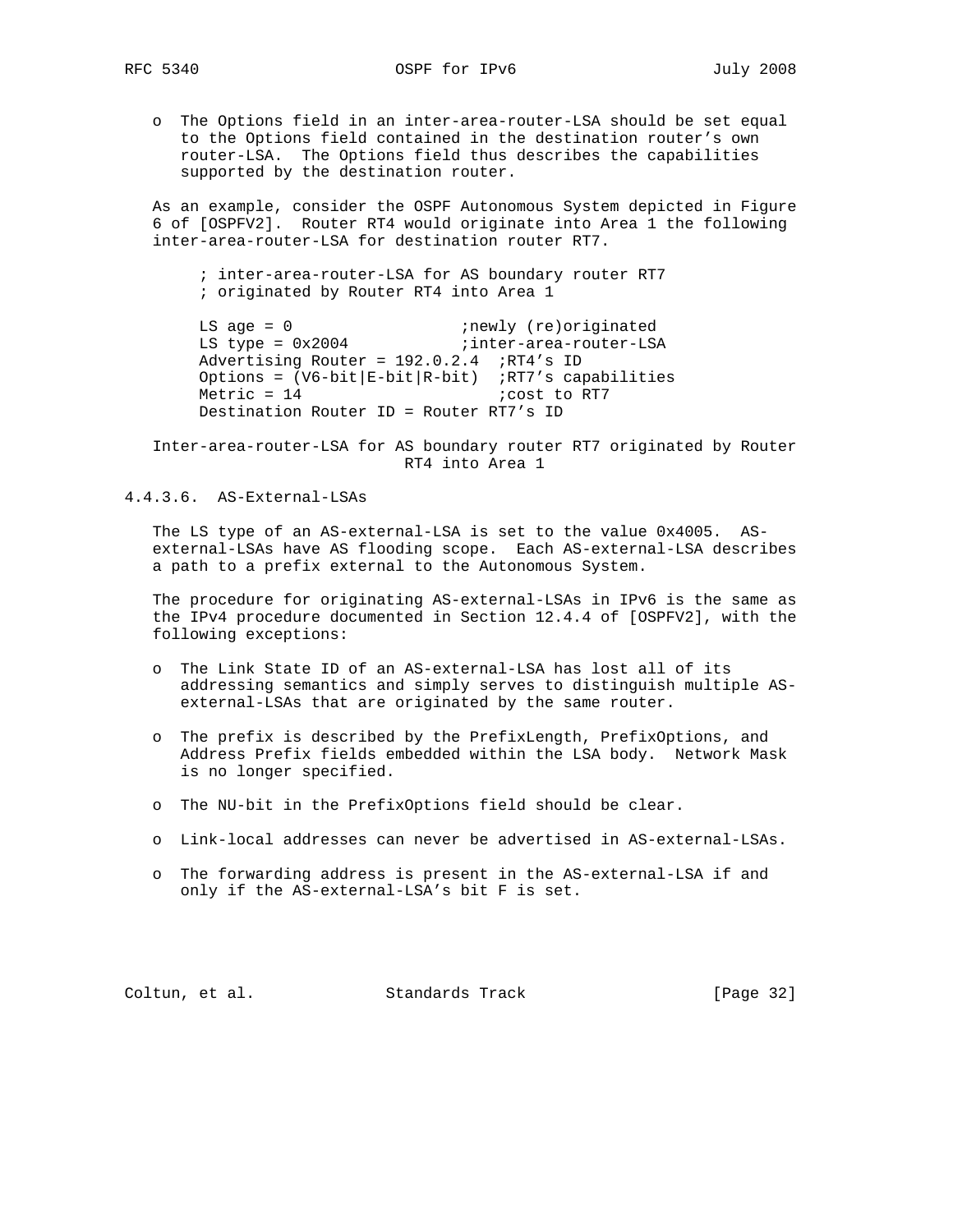- o The external route tag is present in the AS-external-LSA if and only if the AS-external-LSA's bit T is set.
- o The capability for an AS-external-LSA to reference another LSA has been supported through the inclusion of the Referenced LS Type field and the optional Referenced Link State ID field (the latter present if and only if the Referenced LS Type is non-zero). This capability is for future use; the Referenced LS Type should be set to 0, and received non-zero values for this field should be ignored until its use is defined.

 As an example, consider the OSPF Autonomous System depicted in Figure 6 of [OSPFV2]. Assume that RT7 has learned its route to N12 via BGP and that it wishes to advertise a Type 2 metric into the AS. Also assume that the IPv6 prefix for N12 is the value 2001:0db8:0a00::/40. RT7 would then originate the following AS-external-LSA for the external network N12. Note that within the AS-external-LSA, N12's prefix occupies 64 bits of space in order to maintain 32-bit alignment.

 ; AS-external-LSA for Network N12, ; originated by Router RT7 LS age = 0  $i$ newly (re)originated LS type = 0x4005 ;AS-external-LSA Link State ID = 123 ;LSA type/scope unique identifier Advertising Router = Router RT7's ID bit  $E = 1$ <br>bit  $F = 0$ <br>bit  $F = 0$ <br>ino forwarding bit F = 0  $\cdots$  ;no forwarding address bit T = 1  $\qquad \qquad$  ; external route tag included  $Metric = 2$  PrefixLength = 40 PrefixOptions = 0 Referenced LS Type =  $0$  ;no Referenced Link State ID Address Prefix =  $2001:0db8:0a00$  ; padded to 64-bits External Route Tag = as per BGP/OSPF interaction

AS-external-LSA for Network N12, originated by Router RT7

## 4.4.3.7. NSSA-LSAs

 The LS type of an NSSA-LSA is set to the value 0x2007. NSSA-LSAs have area flooding scope. Each NSSA-LSA describes a path to a prefix external to the Autonomous System whose flooding scope is restricted to a single NSSA area.

 The procedure for originating NSSA-LSAs in IPv6 is the same as the IPv4 procedure documented in [NSSA], with the following exceptions:

Coltun, et al. Standards Track [Page 33]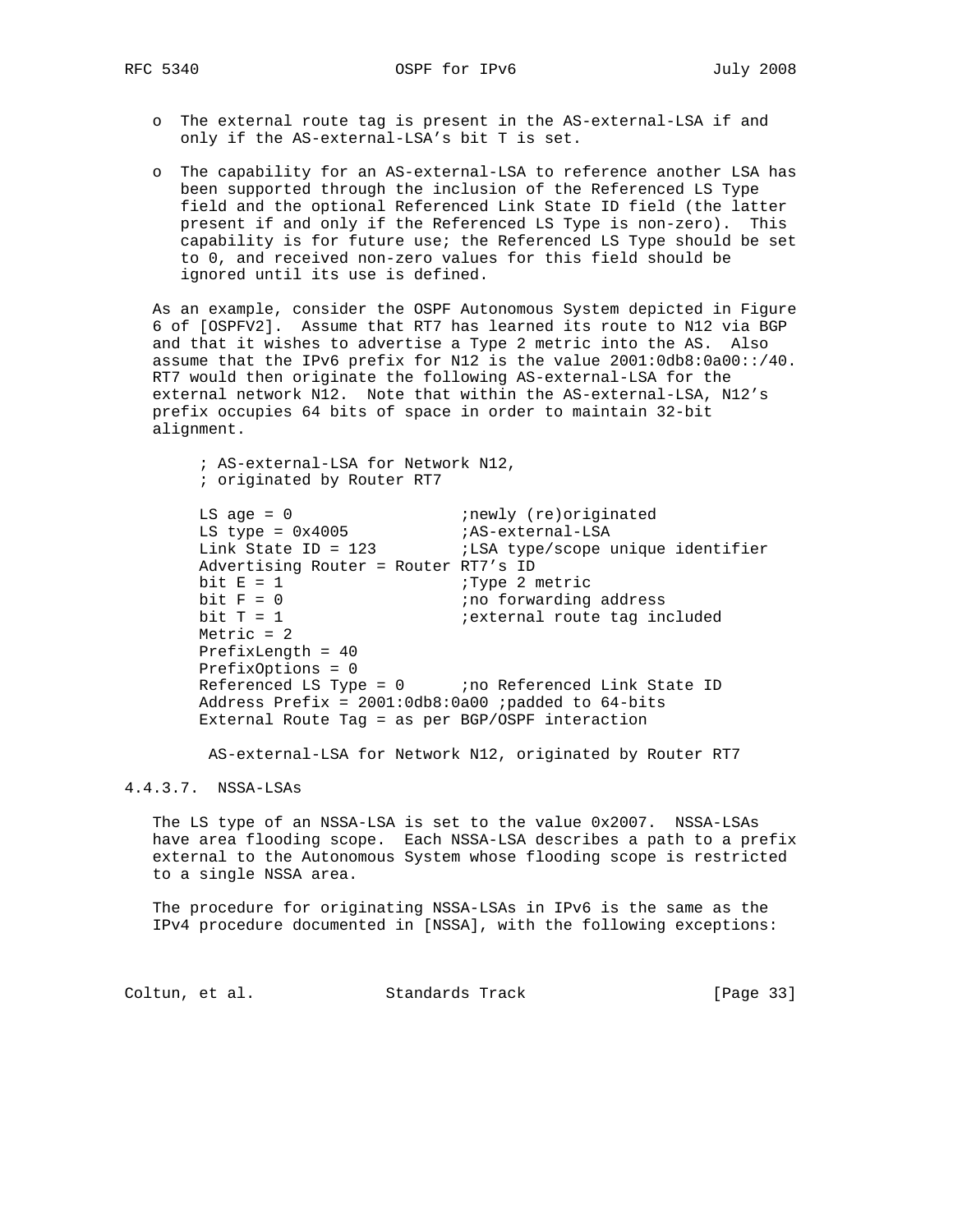- o The Link State ID of an NSSA-LSA has lost all of its addressing semantics and simply serves to distinguish multiple NSSA-LSAs that are originated by the same router in the same area.
- o The prefix is described by the PrefixLength, PrefixOptions, and Address Prefix fields embedded within the LSA body. Network Mask is no longer specified.
- o The NU-bit in the PrefixOptions field should be clear.
- o Link-local addresses can never be advertised in NSSA-LSAs.
- o The forwarding address is present in the NSSA-LSA if and only if the NSSA-LSA's bit F is set.
- o The external route tag is present in the NSSA-LSA if and only if the NSSA-LSA's bit T is set.
- o The capability for an NSSA-LSA to reference another LSA has been supported through the inclusion of the Referenced LS Type field and the optional Referenced Link State ID field (the latter present if and only if the Referenced LS Type is non-zero). This capability is for future use; the Referenced LS Type should be set to 0, and received non-zero values for this field should be ignored until its use is defined.

 An example of an NSSA-LSA would only differ from an AS-external-LSA in that the LS type would be 0x2007 rather than 0x4005.

## 4.4.3.8. Link-LSAs

 The LS type of a link-LSA is set to the value 0x0008. Link-LSAs have link-local flooding scope. A router originates a separate link-LSA for each attached link that supports two or more (including the originating router itself) routers. Link-LSAs SHOULD NOT be originated for virtual links.

Link-LSAs have three purposes:

- 1. They provide the router's link-local address to all other routers attached to the link.
- 2. They inform other routers attached to the link of a list of IPv6 prefixes to associate with the link.
- 3. They allow the router to advertise a collection of Options bits in the network-LSA originated by the Designated Router on a broadcast or NBMA link.

Coltun, et al. Standards Track [Page 34]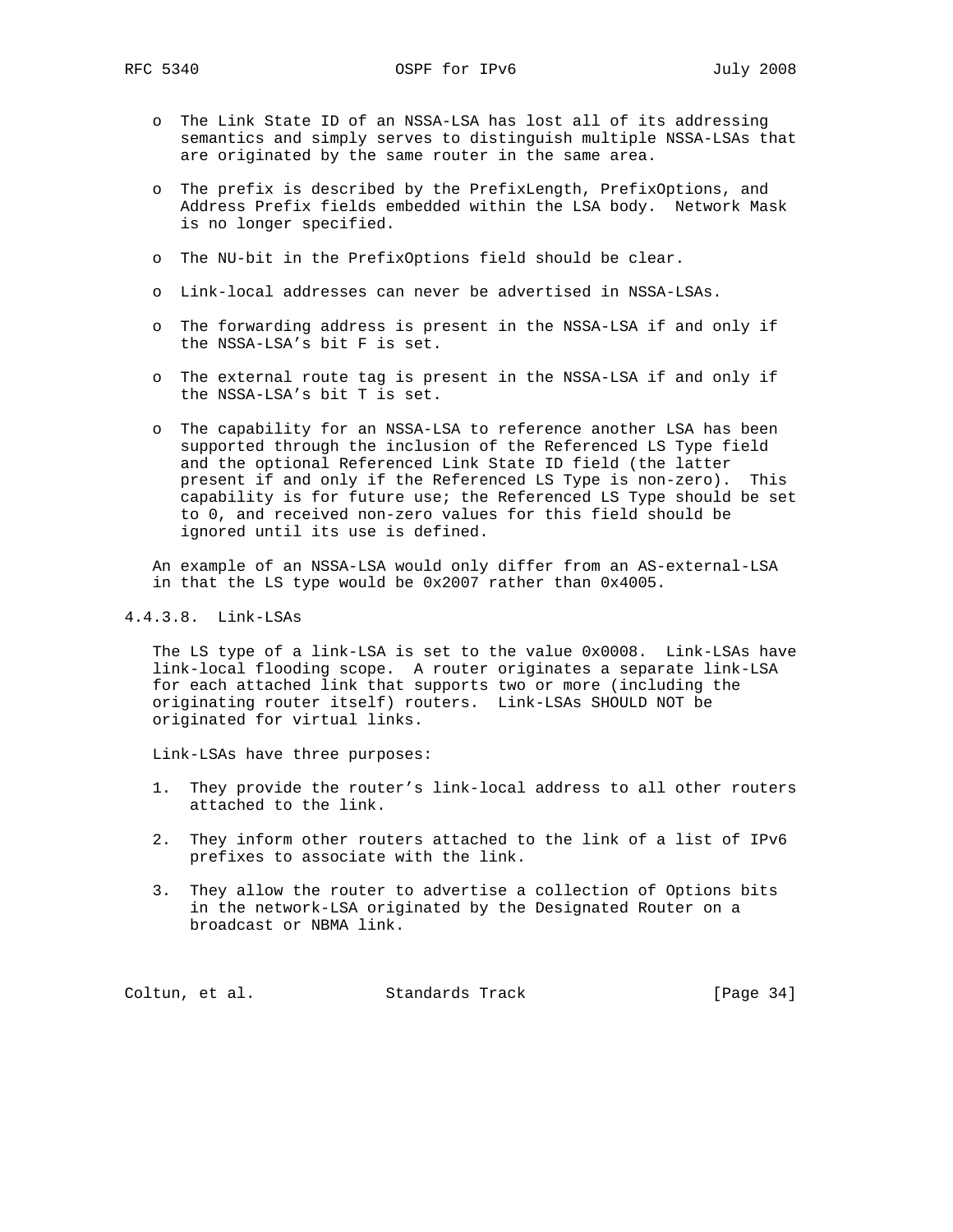A link-LSA for a given Link L is built in the following fashion:

- o The Link State ID is set to the router's Interface ID on Link L.
- o The Router Priority of the router's interface to Link L is inserted into the link-LSA.
- o The link-LSA's Options field is set to reflect the router's capabilities. On multi-access links, the Designated Router will logically OR the link-LSA Options fields for all fully adjacent neighbors in Link L's network-LSA.
- o The router inserts its link-local address on Link L into the link- LSA. This information will be used when the other routers on Link L do their next-hop calculations (see Section 4.8.2).
- o Each IPv6 address prefix that has been configured on Link L is added to the link-LSA by specifying values for the PrefixLength, PrefixOptions, and Address Prefix fields.

 After building a link-LSA for a given link, the router installs the link-LSA into the associated interface data structure and floods the link-LSA on the link. All other routers on the link will receive the link-LSA, but they will not flood the link-LSA on other links.

 If LinkLSASuppression is configured for the interface and the interface type is not broadcast or NBMA, origination of the link-LSA may be suppressed. This implies that other routers on the link will ascertain the router's next-hop address using a mechanism other than the link-LSA (see Section 4.8.2). Refer to Appendix C.3 for a description of the LinkLSASuppression interface configuration parameter.

 As an example, consider the link-LSA that RT3 will build for N3 in Figure 1. Suppose that the prefix 2001:0db8:c001:0100::/56 has been configured within RT3 for N3. This will result in the following link-LSA that RT3 will flood only on N3. Note that not all routers on N3 need be configured with the prefix; those not configured will learn the prefix when receiving RT3's link-LSA.

Coltun, et al. Standards Track [Page 35]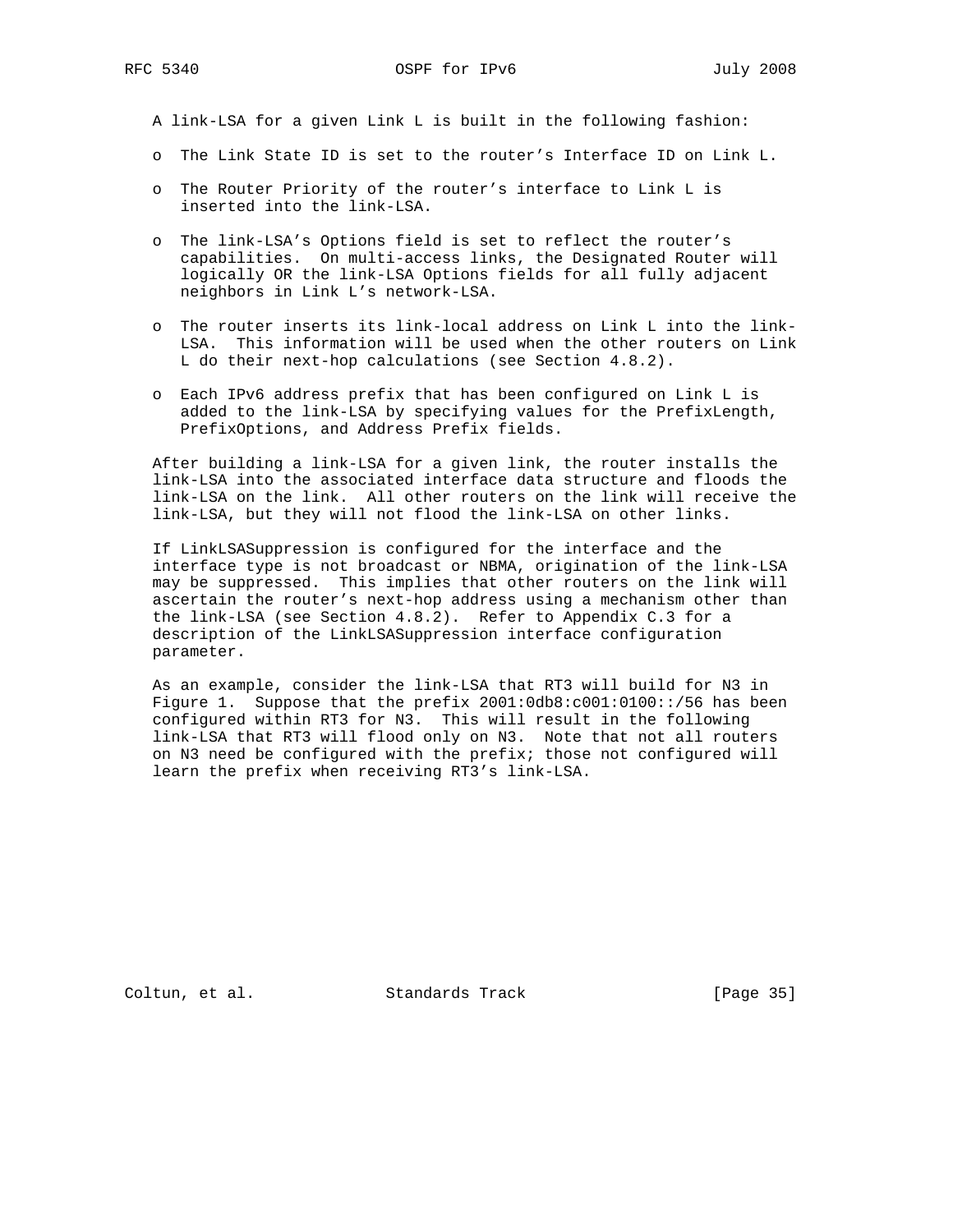; RT3's link-LSA for N3

LS age = 0  $i$ newly (re)originated LS type = 0x0008 ilink-LSA Link State ID = 1  $\frac{1}{R}$  ; RT3's Interface ID on N3 Advertising Router =  $192.0.2.3$  ; RT3's Router ID<br>Rtr Priority = 1 : RT3's N3 Router Pri Rtr Priority = 1 (RT3's N3 Router Priority Options =  $(V6-bit|E-bit|R-bit)$  Link-local Interface Address = fe80:0001::RT3 # prefixes = 1 PrefixLength = 56 PrefixOptions = 0 Address Prefix = 2001:0db8:c001:0100 ;pad to 64-bits

RT3's link-LSA for N3

4.4.3.9. Intra-Area-Prefix-LSAs

 The LS type of an intra-area-prefix-LSA is set to the value 0x2009. Intra-area-prefix-LSAs have area flooding scope. An intra-area prefix-LSA has one of two functions. It either associates a list of IPv6 address prefixes with a transit network link by referencing a network-LSA, or associates a list of IPv6 address prefixes with a router by referencing a router-LSA. A stub link's prefixes are associated with its attached router.

 A router MAY originate multiple intra-area-prefix-LSAs for a given area. Each intra-area-prefix-LSA has a unique Link State ID and contains an integral number of prefix descriptions.

 A link's Designated Router originates one or more intra-area-prefix- LSAs to advertise the link's prefixes throughout the area. For a link L, L's Designated Router builds an intra-area-prefix-LSA in the following fashion:

- o In order to indicate that the prefixes are to be associated with the Link L, the fields Referenced LS Type, Referenced Link State ID, and Referenced Advertising Router are set to the corresponding fields in Link L's network-LSA (namely, LS type, Link State ID, and Advertising Router respectively). This means that the Referenced LS Type is set to 0x2002, the Referenced Link State ID is set to the Designated Router's Interface ID on Link L, and the Referenced Advertising Router is set to the Designated Router's Router ID.
- o Each link-LSA associated with Link L is examined (these are in the Designated Router's interface structure for Link L). If the link- LSA's Advertising Router is fully adjacent to the Designated

Coltun, et al. Standards Track [Page 36]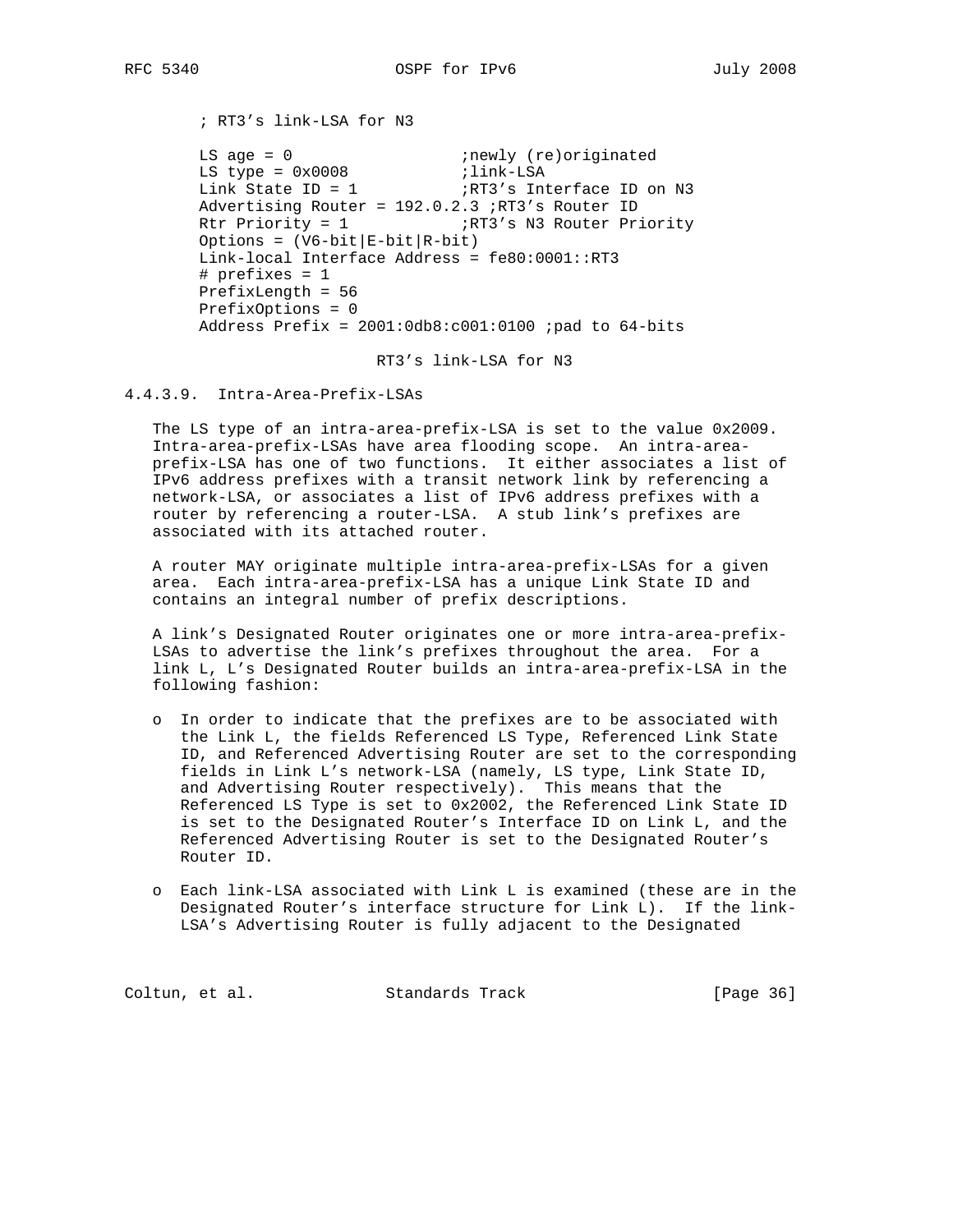Router and the Link State ID matches the neighbor's interface ID, the list of prefixes in the link-LSA is copied into the intra area-prefix-LSA that is being built. Prefixes having the NU-bit and/or LA-bit set in their Options field SHOULD NOT be copied, nor should link-local addresses be copied. Each prefix is described by the PrefixLength, PrefixOptions, and Address Prefix fields. Multiple prefixes having the same PrefixLength and Address Prefix are considered to be duplicates. In this case, their PrefixOptions fields should be logically OR'ed together, and a single instance of the duplicate prefix should be included in the intra-area-prefix-LSA. The Metric field for all prefixes is set to 0.

 o The "# prefixes" field is set to the number of prefixes that the router has copied into the LSA. If necessary, the list of prefixes can be spread across multiple intra-area-prefix-LSAs in order to keep the LSA size small.

 A router builds an intra-area-prefix-LSA to advertise prefixes for its attached stub links, looped-back interfaces, and hosts. A Router RTX would build its intra-area-prefix-LSA in the following fashion:

- o In order to indicate that the prefixes are to be associated with the Router RTX itself, RTX sets the Referenced LS Type to 0x2001, the Referenced Link State ID to 0, and the Referenced Advertising Router to RTX's own Router ID.
- o Router RTX examines its list of interfaces to the area. If the interface is in the state Down, its prefixes are not included. If the interface has been reported in RTX's router-LSA as a Type 2 link description (link to transit network), prefixes that will be included in the intra-area-prefix-LSA for the link are skipped. However, any prefixes that would normally have the LA-bit set SHOULD be advertised independent of whether or not the interface is advertised as a transit link. If the interface type is point to-multipoint or the interface is in the state Loopback, the global scope IPv6 addresses associated with the interface (if any) are copied into the intra-area-prefix-LSA with the PrefixOptions LA-bit set, the PrefixLength set to 128, and the metric set to 0. Otherwise, the list of global prefixes configured in RTX for the link are copied into the intra-area-prefix-LSA by specifying the PrefixLength, PrefixOptions, and Address Prefix fields. The Metric field for each of these prefixes is set to the interface's output cost.
- o RTX adds the IPv6 prefixes for any directly attached hosts belonging to the area (see Appendix C.7) to the intra-area-prefix- LSA.

Coltun, et al. Standards Track [Page 37]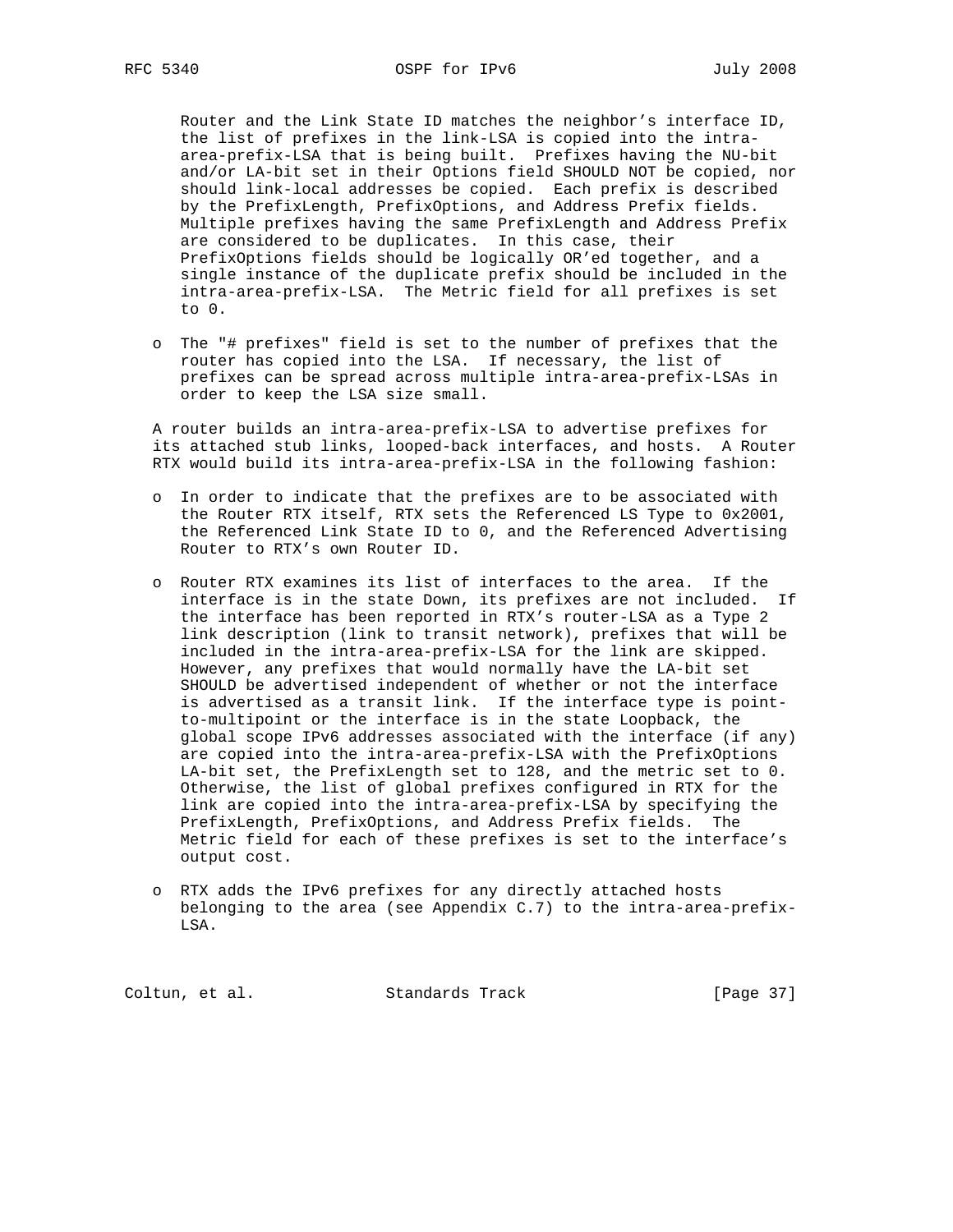- o If RTX has one or more virtual links configured through the area, it includes one of its global scope IPv6 interface addresses in the LSA (if it hasn't already), setting the LA-bit in the PrefixOptions field, the PrefixLength to 128, and the Metric to 0. This information will be used later in the routing calculation so that the two ends of the virtual link can discover each other's IPv6 addresses.
- o The "# prefixes" field is set to the number of prefixes that the router has copied into the LSA. If necessary, the list of prefixes can be spread across multiple intra-area-prefix-LSAs in order to keep the LSA size small.

 For example, the intra-area-prefix-LSA originated by RT4 for Network N3 (assuming that RT4 is N3's Designated Router) and the intra-area prefix-LSA originated into Area 1 by Router RT3 for its own prefixes are pictured below.

Coltun, et al. Standards Track [Page 38]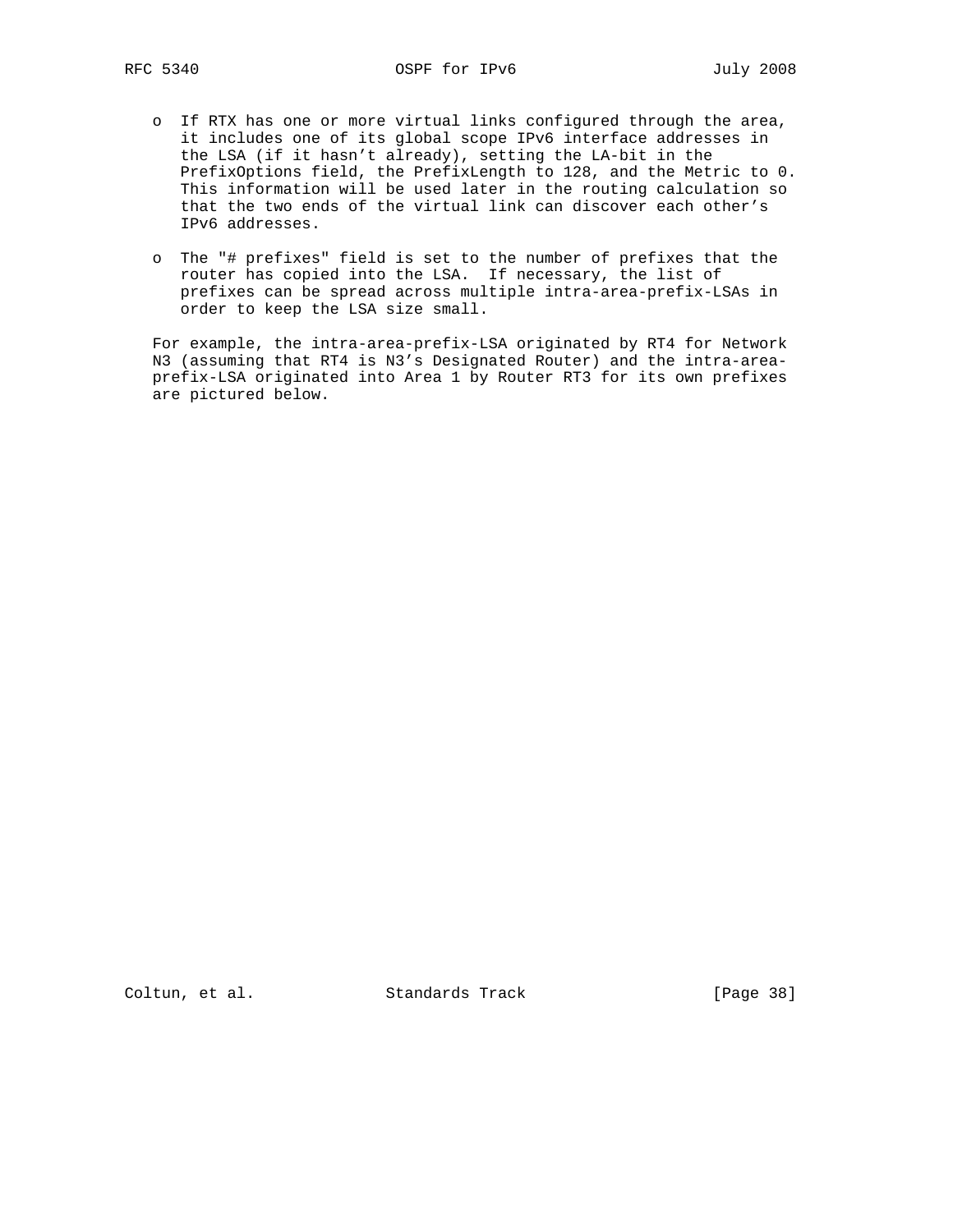```
 ; RT4's Intra-area-prefix-LSA for network link N3
LS age = 0 inewly (re)originated
 LS type = 0x2009 ;Intra-area-prefix-LSA
Link State ID = 5 \qquad \qquad ;LSA type/scope unique identifier
       Advertising Router = 192.0.2.4 ;RT4's Router ID
       # prefixes = 1
       Referenced LS Type = 0x2002 ;network-LSA reference
       Referenced Link State ID = 1
       Referenced Advertising Router = 192.0.2.4
      PrefixLength = 56 ;N3's prefix
       PrefixOptions = 0
      Metric = 0 Address Prefix = 2001:0db8:c001:0100 ;pad
       ; RT3's Intra-area-prefix-LSA for its own prefixes
LS age = 0 inewly (re)originated
 LS type = 0x2009 ;Intra-area-prefix-LSA
 Link State ID = 177 ;LSA type/scope unique identifier
       Advertising Router = 192.0.2.3 ;RT3's Router ID
       # prefixes = 1
       Referenced LS Type = 0x2001 ;router-LSA reference
       Referenced Link State ID = 0
       Referenced Advertising Router = 192.0.2.3
 PrefixLength = 56 ;N4's prefix
 PrefixOptions = 0
      Metric = 2 ;N4 interface cost
      Address Prefix = 2001:0db8: c001:0400 ;pad
```
Intra-area-prefix-LSA for Network Link N3

 When network conditions change, it may be necessary for a router to move prefixes from one intra-area-prefix-LSA to another. For example, if the router is the Designated Router for a link but the link has no other attached routers, the link's prefixes are advertised in an intra-area-prefix-LSA referring to the Designated Router's router-LSA. When additional routers appear on the link, a network-LSA is originated for the link and the link's prefixes are moved to an intra-area-prefix-LSA referring to the network-LSA.

 Note that in the intra-area-prefix-LSA, the Referenced Advertising Router is always equal to the router that is originating the intra area-prefix-LSA (i.e., the LSA's Advertising Router). The reason the Referenced Advertising Router field appears is that, even though it is currently redundant, it may not be in the future. We may sometime want to use the same LSA format to advertise address prefixes for other protocol suites. In this case, the Designated Router may not

Coltun, et al. Standards Track [Page 39]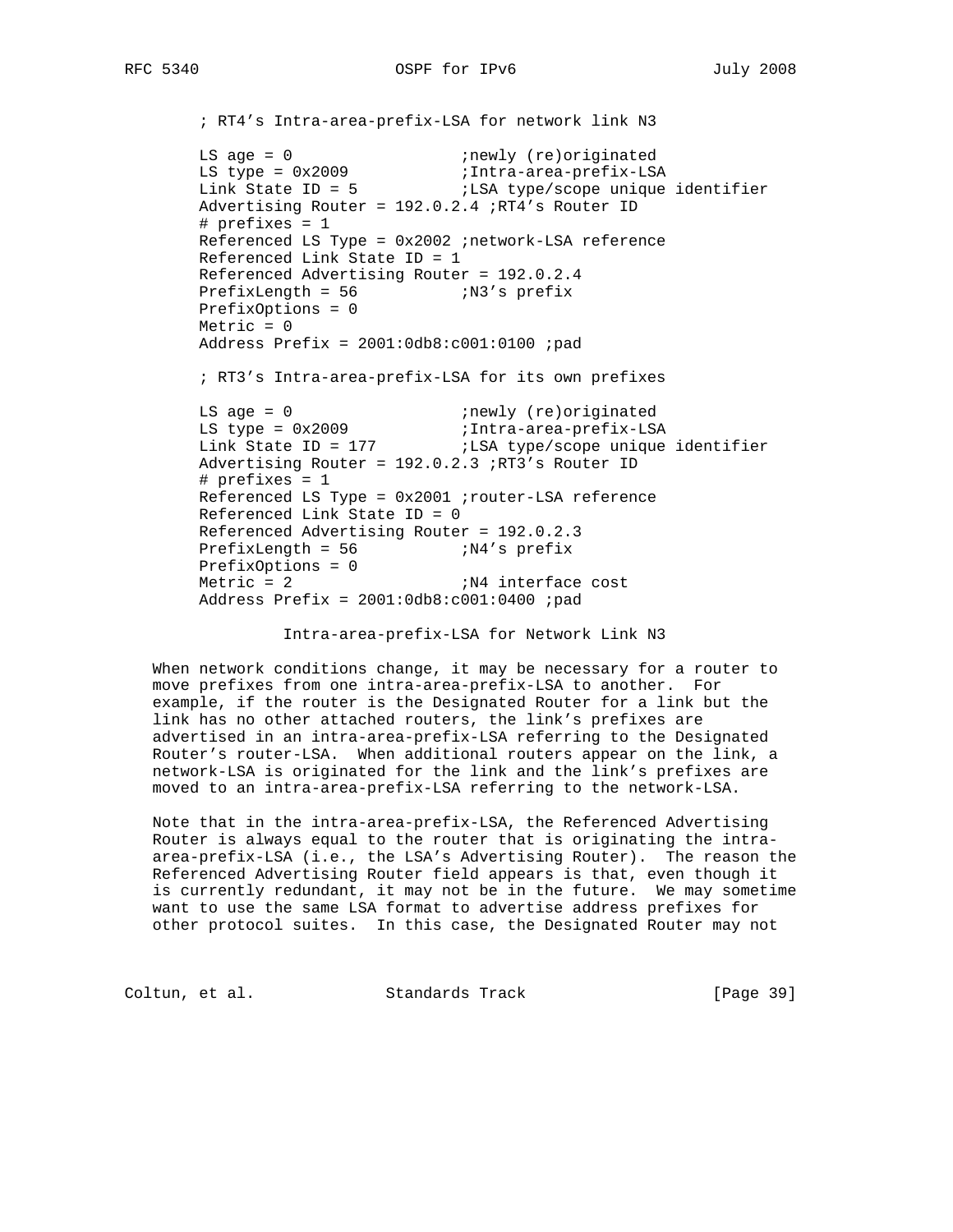be running the other protocol suite, and so another of the link's routers may need to originate the intra-area-prefix-LSA. In that case, the Referenced Advertising Router and Advertising Router would be different.

# 4.4.4. Future LSA Validation

 It is expected that new LSAs will be defined that will not be processed during the Shortest Path First (SPF) calculation as described in Section 4.8, for example, OSPFv3 LSAs corresponding to information advertised in OSPFv2 using opaque LSAs [OPAQUE]. In general, the new information advertised in future LSAs should not be used unless the OSPFv3 router originating the LSA is reachable. However, depending on the application and the data advertised, this reachability validation MAY be done less frequently than every SPF calculation.

 To facilitate inter-area reachability validation, any OSPFv3 router originating AS scoped LSAs is considered an AS Boundary Router (ASBR).

## 4.5. Flooding

 Most of the flooding algorithm remains unchanged from the IPv4 flooding mechanisms described in Section 13 of [OSPFV2]. In particular, the protocol processes for determining which LSA instance is newer (Section 13.1 of [OSPFV2]), responding to updates of self originated LSAs (Section 13.4 of [OSPFV2]), sending Link State Acknowledgment packets (Section 13.5 of [OSPFV2]), retransmitting LSAs (Section 13.6 of [OSPFV2]), and receiving Link State Acknowledgment packets (Section 13.7 of [OSPFV2]), are exactly the same for IPv6 and IPv4.

 However, the addition of flooding scope and unknown LSA type handling (see Appendix A.4.2.1) has caused some changes in the OSPF flooding algorithm: the reception of Link State Updates (Section 13 in [OSPFV2]) and the sending of Link State Updates (Section 13.3 of [OSPFV2]) must take into account the LSA's scope and U-bit setting. Also, installation of LSAs into the OSPF database (Section 13.2 of [OSPFV2]) causes different events in IPv6, due to the reorganization of LSA types and the IPv6 LSA contents. These changes are described in detail below.

## 4.5.1. Receiving Link State Update Packets

 The encoding of flooding scope in the LS type and the need to process unknown LS types cause modifications to the processing of received Link State Update packets. As in IPv4, each LSA in a received Link

Coltun, et al. Standards Track [Page 40]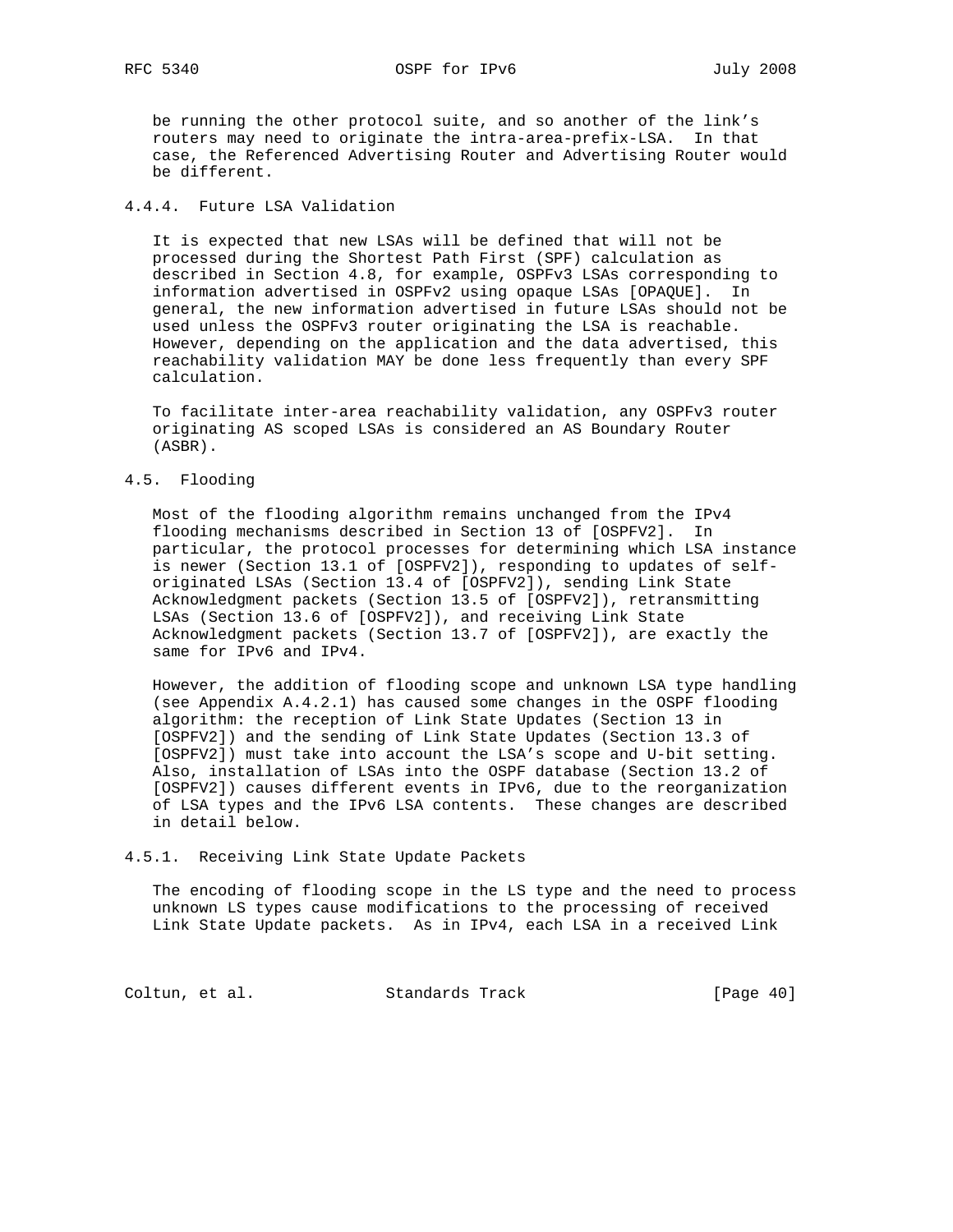State Update packet is examined. In IPv4, eight steps are executed for each LSA, as described in Section 13 of [OSPFV2]. For IPv6, all the steps are the same, except that Steps 2 and 3 are modified as follows:

 (2) Examine the LSA's LS type. Discard the LSA and get the next one from the Link State Update packet if the interface area has been configured as a stub or NSSA area and the LS type indicates "AS flooding scope".

 This generalizes the IPv4 behavior where AS-external-LSAs and AS-scoped opaque LSAs [OPAQUE] are not flooded throughout stub or NSSA areas.

 (3) Else if the flooding scope in the LSA's LS type is set to "reserved", discard the LSA and get the next one from the Link State Update packet.

 Steps 5b (sending Link State Update packets) and 5d (installing LSAs in the link-state database) in Section 13 of [OSPFV2] are also somewhat different for IPv6, as described in Sections 4.5.2 and 4.5.3 below.

4.5.2. Sending Link State Update Packets

 The sending of Link State Update packets is described in Section 13.3 of [OSPFV2]. For IPv4 and IPv6, the steps for sending a Link State Update packet are the same (steps 1 through 5 of Section 13.3 in [OSPFV2]). However, the list of eligible interfaces on which to flood the LSA is different. For IPv6, the eligible interfaces are selected based on the following factors:

- o The LSA's flooding scope.
- o For LSAs with area or link-local flooding scope, the particular area or interface with which the LSA is associated.
- o Whether the LSA has a recognized LS type.
- o The setting of the U-bit in the LS type. If the U-bit is set to 0, unrecognized LS types are treated as having link-local scope. If set to 1, unrecognized LS types are stored and flooded as if they were recognized.

Coltun, et al. Standards Track [Page 41]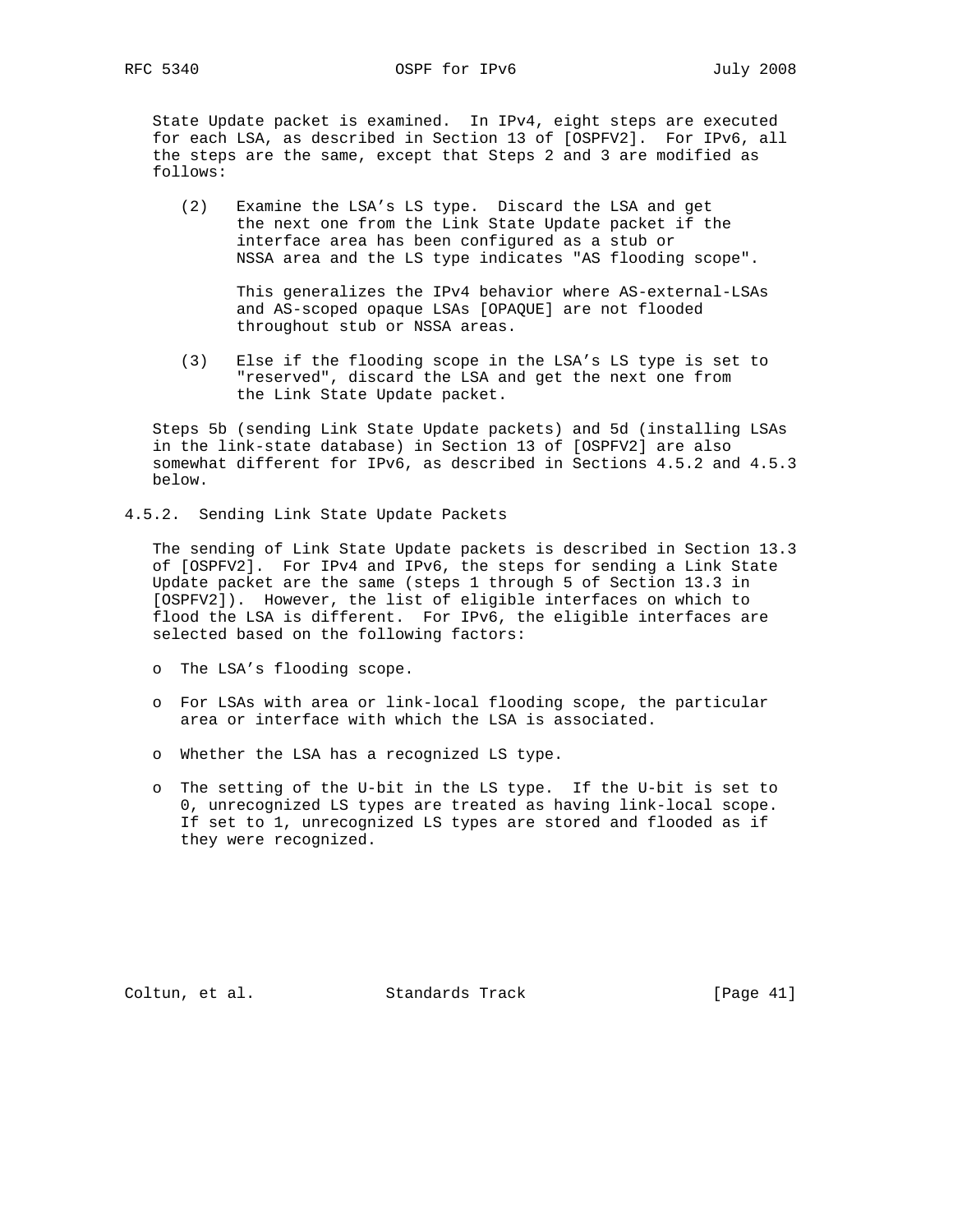Choosing the set of eligible interfaces then breaks into the following cases:

#### Case 1

 The LSA's LS type is recognized. In this case, the set of eligible interfaces is set depending on the flooding scope encoded in the LS type. If the flooding scope is "AS flooding scope", the eligible interfaces are all router interfaces excepting virtual links. In addition, AS-external-LSAs are not flooded on interfaces connecting to stub or NSSA areas. If the flooding scope is "area flooding scope", the eligible interfaces are those interfaces connecting to the LSA's associated area. If the flooding scope is "link-local flooding scope", then there is a single eligible interface, the one connecting to the LSA's associated link (which is also the interface on which the LSA was received in a Link State Update packet).

## Case 2

 The LS type is unrecognized and the U-bit in the LS type is set to 0 (treat the LSA as if it had link-local flooding scope). In this case, there is a single eligible interface, namely, the interface on which the LSA was received.

## Case 3

 The LS type is unrecognized, and the U-bit in the LS type is set to 1 (store and flood the LSA as if the type is understood). In this case, select the eligible interfaces based on the encoded flooding scope the same as in Case 1 above.

 A further decision must sometimes be made before adding an LSA to a given neighbor's link-state retransmission list (Step 1d in Section 13.3 of [OSPFV2]). If the LS type is recognized by the router but not by the neighbor (as can be determined by examining the Options field that the neighbor advertised in its Database Description packet) and the LSA's U-bit is set to 0, then the LSA should be added to the neighbor's link-state retransmission list if and only if that neighbor is the Designated Router or Backup Designated Router for the attached link. The LS types described in detail by this document, namely, router-LSAs (LS type 0x2001), network-LSAs (0x2002), inter area-prefix-LSAs (0x2003), inter-area-router-LSAs (0x2004), NSSA-LSAs (0x2007), AS-external-LSAs (0x4005), link-LSAs (0x0008), and Intra- Area-Prefix-LSAs (0x2009), are assumed to be understood by all routers. However, all LS types MAY not be understood by all routers. For example, a new LSA type with its U-bit set to 0 MAY only be understood by a subset of routers. This new LS type should only be flooded to an OSPF neighbor that understands the LS type or when the neighbor is the Designated Router or Backup Designated Router for the attached link.

Coltun, et al. Standards Track [Page 42]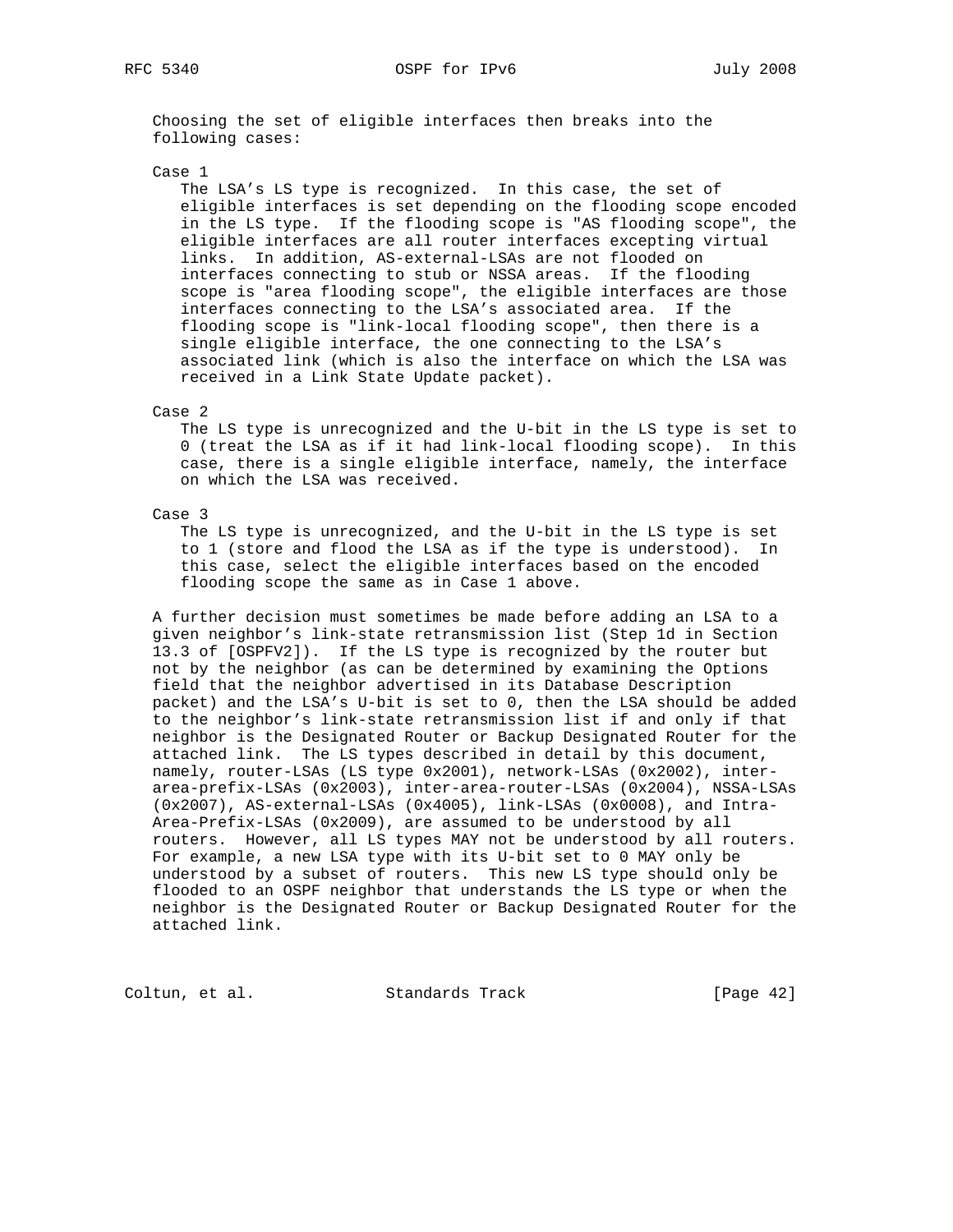The previous paragraph solves a problem for IPv4 OSPF extensions, which require that the Designated Router support the extension in order to have the new LSA types flooded across broadcast and NBMA networks.

## 4.5.3. Installing LSAs in the Database

 There are three separate places to store LSAs, depending on their flooding scope. LSAs with AS flooding scope are stored in the global OSPF data structure (see Section 4.1) as long as their LS type is known or their U-bit is 1. LSAs with area flooding scope are stored in the appropriate area data structure (see Section 4.1.1) as long as their LS type is known or their U-bit is 1. LSAs with link-local flooding scope, and those LSAs with unknown LS type and U-bit set to 0 (treat the LSA as if it had link-local flooding scope), are stored in the appropriate interface data structure.

 When storing the LSA into the link-state database, a check must be made to see whether the LSA's contents have changed. Changes in contents are indicated exactly as in Section 13.2 of [OSPFV2]. When an LSA's contents have been changed, the following parts of the routing table must be recalculated, based on the LSA's LS type:

- Router-LSAs, Network-LSAs, Intra-Area-Prefix-LSAs, and Link-LSAs The entire routing table is recalculated, starting with the shortest-path calculation for each area (see Section 4.8).
- Inter-Area-Prefix-LSAs and Inter-Area-Router-LSAs The best route to the destination described by the LSA must be recalculated (see Section 16.5 in [OSPFV2]). If this destination is an AS boundary router, it may also be necessary to re-examine all the AS-external-LSAs.
- AS-external-LSAs and NSSA-LSAs The best route to the destination described by the AS-external-LSA or NSSA-LSA must be recalculated (see Section 16.6 in [OSPFV2] and Section 2.0 in [NSSA]).

 As in IPv4, any old instance of the LSA must be removed from the database when the new LSA is installed. This old instance must also be removed from all neighbors' link-state retransmission lists.

4.6. Definition of Self-Originated LSAs

 In IPv6, the definition of a self-originated LSA has been simplified from the IPv4 definition appearing in Sections 13.4 and 14.1 of [OSPFV2]. For IPv6, self-originated LSAs are those LSAs whose Advertising Router is equal to the router's own Router ID.

Coltun, et al. Standards Track [Page 43]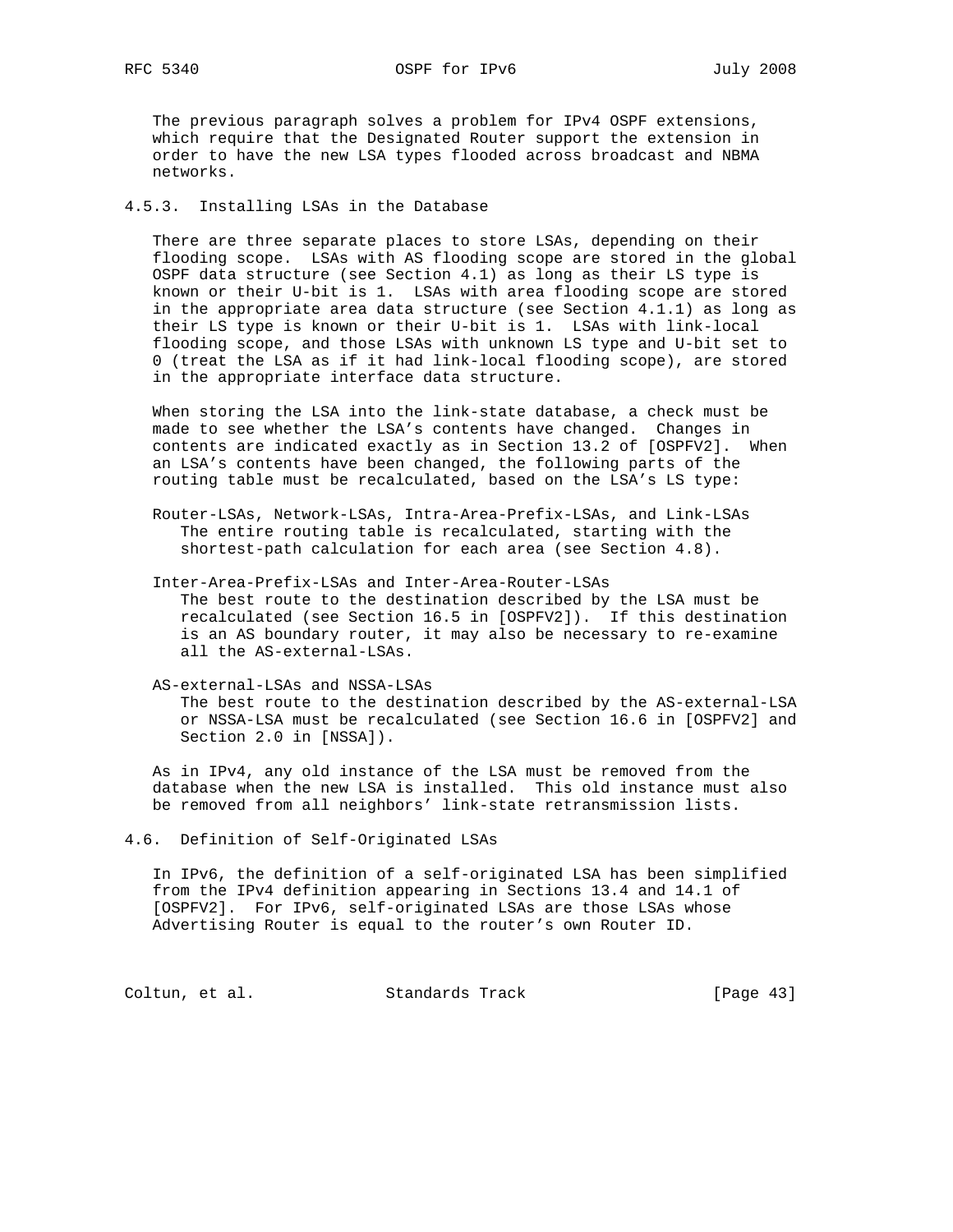# 4.7. Virtual Links

 OSPF virtual links for IPv4 are described in Section 15 of [OSPFV2]. Virtual links are the same in IPv6, with the following exceptions:

- o LSAs having AS flooding scope are never flooded over virtual adjacencies, nor are LSAs with AS flooding scope summarized over virtual adjacencies during the database exchange process. This is a generalization of the IPv4 treatment of AS-external-LSAs.
- o The IPv6 interface address of a virtual link MUST be an IPv6 address having global scope, instead of the link-local addresses used by other interface types. This address is used as the IPv6 source for OSPF protocol packets sent over the virtual link. Hence, a link-LSA SHOULD NOT be originated for a virtual link since the virtual link has no link-local address or associated prefixes.
- o Likewise, the virtual neighbor's IPv6 address is an IPv6 address with global scope. To enable the discovery of a virtual neighbor's IPv6 address during the routing calculation, the neighbor advertises its virtual link's IPv6 interface address in an intra-area-prefix-LSA originated for the virtual link's transit area (see Section 4.4.3.9 and Section 4.8.1).
- o Like all other IPv6 OSPF interfaces, virtual links are assigned unique (within the router) Interface IDs. These are advertised in Hellos sent over the virtual link and in the router's router-LSAs.
- 4.8. Routing Table Calculation

 The IPv6 OSPF routing calculation proceeds along the same lines as the IPv4 OSPF routing calculation, following the five steps specified by Section 16 of [OSPFV2]. High-level differences between the IPv6 and IPv4 calculations include:

- o Prefix information has been removed from router-LSAs and network- LSAs and is now advertised in intra-area-prefix-LSAs. Whenever [OSPFV2] specifies that stub networks within router-LSAs be examined, IPv6 will instead examine prefixes within intra-area prefix-LSAs.
- o Type 3 and 4 summary-LSAs have been renamed inter-area-prefix-LSAs and inter-area-router-LSAs respectively.

Coltun, et al. Standards Track [Page 44]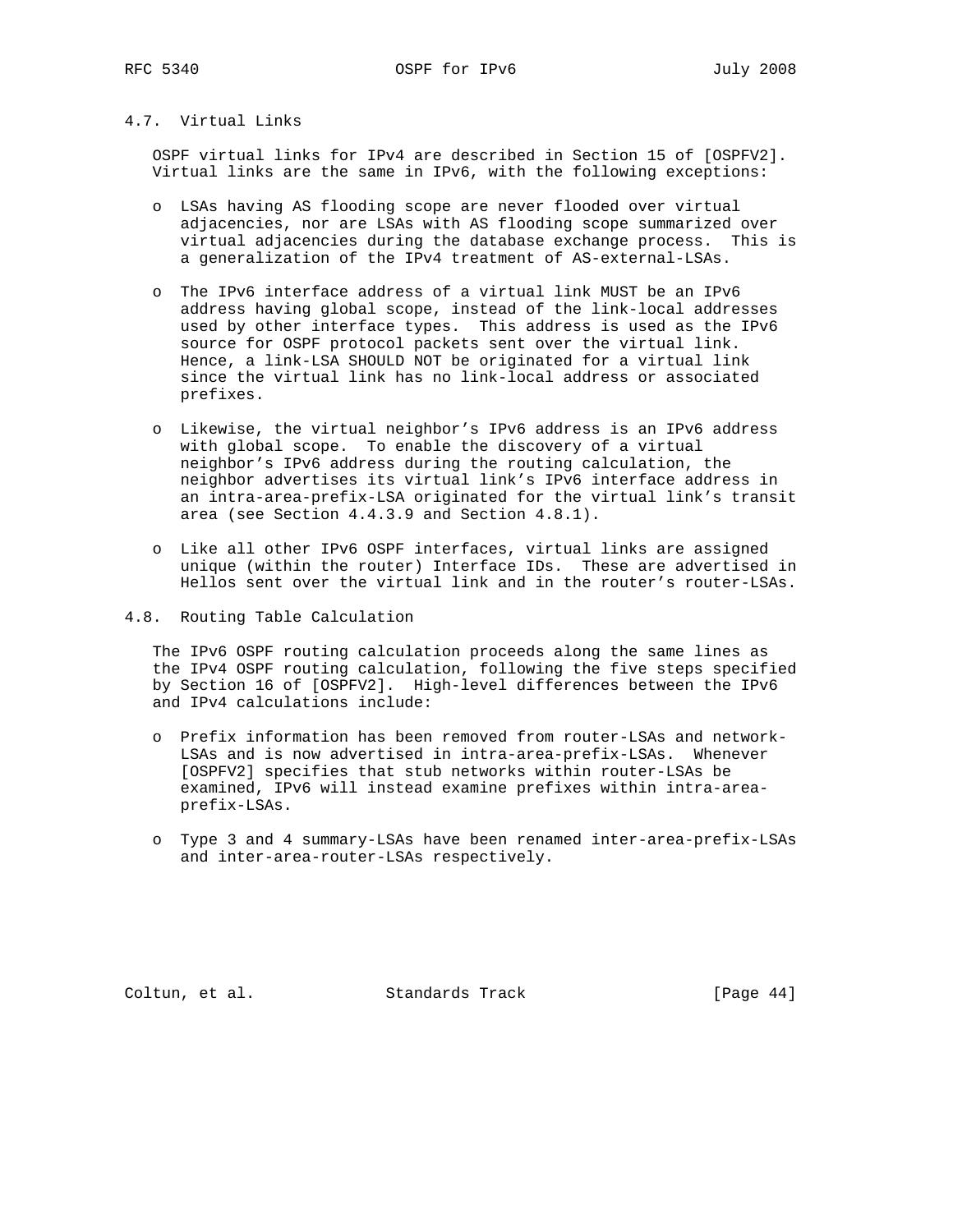- o Addressing information is no longer encoded in Link State IDs and is now only found within the body of LSAs.
- o In IPv6, a router can originate multiple router-LSAs, distinguished by Link State ID, within a single area. These router-LSAs MUST be treated as a single aggregate by the area's shortest-path calculation (see Section 4.8.1).

 For each area, the shortest-path tree calculation creates routing table entries for the area's routers and transit links (see Section 4.8.1). These entries are then used when processing intra area-prefix-LSAs, inter-area-prefix-LSAs, and inter-area-router-LSAs, as described in Section 4.8.3.

 Events generated as a result of routing table changes (Section 16.7 of [OSPFV2]) and the equal-cost multipath logic (Section 16.8 of [OSPFV2]) are identical for both IPv4 and IPv6.

4.8.1. Calculating the Shortest-Path Tree for an Area

 The IPv4 shortest-path calculation is contained in Section 16.1 of [OSPFV2]. The graph used by the shortest-path tree calculation is identical for both IPv4 and IPv6. The graph's vertices are routers and transit links, represented by router-LSAs and network-LSAs respectively. A router is identified by its OSPF Router ID, while a transit link is identified by its Designated Router's Interface ID and OSPF Router ID. Both routers and transit links have associated routing table entries within the area (see Section 4.3).

 Section 16.1 of [OSPFV2] splits up the shortest-path calculations into two stages. First, the Dijkstra calculation is performed, and then the stub links are added onto the tree as leaves. The IPv6 calculation maintains this split.

 The Dijkstra calculation for IPv6 is identical to that specified for IPv4, with the following exceptions (referencing the steps from the Dijkstra calculation as described in Section 16.1 of [OSPFV2]):

- o The Vertex ID for a router is the OSPF Router ID. The Vertex ID for a transit network is a combination of the Interface ID and OSPF Router ID of the network's Designated Router.
- o In Step 2, when a router Vertex V has just been added to the shortest-path tree, there may be multiple LSAs associated with the router. All router-LSAs with the Advertising Router set to V's OSPF Router ID MUST be processed as an aggregate, treating them as fragments of a single large router-LSA. The Options field and the

Coltun, et al. Standards Track [Page 45]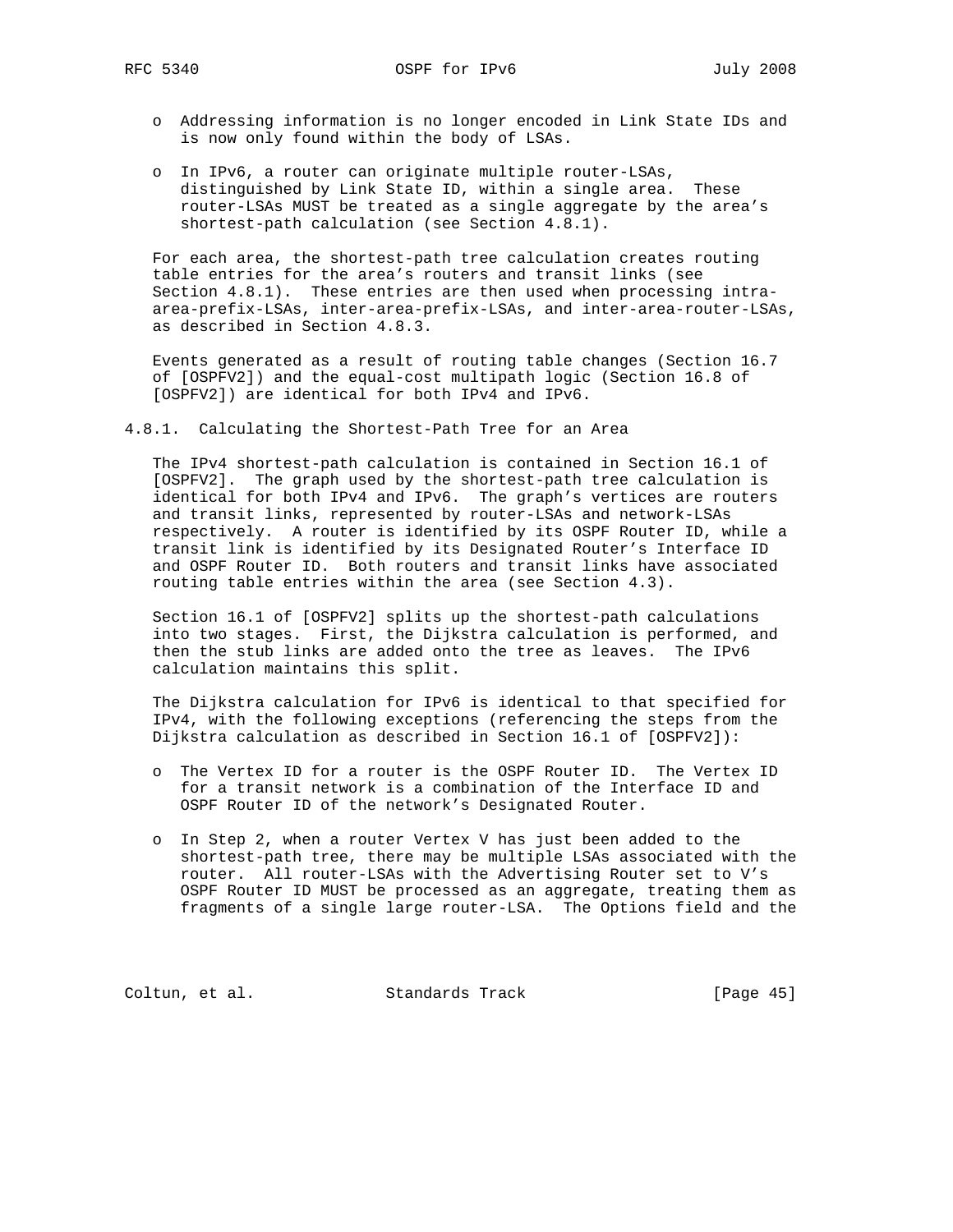router type bits (bits Nt, V, E, and B) should always be taken from the router-LSA with the smallest Link State ID.

- o Step 2a is not needed in IPv6, as there are no longer stub network links in router-LSAs.
- o In Step 2b, if W is a router and the router-LSA V6-bit or R-bit is not set in the LSA options, the transit link W is ignored and V's next link is examined.
- o In Step 2b, if W is a router, there may again be multiple LSAs associated with the router. All router-LSAs with the Advertising Router set to W's OSPF Router ID MUST be processed as an aggregate, treating them as fragments of a single large router- LSA.
- o In Step 4, there are now per-area routing table entries for each of an area's routers rather than just the area border routers. These entries subsume all the functionality of IPv4's area border router routing table entries, including the maintenance of virtual links. When the router added to the area routing table in this step is the other end of a virtual link, the virtual neighbor's IP address is set as follows: The collection of intra-area-prefix- LSAs originated by the virtual neighbor is examined, with the virtual neighbor's IP address being set to the first prefix encountered with the LA-bit set.
- o Routing table entries for transit networks, which are no longer associated with IP networks, are also calculated in Step 4 and added to the per-area routing table.

 The next stage of the shortest-path calculation proceeds similarly to the two steps of the second stage of Section 16.1 in [OSPFV2]. However, instead of examining the stub links within router-LSAs, the list of the area's intra-area-prefix-LSAs is examined. A prefix advertisement whose NU-bit is set SHOULD NOT be included in the routing calculation. The cost of any advertised prefix is the sum of the prefix's advertised metric plus the cost to the transit vertex (either router or transit network) identified by intra-area-prefix- LSA's Referenced LS Type, Referenced Link State ID, and Referenced Advertising Router fields. This latter cost is stored in the transit vertex's routing table entry for the area.

 This specification does not require that the above algorithm be used to calculate the intra-area shortest-path tree. However, if another algorithm or optimization is used, an identical shortest-path tree must be produced. It is also important that any alternate algorithm or optimization maintain the requirement that transit vertices must

Coltun, et al. Standards Track [Page 46]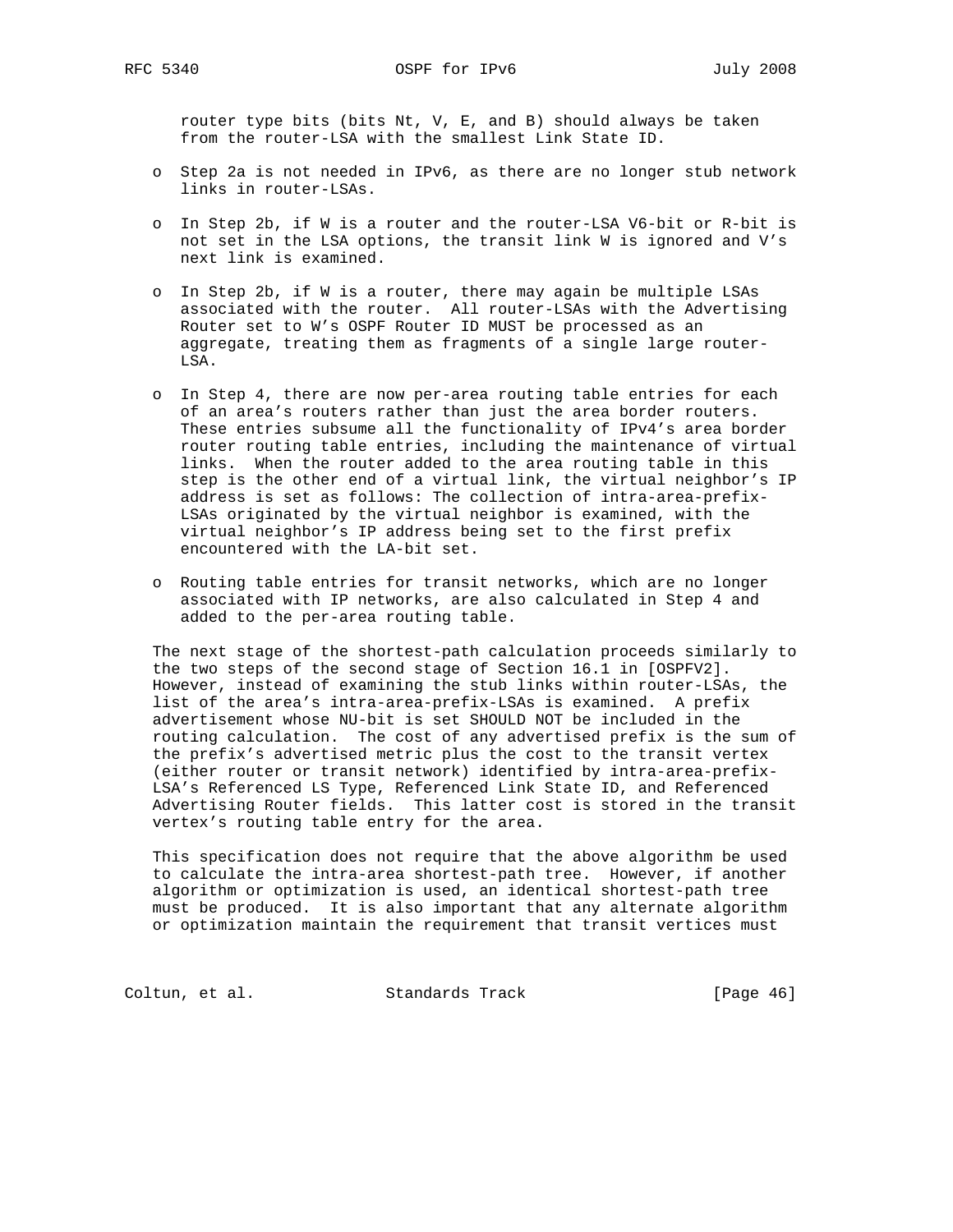be bidirectional for inclusion in the tree. Alternate algorithms and optimizations are beyond the scope of this specification.

4.8.2. The Next-Hop Calculation

 In IPv6, the calculation of the next-hop's IPv6 address (which will be a link-local address) proceeds along the same lines as the IPv4 next-hop calculation (see Section 16.1.1 of [OSPFV2]). However, there are some differences. When calculating the next-hop IPv6 address for a router (call it Router X) that shares a link with the calculating router, the calculating router assigns the next-hop IPv6 address to be the link-local interface address contained in Router X's link-LSA (see Appendix A.4.9) for the link. This procedure is necessary for some link types, for example NBMA, where the two routers need not be neighbors and might not be exchanging OSPF Hello packets. For other link types, the next-hop address may be determined via the IPv6 source address in the neighbor's Hello packet.

 Additionally, when calculating routes for the area's intra-area prefix-LSAs, the parent vertex can be either a router-LSA or network- LSA. This is in contrast to the second stage of the OSPFv2 intra area SPF (Section 16.1 in [OSPFV2]) where the parent vertex is always a router-LSA. In the case where the intra-area-prefix-LSA's referenced LSA is a directly connected network-LSA, the prefixes are also considered to be directly connected. In this case, the next hop is solely the outgoing link and no IPv6 next-hop address is selected.

4.8.3. Calculating the Inter-Area Routes

 Calculation of inter-area routes for IPv6 proceeds along the same lines as the IPv4 calculation in Section 16.2 of [OSPFV2], with the following modifications:

- o The names of the Type 3 summary-LSAs and Type 4 summary-LSAs have been changed to inter-area-prefix-LSAs and inter-area-router-LSAs respectively.
- o The Link State ID of the above LSA types no longer encodes the network or router described by the LSA. Instead, an address prefix is contained in the body of an inter-area-prefix-LSA and an advertised AS boundary router's OSPF Router ID is carried in the body of an inter-area-router-LSA.
- o Prefixes having the NU-bit set in their PrefixOptions field should be ignored by the inter-area route calculation.

Coltun, et al. Standards Track [Page 47]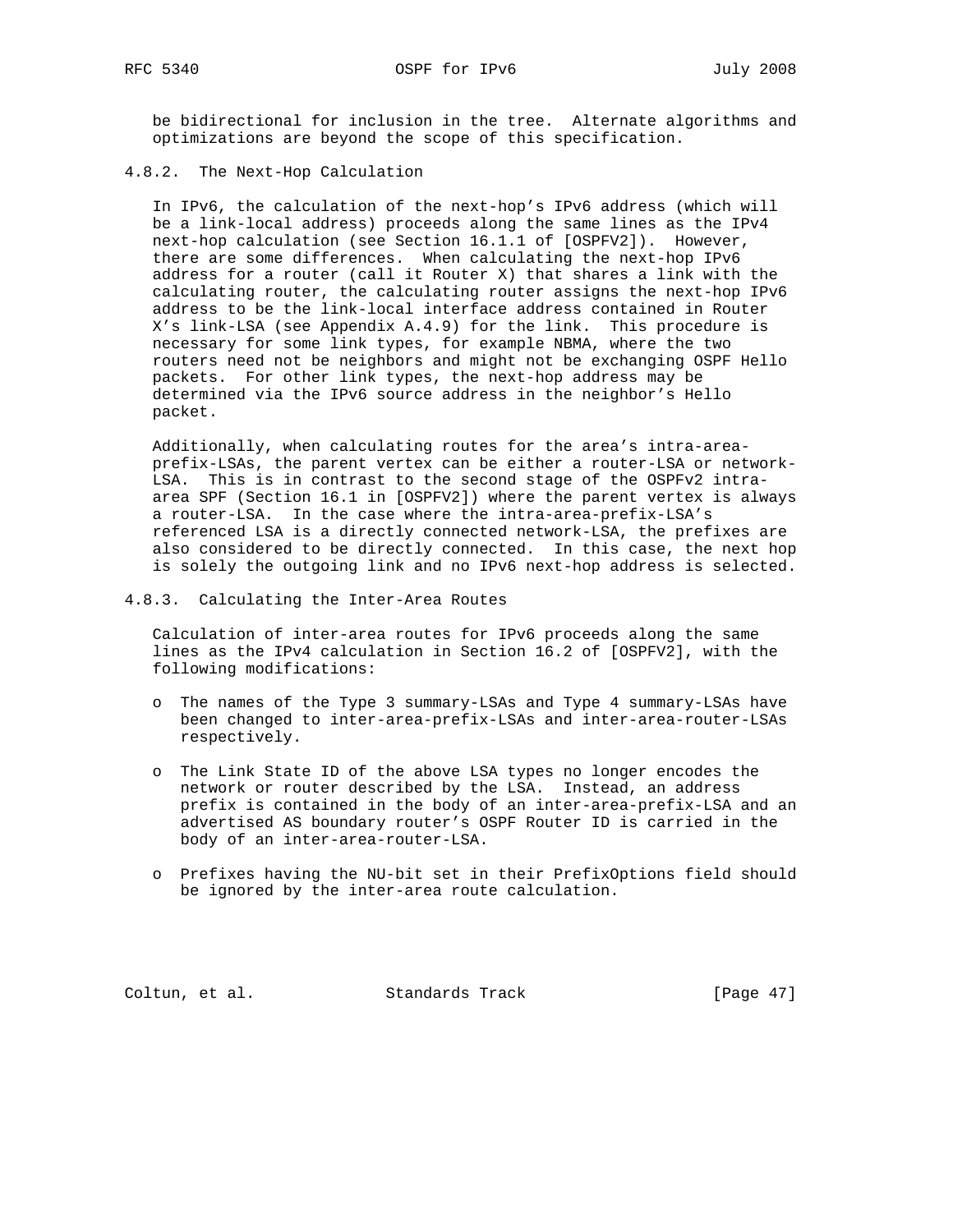When a single inter-area-prefix-LSA or inter-area-router-LSA has changed, the incremental calculations outlined in Section 16.5 of [OSPFV2] can be performed instead of recalculating the entire routing table.

4.8.4. Examining Transit Areas' Summary-LSAs

 Examination of transit areas' summary-LSAs in IPv6 proceeds along the same lines as the IPv4 calculation in Section 16.3 of [OSPFV2], modified in the same way as the IPv6 inter-area route calculation in Section 4.8.3.

4.8.5. Calculating AS External and NSSA Routes

 The IPv6 AS external route calculation proceeds along the same lines as the IPv4 calculation in Section 16.4 of [OSPFV2] and Section 2.5 of [NSSA], with the following exceptions:

- o The Link State ID of the AS-external-LSA and NSSA-LSA types no longer encodes the network described by the LSA. Instead, an address prefix is contained in the body of the LSA.
- o The default route in AS-external-LSAs or NSSA-LSAs is advertised by a zero-length prefix.
- o Instead of comparing the AS-external-LSA's or NSSA-LSA's Forwarding Address field to 0.0.0.0 to see whether a forwarding address has been used, the bit F in the respective LSA is examined. A forwarding address is in use if and only if bit F is set.
- o Prefixes having the NU-bit set in their PrefixOptions field should be ignored by the inter-area route calculation.
- o AS Boundary Router (ASBR) and forwarding address selection will proceed the same as if RFC1583Compatibility is disabled. Furthermore, RFC1583Compatibility is not an OSPF for IPv6 configuration parameter. Refer to Appendix C.1.

 When a single AS-external-LSA or NSSA-LSA has changed, the incremental calculations outlined in Section 16.6 of [OSPFV2] can be performed instead of recalculating the entire routing table.

4.9. Multiple Interfaces to a Single Link

 In OSPF for IPv6, a router may have multiple interfaces to a single link associated with the same OSPF instance and area. All interfaces

Coltun, et al. Standards Track [Page 48]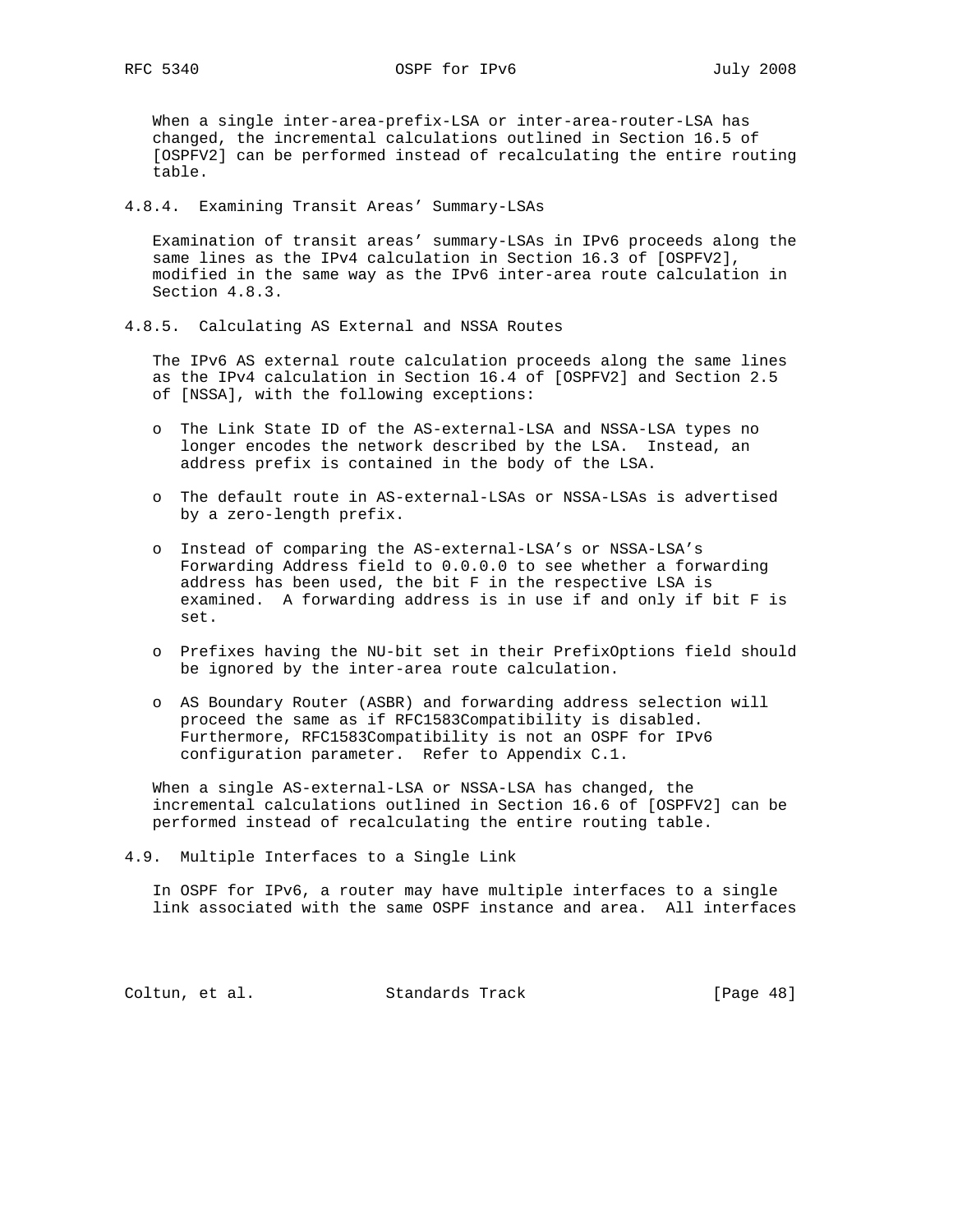will be used for the reception and transmission of data traffic while only a single interface sends and receives OSPF control traffic. In more detail:

- o Each of the multiple interfaces is assigned a different Interface ID. A router will automatically detect that multiple interfaces are attached to the same link when a Hello packet is received with one of the router's link-local addresses as the source address and an Interface ID other than the Interface ID of the receiving interface.
- o Each of the multiple interfaces MUST be configured with the same Interface Instance ID to be considered on the same link. If an interface has multiple Instance IDs, it will be grouped with other interfaces based on matching Instance IDs. Each Instance ID will be treated uniquely with respect to groupings of multiple interfaces on the same link. For example, if interface A is configured with Instance IDs 1 and 35, and interface B is configured with Instance ID 35, interface B may be the Active Interface for Instance ID 35 but interface A will be active for Instance ID 1.
- o The router will ignore OSPF packets other than Hello packets on all but one of the interfaces attached to the link. It will only send its OSPF control packets (including Hello packets) on a single interface. This interface is designated the Active Interface and other interfaces attached to the same link will be designated Standby Interfaces. The choice of the Active Interface is implementation dependent. For example, the interface with the highest Interface ID could be chosen. If the router is elected Designated Router, it will be the Active Interface's Interface ID that will be used as the network-LSA's Link State ID.
- o All of the interfaces to the link (Active and Standby) will appear in the router-LSA. In addition, a link-LSA will be generated for each of the interfaces. In this way, all interfaces will be included in OSPF's routing calculations.
- o Any link-local scope LSAs that are originated for a Standby Interface will be flooded over the Active Interface. If a Standby Interface goes down, then the link-local scope LSAs originated for the Standby Interfaces MUST be flushed on the Active Interface.
- o Prefixes on Standby Interfaces will be processed the same way as prefixes on the Active Interface. For example, if the router is the DR for the link, the Active Interface's prefixes are included

Coltun, et al. Standards Track [Page 49]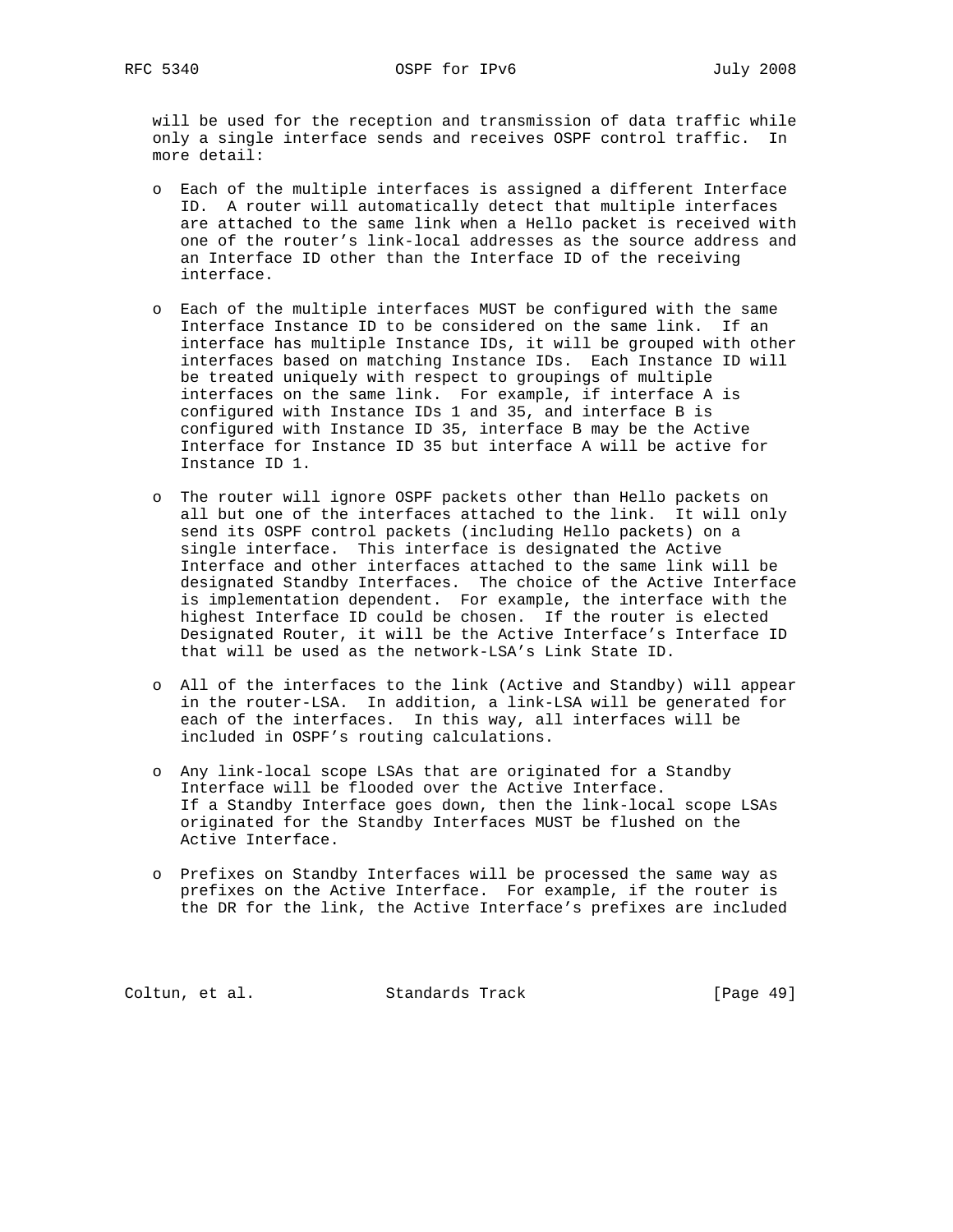in an intra-area-prefix-LSA which is associated with the Active Interface's network-LSA; prefixes from Standby Interfaces on the link will also be included in that intra-area-prefix LSA. Similarly, if the link is a stub link, then the prefixes for the Active and Standby Interfaces will all be included in the same intra-area-prefix-LSA that is associated with the router-LSA.

- o If the Active Interface fails, a new Active Interface will have to take over. The new Active Interface SHOULD form all new neighbor adjacencies with routers on the link. This failure can be detected when the router's other interfaces to the Active Interface's link cease to hear the router's Hellos or through internal mechanisms, e.g., monitoring the Active Interface's status.
- o If the network becomes partitioned with different local interfaces attaching to different network partitions, multiple interfaces will become Active Interfaces and function independently.
- o During the SPF calculation when a network-LSA for a network that is directly connected to the root vertex is being examined, all of the multiple interfaces to the link of adjacent router-LSAs must be used in the next-hop calculation. This can be accomplished during the back link check (see Section 16.1, Step 2 (B), in [OSPFV2]) by examining each link of the router-LSA and making a list of the links that point to the network-LSA. The Interface IDs for links in this list are then used to find the corresponding link-LSAs and the link-local addresses used as next hops when installing equal-cost paths in the routing table.
- o The interface state machine is modified to add the state Standby. See Section 4.9.1 for a description of the Standby state.

# 4.9.1. Standby Interface State

 In this state, the interface is one of multiple interfaces to a link and this interface is designated Standby and is not sending or receiving control packets. The interface will continue to receive the Hello packets sent by the Active Interface. The interface will maintain a timer, the Active Interface Timer, with the same interval as the RouterDeadInterval. This timer will be reset whenever an OSPF Hello packet is received from the Active Interface to the link.

 Two new events are added to the list of events that cause interface state changes: MultipleInterfacesToLink and ActiveInterfaceDead. The descriptions of these events are as follows:

Coltun, et al. Standards Track [Page 50]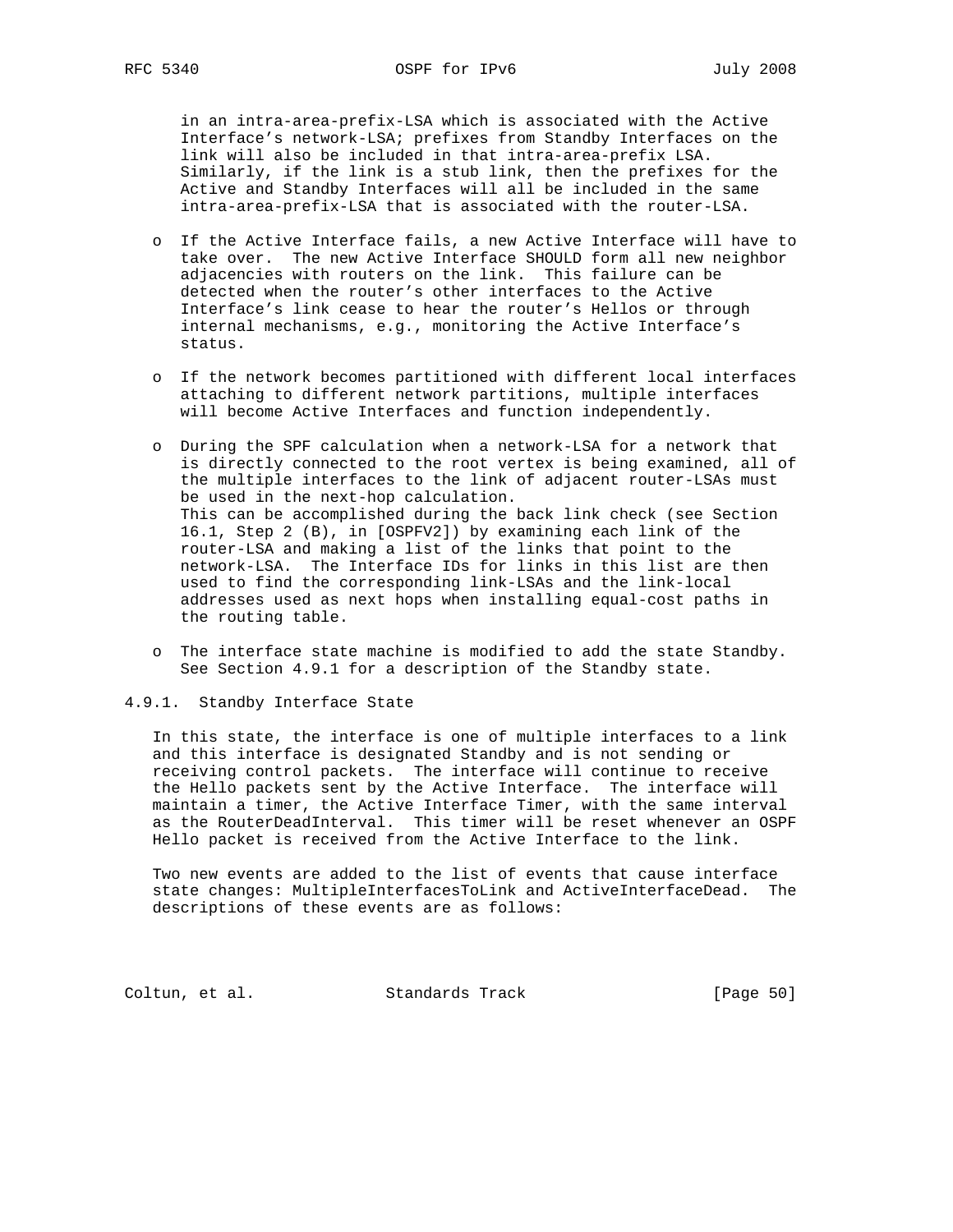# MultipleInterfacesToLink

 An interfaces on the router has received a Hello packet from another interface on the same router. One of the interfaces is designated as the Active Interface and the other interface is designated as a Standby Interface. The Standby Interface transitions to the Standby state.

ActiveInterfaceDead

 There has been an indication that a Standby Interface is no longer on a link with an Active Interface. The firing of the Active Interface Timer is one indication of this event, as it indicates that the Standby Interface has not received an OSPF Hello packet from the Active Interface for the RouterDeadInterval. Other indications may come from internal notifications, such as the Active Interface being disabled through a configuration change. Any indication internal to the router, such that the router knows the Active Interface is no longer active on the link, can trigger the ActiveInterfaceDead event for a Standby Interface.

Interface state machine additions include:

- State(s): Waiting, DR Other, Backup, or DR
	- Event: MultipleInterfacesToLink
- New state: Standby
	- Action: All interface variables are reset and interface timers disabled. Also, all neighbor connections associated with the interface are destroyed. This is done by generating the event KillNbr on all associated neighbors. The Active Interface Timer is started and the interface will listen for OSPF Hello packets from the link's Active Interface.
- State(s): Standby
	- Event: ActiveInterfaceDead
- New state: Down
	- Action: The Active Interface Timer is first disabled. Then the InterfaceUp event is invoked.

Standby Interface State Machine Additions

Coltun, et al. Standards Track [Page 51]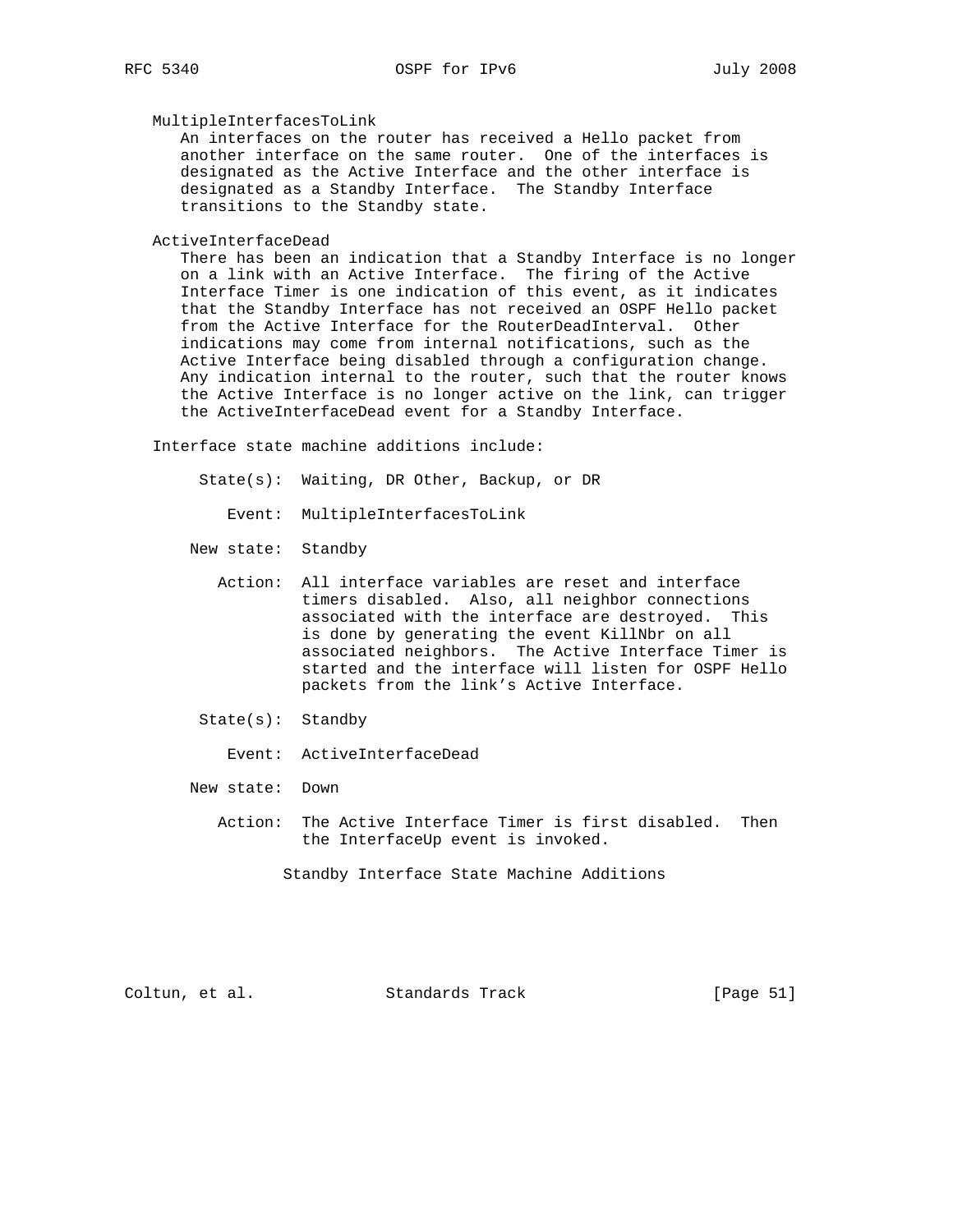## 5. Security Considerations

 When running over IPv6, OSPFv3 relies on the IP Authentication Header (see [IPAUTH]) and the IP Encapsulating Security Payload (see [IPESP]) to ensure integrity and authentication/confidentiality of protocol packets. This is described in [OSPFV3-AUTH].

 Most OSPFv3 implementations will be running on systems that support multiple protocols with their own independent security assumptions and domains. When IPsec is used to protect OSPFv3 packets, it is important for the implementation to check the IPsec Security Association (SA) and local SA database to ensure the OSPF packet originated from a source that is trusted for OSPFv3. This is required to eliminate the possibility that the packet was authenticated using an SA defined for another protocol running on the same system.

 The mechanisms in [OSPFV3-AUTH] do not provide protection against compromised, malfunctioning, or misconfigured routers. Such routers can, either accidentally or deliberately, cause malfunctions affecting the whole routing domain. The reader is encouraged to consult [GENERIC-THREATS] for a more comprehensive description of threats to routing protocols.

6. Manageability Considerations

 The Management Information Base (MIB) for OSPFv3 is defined in [OSPFV3-MIB].

7. IANA Considerations

 Most OSPF for IPv6 IANA considerations are documented in [OSPF-IANA]. IANA has updated the reference for RFC 2740 to this document.

 Additionally, this document introduces the following IANA requirements that were not present in [OSPFV3]:

- o Reserves the options with the values 0x000040 and 0x000080 for migrated OSPFv2 options in the OSPFv3 Options registry defined in [OSPF-IANA]. For information on the OSPFv3 Options field, refer to Appendix A.2.
- o Adds the prefix option P-bit with value 0x08 to the OSPFv3 Prefix Options registry defined in [OSPF-IANA]. For information on OSPFv3 Prefix Options, refer to Appendix A.4.1.1.

Coltun, et al. Standards Track [Page 52]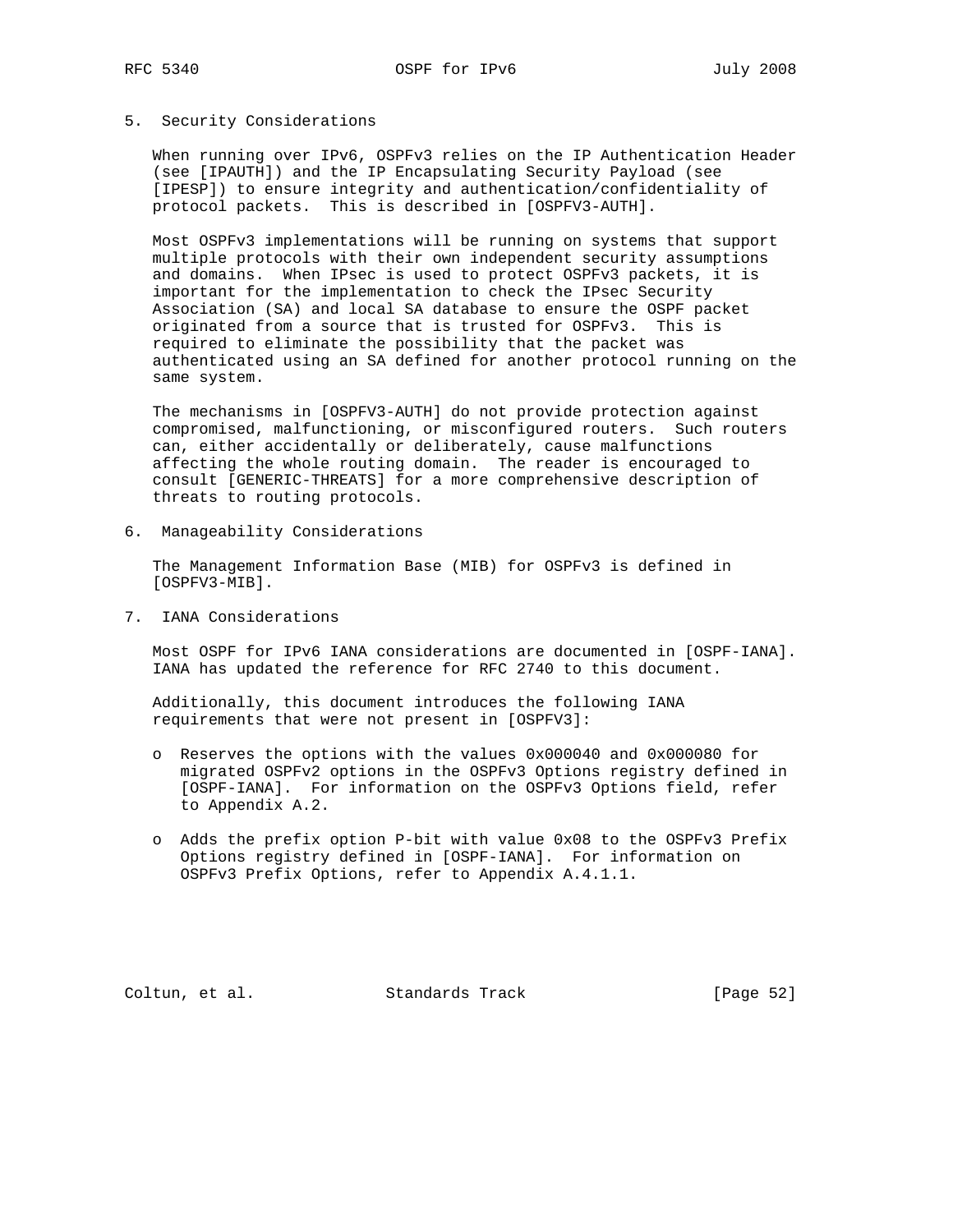- o Adds the prefix option DN-bit with value 0x10 to the OSPFv3 Prefix Options registry defined in [OSPF-IANA]. For information on OSPFv3 Prefix Options, refer to Appendix A.4.1.1.
- 7.1. MOSPF for OSPFv3 Deprecation IANA Considerations

 With the deprecation of MOSPF for OSPFv3, the following code points are available for reassignment. Refer to [OSPF-IANA] for information on the respective registries. This document:

- o Deprecates the MC-bit with value 0x000004 in the OSPFv3 Options registry.
- o Deprecates Group-membership-LSA with value 6 in OSPFv3 LSA Function Code registry.
- o Deprecates MC-bit with value 0x04 in the OSPFv3 Prefix Options registry.

 The W-bit in the OSPFv3 Router Properties has also been deprecated. This requires a new registry for OSPFv3 router properties since it will diverge from the OSPFv2 Router Properties.

 Registry Name: OSPFv3 Router Properties Registry Reference: RFC 5340 Registration Procedures: Standards Action

## Registry:

| Value         | Description | Reference |
|---------------|-------------|-----------|
|               |             |           |
| 0x01          | B-bit       | RFC 5340  |
| $0 \times 02$ | E-bit       | RFC 5340  |
| $0 \times 04$ | V-bit       | RFC 5340  |
| 0x08          | Deprecated  | RFC 5340  |
| 0x10          | Nt-bit      | RFC 5340  |
|               |             |           |

### OSPFv3 Router Properties Registry

8. Acknowledgments

The RFC text was produced using Marshall Rose's xml2rfc tool.

 The following individuals contributed comments that were incorporated into this document:

 o Harold Rabbie for his description of protocol details that needed to be clarified for OSPFv3 NSSA support.

Coltun, et al. Standards Track [Page 53]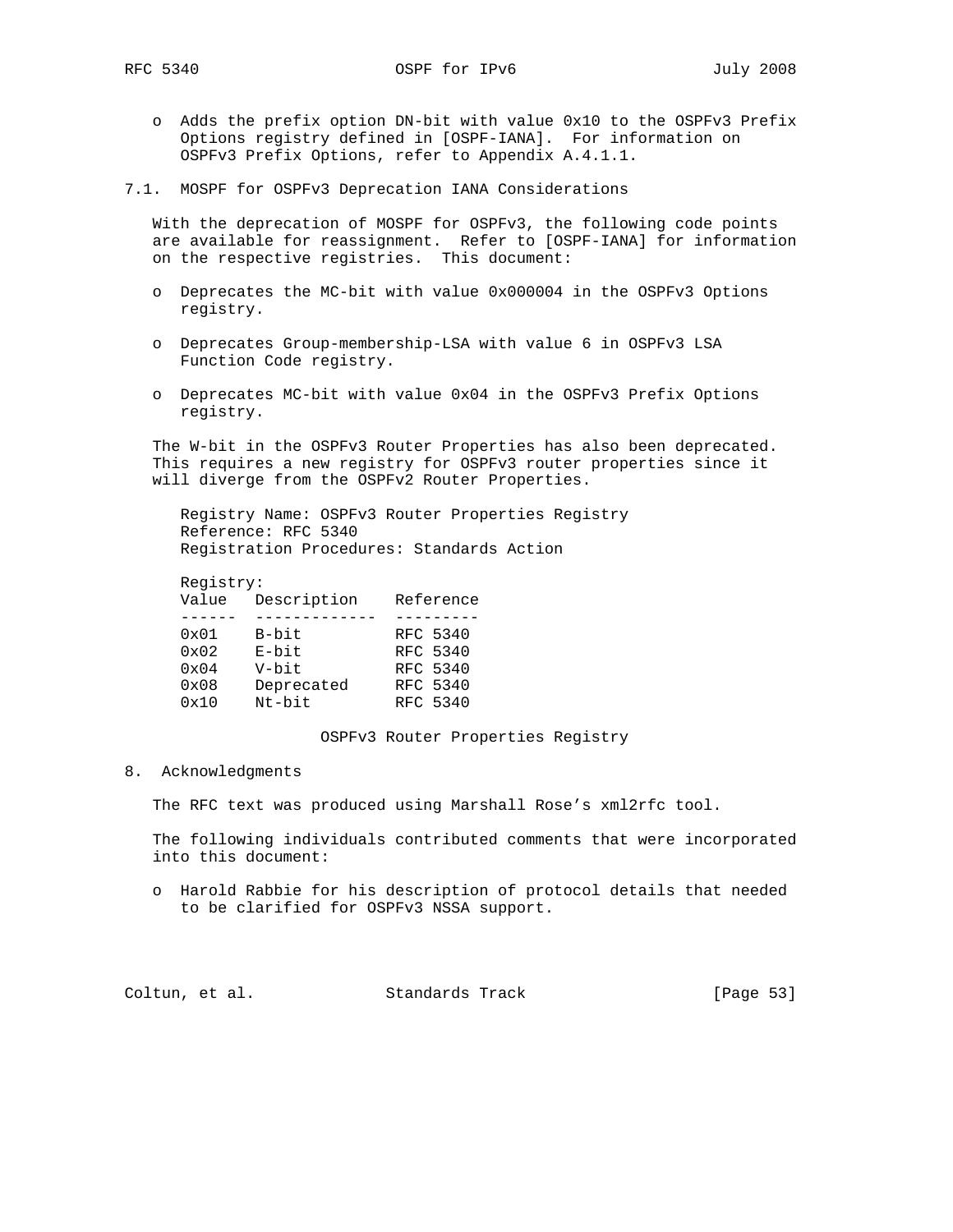- o Nic Neate for his pointing out that there needed to be changes for unknown LSA types handling in the processing of Database Description packets.
- o Jacek Kwiatkowski for being the first to point out that the V6 and R-bits are not taken into account in the OSPFv3 intra-area SPF calculation.
- o Michael Barnes recognized that the support for multiple interfaces to a single link was broken (see Section 4.9) and provided the description of the current protocol mechanisms. Abhay Roy reviewed and suggested improvements to the mechanisms.
- o Alan Davey reviewed and commented on document revisions.
- o Vivek Dubey reviewed and commented on document revisions.
- o Manoj Goyal and Vivek Dubey complained enough about link-LSAs being unnecessary to compel introduction of the LinkLSASuppression interface configuration parameter.
- o Manoj Goyal for pointing out that the next-hop calculation for intra-area-prefix-LSAs corresponding to network vertices was unclear.
- o Ramana Koppula reviewed and commented on document revisions.
- o Paul Wells reviewed and commented on document revisions.
- o Amir Khan reviewed and commented on document revisions.
- o Dow Street and Wayne Wheeler commented on the addition of the DN bit to OSPFv3.
- o Mitchell Erblichs provided numerous editorial comments.
- o Russ White provided numerous editorial comments.
- o Kashima Hiroaki provided editorial comments.
- o Sina Mirtorabi suggested that OSPFv3 should be aligned with OSPFv2 with respect to precedence and should map it to IPv6 traffic class as specified in RFC 2474. Steve Blake helped with the text.
- o Faraz Shamin reviewed a late version of the document and provided editorial comments.

Coltun, et al. Standards Track [Page 54]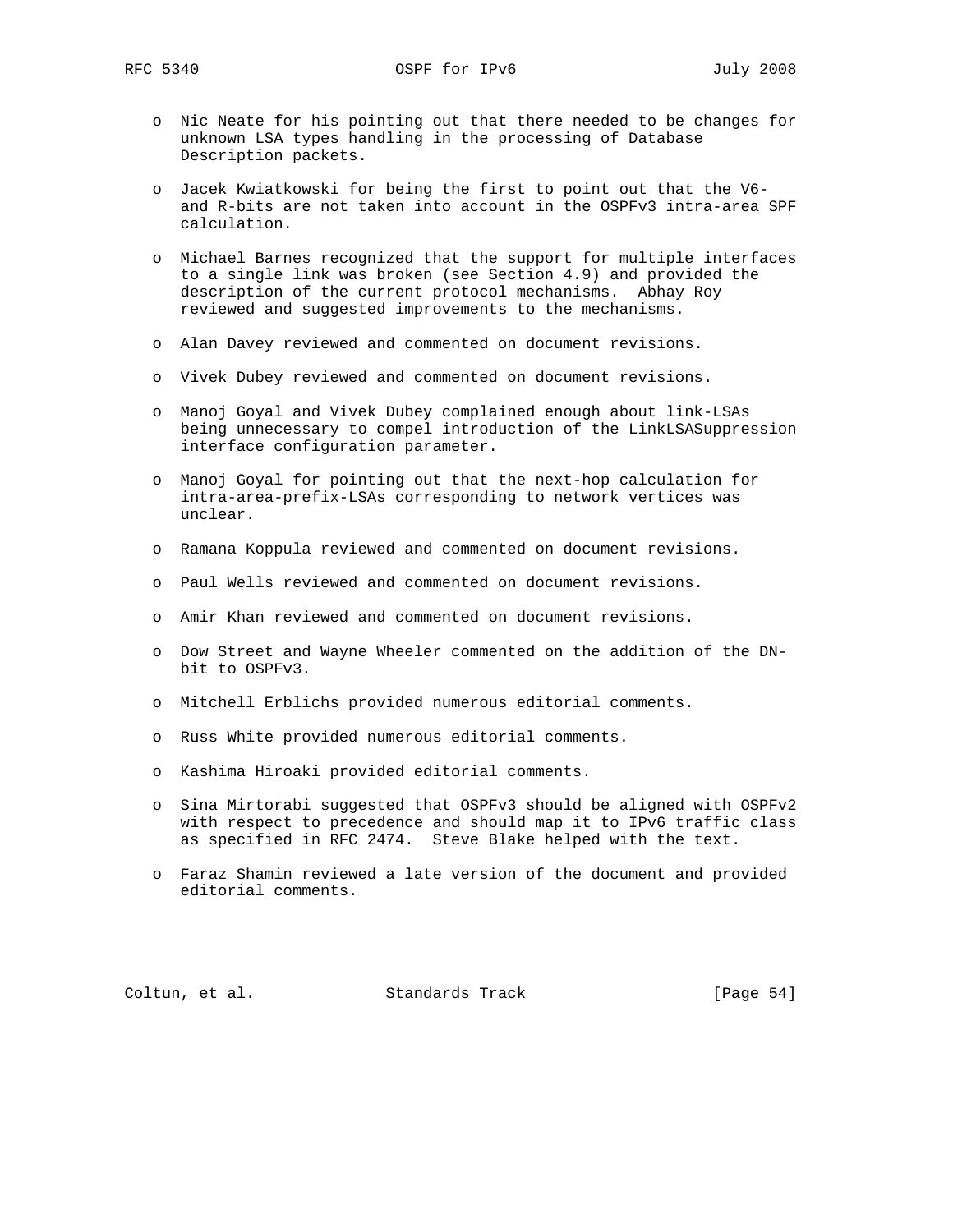- o Christian Vogt performed the General Area Review Team (Gen-ART) review and provided comments.
- o Dave Ward, Dan Romascanu, Tim Polk, Ron Bonica, Pasi Eronen, and Lars Eggert provided comments during the IESG review. Also, thanks to Pasi for the text in Section 5 relating to routing threats.
- 9. References
- 9.1. Normative References
	- [DEMAND] Moy, J., "Extending OSPF to Support Demand Circuits", RFC 1793, April 1995.
	- [DIFF-SERV] Nichols, K., Blake, S., Baker, F., and D. Black, "Definition of the Differentiated Services Field (DS Field) in the IPv4 and IPv6 Headers", RFC 2474, December 1998.
	- [DN-BIT] Rosen, E., Peter, P., and P. Pillay-Esnault, "Using a Link State Advertisement (LSA) Options Bit to Prevent Looping in BGP/MPLS IP Virtual Private Networks (VPNs)", RFC 4576, June 2006.
	- [INTFMIB] McCloghrie, K. and F. Kastenholz, "The Interfaces Group MIB", RFC 2863, June 2000.
	- [IP6ADDR] Hinden, R. and S. Deering, "IP Version 6 Addressing Architecture", RFC 4291, February 2006.
	- [IPAUTH] Kent, S., "IP Authentication Header", RFC 4302, December 2005.
	- [IPESP] Kent, S., "IP Encapsulating Security Payload (ESP)", RFC 4303, December 2005.
	- [IPV4] Postal, J., "Internet Protocol", STD 5, RFC 791, September 1981.
	- [IPV6] Deering, S. and R. Hinden, "Internet Protocol, Version 6 (IPv6) Specification", RFC 2460, December 1998.
	- [NSSA] Murphy, P., "The OSPF Not-So-Stubby Area (NSSA) Option", RFC 3101, January 2003.

| [Page 55]<br>Coltun, et al.<br>Standards Track |  |
|------------------------------------------------|--|
|------------------------------------------------|--|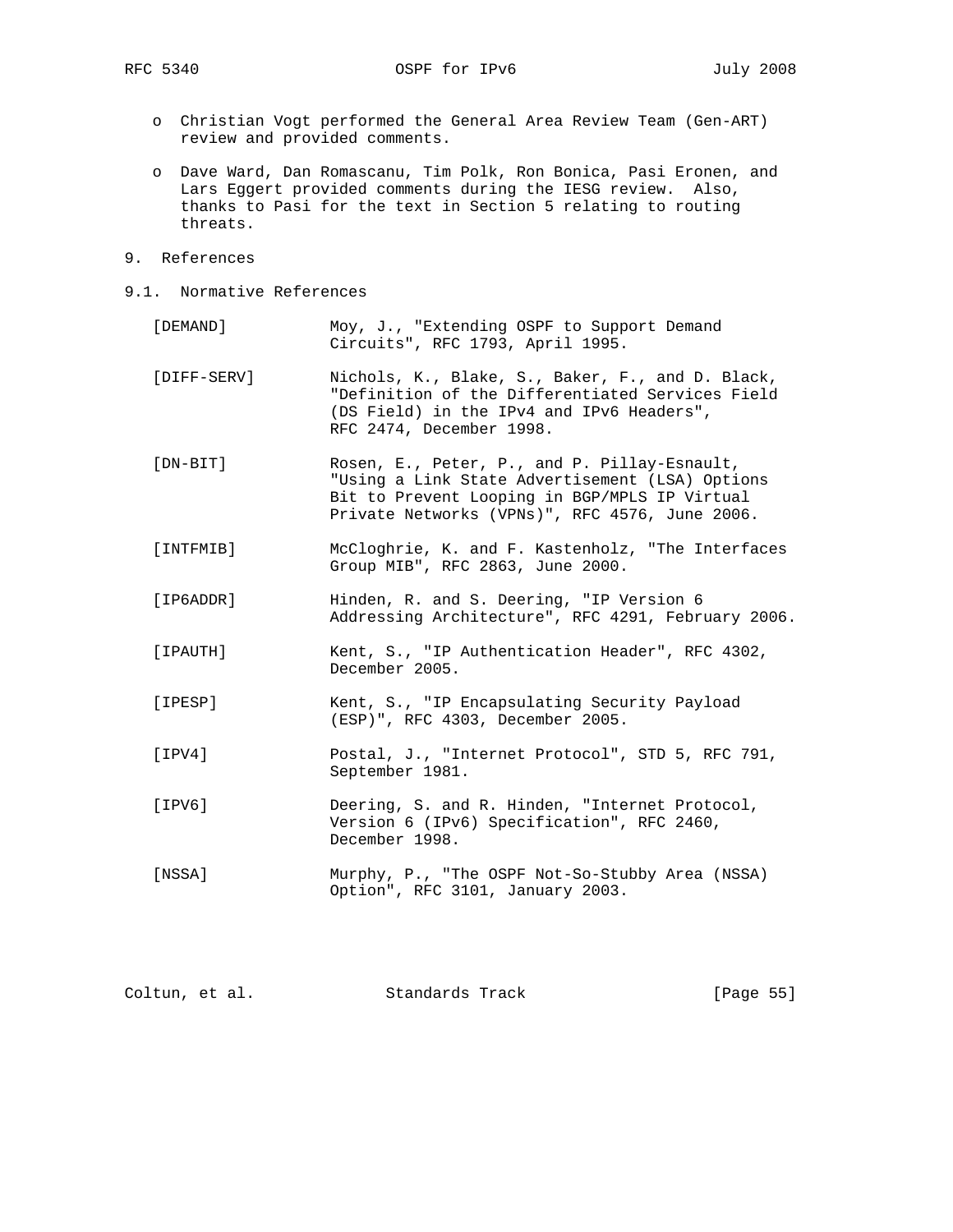- [OSPF-IANA] Kompella, K. and B. Fenner, "IANA Considerations for OSPF", BCP 130, RFC 4940, July 2007.
- [OSPFV2] Moy, J., "OSPF Version 2", STD 54, RFC 2328, April 1998.
- [OSPFV3-AUTH] Gupta, M. and N. Melam, "Authentication/ Confidentiality for OSPFv3", RFC 4552, June 2006.
- [RFC-KEYWORDS] Bradner, S., "Key words for use in RFCs to Indicate Requirement Levels", BCP 14, RFC 2119, March 1997.
- 9.2. Informative References
	- [GENERIC-THREATS] Barbir, A., Murphy, S., and Y. Yang, "Generic Threats to Routing Protocols", RFC 4593, October 2006.
	- [MOSPF] Moy, J., "Multicast Extensions to OSPF", RFC 1584, March 1994.
	- [MTUDISC] Mogul, J. and S. Deering, "Path MTU discovery", RFC 1191, November 1990.
	- [OPAQUE] Coltun, R., "The OSPF Opaque LSA Option", RFC 2370, July 1998.
	- [OSPFV3] Coltun, R., Ferguson, D., and J. Moy, "OSPF for IPv6", RFC 2740, December 1999.
	- [OSPFV3-MIB] Joyal, D. and V. Manral, "Management Information Base for OSPFv3", Work in Progress, September 2007.
	- [SERV-CLASS] Babiarz, J., Chan, K., and F. Baker, "Configuration Guidelines for DiffServ Service Classes", RFC 4594, August 2006.

Coltun, et al. Standards Track [Page 56]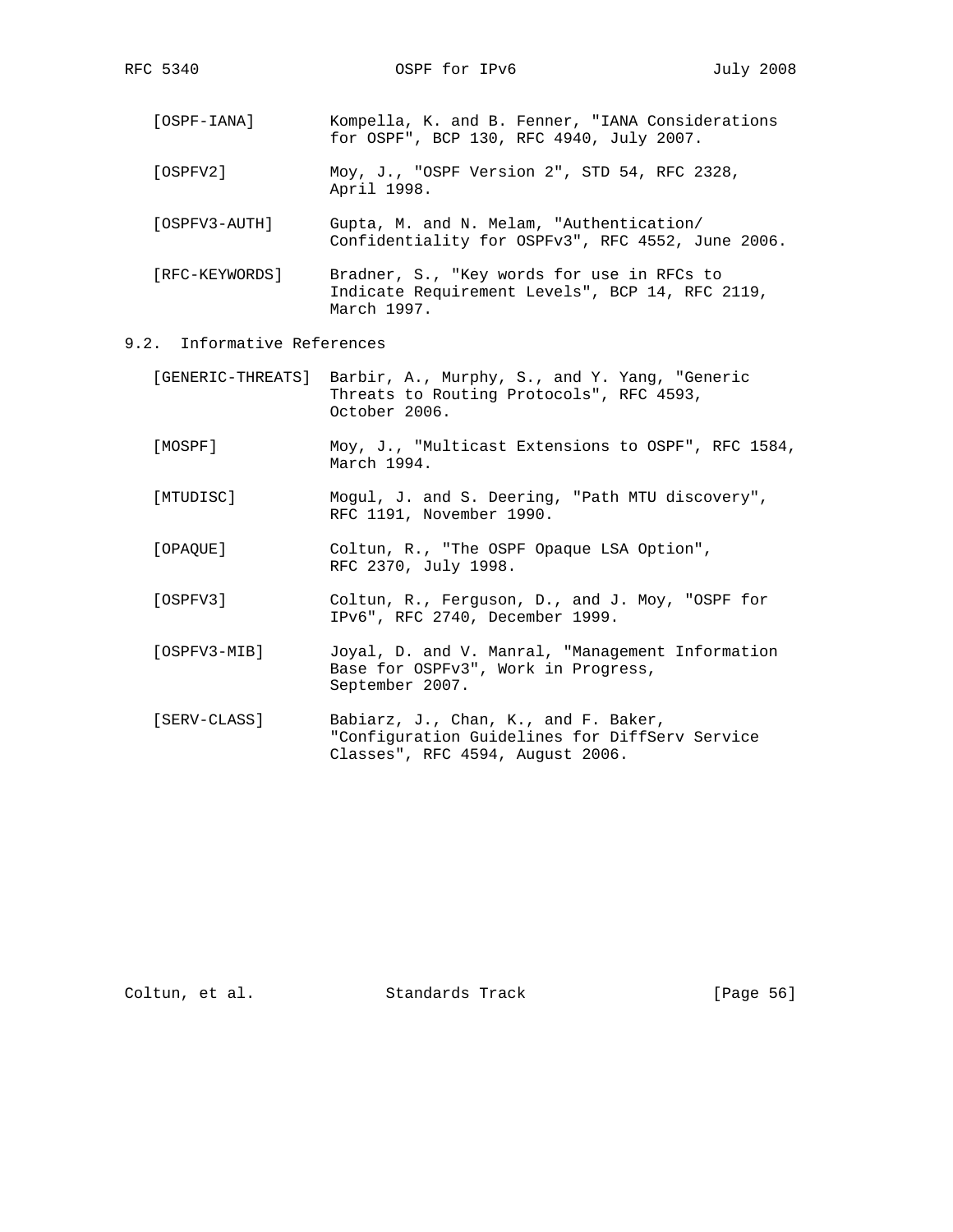Appendix A. OSPF Data Formats

 This appendix describes the format of OSPF protocol packets and OSPF LSAs. The OSPF protocol runs directly over the IPv6 network layer. Before any data formats are described, the details of the OSPF encapsulation are explained.

 Next, the OSPF Options field is described. This field describes various capabilities that may or may not be supported by pieces of the OSPF routing domain. The OSPF Options field is contained in OSPF Hello packets, Database Description packets, and OSPF LSAs.

OSPF packet formats are detailed in Section A.3.

 A description of OSPF LSAs appears in Section A.4. This section describes how IPv6 address prefixes are represented within LSAs, details the standard LSA header, and then provides formats for each of the specific LSA types.

A.1. Encapsulation of OSPF Packets

 OSPF runs directly over the IPv6's network layer. OSPF packets are therefore encapsulated solely by IPv6 and local data-link headers.

 OSPF does not define a way to fragment its protocol packets, and depends on IPv6 fragmentation when transmitting packets larger than the link MTU. If necessary, the length of OSPF packets can be up to 65,535 bytes. The OSPF packet types that are likely to be large (Database Description, Link State Request, Link State Update, and Link State Acknowledgment packets) can usually be split into multiple protocol packets without loss of functionality. This is recommended; IPv6 fragmentation should be avoided whenever possible. Using this reasoning, an attempt should be made to limit the size of OSPF packets sent over virtual links to 1280 bytes unless Path MTU Discovery is being performed [MTUDISC].

The other important features of OSPF's IPv6 encapsulation are:

 o Use of IPv6 multicast. Some OSPF messages are multicast when sent over broadcast networks. Two distinct IP multicast addresses are used. Packets sent to these multicast addresses should never be forwarded; they are meant to travel a single hop only. As such, the multicast addresses have been chosen with link-local scope and packets sent to these addresses should have their IPv6 Hop Limit set to 1. b

Coltun, et al. Standards Track [Page 57]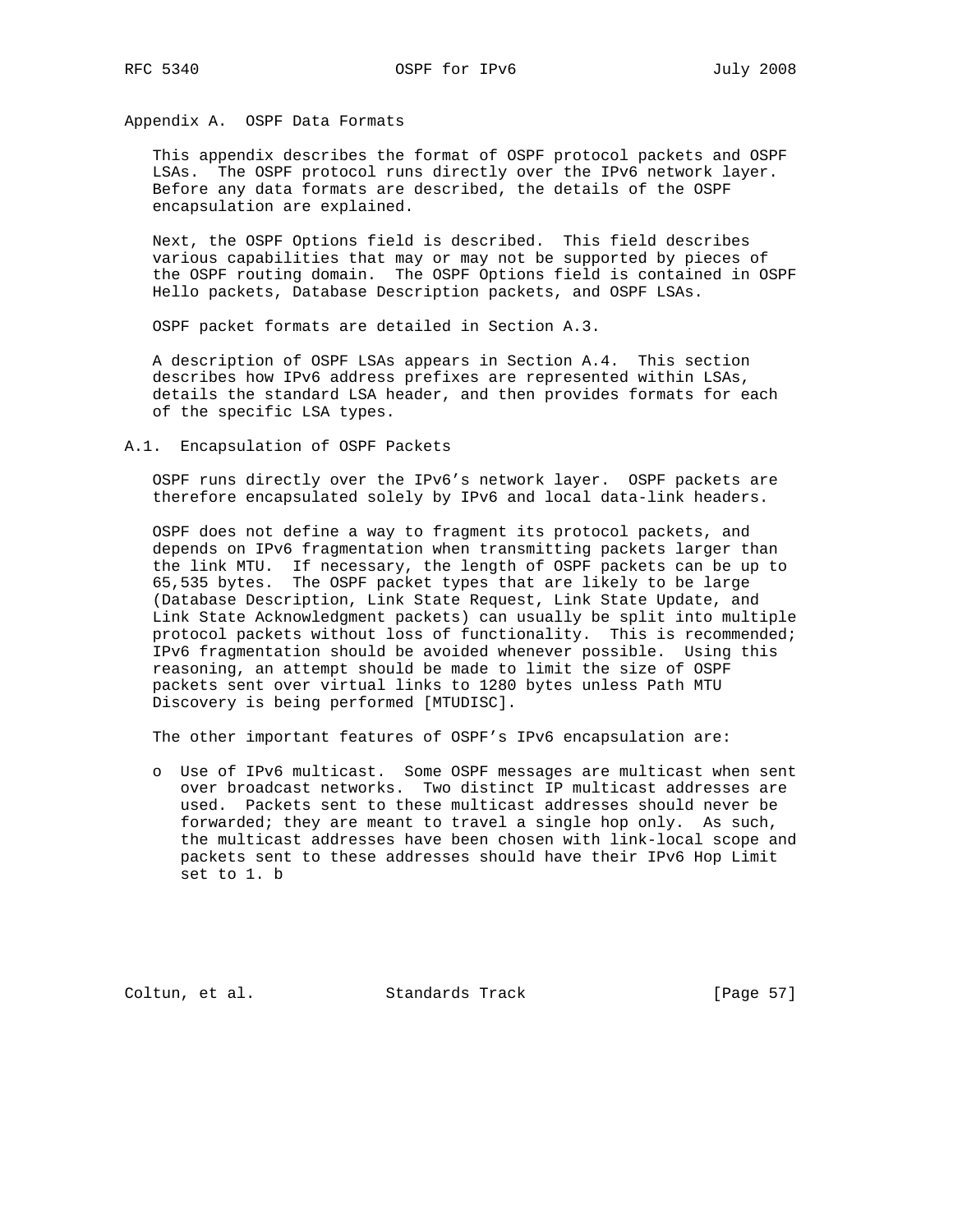## AllSPFRouters

 This multicast address has been assigned the value FF02::5. All routers running OSPF should be prepared to receive packets sent to this address. Hello packets are always sent to this destination. Also, certain OSPF protocol packets are sent to this address during the flooding procedure.

### AllDRouters

 This multicast address has been assigned the value FF02::6. Both the Designated Router and Backup Designated Router must be prepared to receive packets destined to this address. Certain OSPF protocol packets are sent to this address during the flooding procedure.

- o OSPF is IP protocol 89. This number SHOULD be inserted in the Next Header field of the encapsulating IPv6 header.
- o The OSPFv2 specification (Appendix A.1 in [OSPFV2]) indicates that OSPF protocol packets are sent with IP precedence set to Internetwork Control (B'110') [IPV4]. If routers in the OSPF routing domain map their IPv6 Traffic Class octet to the Differentiated Services Code Point (DSCP) as specified in [DIFF-SERV], then OSPFv3 packets SHOULD be sent with their DSCP set to CS6 (B'110000'), as specified in [SERV-CLASS]. In networks supporting this mapping, OSPF packets will be given precedence over IPv6 data traffic.

## A.2. The Options Field

 The 24-bit OSPF Options field is present in OSPF Hello packets, Database Description packets, and certain LSAs (router-LSAs, network- LSAs, inter-area-router-LSAs, and link-LSAs). The Options field enables OSPF routers to support (or not support) optional capabilities, and to communicate their capability level to other OSPF routers. Through this mechanism, routers of differing capabilities can be mixed within an OSPF routing domain.

 An option mismatch between routers can cause a variety of behaviors, depending on the particular option. Some option mismatches prevent neighbor relationships from forming (e.g., the E-bit below); these mismatches are discovered through the sending and receiving of Hello packets. Some option mismatches prevent particular LSA types from being flooded across adjacencies; these are discovered through the sending and receiving of Database Description packets. Some option mismatches prevent routers from being included in one or more of the various routing calculations because of their reduced functionality; these mismatches are discovered by examining LSAs.

Coltun, et al. Standards Track [Page 58]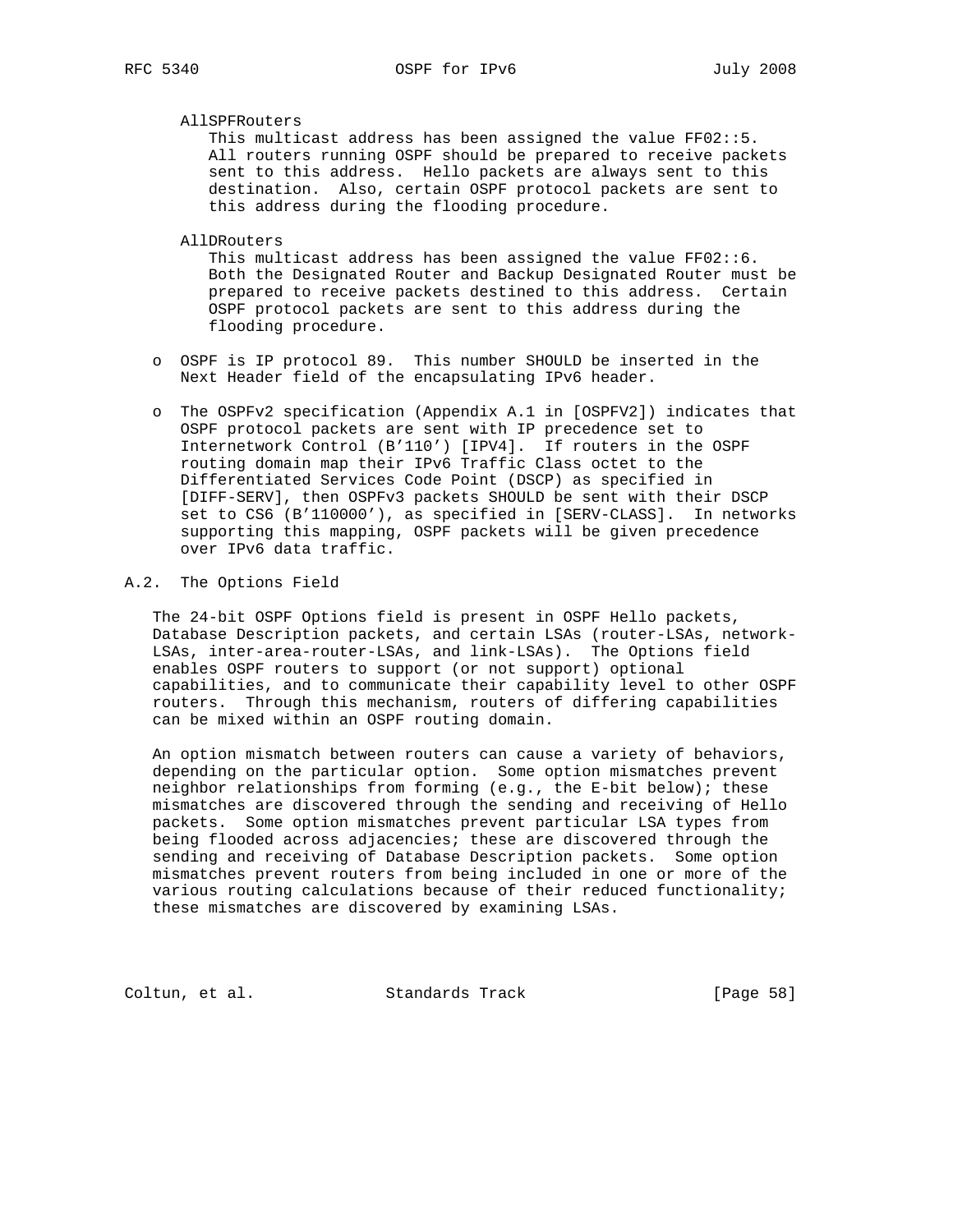Seven bits of the OSPF Options field have been assigned. Each bit is described briefly below. Routers should reset (i.e., clear) unrecognized bits in the Options field when sending Hello packets or Database Description packets and when originating LSAs. Conversely, routers encountering unrecognized Options bits in received Hello packets, Database Description packets, or LSAs should ignore the unrecognized bits and process the packet or LSA normally.

 1 2 0 1 2 3 4 5 6 7 8 9 0 1 2 3 4 5 6 7 8 9 0 1 2 3 +-+-+-+-+-+-+-+-+-+-+-+-+-+-+-+-+-+-+--+-+-+-+--+--+ | | | | | | | | | | | | | | | | |\*|\*|DC|R|N|x| E|V6| +-+-+-+-+-+-+-+-+-+-+-+-+-+-+-+-+-+-+--+-+-+-+--+--+

#### The Options field

The Options field

#### V6-bit

 If this bit is clear, the router/link should be excluded from IPv6 routing calculations. See Section 4.8 for details.

#### E-bit

 This bit describes the way AS-external-LSAs are flooded, as described in Sections 3.6, 9.5, 10.8, and 12.1.2 of [OSPFV2].

### x-Bit

 This bit was previously used by MOSPF (see [MOSPF]), which has been deprecated for OSPFv3. The bit should be set to 0 and ignored when received. It may be reassigned in the future.

#### N-bit

 This bit indicates whether or not the router is attached to an NSSA as specified in [NSSA].

## R-bit

 This bit (the 'Router' bit) indicates whether the originator is an active router. If the router bit is clear, then routes that transit the advertising node cannot be computed. Clearing the router bit would be appropriate for a multi-homed host that wants to participate in routing, but does not want to forward non locally addressed packets.

### DC-bit

 This bit describes the router's handling of demand circuits, as specified in [DEMAND].

Coltun, et al. Standards Track [Page 59]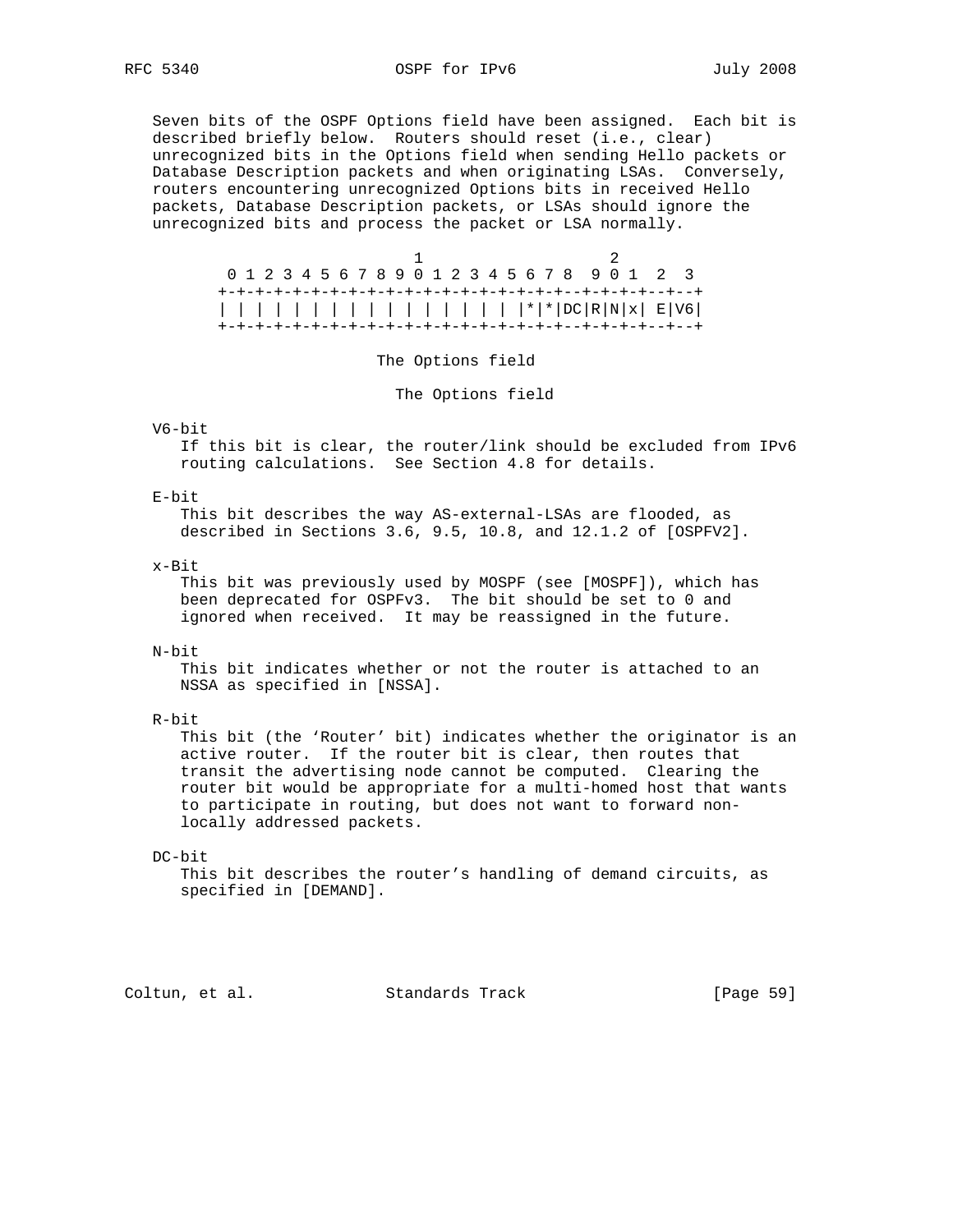\*-bit These bits are reserved for migration of OSPFv2 protocol extensions.

A.3. OSPF Packet Formats

 There are five distinct OSPF packet types. All OSPF packet types begin with a standard 16-byte header. This header is described first. Each packet type is then described in a succeeding section. In these sections, each packet's format is displayed and the packet's component fields are defined.

 All OSPF packet types (other than the OSPF Hello packets) deal with lists of LSAs. For example, Link State Update packets implement the flooding of LSAs throughout the OSPF routing domain. The format of LSAs is described in Section A.4.

 The receive processing of OSPF packets is detailed in Section 4.2.2. The sending of OSPF packets is explained in Section 4.2.1.

## A.3.1. The OSPF Packet Header

 Every OSPF packet starts with a standard 16-byte header. Together with the encapsulating IPv6 headers, the OSPF header contains all the information necessary to determine whether the packet should be accepted for further processing. This determination is described in Section 4.2.2.

|            |                                    | 0 1 2 3 4 5 6 7 8 9 0 1 2 3 4 5 6 7 8 9 0 1 2 3 4 5 6 7 8 9 |  |  |  |  |  |  |  |  |
|------------|------------------------------------|-------------------------------------------------------------|--|--|--|--|--|--|--|--|
| ナーナーナーナーナー |                                    |                                                             |  |  |  |  |  |  |  |  |
|            | Version #<br>Packet length<br>Type |                                                             |  |  |  |  |  |  |  |  |
|            | Router ID                          |                                                             |  |  |  |  |  |  |  |  |
|            |                                    |                                                             |  |  |  |  |  |  |  |  |
|            | Area ID                            |                                                             |  |  |  |  |  |  |  |  |
|            | Checksum                           | Instance ID                                                 |  |  |  |  |  |  |  |  |
|            |                                    |                                                             |  |  |  |  |  |  |  |  |

### The OSPF Packet Header

Version #

 The OSPF version number. This specification documents version 3 of the OSPF protocol.

Coltun, et al. Standards Track [Page 60]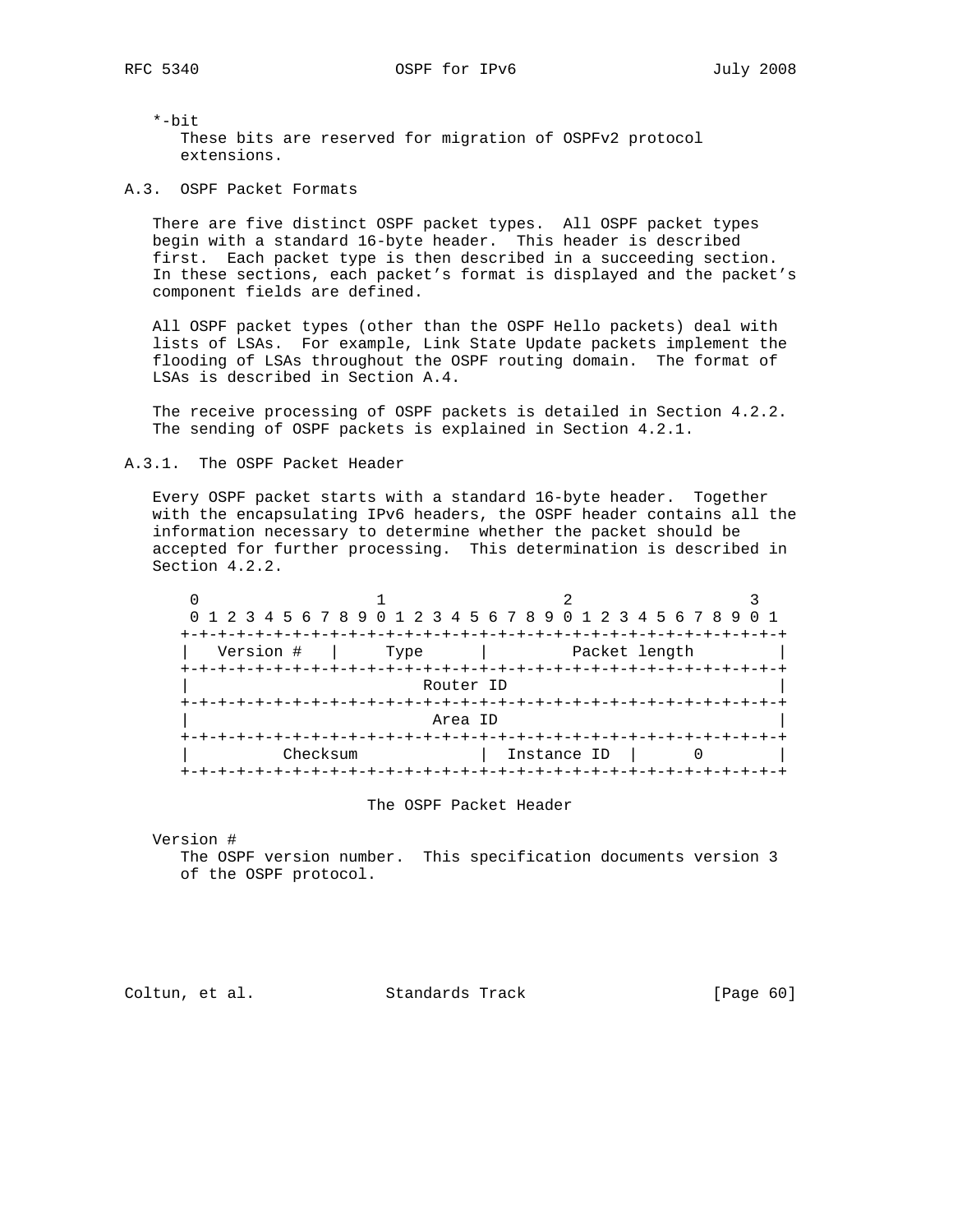Type

 The OSPF packet types are as follows. See Appendix A.3.2 through Appendix A.3.6 for details.

| Type        | Description                                                                                           |
|-------------|-------------------------------------------------------------------------------------------------------|
| 2<br>२<br>5 | Hello<br>Database Description<br>Link State Request<br>Link State Update<br>Link State Acknowledgment |

Packet length

 The length of the OSPF protocol packet in bytes. This length includes the standard OSPF header.

Router ID

The Router ID of the packet's source.

#### Area ID

 A 32-bit number identifying the area to which this packet belongs. All OSPF packets are associated with a single area. Most travel a single hop only. Packets traversing a virtual link are labeled with the backbone Area ID of 0.

#### Checksum

 OSPF uses the standard checksum calculation for IPv6 applications: The 16-bit one's complement of the one's complement sum of the entire contents of the packet, starting with the OSPF packet header, and prepending a "pseudo-header" of IPv6 header fields, as specified in Section 8.1 of [IPV6]. The "Upper-Layer Packet Length" in the pseudo-header is set to the value of the OSPF packet header's length field. The Next Header value used in the pseudo-header is 89. If the packet's length is not an integral number of 16-bit words, the packet is padded with a byte of zero before checksumming. Before computing the checksum, the checksum field in the OSPF packet header is set to 0.

#### Instance ID

 Enables multiple instances of OSPF to be run over a single link. Each protocol instance would be assigned a separate Instance ID; the Instance ID has link-local significance only. Received packets whose Instance ID is not equal to the receiving interface's Instance ID are discarded.

Coltun, et al. Standards Track [Page 61]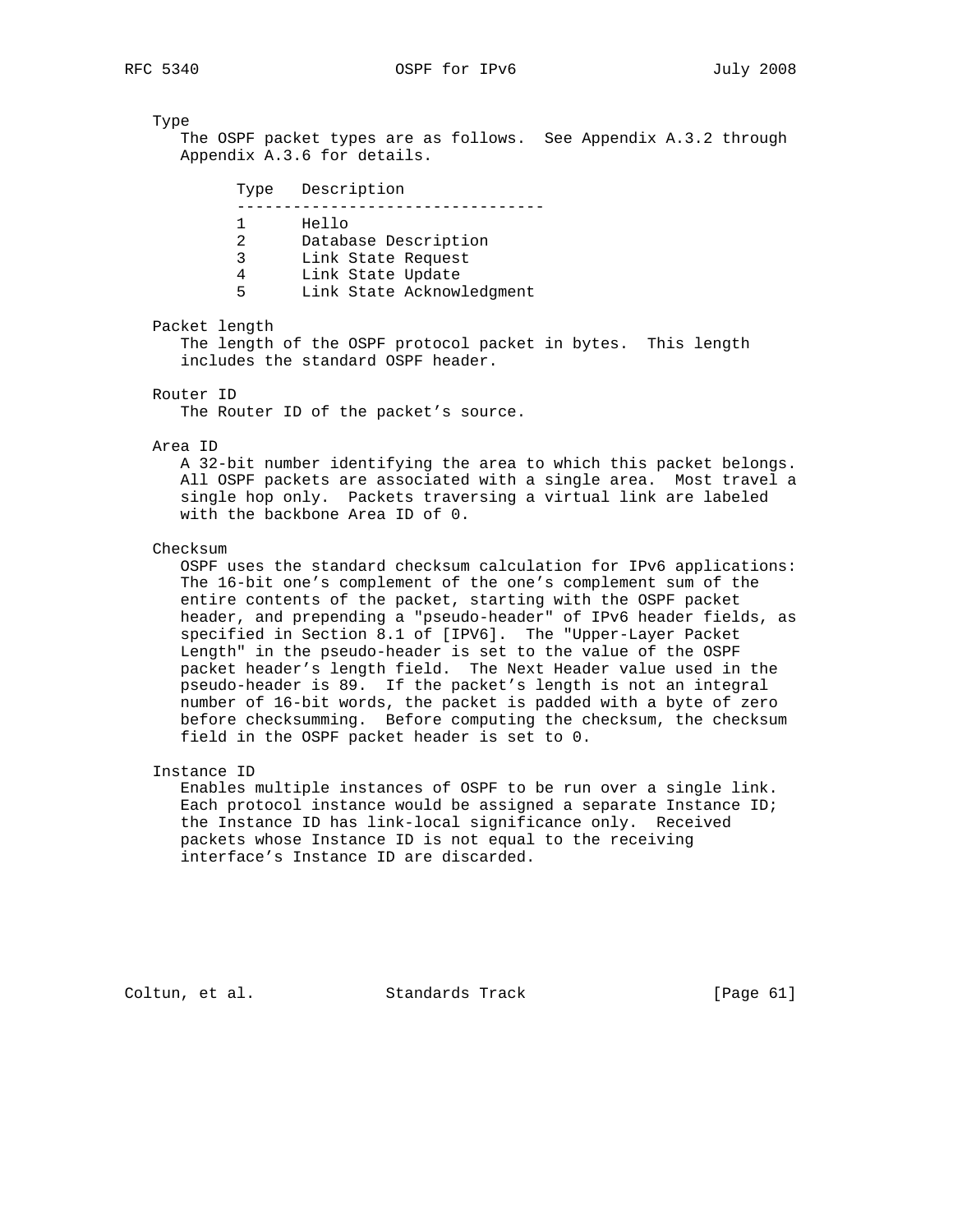0

 These fields are reserved. They SHOULD be set to 0 when sending protocol packets and MUST be ignored when receiving protocol packets.

# A.3.2. The Hello Packet

 Hello packets are OSPF packet type 1. These packets are sent periodically on all interfaces (including virtual links) in order to establish and maintain neighbor relationships. In addition, Hello packets are multicast on those links having a multicast or broadcast capability, enabling dynamic discovery of neighboring routers.

 All routers connected to a common link must agree on certain parameters (HelloInterval and RouterDeadInterval). These parameters are included in Hello packets allowing differences to inhibit the forming of neighbor relationships. The Hello packet also contains fields used in Designated Router election (Designated Router ID and Backup Designated Router ID), and fields used to detect bidirectional communication (the Router IDs of all neighbors whose Hellos have been recently received).

| ∩                                     |                                                                                      |  |  |              |  |             |                                           |                                              |  |  |               |  |  |  |  |  |     |  |
|---------------------------------------|--------------------------------------------------------------------------------------|--|--|--------------|--|-------------|-------------------------------------------|----------------------------------------------|--|--|---------------|--|--|--|--|--|-----|--|
|                                       | 2 3 4 5 6 7 8 9 0 1                                                                  |  |  |              |  |             |                                           | 2 3 4 5 6 7 8 9 0 1 2 3 4 5 6 7 8 9          |  |  |               |  |  |  |  |  | 0 1 |  |
| ζ                                     |                                                                                      |  |  |              |  |             |                                           |                                              |  |  | Packet Length |  |  |  |  |  |     |  |
| +-+-+-+-+-+-+-+-+-+-+-+-+-+-+-+-+-+   |                                                                                      |  |  |              |  |             | -+-+-+-+-+-+-+-+-+-+-+-+-+-+<br>Router ID |                                              |  |  |               |  |  |  |  |  |     |  |
|                                       | Area ID<br>-+-+-+-+-+-+-+                                                            |  |  |              |  |             |                                           |                                              |  |  |               |  |  |  |  |  |     |  |
| +-+-+-+-+-+-+-+-+-+-+-+-+-+-+-+       | Checksum                                                                             |  |  |              |  |             |                                           | Instance ID<br>-+-+-+-+-+-+-+-+-+-+-+-+-+-+- |  |  |               |  |  |  |  |  |     |  |
|                                       |                                                                                      |  |  | Interface ID |  |             |                                           |                                              |  |  |               |  |  |  |  |  |     |  |
| Rtr Priority                          |                                                                                      |  |  |              |  | Options     |                                           |                                              |  |  |               |  |  |  |  |  |     |  |
|                                       | HelloInterval                                                                        |  |  |              |  |             | RouterDeadInterval                        |                                              |  |  |               |  |  |  |  |  |     |  |
|                                       | -+-+-+-+-+-+-+-+-+-+<br>-+-+-+-+-+-+-+-+-+-+-+-+-+-+-+-+-+-+<br>Designated Router ID |  |  |              |  |             |                                           |                                              |  |  |               |  |  |  |  |  |     |  |
|                                       | Backup Designated Router ID                                                          |  |  |              |  |             |                                           |                                              |  |  |               |  |  |  |  |  |     |  |
| +-+-+-+-+-+-+-+-+-+-+-+-+-+-+-+-+-+-+ |                                                                                      |  |  |              |  |             |                                           | +-+-+-+-+-+-+-+-+-+-+-+-+-                   |  |  |               |  |  |  |  |  |     |  |
|                                       |                                                                                      |  |  |              |  | Neighbor ID |                                           |                                              |  |  |               |  |  |  |  |  |     |  |
|                                       |                                                                                      |  |  | .            |  |             |                                           |                                              |  |  |               |  |  |  |  |  |     |  |

The OSPF Hello Packet

Coltun, et al. Standards Track [Page 62]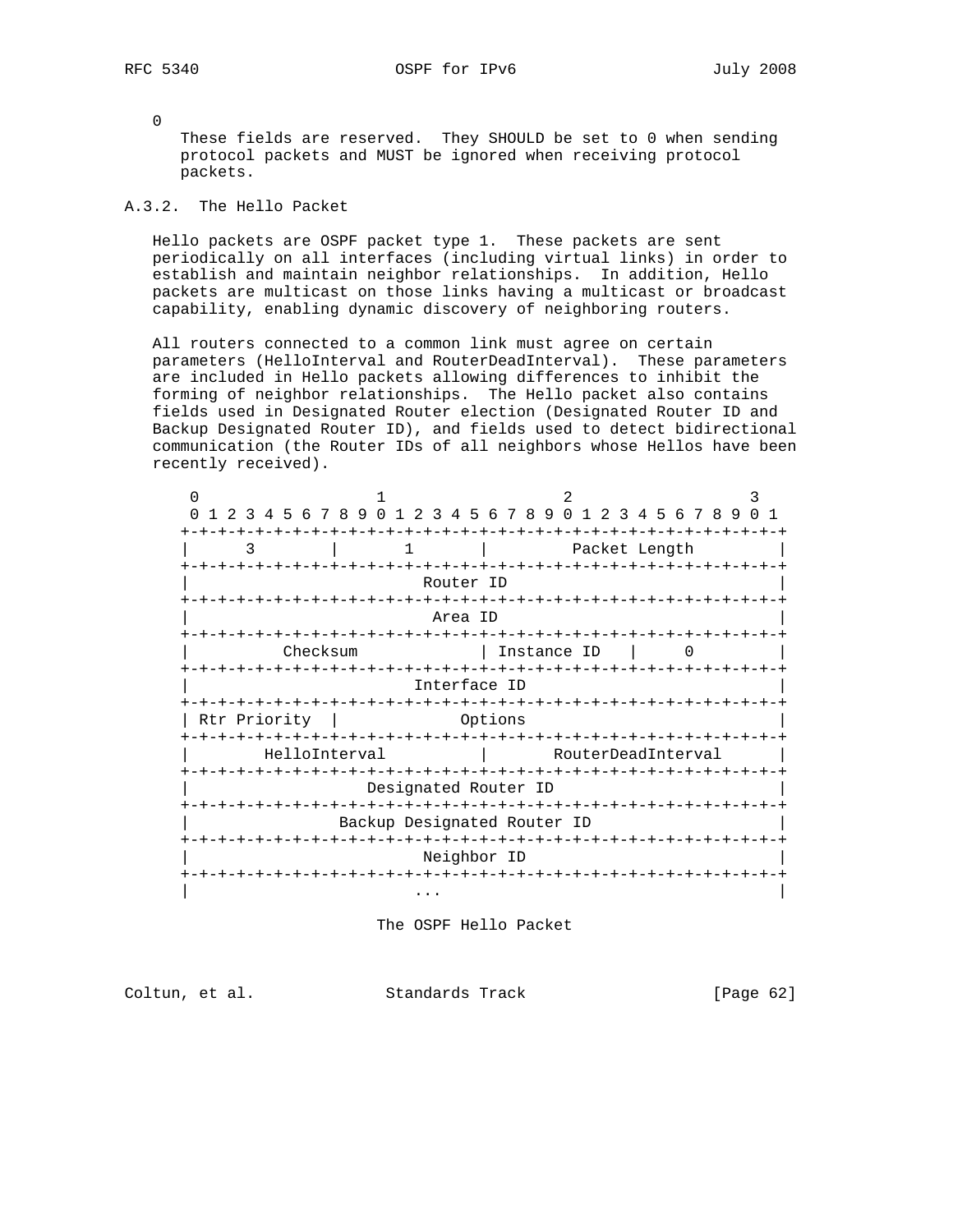Interface ID 32-bit number uniquely identifying this interface among the collection of this router's interfaces. For example, in some implementations it may be possible to use the MIB-II IfIndex ([INTFMIB]). Rtr Priority This router's Router Priority. Used in (Backup) Designated Router election. If set to 0, the router will be ineligible to become (Backup) Designated Router. Options The optional capabilities supported by the router, as documented in Section A.2. HelloInterval The number of seconds between this router's Hello packets. RouterDeadInterval The number of seconds before declaring a silent router down. Designated Router ID The sending router's view of the identity of the Designated Router for this network. The Designated Router is identified by its Router ID. It is set to 0.0.0.0 if there is no Designated Router. Backup Designated Router ID The sending router's view of the identity of the Backup Designated Router for this network. The Backup Designated Router is identified by its IP Router ID. It is set to 0.0.0.0 if there is no Backup Designated Router. Neighbor ID The Router IDs of each router on the network with neighbor state 1-Way or greater.

# A.3.3. The Database Description Packet

 Database Description packets are OSPF packet type 2. These packets are exchanged when an adjacency is being initialized. They describe the contents of the link-state database. Multiple packets may be used to describe the database. For this purpose, a poll-response procedure is used. One of the routers is designated to be the master and the other is the slave. The master sends Database Description packets (polls) that are acknowledged by Database Description packets sent by the slave (responses). The responses are linked to the polls via the packets' DD sequence numbers.

Coltun, et al. Standards Track [Page 63]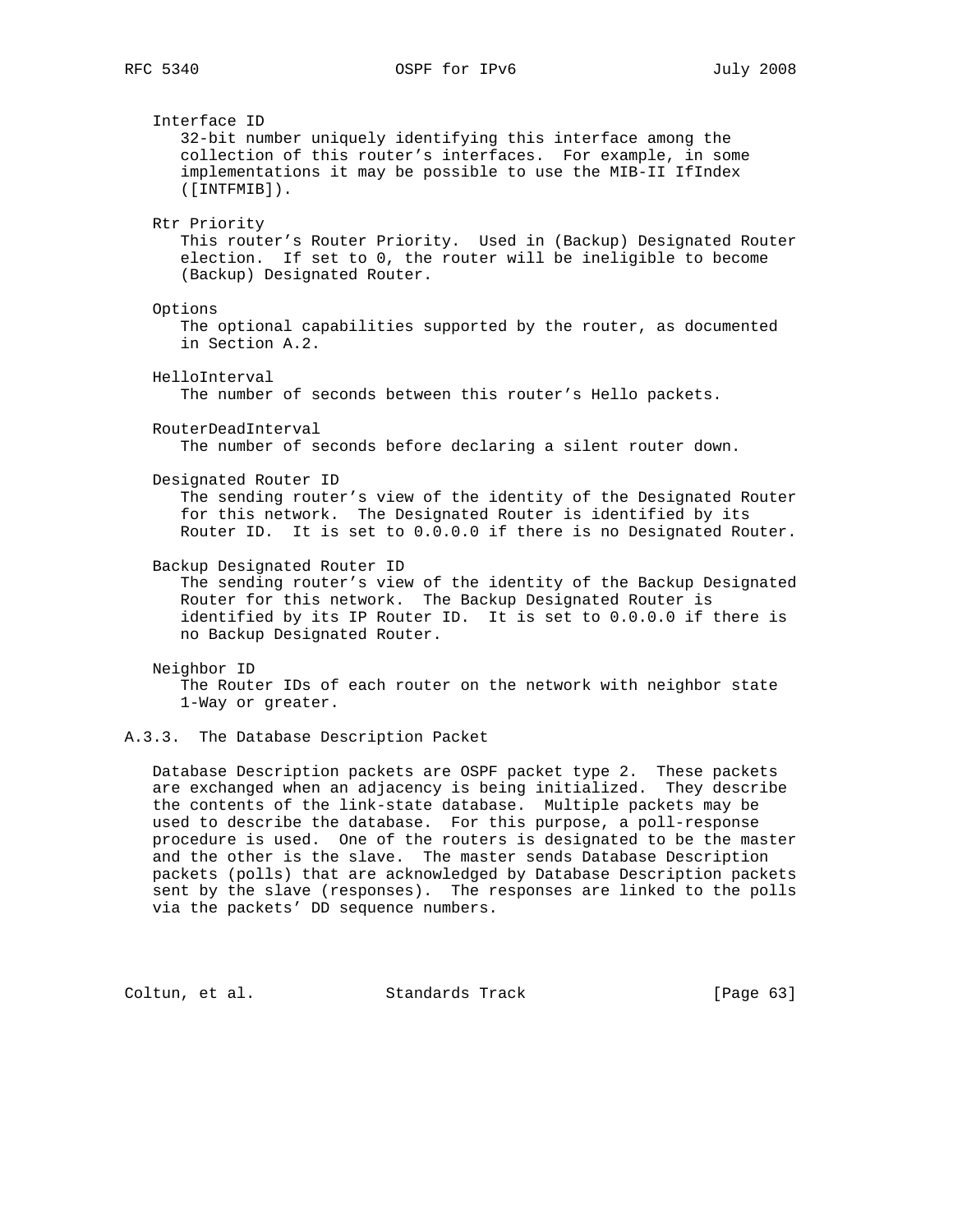

### The OSPF Database Description Packet

 The format of the Database Description packet is very similar to both the Link State Request packet and the Link State Acknowledgment packet. The main part of all three is a list of items, each item describing a piece of the link-state database. The sending of Database Description packets is documented in Section 10.8 of [OSPFV2]. The reception of Database Description packets is documented in Section 10.6 of [OSPFV2].

#### Options

 The optional capabilities supported by the router, as documented in Section A.2.

#### Interface MTU

 The size in bytes of the largest IPv6 datagram that can be sent out the associated interface without fragmentation. The MTUs of common Internet link types can be found in Table 7-1 of [MTUDISC].

Coltun, et al. Standards Track [Page 64]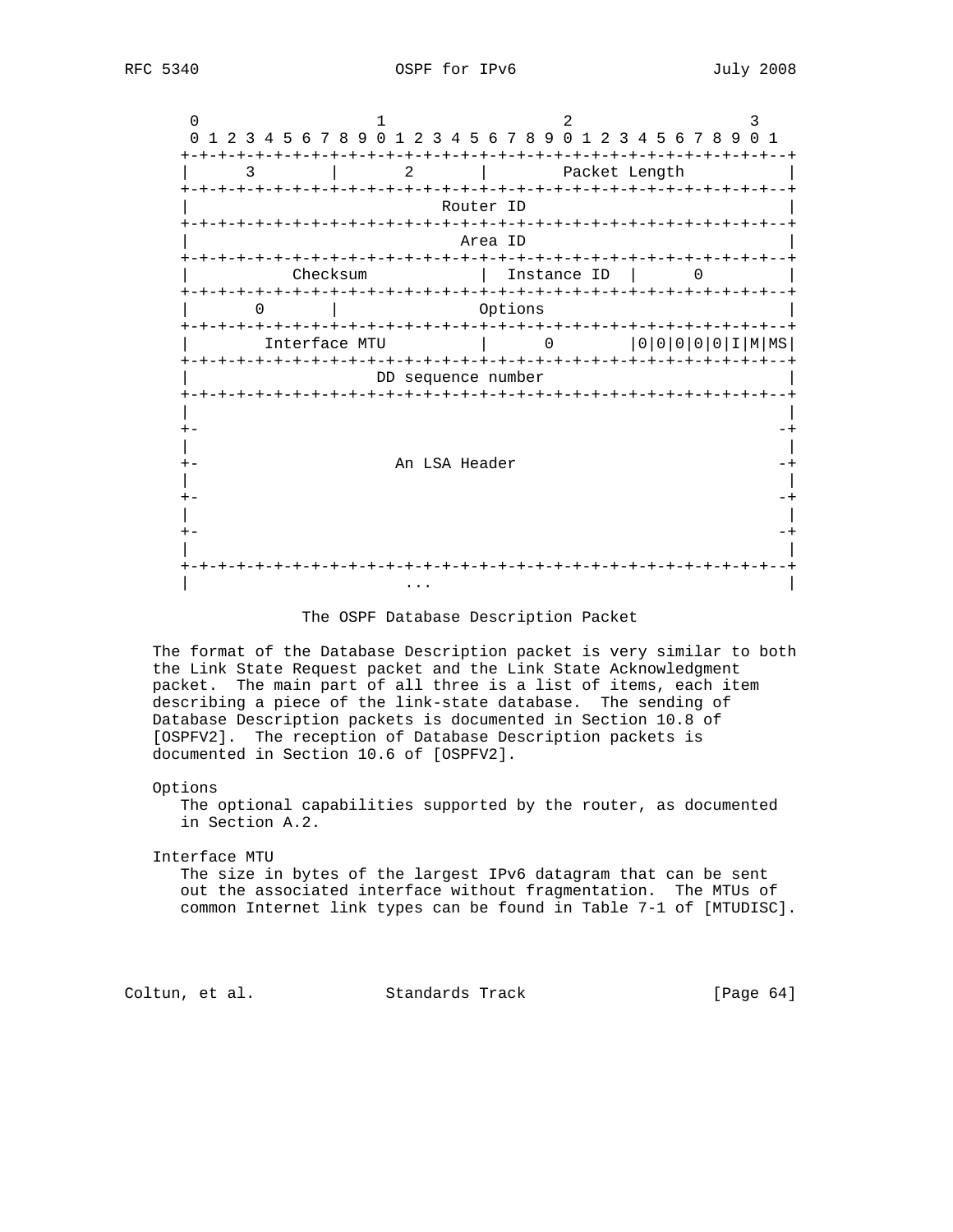RFC 5340 OSPF for IPv6 July 2008

 Interface MTU should be set to 0 in Database Description packets sent over virtual links.

I-bit

 The Init bit. When set to 1, this packet is the first in the sequence of Database Description packets.

M-bit

 The More bit. When set to 1, it indicates that more Database Description packets are to follow.

MS-bit

 The Master/Slave bit. When set to 1, it indicates that the router is the master during the Database Exchange process. Otherwise, the router is the slave.

DD sequence number

 Used to sequence the collection of Database Description packets. The initial value (indicated by the Init bit being set) should be unique. The DD sequence number then increments until the complete database for both the master and slave routers have been exchanged.

 The rest of the packet consists of a (possibly partial) list of the link-state database's pieces. Each LSA in the database is described by its LSA header. The LSA header is documented in Appendix A.4.2. It contains all the information required to uniquely identify both the LSA and the LSA's current instance.

A.3.4. The Link State Request Packet

 Link State Request packets are OSPF packet type 3. After exchanging Database Description packets with a neighboring router, a router may find that parts of its link-state database are out-of-date. The Link State Request packet is used to request the pieces of the neighbor's database that are more up-to-date. Multiple Link State Request packets may need to be used.

 A router that sends a Link State Request packet has in mind the precise instance of the database pieces it is requesting. Each instance is defined by its LS sequence number, LS checksum, and LS age, although these fields are not specified in the Link State Request packet itself. The router may receive even more recent LSA instances in response.

 The sending of Link State Request packets is documented in Section 10.9 of [OSPFV2]. The reception of Link State Request packets is documented in Section 10.7 of [OSPFV2].

Coltun, et al. Standards Track [Page 65]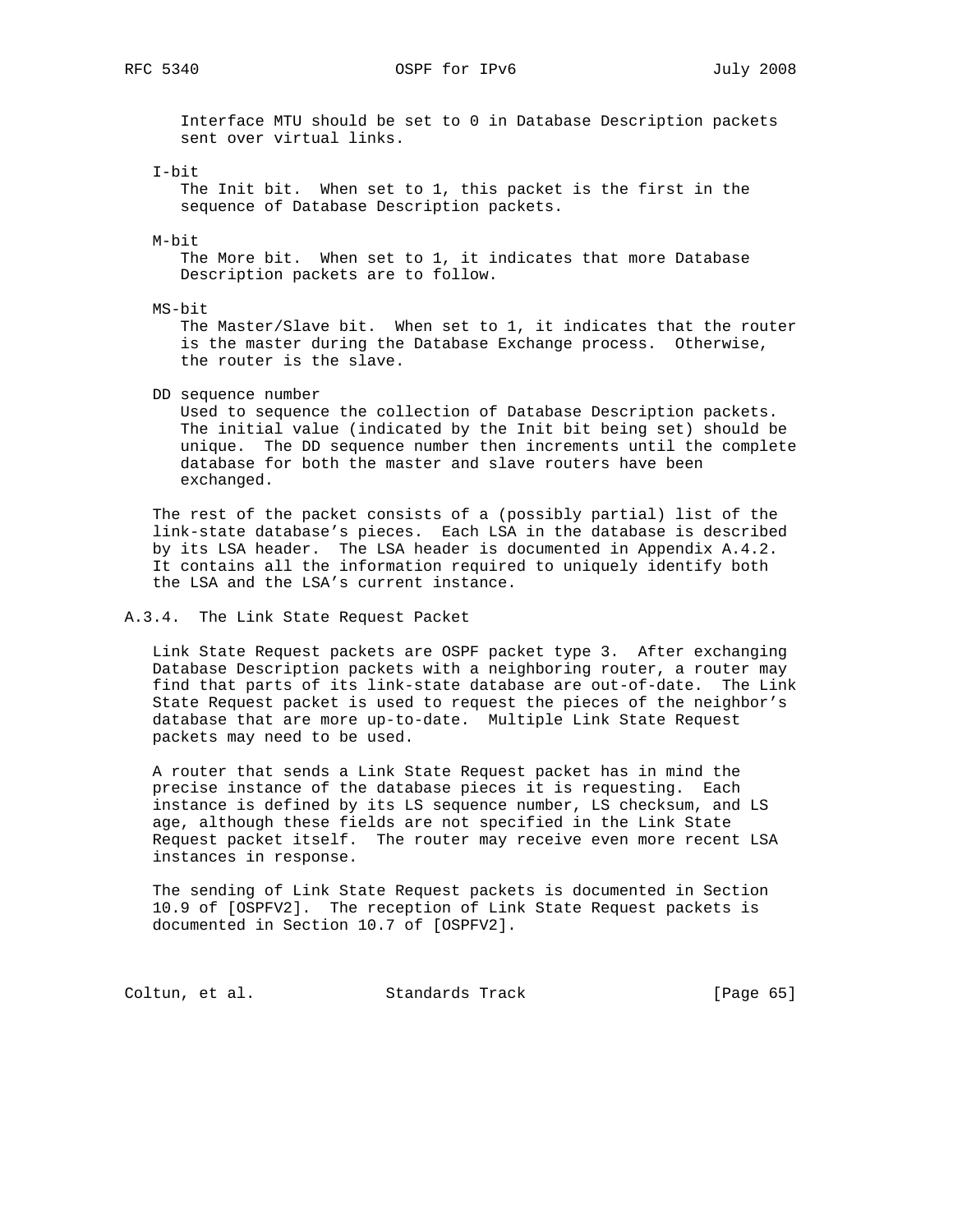|          |   | 1 2 3 4 5 6 7 8 9 0 1 2 3 4 5 6 7 8 9 0 1 2 3 4 5 6 7 8 9 |  |
|----------|---|-----------------------------------------------------------|--|
|          | 3 | Packet Length                                             |  |
|          |   | Router ID                                                 |  |
|          |   | Area ID                                                   |  |
| Checksum |   | Instance ID                                               |  |
|          |   | LS Type                                                   |  |
|          |   | Link State ID                                             |  |
|          |   | Advertising Router                                        |  |
|          |   |                                                           |  |

The OSPF Link State Request Packet

 Each LSA requested is specified by its LS type, Link State ID, and Advertising Router. This uniquely identifies the LSA without specifying its instance. Link State Request packets are understood to be requests for the most recent instance of the specified LSAs.

## A.3.5. The Link State Update Packet

 Link State Update packets are OSPF packet type 4. These packets implement the flooding of LSAs. Each Link State Update packet carries a collection of LSAs one hop further from their origin. Several LSAs may be included in a single packet.

 Link State Update packets are multicast on those physical networks that support multicast/broadcast. In order to make the flooding procedure reliable, flooded LSAs are acknowledged in Link State Acknowledgment packets. If retransmission of certain LSAs is necessary, the retransmitted LSAs are always carried by unicast Link State Update packets. For more information on the reliable flooding of LSAs, consult Section 4.5.

Coltun, et al. Standards Track [Page 66]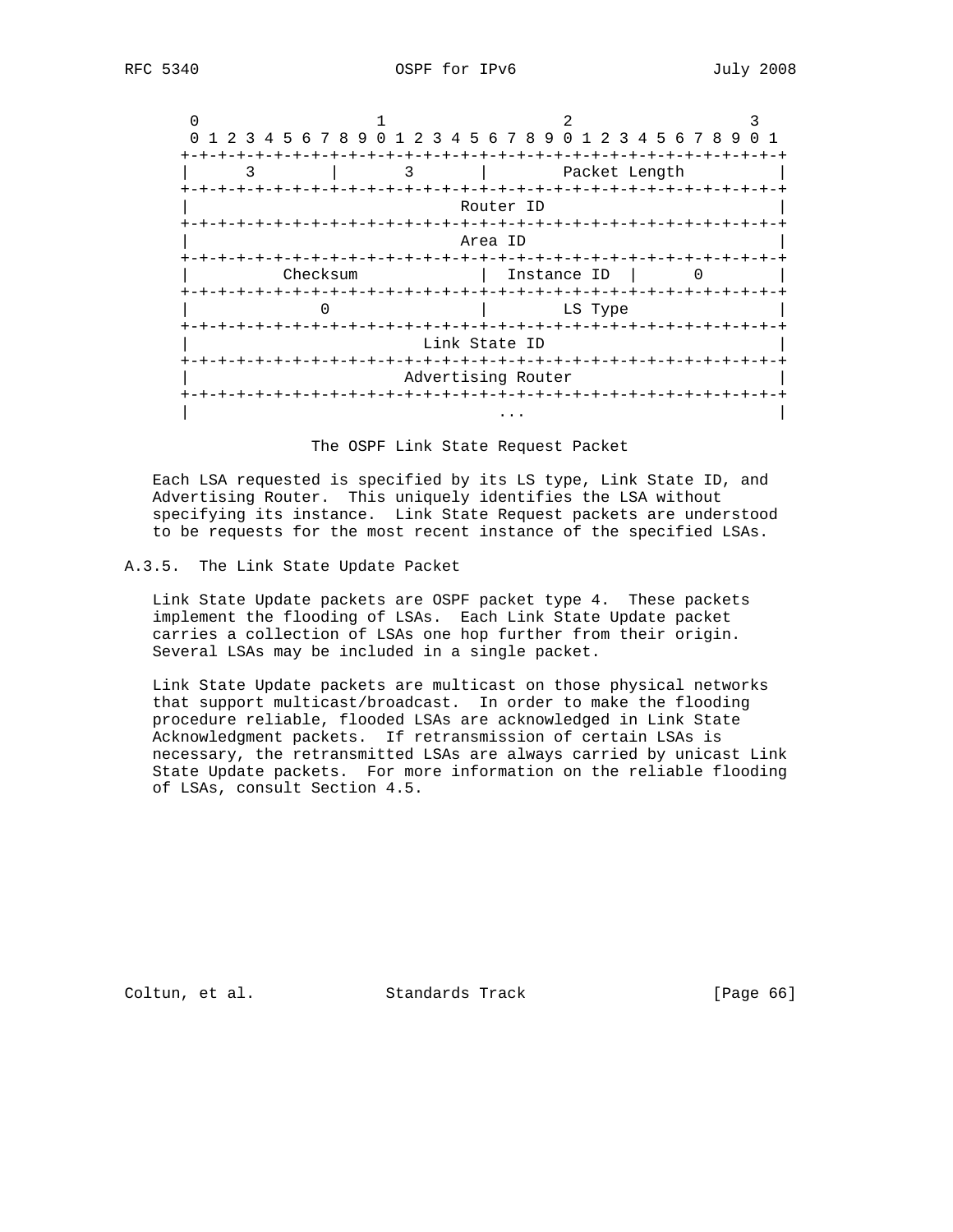

The OSPF Link State Update Packet

# LSAs

The number of LSAs included in this update.

 The body of the Link State Update packet consists of a list of LSAs. Each LSA begins with a common 20-byte header, described in Appendix A.4.2. Detailed formats of the different types of LSAs are described Appendix A.4.

# A.3.6. The Link State Acknowledgment Packet

 Link State Acknowledgment packets are OSPF packet type 5. To make the flooding of LSAs reliable, flooded LSAs are explicitly or implicitly acknowledged. Explicit acknowledgment is accomplished through the sending and receiving of Link State Acknowledgment packets. The sending of Link State Acknowledgment packets is documented in Section 13.5 of [OSPFV2]. The reception of Link State Acknowledgment packets is documented in Section 13.7 of [OSPFV2].

 Multiple LSAs MAY be acknowledged in a single Link State Acknowledgment packet. Depending on the state of the sending interface and the sender of the corresponding Link State Update packet, a Link State Acknowledgment packet is sent to the multicast address AllSPFRouters, the multicast address AllDRouters, or to a neighbor's unicast address (see Section 13.5 of [OSPFV2] for details).

Coltun, et al. Standards Track [Page 67]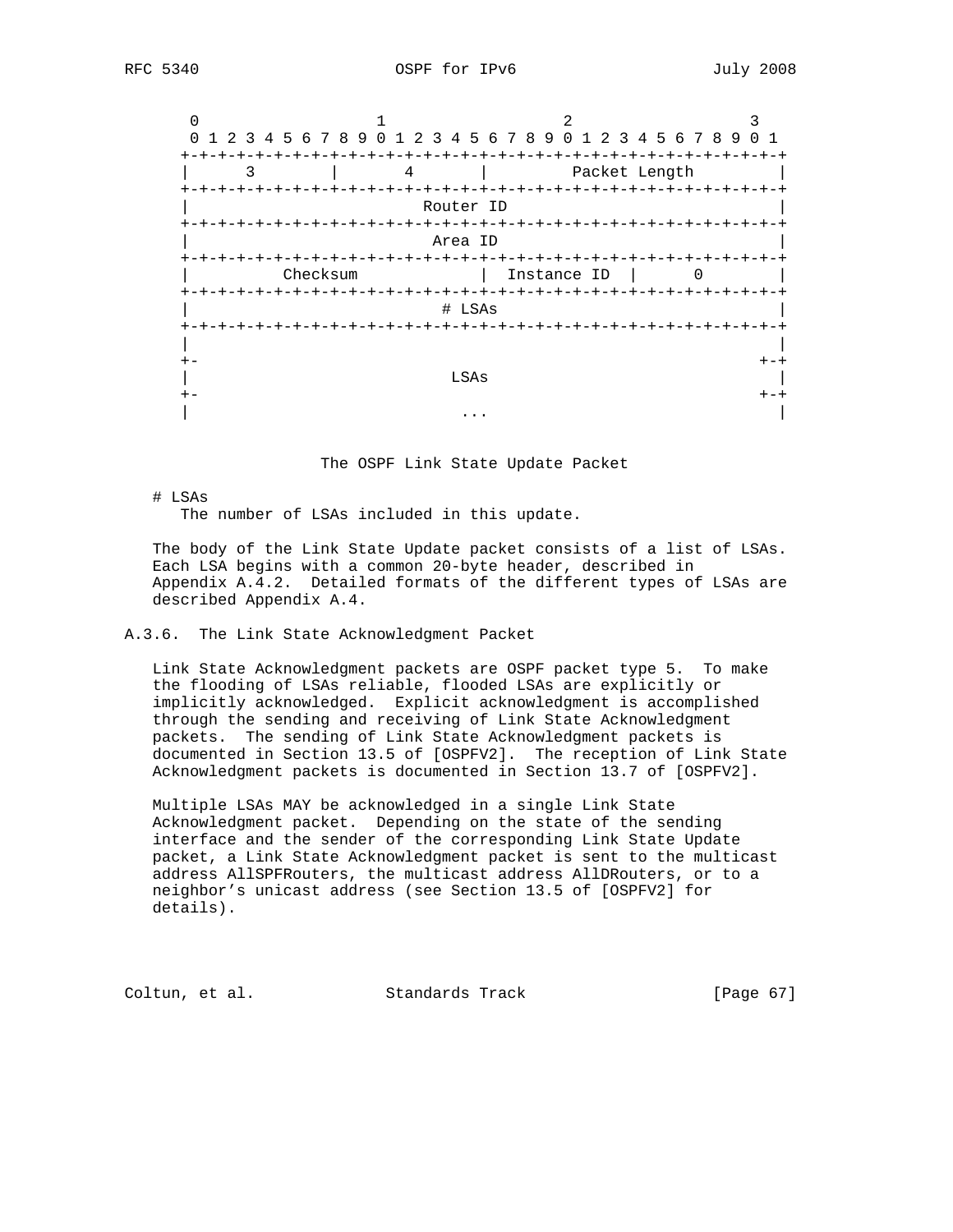The format of this packet is similar to that of the Data Description packet. The body of both packets is simply a list of LSA headers.

|      | 1 2 3 4 5 6 7 8 9 0 1 2 3 4 5 6 7 8 9 0 1<br>$\Omega$ |   |  |          |  |   |                     |                    |  |                 |             | 2 3 4 5 6 7 8 9 |  |  |  | $\overline{1}$ |
|------|-------------------------------------------------------|---|--|----------|--|---|---------------------|--------------------|--|-----------------|-------------|-----------------|--|--|--|----------------|
|      |                                                       |   |  |          |  |   |                     |                    |  |                 |             |                 |  |  |  |                |
|      |                                                       | 3 |  |          |  | 5 |                     |                    |  |                 |             | Packet Length   |  |  |  |                |
|      |                                                       |   |  |          |  |   |                     |                    |  |                 |             | -+-+-+-+-+-+    |  |  |  | - +            |
|      |                                                       |   |  |          |  |   | Router ID           |                    |  |                 |             |                 |  |  |  |                |
|      | $+-+ - +$                                             |   |  |          |  |   | $+ - + - + - + - +$ |                    |  |                 |             |                 |  |  |  |                |
|      |                                                       |   |  |          |  |   | Area ID             |                    |  |                 |             |                 |  |  |  |                |
|      |                                                       |   |  |          |  |   |                     | $-+ - + - + - + -$ |  |                 |             |                 |  |  |  |                |
|      | $+-+$                                                 |   |  | Checksum |  |   |                     |                    |  | $+ - + - + - +$ | Instance ID |                 |  |  |  |                |
|      |                                                       |   |  |          |  |   |                     |                    |  |                 |             |                 |  |  |  |                |
|      |                                                       |   |  |          |  |   |                     |                    |  |                 |             |                 |  |  |  |                |
|      |                                                       |   |  |          |  |   |                     |                    |  |                 |             |                 |  |  |  |                |
|      |                                                       |   |  |          |  |   | An LSA Header       |                    |  |                 |             |                 |  |  |  |                |
|      |                                                       |   |  |          |  |   |                     |                    |  |                 |             |                 |  |  |  |                |
| $+-$ |                                                       |   |  |          |  |   |                     |                    |  |                 |             |                 |  |  |  |                |
|      |                                                       |   |  |          |  |   |                     |                    |  |                 |             |                 |  |  |  |                |
|      |                                                       |   |  |          |  |   |                     |                    |  |                 |             |                 |  |  |  |                |
|      |                                                       |   |  |          |  |   |                     |                    |  |                 |             |                 |  |  |  |                |
|      |                                                       |   |  |          |  |   |                     |                    |  |                 |             |                 |  |  |  |                |
|      |                                                       |   |  |          |  |   |                     |                    |  |                 |             |                 |  |  |  |                |

The OSPF Link State Acknowledgment Packet

 Each acknowledged LSA is described by its LSA header. The LSA header is documented in Appendix A.4.2. It contains all the information required to uniquely identify both the LSA and the LSA's current instance.

## A.4. LSA Formats

 This document defines eight distinct types of LSAs. Each LSA begins with a standard 20-byte LSA header. This header is explained in Appendix A.4.2. Succeeding sections describe each LSA type individually.

 Each LSA describes a piece of the OSPF routing domain. Every router originates a router-LSA. A network-LSA is advertised for each link by its Designated Router. A router's link-local addresses are advertised to its neighbors in link-LSAs. IPv6 prefixes are advertised in intra-area-prefix-LSAs, inter-area-prefix-LSAs, AS external-LSAs, and NSSA-LSAs. Location of specific routers can be advertised across area boundaries in inter-area-router-LSAs. All LSAs are then flooded throughout the OSPF routing domain. The

Coltun, et al. Standards Track [Page 68]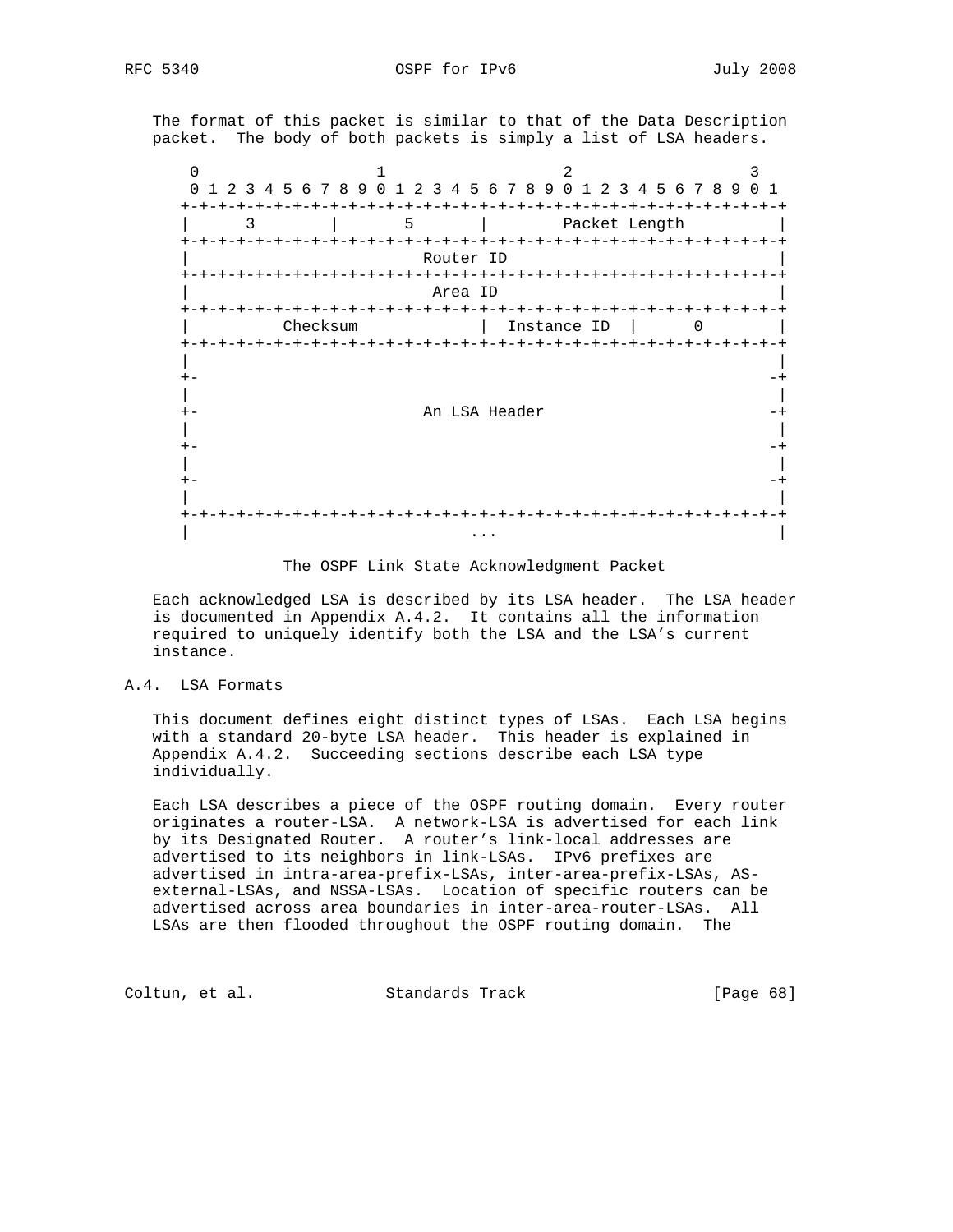flooding algorithm is reliable, ensuring that all routers common to a flooding scope have the same collection of LSAs associated with that flooding scope. (See Section 4.5 for more information concerning the flooding algorithm.) This collection of LSAs is called the link state database.

 From the link-state database, each router constructs a shortest-path tree with itself as root. This yields a routing table (see Section 11 of [OSPFV2]). For details on the routing table build process, see Section 4.8.

## A.4.1. IPv6 Prefix Representation

 IPv6 addresses are bit strings of length 128. IPv6 routing protocols, and OSPF for IPv6 in particular, advertise IPv6 address prefixes. IPv6 address prefixes are bit strings whose length ranges between 0 and 128 bits (inclusive).

 Within OSPF, IPv6 address prefixes are always represented by a combination of three fields: PrefixLength, PrefixOptions, and Address Prefix. PrefixLength is the length in bits of the prefix. PrefixOptions is an 8-bit field describing various capabilities associated with the prefix (see Appendix A.4.1.1). Address Prefix is an encoding of the prefix itself as an even multiple of 32-bit words, padding with zero bits as necessary. This encoding consumes ((PrefixLength + 31) / 32) 32-bit words.

The default route is represented by a prefix of length 0.

 Examples of IPv6 Prefix representation in OSPF can be found in Appendix A.4.5, Appendix A.4.7, Appendix A.4.8, Appendix A.4.9, and Appendix A.4.10.

## A.4.1.1. Prefix Options

 Each prefix is advertised along with an 8-bit field of capabilities. These serve as input to the various routing calculations. For example, they can indicate that prefixes are to be ignored in some cases or are to be marked as not readvertisable in others.

|  |  | 0 1 2 3 4 5 6 7                                      |  |                                                                                      |
|--|--|------------------------------------------------------|--|--------------------------------------------------------------------------------------|
|  |  | +--+--+--+--+--+-+--+--+<br>+--+--+--+--+--+-+--+--+ |  | $\vert$ $\vert$ $\vert$ $\vert$ DN $\vert$ P $\vert$ x $\vert$ LA $\vert$ NU $\vert$ |

The PrefixOptions Field

Coltun, et al. Standards Track [Page 69]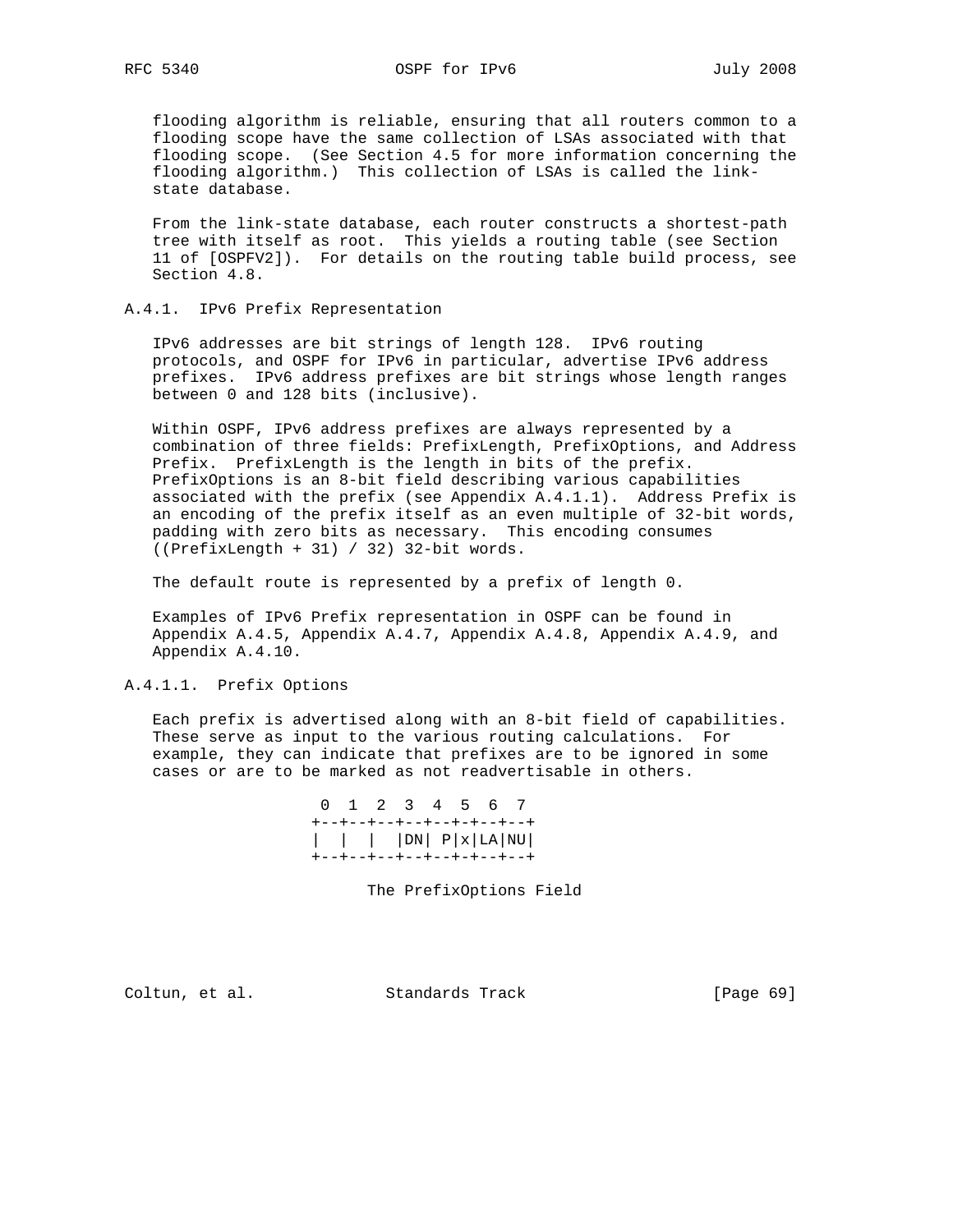## NU-bit

 The "no unicast" capability bit. If set, the prefix should be excluded from IPv6 unicast calculations. If not set, it should be included.

LA-bit

 The "local address" capability bit. If set, the prefix is actually an IPv6 interface address of the Advertising Router. Advertisement of local interface addresses is described in Section 4.4.3.9. An implementation MAY also set the LA-bit for prefixes advertised with a host PrefixLength (128).

### x-bit

 This bit was previously defined as a "multicast" capability bit. However, the use was never adequately specified and has been deprecated for OSPFv3. The bit should be set to 0 and ignored when received. It may be reassigned in the future.

# P-bit

 The "propagate" bit. Set on NSSA area prefixes that should be readvertised by the translating NSSA area border [NSSA].

### DN-bit

 This bit controls an inter-area-prefix-LSAs or AS-external-LSAs re-advertisement in a VPN environment as specified in [DN-BIT].

# A.4.2. The LSA Header

 All LSAs begin with a common 20-byte header. This header contains enough information to uniquely identify the LSA (LS type, Link State ID, and Advertising Router). Multiple instances of the LSA may exist in the routing domain at the same time. It is then necessary to determine which instance is more recent. This is accomplished by examining the LS age, LS sequence number, and LS checksum fields that are also contained in the LSA header.

Coltun, et al. Standards Track [Page 70]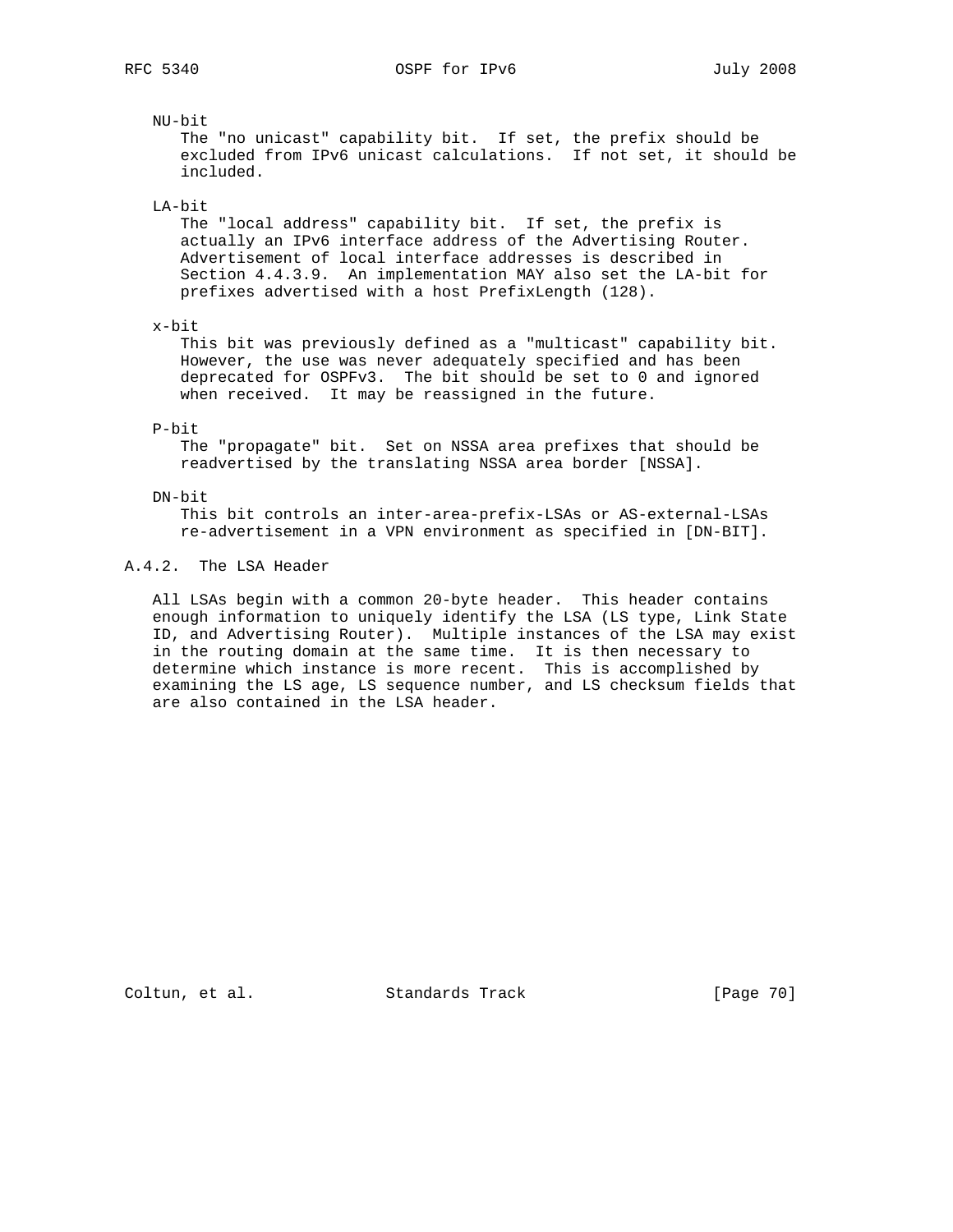| 0 1 2 3 4 5 6 7 8 9 0 1 2 3 4 5 6 7 8 9 0 1 2 3 4 5 6 7 8 9 |                     |                         |         |  |  |  |  |  |  |  |  |
|-------------------------------------------------------------|---------------------|-------------------------|---------|--|--|--|--|--|--|--|--|
|                                                             |                     |                         |         |  |  |  |  |  |  |  |  |
| LS Age                                                      |                     |                         | LS Type |  |  |  |  |  |  |  |  |
| -+-+-+-+-+-+-+                                              |                     | $+ - + - + - + - + - +$ |         |  |  |  |  |  |  |  |  |
|                                                             | Link State ID       |                         |         |  |  |  |  |  |  |  |  |
|                                                             |                     |                         |         |  |  |  |  |  |  |  |  |
|                                                             | Advertising Router  |                         |         |  |  |  |  |  |  |  |  |
|                                                             | $+ - + - + - + - +$ |                         |         |  |  |  |  |  |  |  |  |
|                                                             | LS Sequence Number  |                         |         |  |  |  |  |  |  |  |  |
|                                                             |                     |                         |         |  |  |  |  |  |  |  |  |
| LS Checksum                                                 |                     |                         | Length  |  |  |  |  |  |  |  |  |
|                                                             |                     |                         |         |  |  |  |  |  |  |  |  |

#### The LSA Header

#### LS Age

The time in seconds since the LSA was originated.

#### LS Type

 The LS type field indicates the function performed by the LSA. The high-order three bits of LS type encode generic properties of the LSA, while the remainder (called LSA function code) indicate the LSA's specific functionality. See Appendix A.4.2.1 for a detailed description of LS type.

#### Link State ID

 The originating router's identifier for the LSA. The combination of the Link State ID, LS type, and Advertising Router uniquely identify the LSA in the link-state database.

Advertising Router

 The Router ID of the router that originated the LSA. For example, in network-LSAs this field is equal to the Router ID of the network's Designated Router.

LS sequence number

 Successive instances of an LSA are given successive LS sequence numbers. The sequence number can be used to detect old or duplicate LSA instances. See Section 12.1.6 in [OSPFV2] for more details.

### LS checksum

 The Fletcher checksum of the complete contents of the LSA, including the LSA header but excluding the LS age field. See Section 12.1.7 in [OSPFV2] for more details.

Coltun, et al. Standards Track [Page 71]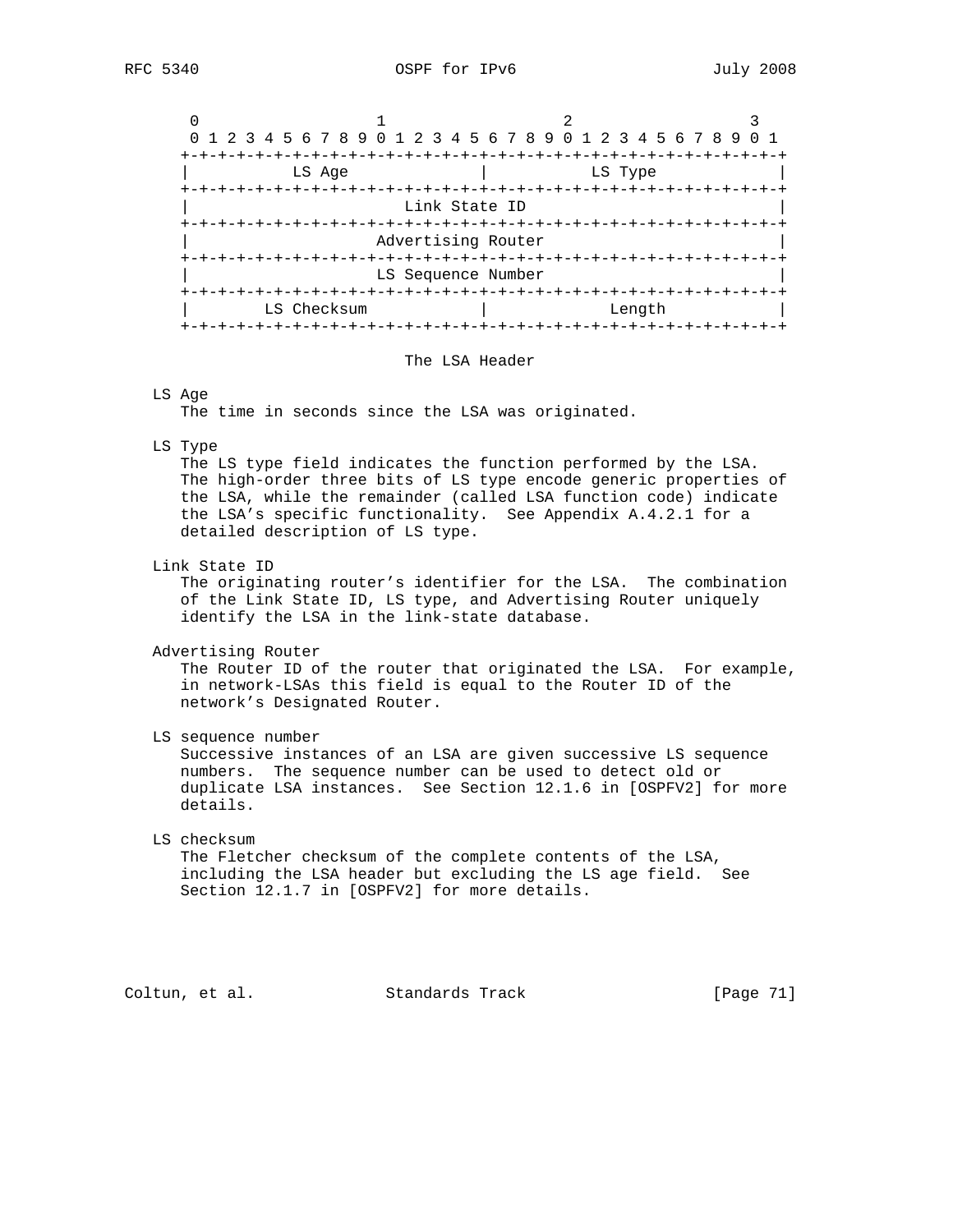length The length in bytes of the LSA. This includes the 20-byte LSA header.

A.4.2.1. LSA Type

 The LS type field indicates the function performed by the LSA. The high-order three bits of LS type encode generic properties of the LSA, while the remainder (called LSA function code) indicate the LSA's specific functionality. The format of the LS type is as follows:

> 0 1 2 3 4 5 6 7 8 9 0 1 2 3 4 5 +--+--+--+--+--+--+--+--+--+--+--+--+--+--+--+--+ |U |S2|S1| LSA Function Code | +--+--+--+--+--+--+--+--+--+--+--+--+--+--+--+--+

> > LSA Type

 The U-bit indicates how the LSA should be handled by a router that does not recognize the LSA's function code. Its values are:

 U-bit LSA Handling ------------------------------------------------------------- 0 Treat the LSA as if it had link-local flooding scope 1 Store and flood the LSA as if the type is understood

U-Bit

 The S1 and S2 bits indicate the flooding scope of the LSA. The values are:

S2 S1 Flooding Scope

-------------------------------------------------------------

0 0 Link-Local Scoping - Flooded only on originating link

- 0 1 Area Scoping Flooded only in originating area
- 1 0 AS Scoping Flooded throughout AS
- 1 1 Reserved

## Flooding Scope

 The LSA function codes are defined as follows. The origination and processing of these LSA function codes are defined elsewhere in this document, except for the NSSA-LSA (see [NSSA]) and 0x2006, which was previously used by MOSPF (see [MOSPF]). MOSPF has been deprecated for OSPFv3. As shown below, each LSA function b code also implies a specific setting for the U, S1, and S2 bits.

Coltun, et al. Standards Track [Page 72]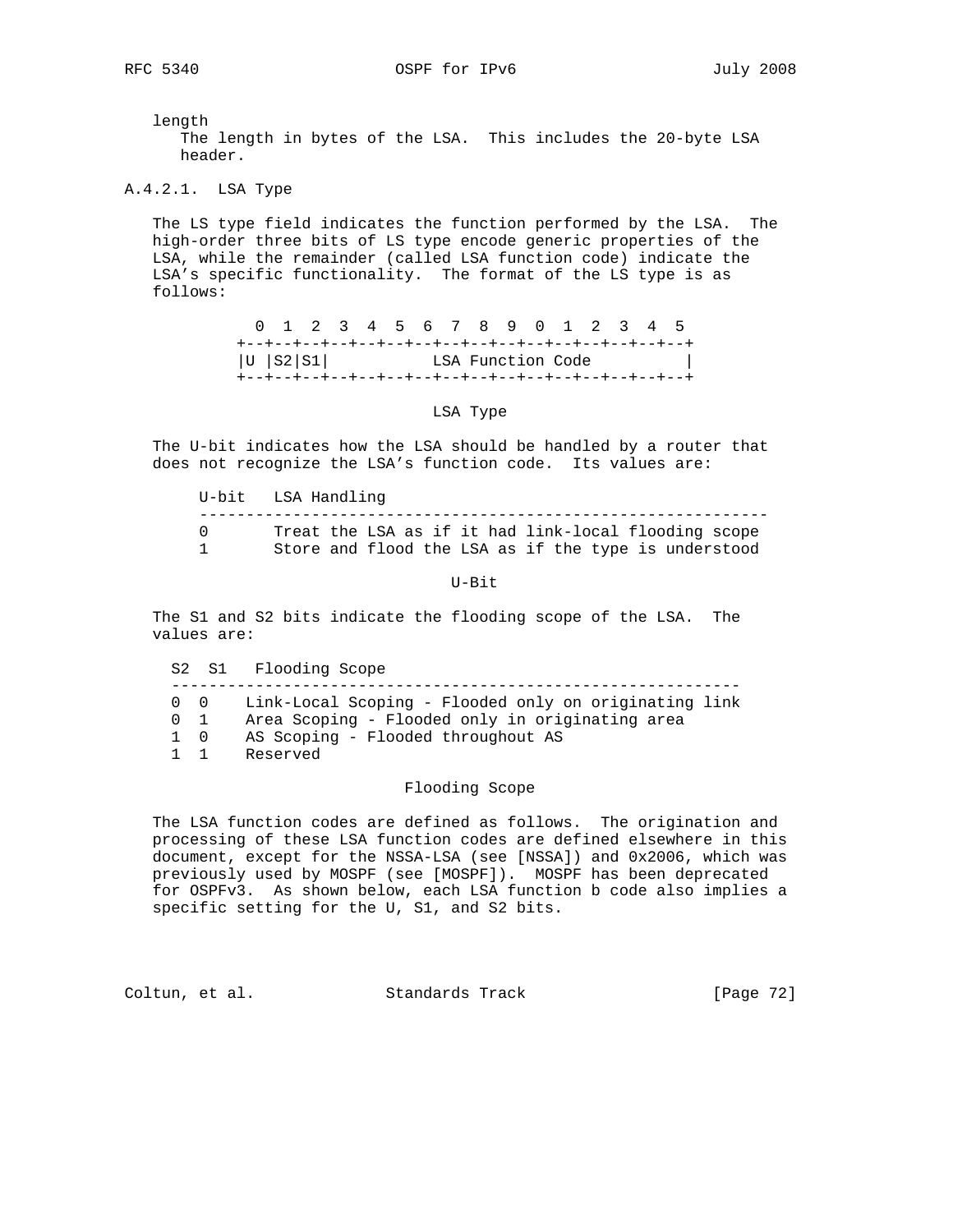| LSA Function Code | LS Type         | Description                    |
|-------------------|-----------------|--------------------------------|
|                   | 0x2001          | Router-LSA                     |
| 2                 | 0x2002          | Network-LSA                    |
| 3                 | 0x2003          | Inter-Area-Prefix-LSA          |
| 4                 | 0x2004          | Inter-Area-Router-LSA          |
| 5                 | 0x4005          | AS-External-LSA                |
| 6                 | 0x2006          | Deprecated (may be reassigned) |
|                   | 0x2007          | NSSA-LSA                       |
| 8                 | $0 \times 0008$ | Link-LSA                       |
| 9                 | 0x2009          | Intra-Area-Prefix-LSA          |
|                   |                 |                                |

## LSA Function Code

## A.4.3. Router-LSAs

 Router-LSAs have LS type equal to 0x2001. Each router in an area originates one or more router-LSAs. The complete collection of router-LSAs originated by the router describe the state and cost of the router's interfaces to the area. For details concerning the construction of router-LSAs, see Section 4.4.3.2. Router-LSAs are only flooded throughout a single area.

Coltun, et al. Standards Track [Page 73]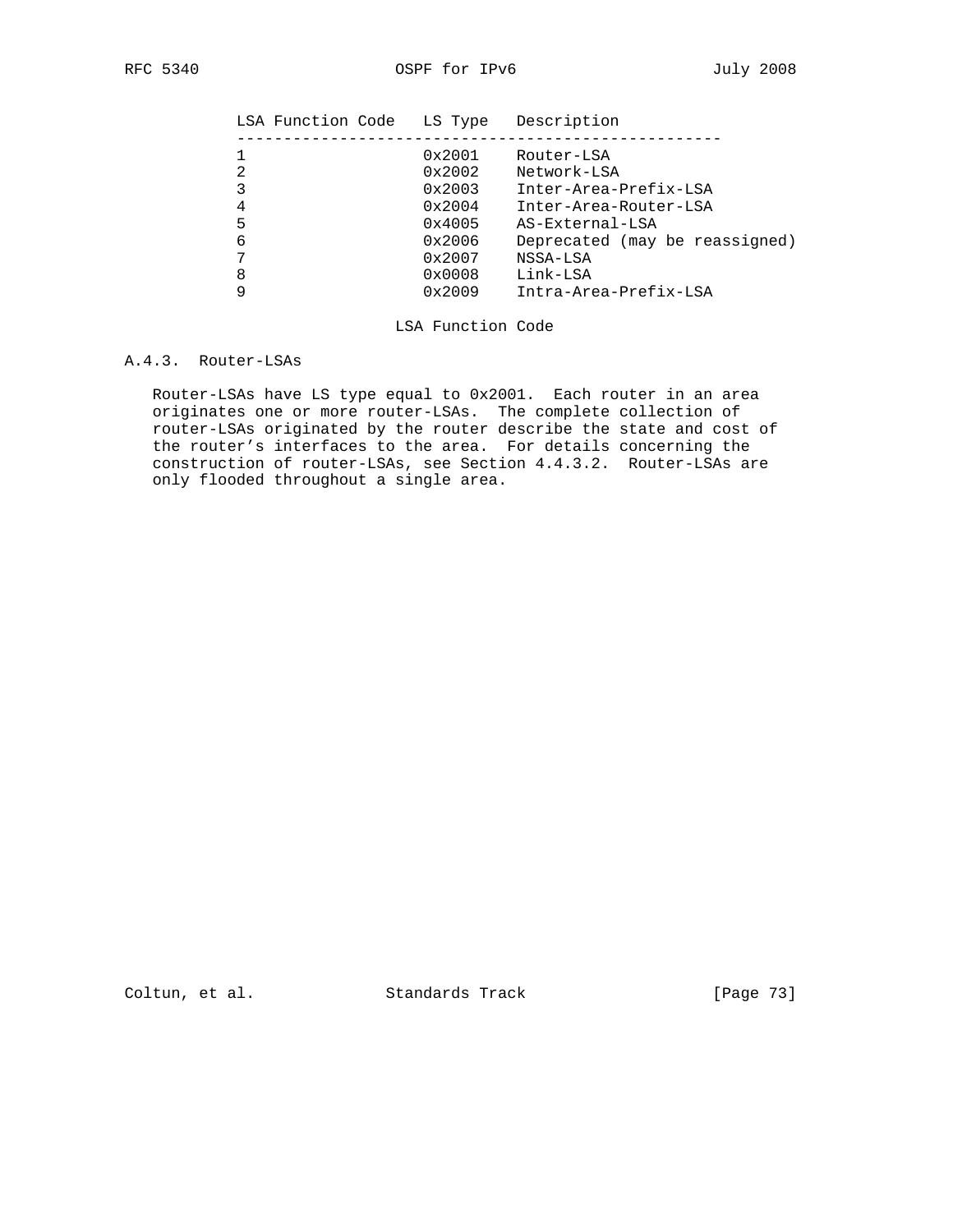| 0          |                               |                                                                               |       |                                                        |   |                                   |                      |                |  |  |          |                |
|------------|-------------------------------|-------------------------------------------------------------------------------|-------|--------------------------------------------------------|---|-----------------------------------|----------------------|----------------|--|--|----------|----------------|
| 0<br>1 2 3 |                               | 4 5 6 7 8 9 0 1 2 3 4 5 6 7 8 9 0 1 2 3 4 5 6 7 8 9<br>-+-+-+-+-+-+-+-+-+-+-+ |       |                                                        |   | -+-+-+-+-+-+-+-+-+-+-+-+-+-+-+-+- |                      |                |  |  | $\Omega$ | $\overline{1}$ |
|            |                               | LS Age                                                                        |       |                                                        |   | $0 0 1$                           |                      |                |  |  |          |                |
|            |                               |                                                                               |       | Link State ID                                          |   |                                   |                      |                |  |  |          |                |
|            |                               |                                                                               |       | Advertising Router                                     |   |                                   |                      |                |  |  |          |                |
|            |                               |                                                                               | ーナーナ・ | LS Sequence Number                                     |   | $- + - + \cdot$                   | -+-+-+-+-+-+-+-+-+-+ |                |  |  |          |                |
|            |                               | LS Checksum                                                                   |       |                                                        |   |                                   |                      | Length         |  |  |          |                |
| O          | Nt x V E B                    |                                                                               |       |                                                        |   | Options                           |                      |                |  |  |          |                |
|            | <b>ナーナーナーナーーナーナーナ</b><br>Type |                                                                               |       | -+-+-+-+-+-+-+-+-+-+-+-+-+-+-+-+-                      |   |                                   |                      | Metric         |  |  |          |                |
|            |                               |                                                                               |       | Interface ID                                           |   |                                   |                      |                |  |  |          |                |
|            |                               |                                                                               |       | Neighbor Interface ID                                  |   |                                   |                      |                |  |  |          |                |
|            |                               |                                                                               |       | Neighbor Router ID                                     |   |                                   |                      |                |  |  |          |                |
|            |                               |                                                                               |       |                                                        |   |                                   |                      |                |  |  |          |                |
|            | Type                          |                                                                               |       | -+-+-+-+-+-+-+-+-+                                     |   |                                   |                      | Metric         |  |  |          |                |
|            |                               |                                                                               |       | Interface ID                                           |   |                                   |                      |                |  |  |          |                |
|            |                               |                                                                               |       | -+-+-+-+-+-+-+-+-+-+-+-+-+-+-<br>Neighbor Interface ID |   |                                   |                      | -+-+-+-+-+-+-+ |  |  |          |                |
|            |                               |                                                                               |       | Neighbor Router ID                                     |   |                                   |                      |                |  |  |          |                |
|            |                               |                                                                               |       | -+-+-+-+-+-+-+-+-+-+-+-+-+-                            | . |                                   |                      |                |  |  |          |                |

# Router-LSA Format

 A single router may originate one or more router-LSAs, distinguished by their Link State IDs (which are chosen arbitrarily by the originating router). The Options field and V, E, and B bits should be the same in all router-LSAs from a single originator. However, in the case of a mismatch, the values in the LSA with the lowest Link State ID take precedence. When more than one router-LSA is received from a single router, the links are processed as if concatenated into a single LSA.

Coltun, et al. Standards Track [Page 74]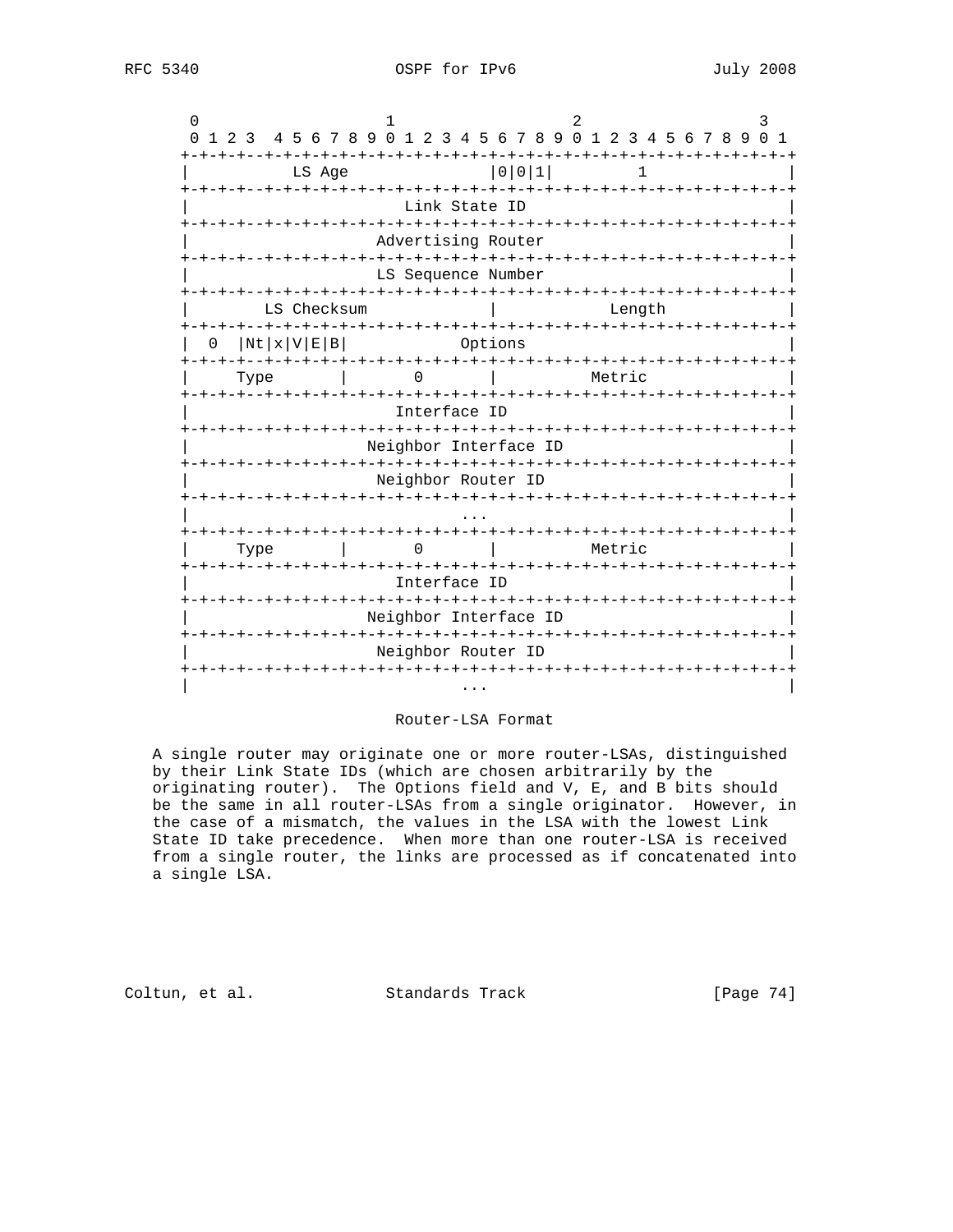Bit V When set, the router is an endpoint of one or more fully adjacent virtual links having the described area as transit area (V is for virtual link endpoint). Bit E When set, the router is an AS boundary router (E is for external). Bit B When set, the router is an area border router (B is for border). Bit x This bit was previously used by MOSPF (see [MOSPF]) and has been deprecated for OSPFv3. The bit should be set to 0 and ignored when received. It may be reassigned in the future. Bit Nt When set, the router is an NSSA border router that is unconditionally translating NSSA-LSAs into AS-external-LSAs (Nt stands for NSSA translation). Note that such routers have their NSSATranslatorRole area configuration parameter set to Always. (See [NSSA].) Options The optional capabilities supported by the router, as documented in Appendix A.2. The following fields are used to describe each router interface. The Type field indicates the kind of interface being described. It may be an interface to a transit network, a point-to-point connection to another router, or a virtual link. The values of all the other fields describing a router interface depend on the interface's Type field. Type The kind of interface being described. One of the following: Type Description --------------------------------------------------- 1 Point-to-point connection to another router 2 Connection to a transit network 3 Reserved<br>4 Virtual Virtual link Router Link Types

Coltun, et al. Standards Track [Page 75]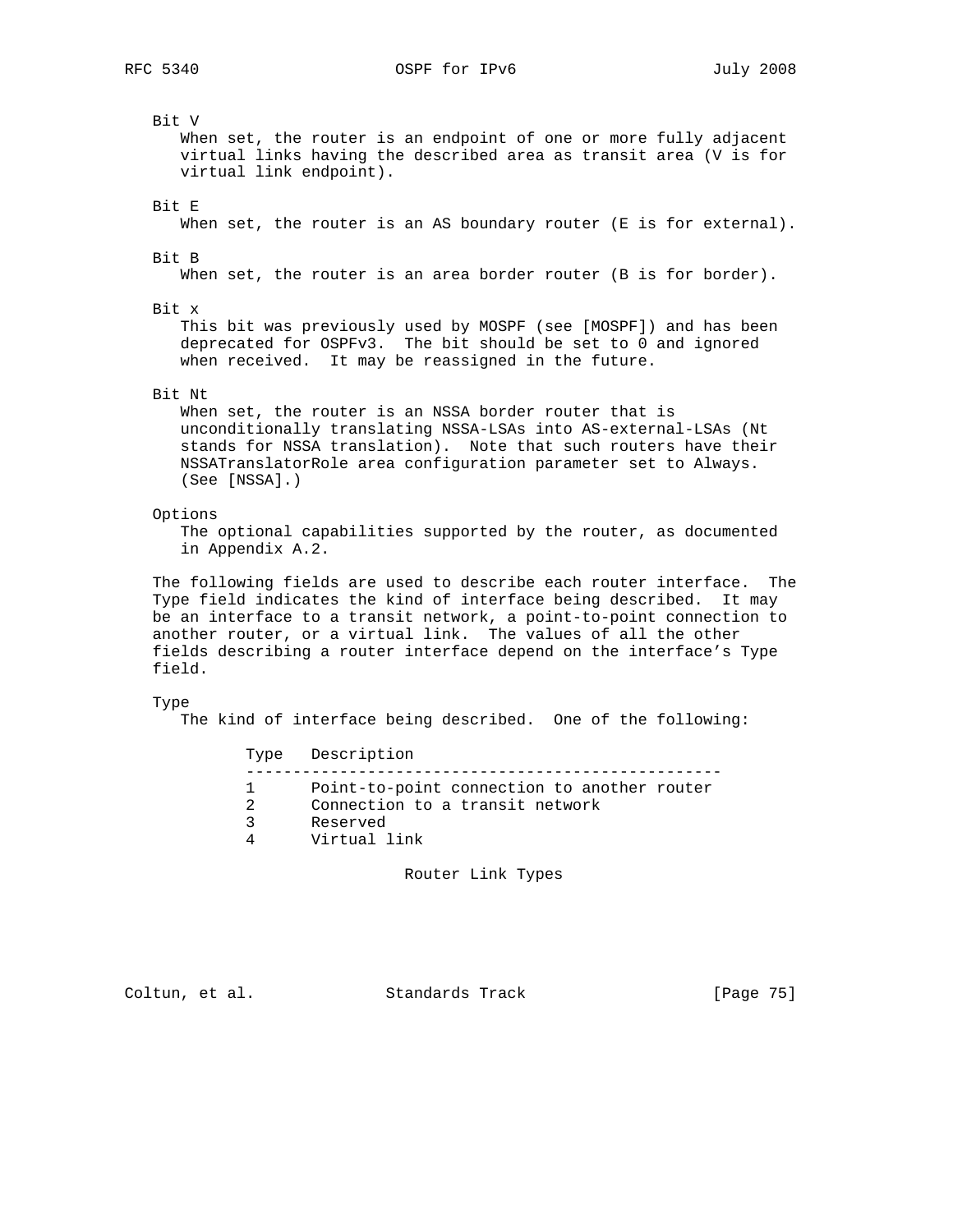Metric The cost of using this router interface for outbound traffic. Interface ID The Interface ID assigned to the interface being described. See Section 4.1.2 and Appendix C.3. Neighbor Interface ID The Interface ID the neighbor router has associated with the link, as advertised in the neighbor's Hello packets. For transit (type 2) links, the link's Designated Router is the neighbor described. For other link types, the sole adjacent neighbor is described. Neighbor Router ID The Router ID the of the neighbor router. For transit (type 2) links, the link's Designated Router is the neighbor described. For other link types, the sole adjacent neighbor is described.

 For transit (Type 2) links, the combination of Neighbor Interface ID and Neighbor Router ID allows the network-LSA for the attached link to be found in the link-state database.

### A.4.4. Network-LSAs

 Network-LSAs have LS type equal to 0x2002. A network-LSA is originated for each broadcast and NBMA link in the area that includes two or more adjacent routers. The network-LSA is originated by the link's Designated Router. The LSA describes all routers attached to the link including the Designated Router itself. The LSA's Link State ID field is set to the Interface ID that the Designated Router has been advertising in Hello packets on the link.

 The distance from the network to all attached routers is zero. This is why the Metric fields need not be specified in the network-LSA. For details concerning the construction of network-LSAs, see Section 4.4.3.3.

Coltun, et al. Standards Track [Page 76]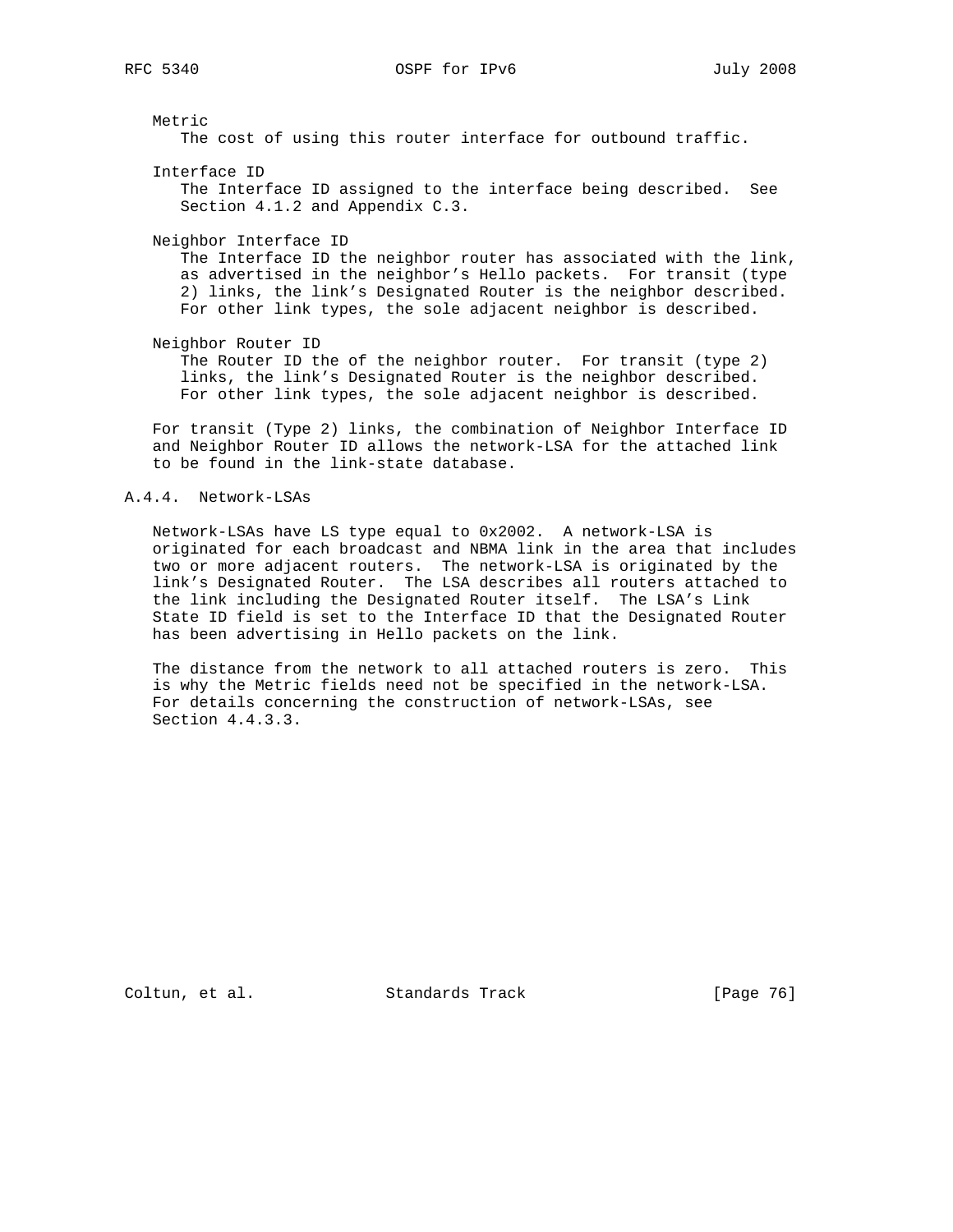|             | 1 2 3 4 5 6 7 8 9 0 1 2 3 4 5 6 7 8 9 0 1 2 3 4 5 6 7 8 9 |                                                 |        |   |  | 0 <sub>1</sub> |  |
|-------------|-----------------------------------------------------------|-------------------------------------------------|--------|---|--|----------------|--|
|             |                                                           | -+-+-+-+-+-+-+-+-+-+-+-+-+-+-+-+-+-+            |        |   |  |                |  |
|             | LS Age                                                    | 0 0 1                                           |        | 2 |  |                |  |
|             | +-+-+-+-+-+-+-+-+-+-+-+-+-+                               | $-+ - + - + - + - + -$<br>Link State ID         |        |   |  |                |  |
|             |                                                           | Advertising Router                              |        |   |  |                |  |
|             |                                                           | LS Sequence Number                              |        |   |  |                |  |
| LS Checksum |                                                           |                                                 | Length |   |  |                |  |
|             |                                                           | Options                                         |        |   |  |                |  |
|             |                                                           | $-+ - + - + - + - + - + - +$<br>Attached Router |        |   |  |                |  |
|             | -+-+-+-+-+-+-+-+-+                                        |                                                 |        |   |  |                |  |

#### Network-LSA Format

Attached Router

 The Router IDs of each of the routers attached to the link. Actually, only those routers that are fully adjacent to the Designated Router are listed. The Designated Router includes itself in this list. The number of routers included can be deduced from the LSA header's length field.

# A.4.5. Inter-Area-Prefix-LSAs

 Inter-area-prefix-LSAs have LS type equal to 0x2003. These LSAs are the IPv6 equivalent of OSPF for IPv4's type 3 summary-LSAs (see Section 12.4.3 of [OSPFV2]). Originated by area border routers, they describe routes to IPv6 address prefixes that belong to other areas. A separate inter-area-prefix-LSA is originated for each IPv6 address prefix. For details concerning the construction of inter-area prefix-LSAs, see Section 4.4.3.4.

 For stub areas, inter-area-prefix-LSAs can also be used to describe a (per-area) default route. Default summary routes are used in stub areas instead of flooding a complete set of external routes. When describing a default summary route, the inter-area-prefix-LSA's PrefixLength is set to 0.

Coltun, et al. Standards Track [Page 77]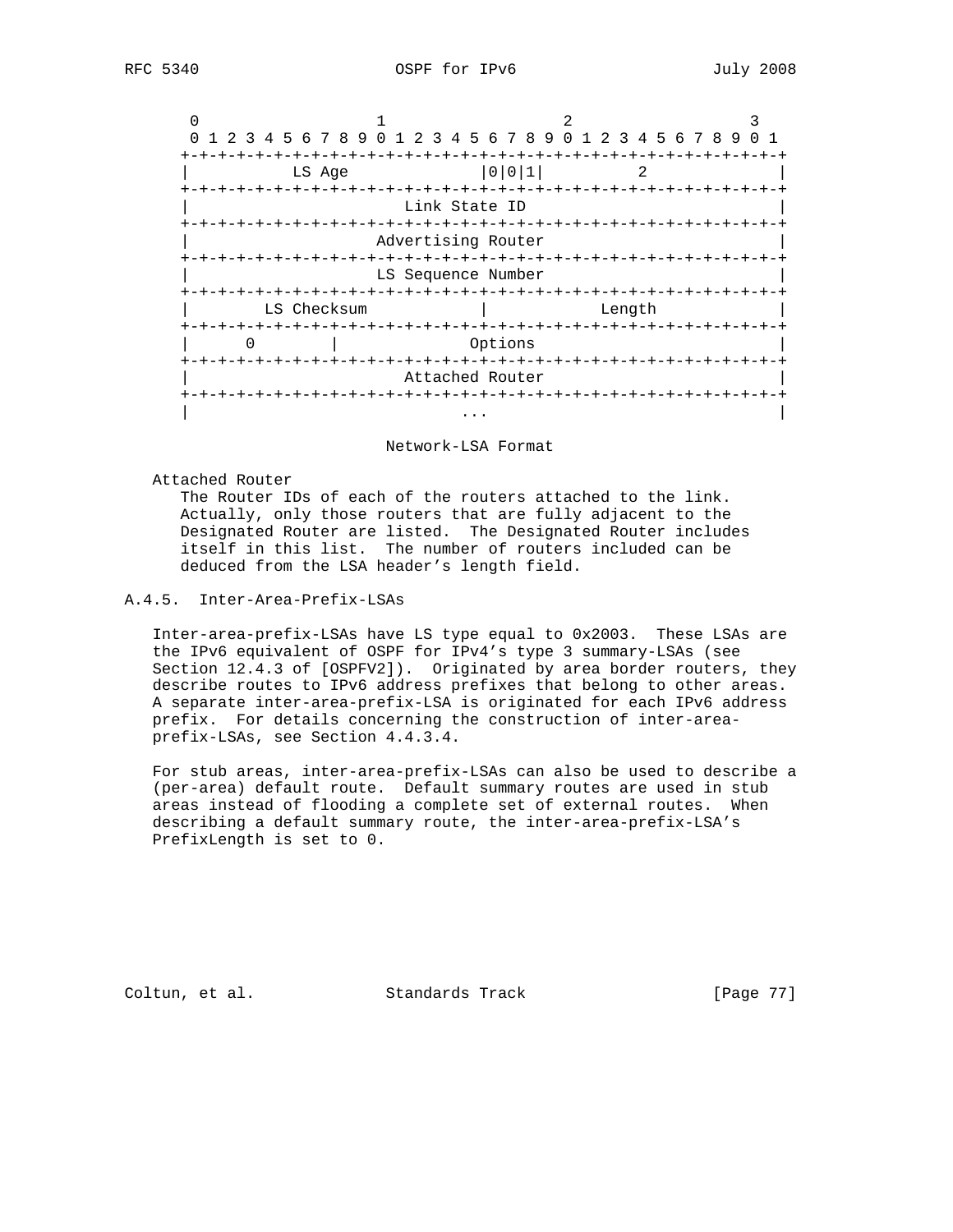|                                        | 1 2 3 4 5 6 7 8 9 0 1 2 3 4 5 6 7 8 9 0 1 2 3 4 5 6 7 8 9 |                              |        | $\Omega$ |
|----------------------------------------|-----------------------------------------------------------|------------------------------|--------|----------|
| LS Age                                 |                                                           | $0 0 1 $                     | 3      |          |
|                                        | Link State ID                                             |                              |        |          |
|                                        | Advertising Router                                        |                              |        |          |
|                                        | LS Sequence Number                                        |                              |        |          |
| LS Checksum<br>+-+-+-+-+-+-+-+-+-+-+-+ |                                                           |                              | Length |          |
|                                        |                                                           | Metric                       |        |          |
| PrefixLength                           | PrefixOptions                                             |                              |        |          |
|                                        |                                                           | Address Prefix               |        |          |
|                                        |                                                           | $-+ - + - + - + - + - + - +$ |        |          |

### Inter-Area-Prefix-LSA Format

Metric

 The cost of this route. Expressed in the same units as the interface costs in router-LSAs. When the inter-area-prefix-LSA is describing a route to a range of addresses (see Appendix C.2), the cost is set to the maximum cost to any reachable component of the address range.

## PrefixLength, PrefixOptions, and Address Prefix Representation of the IPv6 address prefix, as described in Appendix A.4.1.

## A.4.6. Inter-Area-Router-LSAs

 Inter-area-router-LSAs have LS type equal to 0x2004. These LSAs are the IPv6 equivalent of OSPF for IPv4's type 4 summary-LSAs (see Section 12.4.3 of [OSPFV2]). Originated by area border routers, they describe routes to AS boundary routers in other areas. To see why it is necessary to advertise the location of each ASBR, consult Section 16.4 in [OSPFV2]. Each LSA describes a route to a single router. For details concerning the construction of inter-area-router-LSAs, see Section 4.4.3.5.

Coltun, et al. Standards Track [Page 78]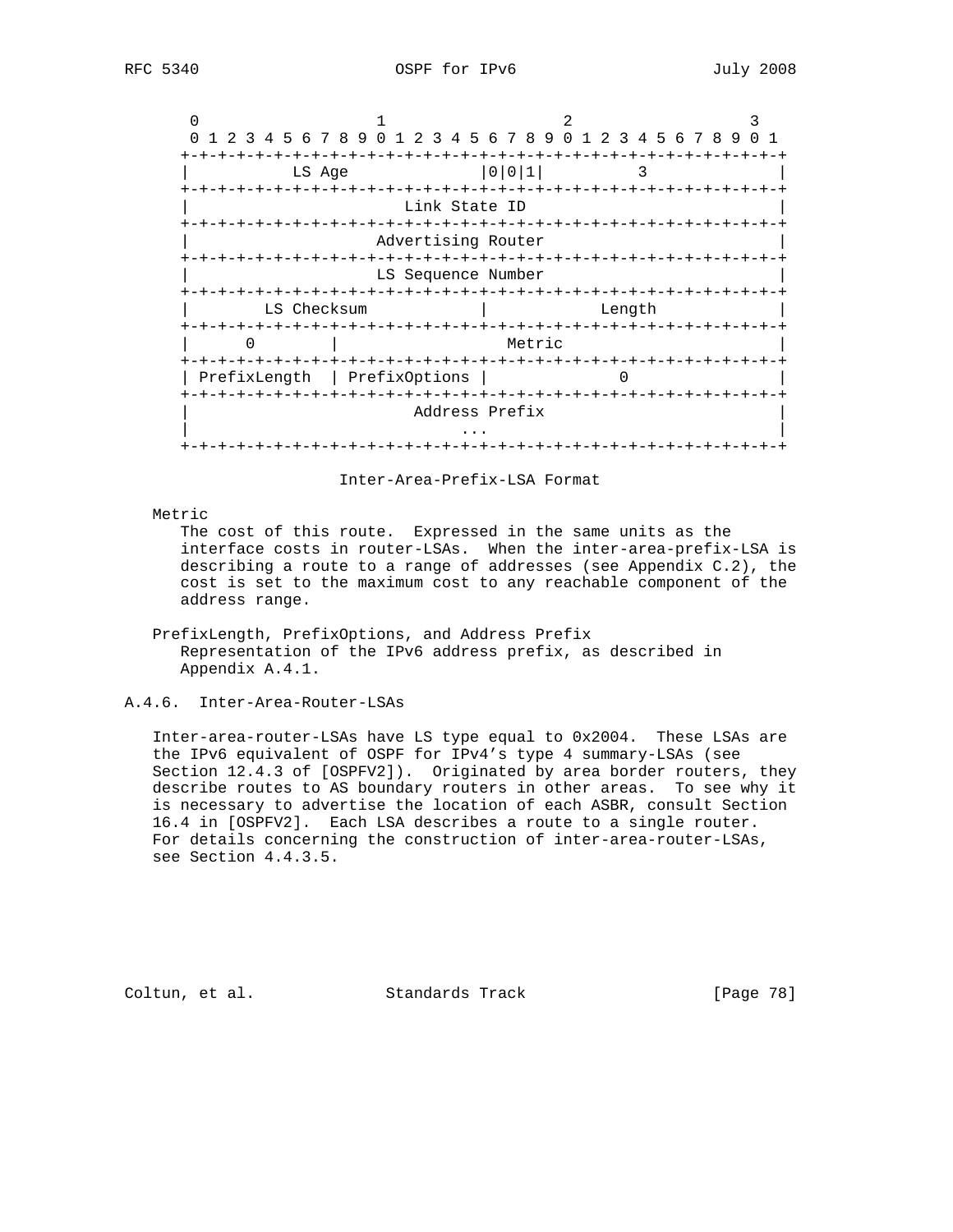| 1 2 3 4 5 6 7 8 9 0 1 2 3 4 5 6 7 8 9 0 1 |                                                |                          |                                  | 2 3 4 5 6 7 8 9          |  |
|-------------------------------------------|------------------------------------------------|--------------------------|----------------------------------|--------------------------|--|
| LS Age<br>-+-+-+-+-+-                     | -+-+-+-+-+-+-+-+                               | 0 0 1                    |                                  | -+-+-+-+-+-+-+-+-+       |  |
|                                           | Link State ID<br>-+-+-+-+-+-+-+-+-+-+-+        |                          | -+-+-+-+-+-+-+-+-+-+-+           |                          |  |
|                                           | Advertising Router                             |                          |                                  |                          |  |
|                                           | LS Sequence Number<br>-+-+-+-+-+-+-+-+-+-+-+-+ |                          |                                  | $-+ - + - + - + - + - +$ |  |
| LS Checksum                               |                                                | $-+ - + - + - + - + - +$ | Length<br>-+-+-+-+-+-+-+-+-+-+-+ |                          |  |
|                                           |                                                | Options                  |                                  |                          |  |
|                                           |                                                | Metric                   |                                  |                          |  |
|                                           | Destination Router ID                          |                          |                                  |                          |  |

Inter-Area-Router-LSA Format

#### Options

 The optional capabilities supported by the router, as documented in Appendix A.2.

### Metric

 The cost of this route. Expressed in the same units as the interface costs in router-LSAs.

 Destination Router ID The Router ID of the router being described by the LSA.

### A.4.7. AS-External-LSAs

 AS-external-LSAs have LS type equal to 0x4005. These LSAs are originated by AS boundary routers and describe destinations external to the AS. Each LSA describes a route to a single IPv6 address prefix. For details concerning the construction of AS-external-LSAs, see Section 4.4.3.6.

 AS-external-LSAs can be used to describe a default route. Default routes are used when no specific route exists to the destination. When describing a default route, the AS-external-LSA's PrefixLength is set to 0.

Coltun, et al. Standards Track [Page 79]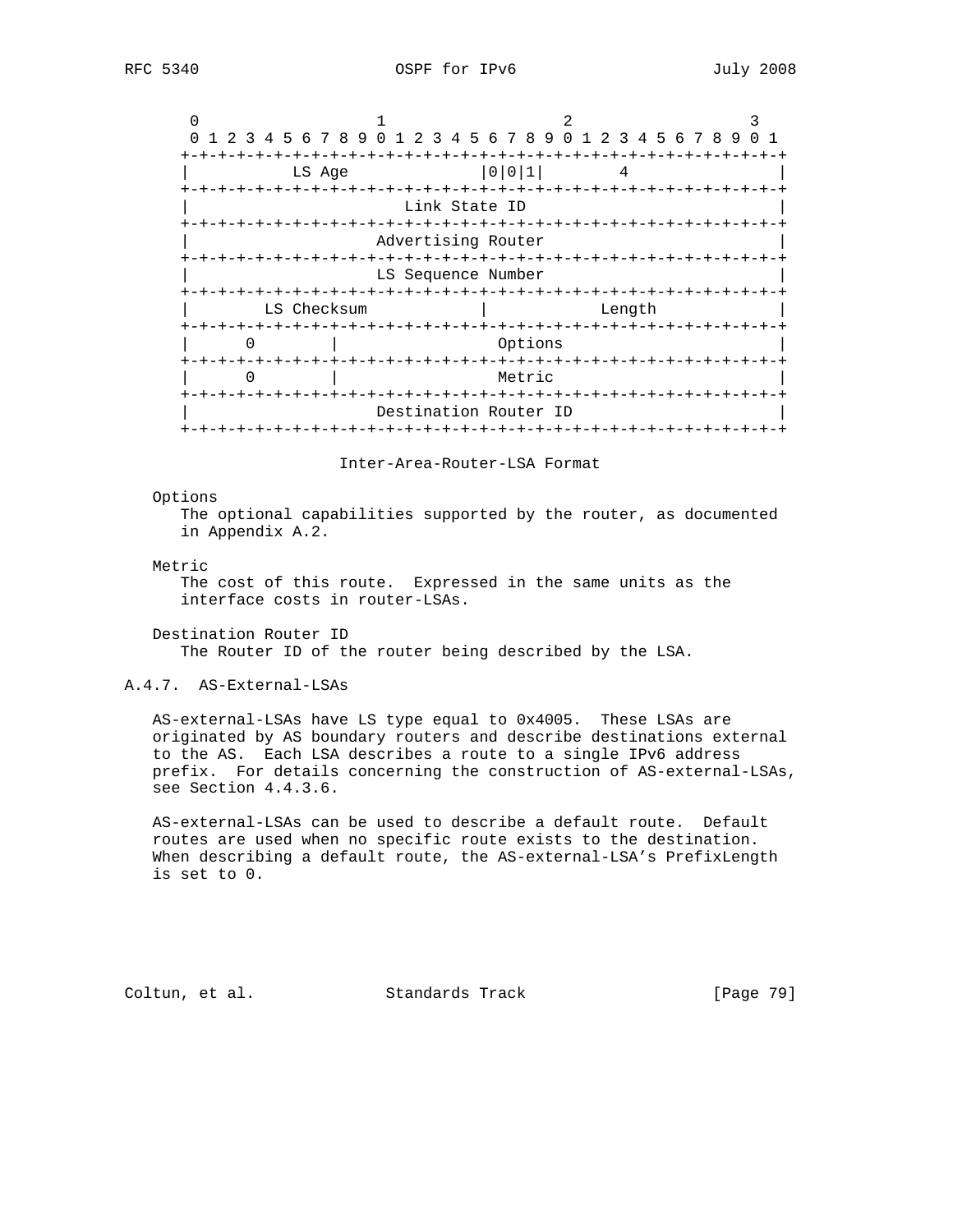|                                                                            |                                     | 0 1 2 3 4 5 6 7 8 9 0 1 2 3 4 5 6 7 8 9 0 1 2 3 4 5 6 7 8 9 0 1 |        |    |  |  |
|----------------------------------------------------------------------------|-------------------------------------|-----------------------------------------------------------------|--------|----|--|--|
|                                                                            | LS Age                              | 0 1 0                                                           |        | 5. |  |  |
|                                                                            | Link State ID                       |                                                                 |        |    |  |  |
|                                                                            | Advertising Router                  |                                                                 |        |    |  |  |
|                                                                            | LS Sequence Number                  |                                                                 |        |    |  |  |
| LS Checksum                                                                |                                     |                                                                 | Length |    |  |  |
| E F T                                                                      |                                     | Metric                                                          |        |    |  |  |
|                                                                            |                                     |                                                                 |        |    |  |  |
|                                                                            | Address Prefix                      |                                                                 |        |    |  |  |
|                                                                            |                                     |                                                                 |        |    |  |  |
|                                                                            | Forwarding Address (Optional)       |                                                                 |        |    |  |  |
|                                                                            |                                     |                                                                 |        |    |  |  |
|                                                                            | External Route Tag (Optional)       |                                                                 |        |    |  |  |
| PrefixLength   PrefixOptions   Referenced LS Type<br>$+-$<br>$+ -$<br>$+-$ | Referenced Link State ID (Optional) |                                                                 |        |    |  |  |
|                                                                            |                                     |                                                                 |        |    |  |  |

 specified is a Type 2 external metric. This means the metric is considered larger than any intra-AS path. If bit E is zero, the specified metric is a Type 1 external metric. This means that it is expressed in the same units as other LSAs (i.e., the same units as the interface costs in router-LSAs).

## bit F

If set, a Forwarding Address has been included in the LSA.

#### bit T

If set, an External Route Tag has been included in the LSA.

Coltun, et al. Standards Track [Page 80]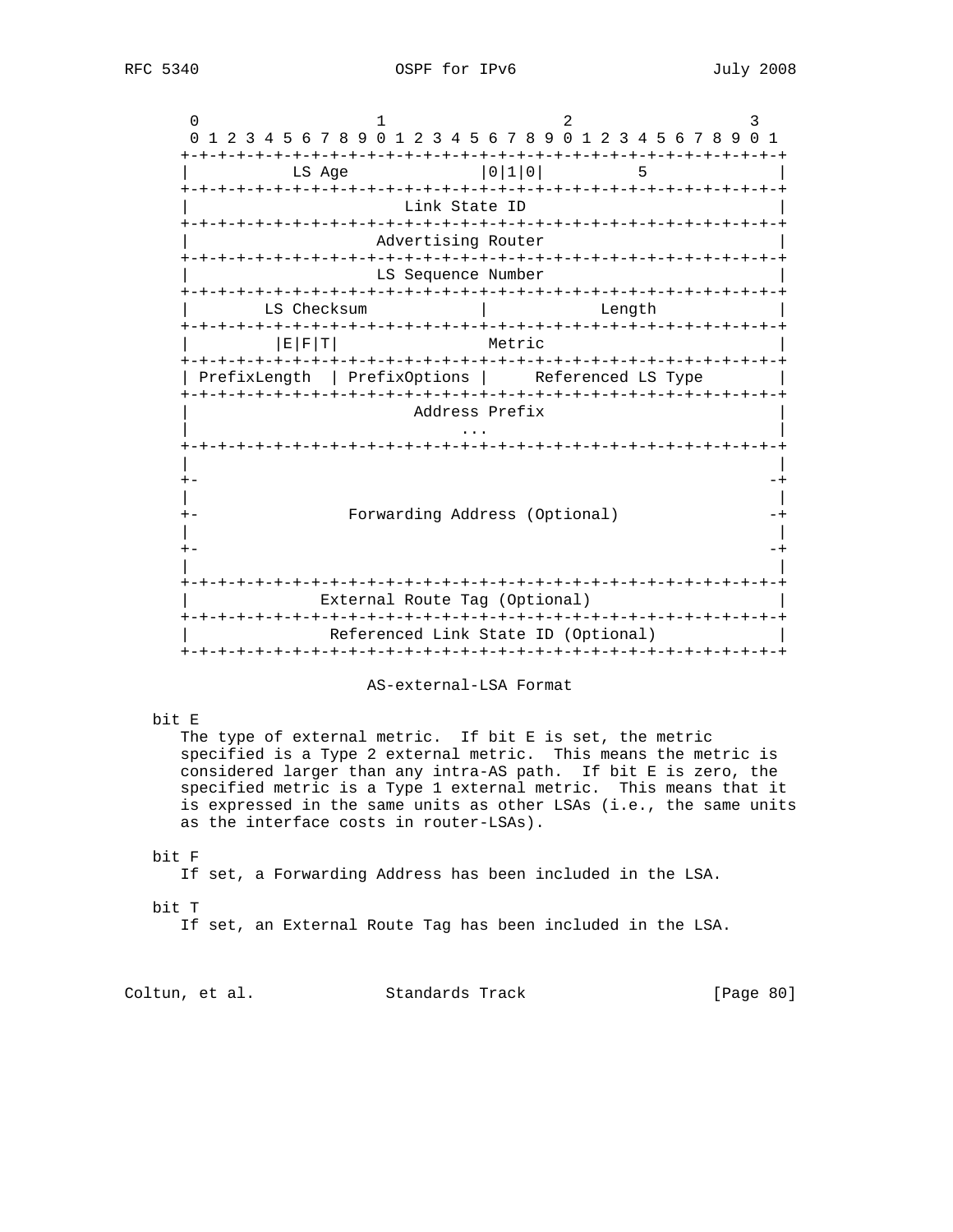Metric

 The cost of this route. Interpretation depends on the external type indication (bit E above).

 PrefixLength, PrefixOptions, and Address Prefix Representation of the IPv6 address prefix, as described in Appendix A.4.1.

Referenced LS Type

 If non-zero, an LSA with this LS type is to be associated with this LSA (see Referenced Link State ID below).

Forwarding address

 A fully qualified IPv6 address (128 bits). Included in the LSA if and only if bit F has been set. If included, data traffic for the advertised destination will be forwarded to this address. It MUST NOT be set to the IPv6 Unspecified Address (0:0:0:0:0:0:0:0) or an IPv6 Link-Local Address (Prefix FE80/10). While OSPFv3 routes are normally installed with link-local addresses, an OSPFv3 implementation advertising a forwarding address MUST advertise a global IPv6 address. This global IPv6 address may be the next-hop gateway for an external prefix or may be obtained through some other method (e.g., configuration).

External Route Tag

 A 32-bit field that MAY be used to communicate additional information between AS boundary routers. Included in the LSA if and only if bit T has been set.

Referenced Link State ID

 Included if and only if Reference LS Type is non-zero. If included, additional information concerning the advertised external route can be found in the LSA having LS type equal to "Referenced LS Type", Link State ID equal to "Referenced Link State ID", and Advertising Router the same as that specified in the AS-external-LSA's link-state header. This additional information is not used by the OSPF protocol itself. It may be used to communicate information between AS boundary routers. The precise nature of such information is outside the scope of this specification.

 All, none, or some of the fields labeled Forwarding address, External Route Tag, and Referenced Link State ID MAY be present in the AS external-LSA (as indicated by the setting of bit F, bit T, and Referenced LS Type respectively). When present, Forwarding Address always comes first, External Route Tag next, and the Referenced Link State ID last.

Coltun, et al. Standards Track [Page 81]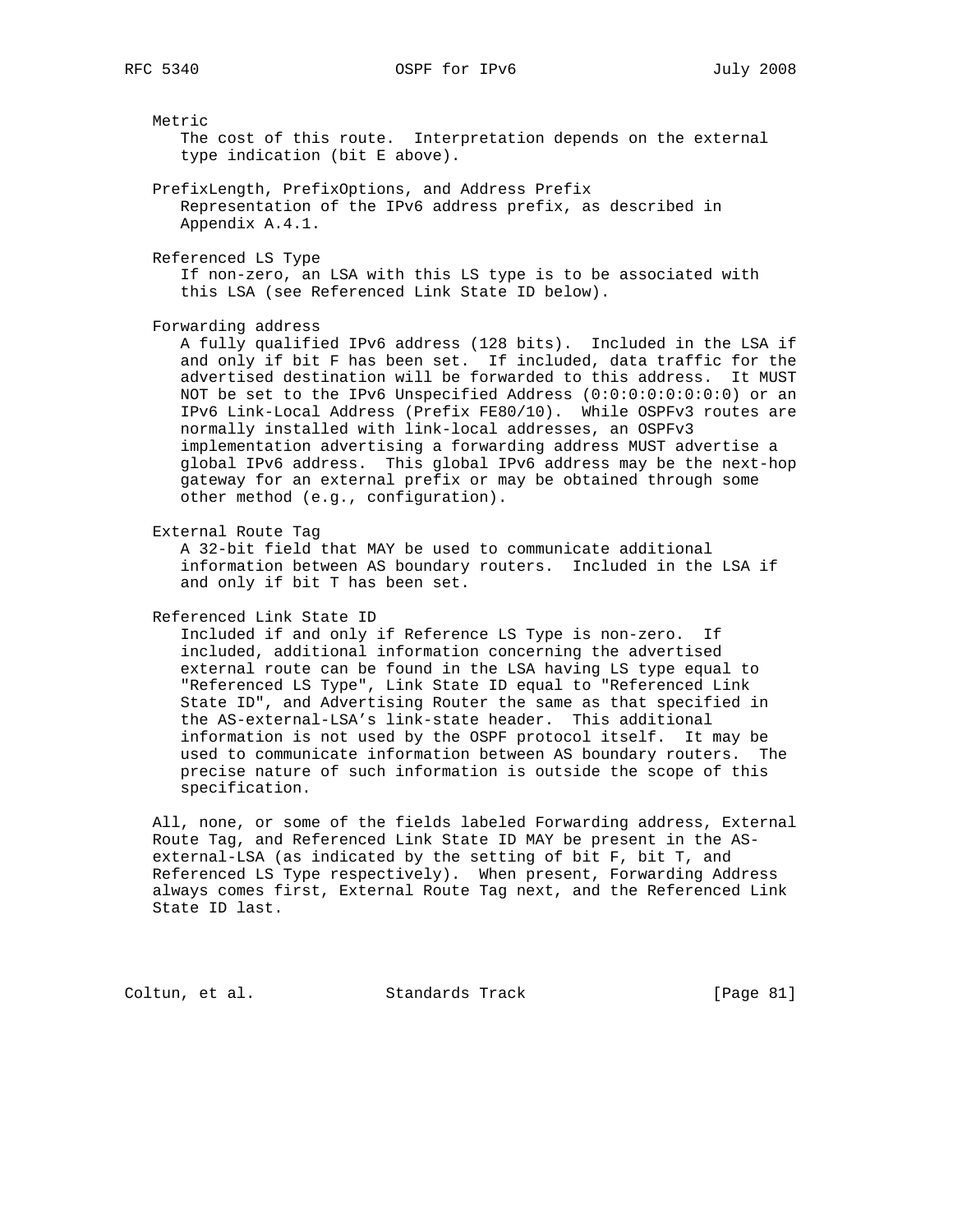## A.4.8. NSSA-LSAs

 NSSA-LSAs have LS type equal to 0x2007. These LSAs are originated by AS boundary routers within an NSSA and describe destinations external to the AS that may or may not be propagated outside the NSSA (refer to [NSSA]). Other than the LS type, their format is exactly the same as AS-external LSAs as described in Appendix A.4.7.

 A global IPv6 address MUST be selected as forwarding address for NSSA-LSAs that are to be propagated by NSSA area border routers. The selection should proceed the same as OSPFv2 NSSA support [NSSA] with additional checking to ensure IPv6 link-local address are not selected.

## A.4.9. Link-LSAs

 Link-LSAs have LS type equal to 0x0008. A router originates a separate link-LSA for each attached physical link. These LSAs have link-local flooding scope; they are never flooded beyond the associated link. Link-LSAs have three purposes:

- 1. They provide the router's link-local address to all other routers attached to the link.
- 2. They inform other routers attached to the link of a list of IPv6 prefixes to associate with the link.
- 3. They allow the router to advertise a collection of Options bits in the network-LSA originated by the Designated Router on a broadcast or NBMA link.

 For details concerning the construction of links-LSAs, see Section 4.4.3.8.

 A link-LSA's Link State ID is set equal to the originating router's Interface ID on the link.

Coltun, et al. Standards Track [Page 82]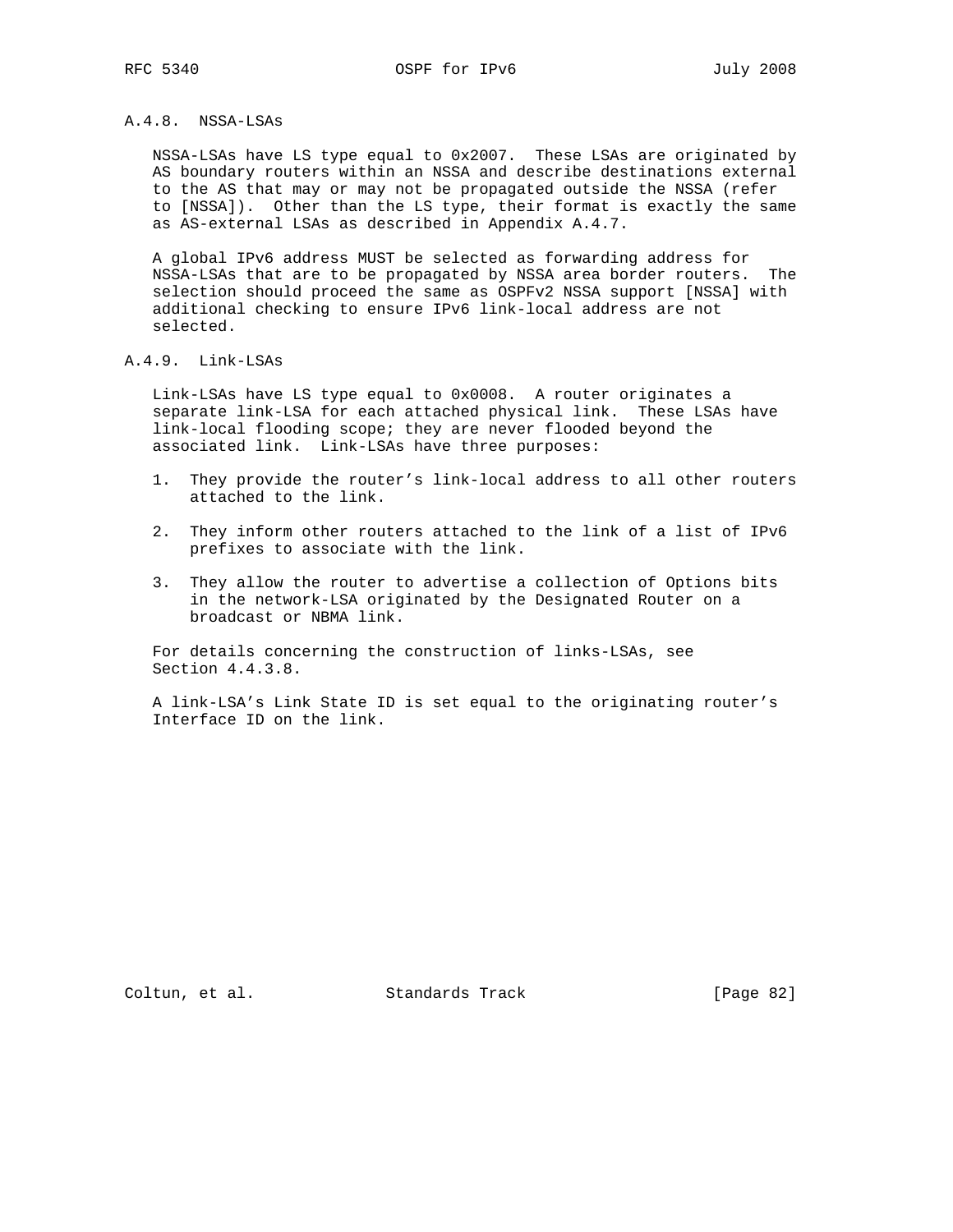$0$  1 2 3 0 1 2 3 4 5 6 7 8 9 0 1 2 3 4 5 6 7 8 9 0 1 2 3 4 5 6 7 8 9 0 1 +-+-+-+-+-+-+-+-+-+-+-+-+-+-+-+-+-+-+-+-+-+-+-+-+-+-+-+-+-+-+-+-+ LS Age  $|0|0|0|$  8 +-+-+-+-+-+-+-+-+-+-+-+-+-+-+-+-+-+-+-+-+-+-+-+-+-+-+-+-+-+-+-+-+ Link State ID +-+-+-+-+-+-+-+-+-+-+-+-+-+-+-+-+-+-+-+-+-+-+-+-+-+-+-+-+-+-+-+-+ Advertising Router +-+-+-+-+-+-+-+-+-+-+-+-+-+-+-+-+-+-+-+-+-+-+-+-+-+-+-+-+-+-+-+-+ | LS Sequence Number | +-+-+-+-+-+-+-+-+-+-+-+-+-+-+-+-+-+-+-+-+-+-+-+-+-+-+-+-+-+-+-+-+ | LS Checksum | Length | +-+-+-+-+-+-+-+-+-+-+-+-+-+-+-+-+-+-+-+-+-+-+-+-+-+-+-+-+-+-+-+-+ | Rtr Priority | Options +-+-+-+-+-+-+-+-+-+-+-+-+-+-+-+-+-+-+-+-+-+-+-+-+-+-+-+-+-+-+-+-+ | | +- -+ | | +- Link-local Interface Address -+ | | +- -+ | | +-+-+-+-+-+-+-+-+-+-+-+-+-+-+-+-+-+-+-+-+-+-+-+-+-+-+-+-+-+-+-+-+ # prefixes +-+-+-+-+-+-+-+-+-+-+-+-+-+-+-+-+-+-+-+-+-+-+-+-+-+-+-+-+-+-+-+-+ | PrefixLength | PrefixOptions | 0 | +-+-+-+-+-+-+-+-+-+-+-+-+-+-+-+-+-+-+-+-+-+-+-+-+-+-+-+-+-+-+-+-+ | Address Prefix | | ... | ... | ... | ... | ... | ... | ... | ... | ... | ... | ... | ... | ... | ... | ... | ... | ... | ... | +-+-+-+-+-+-+-+-+-+-+-+-+-+-+-+-+-+-+-+-+-+-+-+-+-+-+-+-+-+-+-+-+ | ... | ... | ... | ... | ... | ... | ... | ... | ... | ... | ... | ... | ... | ... | ... | ... | ... | ... | +-+-+-+-+-+-+-+-+-+-+-+-+-+-+-+-+-+-+-+-+-+-+-+-+-+-+-+-+-+-+-+-+ | PrefixLength | PrefixOptions | 0 | +-+-+-+-+-+-+-+-+-+-+-+-+-+-+-+-+-+-+-+-+-+-+-+-+-+-+-+-+-+-+-+-+ Address Prefix | ... | ... | ... | ... | ... | ... | ... | ... | ... | ... | ... | ... | ... | ... | ... | ... | ... | ... | +-+-+-+-+-+-+-+-+-+-+-+-+-+-+-+-+-+-+-+-+-+-+-+-+-+-+-+-+-+-+-+-+

#### Link-LSA Format

 Rtr Priority The Router Priority of the interface attaching the originating router to the link.

Options

 The set of Options bits that the router would like set in the network-LSA that will be originated by the Designated Router on broadcast or NBMA links.

Coltun, et al. Standards Track [Page 83]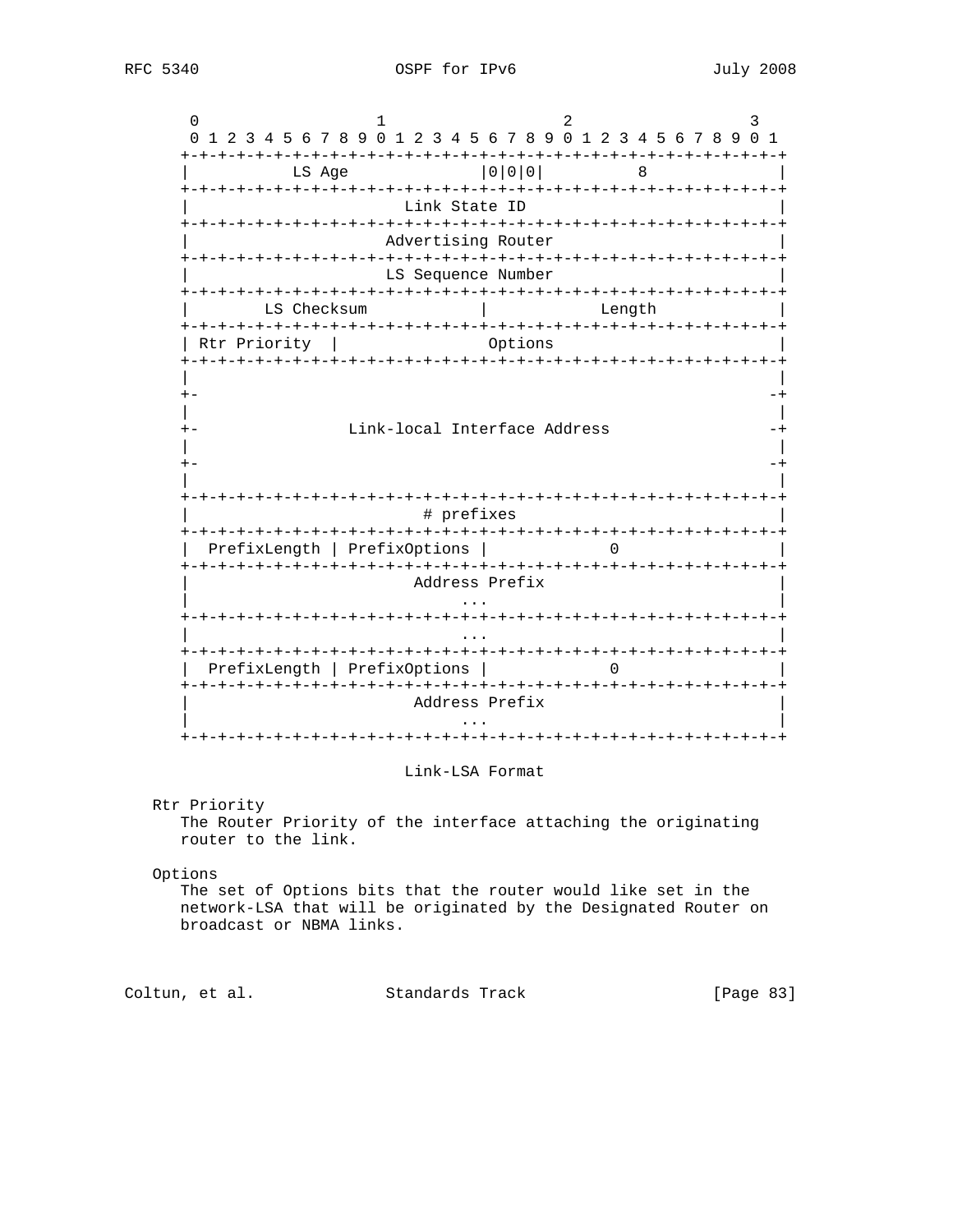Link-local Interface Address The originating router's link-local interface address on the link.

 # prefixes The number of IPv6 address prefixes contained in the LSA.

 The rest of the link-LSA contains a list of IPv6 prefixes to be associated with the link.

 PrefixLength, PrefixOptions, and Address Prefix Representation of an IPv6 address prefix, as described in Appendix A.4.1.

A.4.10. Intra-Area-Prefix-LSAs

 Intra-area-prefix-LSAs have LS type equal to 0x2009. A router uses intra-area-prefix-LSAs to advertise one or more IPv6 address prefixes that are associated with a local router address, an attached stub network segment, or an attached transit network segment. In IPv4, the first two were accomplished via the router's router-LSA and the last via a network-LSA. In OSPF for IPv6, all addressing information that was advertised in router-LSAs and network-LSAs has been removed and is now advertised in intra-area-prefix-LSAs. For details concerning the construction of intra-area-prefix-LSA, see Section 4.4.3.9.

 A router can originate multiple intra-area-prefix-LSAs for each router or transit network. Each such LSA is distinguished by its unique Link State ID.

Coltun, et al. Standards Track [Page 84]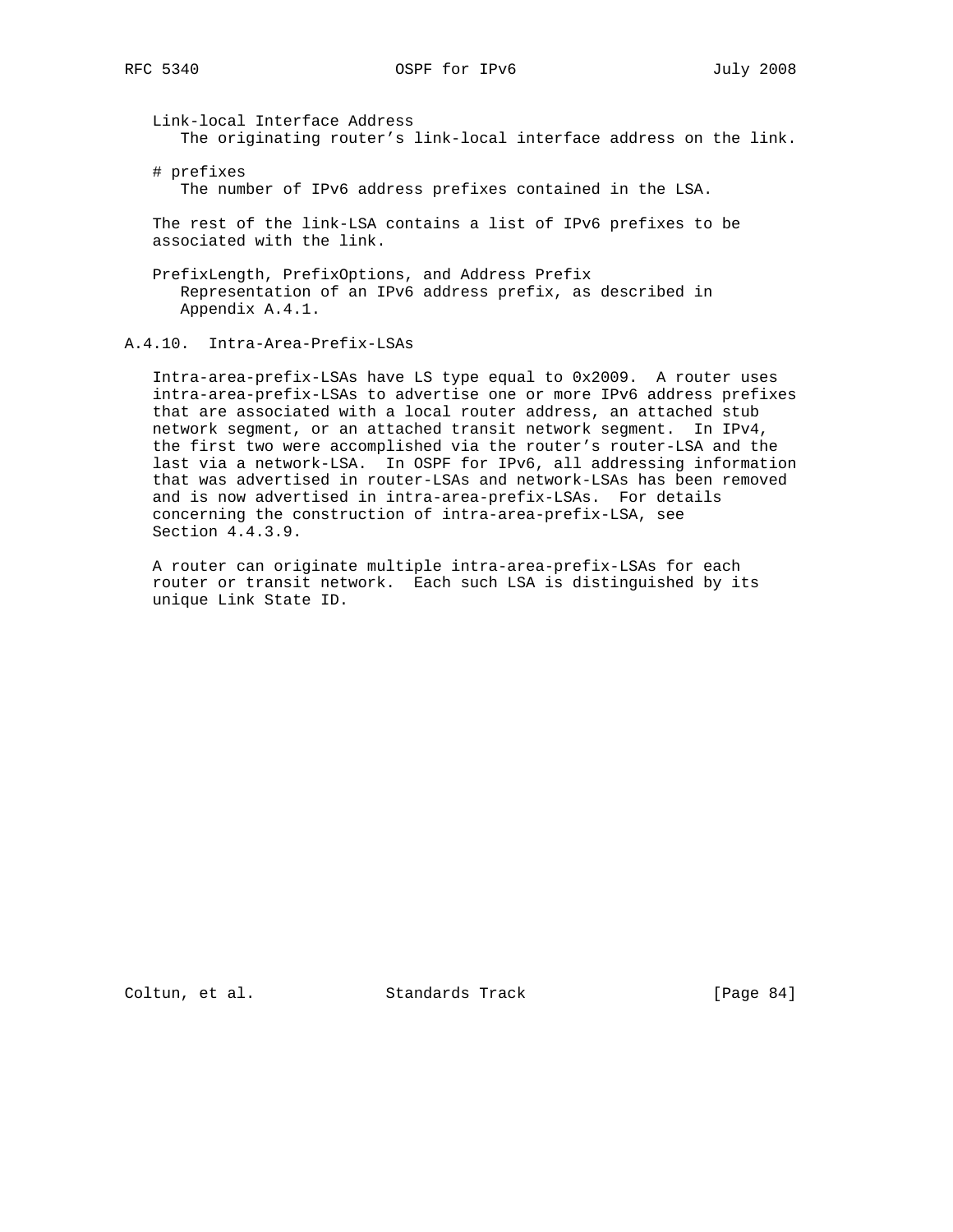| 0                                                                       |                               |                          |                                     |              |
|-------------------------------------------------------------------------|-------------------------------|--------------------------|-------------------------------------|--------------|
| 1 2 3 4 5 6 7 8 9 0 1 2 3 4 5 6 7 8 9 0 1 2 3 4 5 6 7 8 9 0<br>$\Omega$ |                               |                          |                                     | $\mathbf{1}$ |
| -+-+-+-+-+<br>キーキーキーキーキーキ<br>LS Age                                     |                               | 0 0 1                    | -+-+-+-+-+-+-+-+-+-+-+-+-+-+-+<br>9 |              |
|                                                                         | -+-+-+-+-+-+-+-+-+-+-+-+-+    | Link State ID            | +-+-+-+-+-+-+-+-+-+-+-+-+-+         |              |
|                                                                         |                               | Advertising Router       |                                     |              |
|                                                                         | -+-+-+-+                      | LS Sequence Number       | -+-+-+-+-+-+-+-+-+-+-+-+-+-+-       |              |
| LS Checksum                                                             |                               |                          | Length                              |              |
| # Prefixes                                                              |                               |                          | Referenced LS Type                  |              |
|                                                                         |                               | Referenced Link State ID |                                     |              |
|                                                                         | Referenced Advertising Router |                          |                                     |              |
| PrefixLength   PrefixOptions                                            |                               |                          | Metric                              |              |
|                                                                         |                               | Address Prefix           |                                     |              |
|                                                                         |                               |                          |                                     |              |
|                                                                         |                               |                          | +-+-+-+-+-+-+-+-+-+-+-+-            |              |
| PrefixLength                                                            | PrefixOptions                 | +-+-+-+-+-+-+-+-+-+-+-+  | Metric                              | -+-+-+-+-+-+ |
|                                                                         |                               | Address Prefix           |                                     |              |
|                                                                         |                               |                          |                                     |              |
|                                                                         |                               |                          |                                     |              |

Intra-Area-Prefix LSA Format

# prefixes

The number of IPv6 address prefixes contained in the LSA.

 Referenced LS Type, Referenced Link State ID, and Referenced Advertising Router

 Identifies the router-LSA or network-LSA with which the IPv6 address prefixes should be associated. If Referenced LS Type is 0x2001, the prefixes are associated with a router-LSA, Referenced Link State ID should be 0, and Referenced Advertising Router should be the originating router's Router ID. If Referenced LS Type is 0x2002, the prefixes are associated with a network-LSA, Referenced Link State ID should be the Interface ID of the link's Designated Router, and Referenced Advertising Router should be the Designated Router's Router ID.

Coltun, et al. Standards Track [Page 85]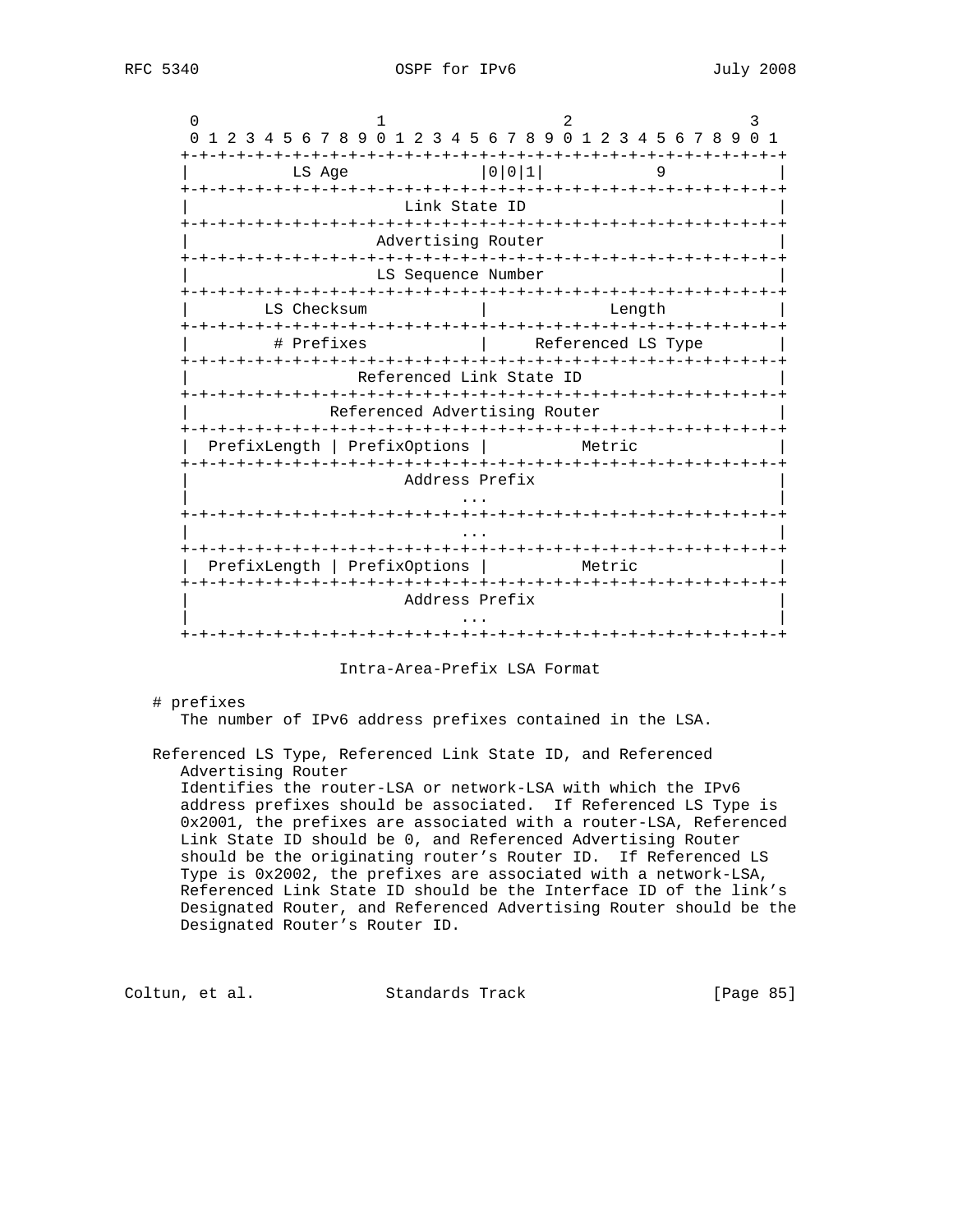The rest of the intra-area-prefix-LSA contains a list of IPv6 prefixes to be associated with the router or transit link, as well as their associated costs.

 PrefixLength, PrefixOptions, and Address Prefix Representation of an IPv6 address prefix, as described in Appendix A.4.1.

Metric

 The cost of this prefix. Expressed in the same units as the interface costs in router-LSAs.

Appendix B. Architectural Constants

 Architectural constants for the OSPF protocol are defined in Appendix B of [OSPFV2]. The only difference for OSPF for IPv6 is that DefaultDestination is encoded as a prefix with length 0 (see Appendix A.4.1).

Appendix C. Configurable Constants

 The OSPF protocol has quite a few configurable parameters. These parameters are listed below. They are grouped into general functional categories (area parameters, interface parameters, etc.). Sample values are given for some of the parameters.

 Some parameter settings need to be consistent among groups of routers. For example, all routers in an area must agree on that area's parameters. Similarly, all routers attached to a network must agree on that network's HelloInterval and RouterDeadInterval.

 Some parameters may be determined by router algorithms outside of this specification (e.g., the address of a host connected to the router via a SLIP line). From OSPF's point of view, these items are still configurable.

C.1. Global Parameters

 In general, a separate copy of the OSPF protocol is run for each area. Because of this, most configuration parameters are defined on a per-area basis. The few global configuration parameters are listed below.

Coltun, et al. Standards Track [Page 86]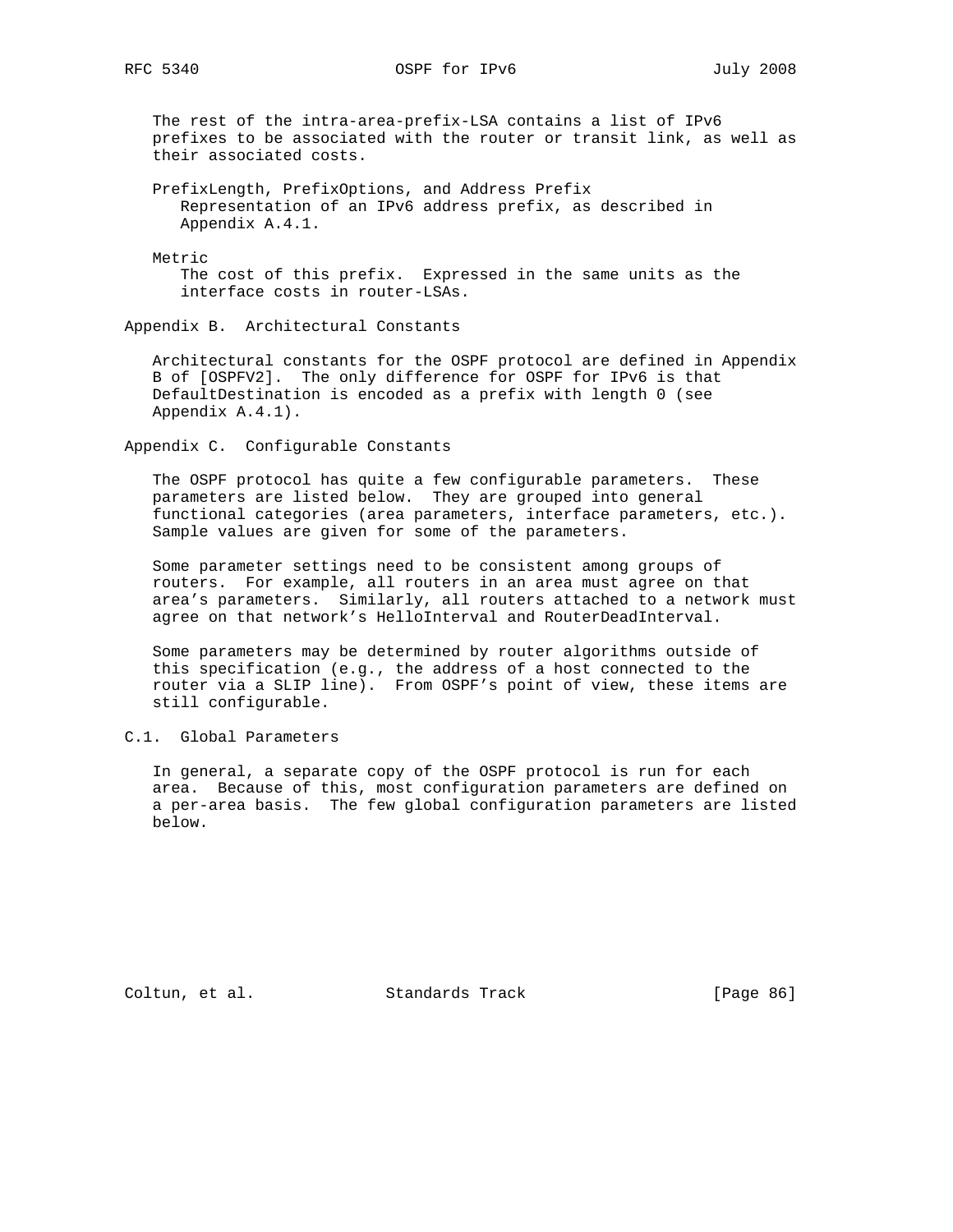Router ID

 This is a 32-bit number that uniquely identifies the router in the Autonomous System. If a router's OSPF Router ID is changed, the router's OSPF software should be restarted before the new Router ID takes effect. Before restarting due to a Router ID change, the router should flush its self-originated LSAs from the routing domain (see Section 14.1 of [OSPFV2]). Otherwise, they will persist for up to MaxAge seconds.

 Because the size of the Router ID is smaller than an IPv6 address, it cannot be set to one of the router's IPv6 addresses (as is commonly done for IPv4). Possible Router ID assignment procedures for IPv6 include: a) assign the IPv6 Router ID as one of the router's IPv4 addresses or b) assign IPv6 Router IDs through some local administrative procedure (similar to procedures used by manufacturers to assign product serial numbers).

The Router ID of 0.0.0.0 is reserved and SHOULD NOT be used.

C.2. Area Parameters

 All routers belonging to an area must agree on that area's configuration. Disagreements between two routers will lead to an inability for adjacencies to form between them, with a resulting hindrance to the flow of both routing protocol information and data traffic. The following items must be configured for an area:

Area ID

 This is a 32-bit number that identifies the area. The Area ID of 0 is reserved for the backbone.

List of address ranges

 Address ranges control the advertisement of routes across area boundaries. Each address range consists of the following items:

 [IPv6 prefix, prefix length] Describes the collection of IPv6 addresses contained in the address range.

Status

 Set to either Advertise or DoNotAdvertise. Routing information is condensed at area boundaries. External to the area, at most a single route is advertised (via a inter-area-prefix-LSA) for each address range. The route is advertised if and only if the address range's Status is set to Advertise. Unadvertised ranges allow the existence of certain networks to be intentionally hidden from other areas. Status is set to Advertise by default.

Coltun, et al. Standards Track [Page 87]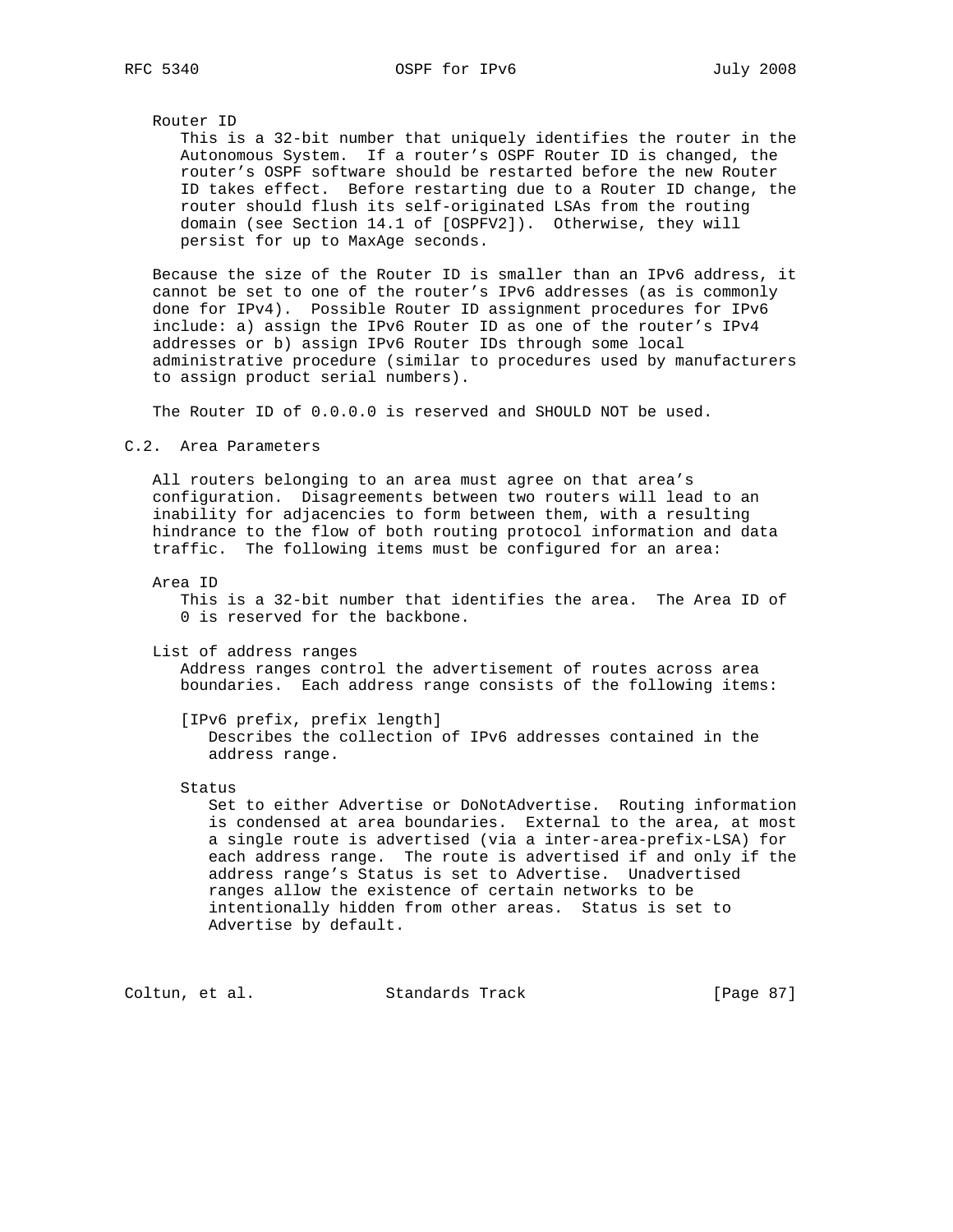#### ExternalRoutingCapability

 Whether AS-external-LSAs will be flooded into/throughout the area. If AS-external-LSAs are excluded from the area, the area is called a stub area or NSSA. Internal to stub areas, routing to external destinations will be based solely on a default inter-area route. The backbone cannot be configured as a stub or NSSA area. Also, virtual links cannot be configured through stub or NSSA areas. For more information, see Section 3.6 of [OSPFV2] and [NSSA].

### StubDefaultCost

 If the area has been configured as a stub area, and the router itself is an area border router, then the StubDefaultCost indicates the cost of the default inter-area-prefix-LSA that the router should advertise into the area. See Section 12.4.3.1 of [OSPFV2] for more information.

### NSSATranslatorRole and TranslatorStabilityInterval

 These area parameters are described in Appendix D of [NSSA]. Additionally, an NSSA Area Border Router (ABR) is also required to allow configuration of whether or not an NSSA default route is advertised in an NSSA-LSA. If advertised, its metric and metric type are configurable. These requirements are also described in Appendix D of [NSSA].

ImportSummaries

 When set to enabled, prefixes external to the area are imported into the area via the advertisement of inter-area-prefix-LSAs. When set to disabled, inter-area routes are not imported into the area. The default setting is enabled. This parameter is only valid for stub or NSSA areas.

## C.3. Router Interface Parameters

 Some of the configurable router interface parameters (such as Area ID, HelloInterval, and RouterDeadInterval) actually imply properties of the attached links. Therefore, these parameters must be consistent across all the routers attached to that link. The parameters that must be configured for a router interface are:

IPv6 link-local address

 The IPv6 link-local address associated with this interface. May be learned through auto-configuration.

Coltun, et al. Standards Track [Page 88]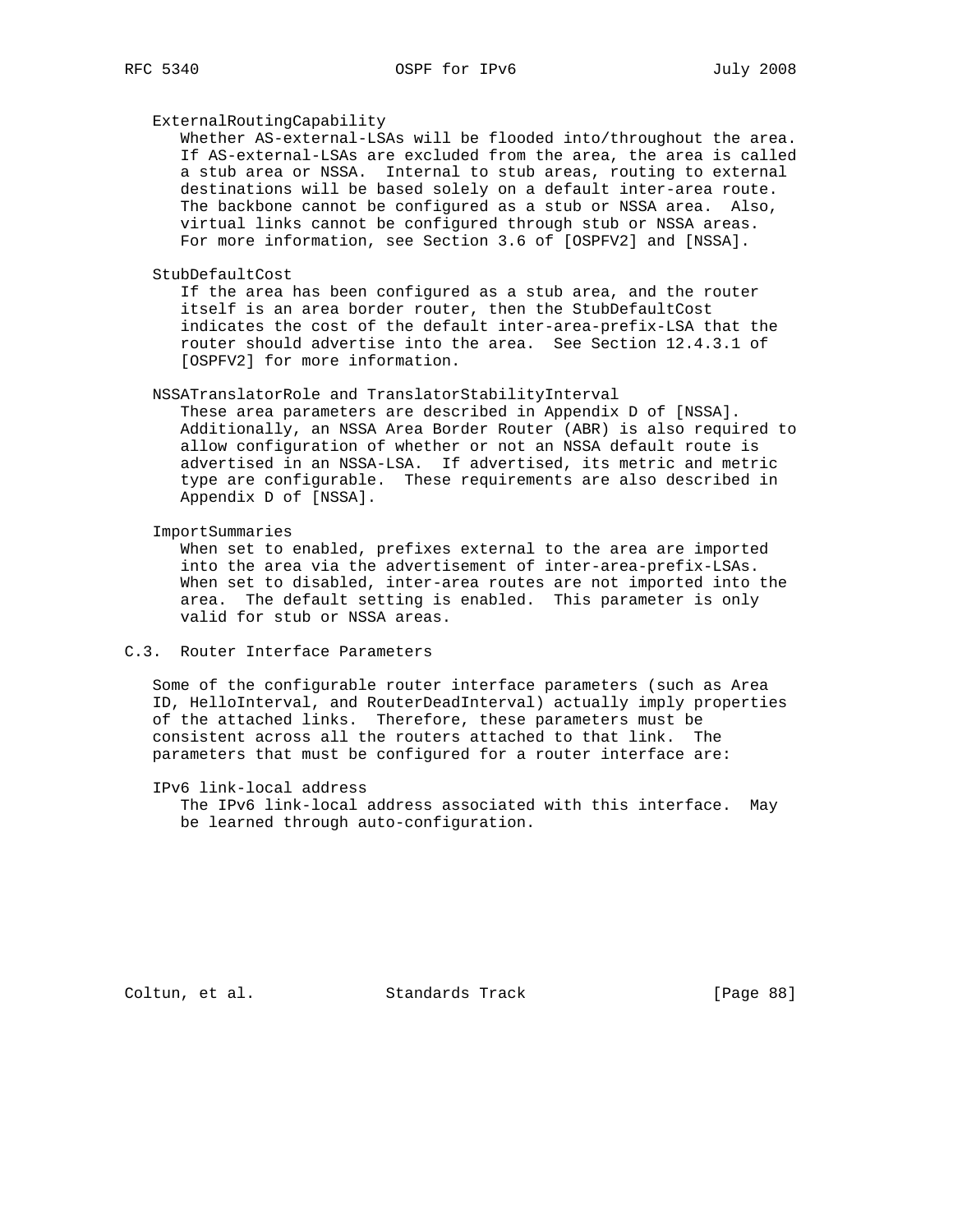| Area ID<br>The OSPF area to which the attached link belongs.                                                                                                                                                                                                                                                                                                                                                                                                            |
|-------------------------------------------------------------------------------------------------------------------------------------------------------------------------------------------------------------------------------------------------------------------------------------------------------------------------------------------------------------------------------------------------------------------------------------------------------------------------|
| Instance ID<br>The OSPF protocol instance associated with this OSPF interface.<br>Defaults to 0.                                                                                                                                                                                                                                                                                                                                                                        |
| Interface ID<br>32-bit number uniquely identifying this interface among the<br>collection of this router's interfaces. For example, in some<br>implementations it may be possible to use the MIB-II IfIndex<br>$([INTFMIB])$ .                                                                                                                                                                                                                                          |
| IPv6 prefixes<br>The list of IPv6 prefixes to associate with the link. These will<br>be advertised in intra-area-prefix-LSAs.                                                                                                                                                                                                                                                                                                                                           |
| Interface output cost(s)<br>The cost of sending a packet on the interface, expressed in the<br>link-state metric. This is advertised as the link cost for this<br>interface in the router's router-LSA. The interface output cost<br>MUST always be greater than 0.                                                                                                                                                                                                     |
| RxmtInterval<br>The number of seconds between LSA retransmissions for adjacencies<br>belonging to this interface. Also used when retransmitting<br>Database Description and Link State Request packets. This should<br>be well over the expected round-trip delay between any two routers<br>on the attached link. The setting of this value should be<br>conservative or needless retransmissions will result.<br>Sample<br>value for a local area network: 5 seconds. |
| InfTransDelay<br>The estimated number of seconds it takes to transmit a Link State<br>Update packet over this interface. LSAs contained in the update<br>packet must have their age incremented by this amount before<br>This value should take into account the<br>transmission.<br>transmission and propagation delays of the interface. It MUST be<br>greater than 0. Sample value for a local area network: 1 second.                                               |
| Router Priority<br>An 8-bit unsigned integer. When two routers attached to a network<br>both attempt to become the Designated Router, the one with the<br>highest Router Priority takes precedence. If there is still a<br>tie, the router with the highest Router ID takes precedence.<br>$\mathbb A$<br>router whose Router Priority is set to 0 is ineligible to become<br>the Designated Router on the attached link. Router Priority is                            |

only configured for interfaces to broadcast and NBMA networks.

Coltun, et al. Standards Track [Page 89]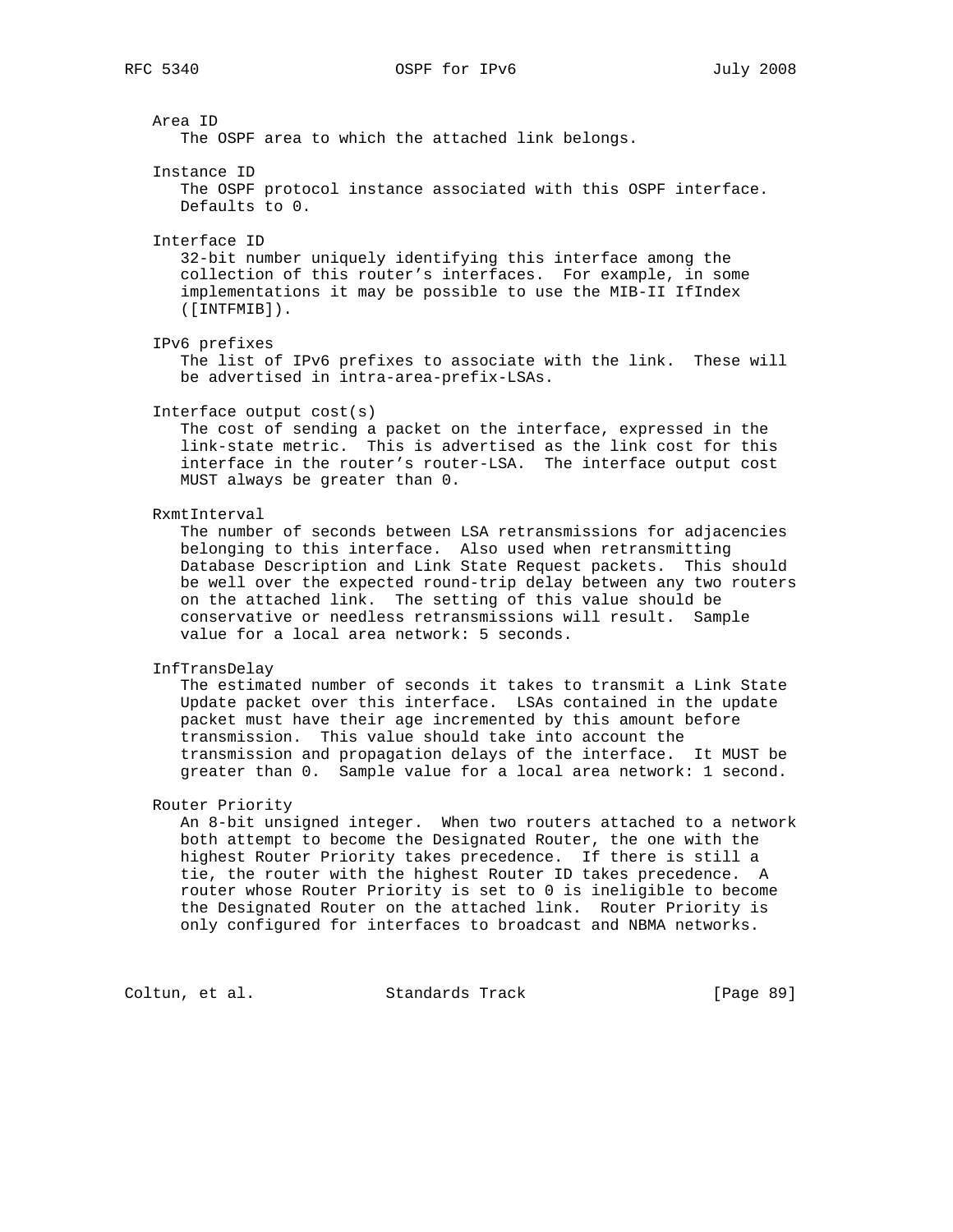### HelloInterval

 The length of time, in seconds, between Hello packets that the router sends on the interface. This value is advertised in the router's Hello packets. It MUST be the same for all routers attached to a common link. The smaller the HelloInterval, the faster topological changes will be detected. However, more OSPF routing protocol traffic will ensue. Sample value for a X.25 PDN: 30 seconds. Sample value for a local area network (LAN): 10 seconds.

RouterDeadInterval

 After ceasing to hear a router's Hello packets, the number of seconds before its neighbors declare the router down. This is also advertised in the router's Hello packets in their RouterDeadInterval field. This should be some multiple of the HelloInterval (e.g., 4). This value again MUST be the same for all routers attached to a common link.

#### LinkLSASuppression

 Indicates whether or not origination of a link-LSA is suppressed. If set to "enabled" and the interface type is not broadcast or NBMA, the router will not originate a link-LSA for the link. This implies that other routers on the link will ascertain the router's next-hop address using a mechanism other than the link-LSA (see Section 4.8.2). The default value is "disabled" for interface types described in this specification. It is implicitly "disabled" if the interface type is broadcast or NBMA. Future interface types MAY specify a different default.

## C.4. Virtual Link Parameters

 Virtual links are used to restore/increase connectivity of the backbone. Virtual links may be configured between any pair of area border routers having interfaces to a common (non-backbone) area. The virtual link appears as a point-to-point link with no global IPv6 addresses in the graph for the backbone. The virtual link must be configured in both of the area border routers.

 A virtual link appears in router-LSAs (for the backbone) as if it were a separate router interface to the backbone. As such, it has most of the parameters associated with a router interface (see Appendix C.3). Virtual links do not have link-local addresses, but instead use one of the router's global-scope IPv6 addresses as the IP source in OSPF protocol packets it sends on the virtual link. Router Priority is not used on virtual links. Interface output cost is not configured on virtual links, but is dynamically set to be the cost of the transit area intra-area path between the two endpoint routers. The parameter RxmtInterval may be configured and should be well over

Coltun, et al. Standards Track [Page 90]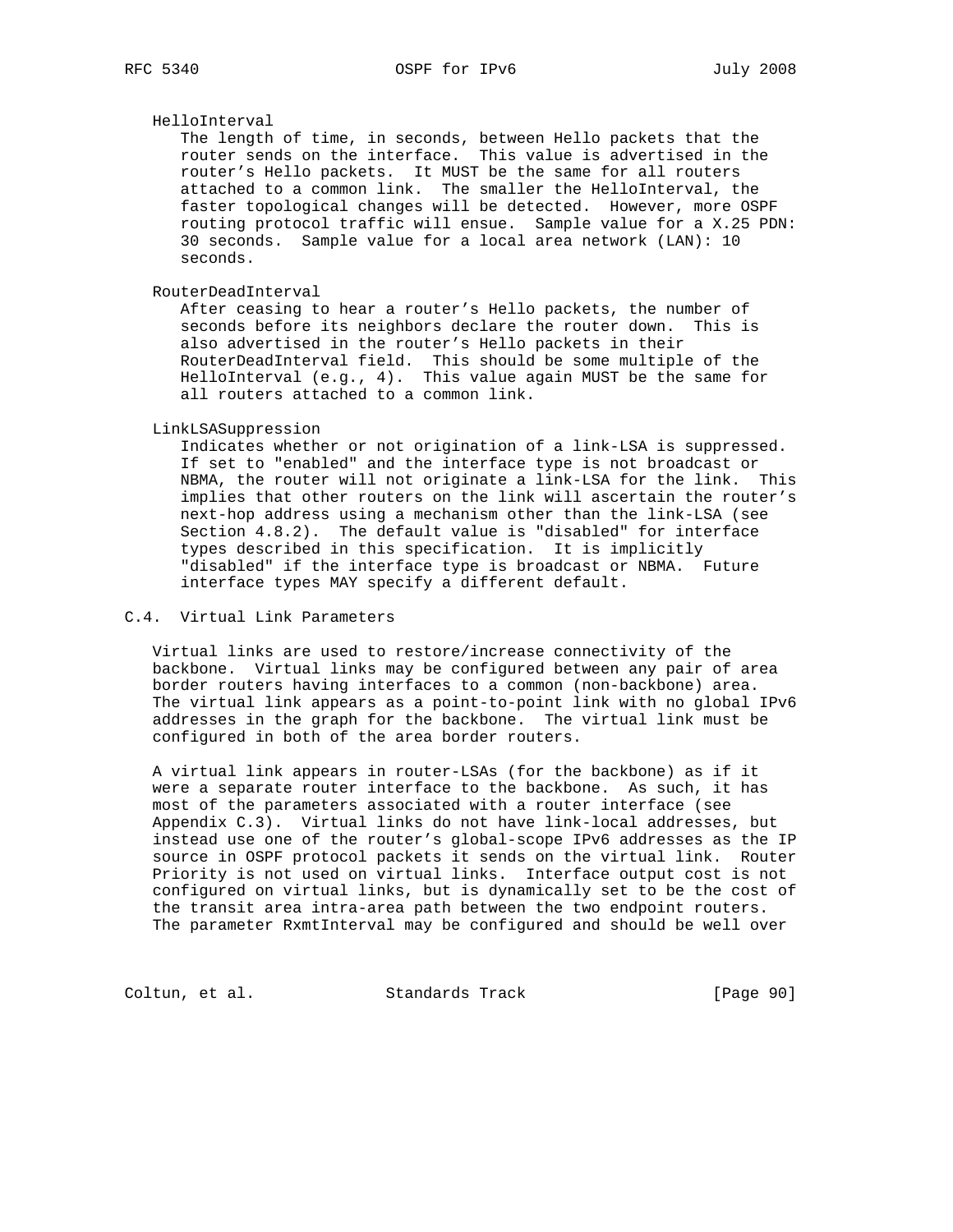the expected round-trip delay between the two routers. This may be hard to estimate for a virtual link; it is better to err on the side of making it too long.

 A virtual link is defined by the following two configurable parameters: the Router ID of the virtual link's other endpoint and the (non-backbone) area that the virtual link traverses (referred to as the virtual link's transit area). Virtual links cannot be configured through stub or NSSA areas. Additionally, an Instance ID may be configured for virtual links from different protocol instances in order to utilize the same transit area (without requiring different Router IDs for demultiplexing).

## C.5. NBMA Network Parameters

 OSPF treats an NBMA network much like it treats a broadcast network. Since there may be many routers attached to the network, a Designated Router is selected for the network. This Designated Router then originates a network-LSA listing all routers attached to the NBMA network.

 However, due to the lack of broadcast capabilities, it may be necessary to use configuration parameters in the Designated Router selection. These parameters will only need to be configured in those routers that are themselves eligible to become the Designated Router (i.e., those routers whose Router Priority for the network is non zero), and then only if no automatic procedure for discovering neighbors exists:

## List of all other attached routers

 The list of all other routers attached to the NBMA network. Each router is configured with its Router ID and IPv6 link-local address on the network. Also, for each router listed, that router's eligibility to become the Designated Router must be defined. When an interface to an NBMA network first comes up, the router only sends Hello packets to those neighbors eligible to become the Designated Router until such time that a Designated Router is elected.

PollInterval

 If a neighboring router has become inactive (Hello packets have not been seen for RouterDeadInterval seconds), it may still be necessary to send Hello packets to the dead neighbor. These Hello packets will be sent at the reduced rate PollInterval, which should be much larger than HelloInterval. Sample value for a PDN X.25 network: 2 minutes.

Coltun, et al. Standards Track [Page 91]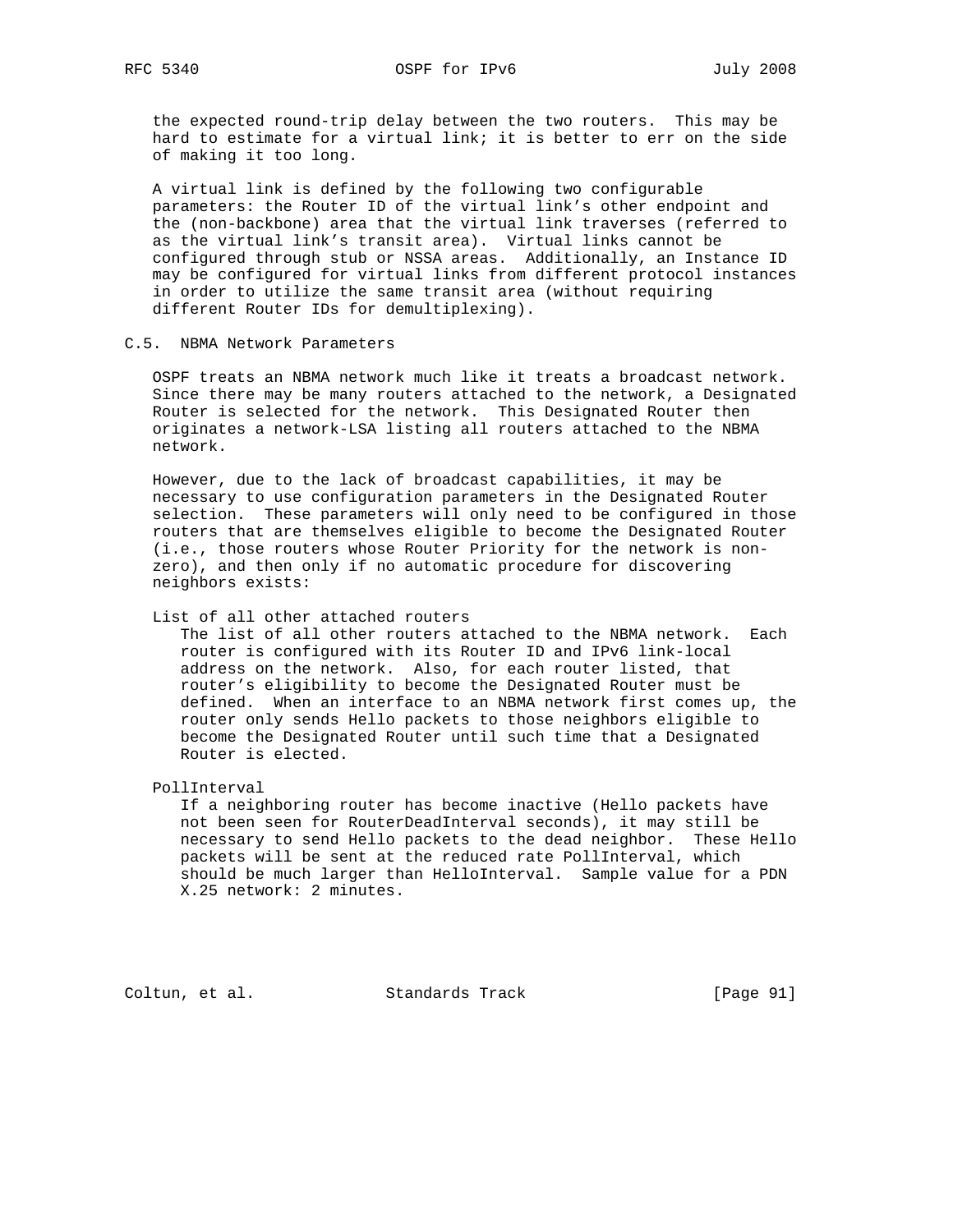## C.6. Point-to-Multipoint Network Parameters

 On point-to-multipoint networks, it may be necessary to configure the set of neighbors that are directly reachable over the point-to multipoint network. Each neighbor is configured with its Router ID and IPv6 link-local address on the network. Designated Routers are not elected on point-to-multipoint networks, so the Designated Router eligibility of configured neighbors is not defined.

## C.7. Host Route Parameters

 Host prefixes are advertised in intra-area-prefix-LSAs. They indicate either local router addresses, router interfaces to point to-point networks, looped router interfaces, or IPv6 hosts that are directly connected to the router (e.g., via a PPP connection). For each host directly connected to the router, the following items must be configured:

Host IPv6 prefix

 An IPv6 prefix belonging to the directly connected host. This must not be a valid IPv6 global prefix.

Cost of link to host

 The cost of sending a packet to the host, in terms of the link state metric. However, since the host probably has only a single connection to the Internet, the actual configured cost(s) in many cases is unimportant (i.e., will have no effect on routing).

Area ID

The OSPF area to which the host's prefix belongs.

Coltun, et al. Standards Track [Page 92]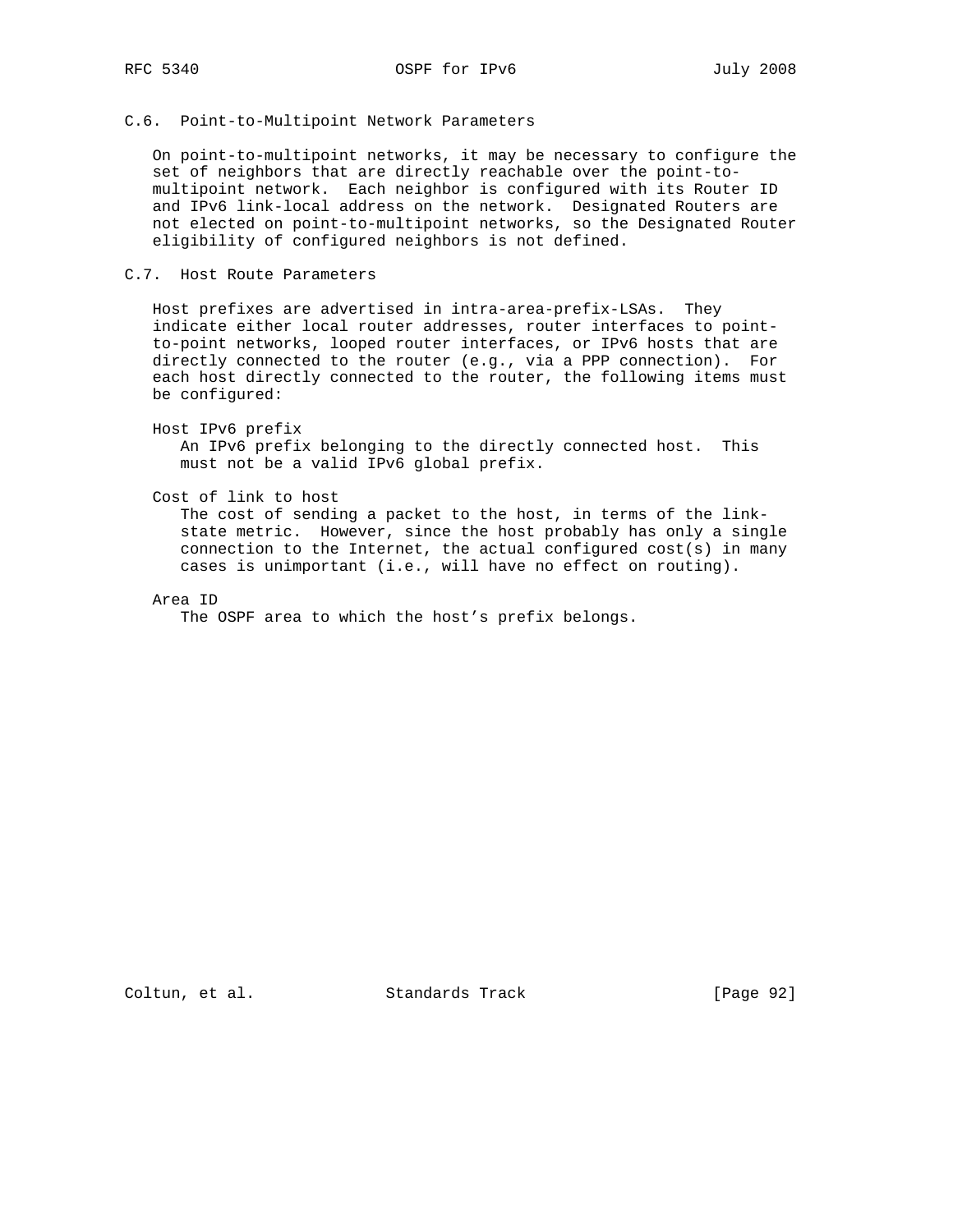Authors' Addresses

 Rob Coltun Acoustra Productions 3204 Brooklawn Terrace Chevy Chase, MD 20815 USA

 Dennis Ferguson Juniper Networks 1194 N. Mathilda Avenue Sunnyvale, CA 94089 USA

EMail: dennis@juniper.net

 John Moy Sycamore Networks, Inc 10 Elizabeth Drive Chelmsford, MA 01824 USA

EMail: jmoy@sycamorenet.com

 Acee Lindem (editor) Redback Networks 102 Carric Bend Court Cary, NC 27519 USA

EMail: acee@redback.com

Coltun, et al. Standards Track [Page 93]